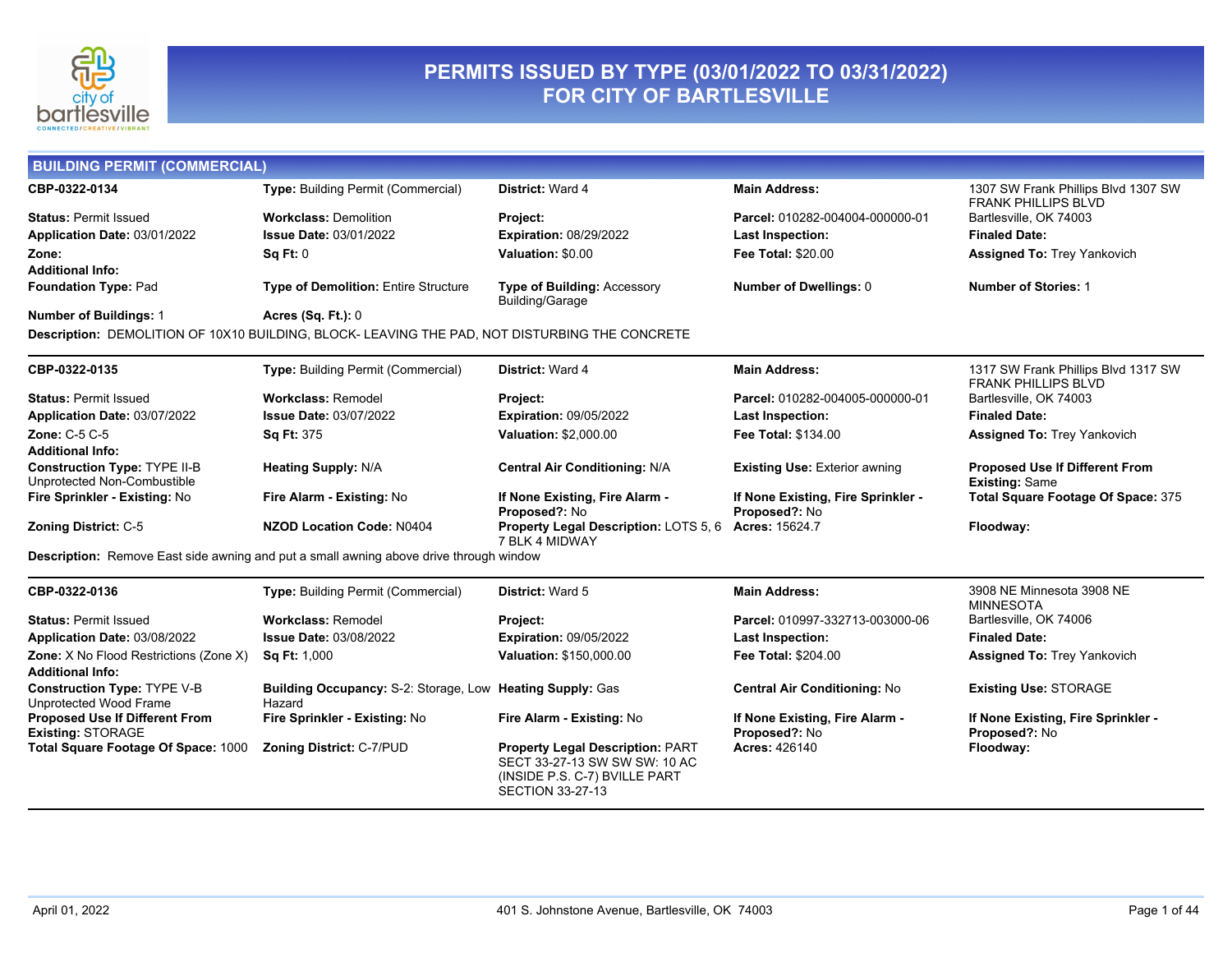| CBP-0322-0137                                                      | <b>Type: Building Permit (Commercial)</b>                                                    | District: Ward 2                                                                                                                                               | <b>Main Address:</b>                                                               | 2539 SE Washington Blvd 2539 SE<br><b>WASHINGTON BLVD</b>         |
|--------------------------------------------------------------------|----------------------------------------------------------------------------------------------|----------------------------------------------------------------------------------------------------------------------------------------------------------------|------------------------------------------------------------------------------------|-------------------------------------------------------------------|
| <b>Status: Fees Due</b>                                            | <b>Workclass: New Construction</b>                                                           | <b>Project: McAlister's</b>                                                                                                                                    | Parcel: 010999-292613-005000-07                                                    | Bartlesville, OK 74006                                            |
| Application Date: 03/09/2022                                       | <b>Issue Date: 03/15/2022</b>                                                                | <b>Expiration: 09/05/2022</b>                                                                                                                                  | Last Inspection:                                                                   | <b>Finaled Date:</b>                                              |
| <b>Zone: C-3 C-3</b>                                               | Sq Ft: 3,348                                                                                 | Valuation: \$1,500,000.00                                                                                                                                      | Fee Total: \$841.00                                                                | <b>Assigned To: Trey Yankovich</b>                                |
| <b>Additional Info:</b>                                            |                                                                                              |                                                                                                                                                                |                                                                                    |                                                                   |
| <b>NewPlumbing: Yes</b>                                            | Sq. Ft. of ADDITIONAL Impervious<br>Surface: 0                                               | <b>Construction Type: TYPE V-B</b><br>Unprotected Wood Frame                                                                                                   | <b>Building Occupancy: A-2: Restaurants,</b><br>Night Clubs                        | <b>Number of Stories: 1</b>                                       |
| <b>Building Height: 15</b>                                         | <b>Number of Units: 1</b>                                                                    | Sewage Disposal: City Sanitary Sewer<br>System                                                                                                                 | Water Supply: City of Bartlesville Public Heating Supply: Electric<br>Water System |                                                                   |
| <b>Central Air Conditioning: Yes</b>                               | <b>Existing Use: Restaurant</b>                                                              | <b>Proposed Use: Restaurant</b>                                                                                                                                | Fire Sprinkler - Existing: No                                                      | Fire Sprinkler - Proposed: No                                     |
| Fire Alarm - Existing: No                                          | Fire Alarm - Proposed: No                                                                    | <b>Existing Square Footage (If</b><br>Applicable): 0                                                                                                           | Proposed New Square Footage: 3348                                                  | <b>Total Square Footage: 3348</b>                                 |
| Zoning District: C-3/PUD                                           | <b>Property Legal Description: PART</b><br>SECT 29-26-13 12.01 AC BVILLE PART<br><b>SECT</b> | <b>Acres: 539397</b>                                                                                                                                           | Floodway:                                                                          |                                                                   |
| CBP-0322-0139                                                      | Type: Building Permit (Commercial)                                                           | <b>District: Ward 4</b>                                                                                                                                        | <b>Main Address:</b>                                                               | 3005 SE Frank Phillips Blvd 3005 SE<br><b>FRANK PHILLIPS BLVD</b> |
| <b>Status: Permit Issued</b>                                       | <b>Workclass: Remodel</b>                                                                    | Project:                                                                                                                                                       | Parcel: 010491-005001-000000-01                                                    | Bartlesville, OK 74006                                            |
| Application Date: 03/18/2022                                       | <b>Issue Date: 03/18/2022</b>                                                                | <b>Expiration: 09/14/2022</b>                                                                                                                                  | Last Inspection:                                                                   | <b>Finaled Date:</b>                                              |
| <b>Zone: C-5 C-5</b><br><b>Additional Info:</b>                    | <b>Sq Ft: 14,008</b>                                                                         | Valuation: \$1,900,000.00                                                                                                                                      | <b>Fee Total: \$0.00</b>                                                           | <b>Assigned To: Trey Yankovich</b>                                |
| <b>Construction Type: TYPE II-B</b><br>Unprotected Non-Combustible | <b>Building Occupancy: A-3: Churches,</b><br>Gymnasiums, B: Office, Professional             | <b>Heating Supply: Gas</b>                                                                                                                                     | <b>Central Air Conditioning: Yes</b>                                               | <b>Existing Use: vacant</b>                                       |
| <b>Proposed Use If Different From</b><br><b>Existing: clinic</b>   | Fire Sprinkler - Existing: Yes                                                               | Fire Alarm - Existing: Yes                                                                                                                                     | If None Existing, Fire Alarm -<br>Proposed?: Yes                                   | If None Existing, Fire Sprinkler -<br>Proposed?: Yes              |
| Total Square Footage Of Space: 14008 Zoning District: RA           |                                                                                              | <b>Property Legal Description: LOTS 1; 2</b><br>3 LESS TRACT BEG NW COR LOT 3<br>GO E 112 S 150 W 113 N 150 TO<br>BEG-INC VAL OF 2 STRIP ADJ ON E N<br>584.2 O | <b>Acres: 377240</b>                                                               | Floodway: 100yr flood                                             |

**Description:** DEPARTMENT OF VETERAN AFFAIRS CLINIC Note: Landscaping plan must be approved and complete before final C of O.

| CBP-0322-0140                                                        | <b>Type: Building Permit (Commercial)</b>                   | <b>District: Ward 4</b>                                                                      | <b>Main Address:</b>                                   | 622 SE Frank Phillips Blvd 00622 SE<br><b>FRANK PHILLIPS BLVD</b> |
|----------------------------------------------------------------------|-------------------------------------------------------------|----------------------------------------------------------------------------------------------|--------------------------------------------------------|-------------------------------------------------------------------|
| <b>Status: Permit Issued</b>                                         | Workclass: Remodel                                          | <b>Project:</b>                                                                              | Parcel: 010053-006005-000000-01                        | Bartlesville, OK 74003                                            |
| Application Date: 03/23/2022                                         | <b>Issue Date: 03/23/2022</b>                               | <b>Expiration: 09/19/2022</b>                                                                | <b>Last Inspection:</b>                                | <b>Finaled Date:</b>                                              |
| Zone: $C-5$ $C-5$<br><b>Additional Info:</b>                         | <b>Sq Ft: 3,456</b>                                         | Valuation: \$350,000.00                                                                      | <b>Fee Total: \$695.20</b>                             | <b>Assigned To: Trey Yankovich</b>                                |
| <b>Construction Type: TYPE V-B</b><br>Unprotected Wood Frame         | <b>Building Occupancy: A-2: Restaurants.</b><br>Night Clubs | <b>Heating Supply: Gas</b>                                                                   | <b>Central Air Conditioning: Yes</b>                   | <b>Existing Use: Vacant</b>                                       |
| <b>Proposed Use If Different From</b><br><b>Existing: Bar/Arcade</b> | Fire Sprinkler - Existing: No                               | Fire Alarm - Existing: No                                                                    | If None Existing, Fire Alarm -<br><b>Proposed?: No</b> | If None Existing, Fire Sprinkler -<br><b>Proposed?: No</b>        |
| Total Square Footage Of Space: 3456                                  | <b>Zoning District: C-5</b>                                 | <b>Property Legal Description: S 40 LOT 4 Acres: 13926.3</b><br>ALL LOT 5 BLK 6 CAPITOL HILL |                                                        | Floodway: 500yr flood                                             |
| <b>Description: Arcade/Bar</b>                                       |                                                             |                                                                                              |                                                        |                                                                   |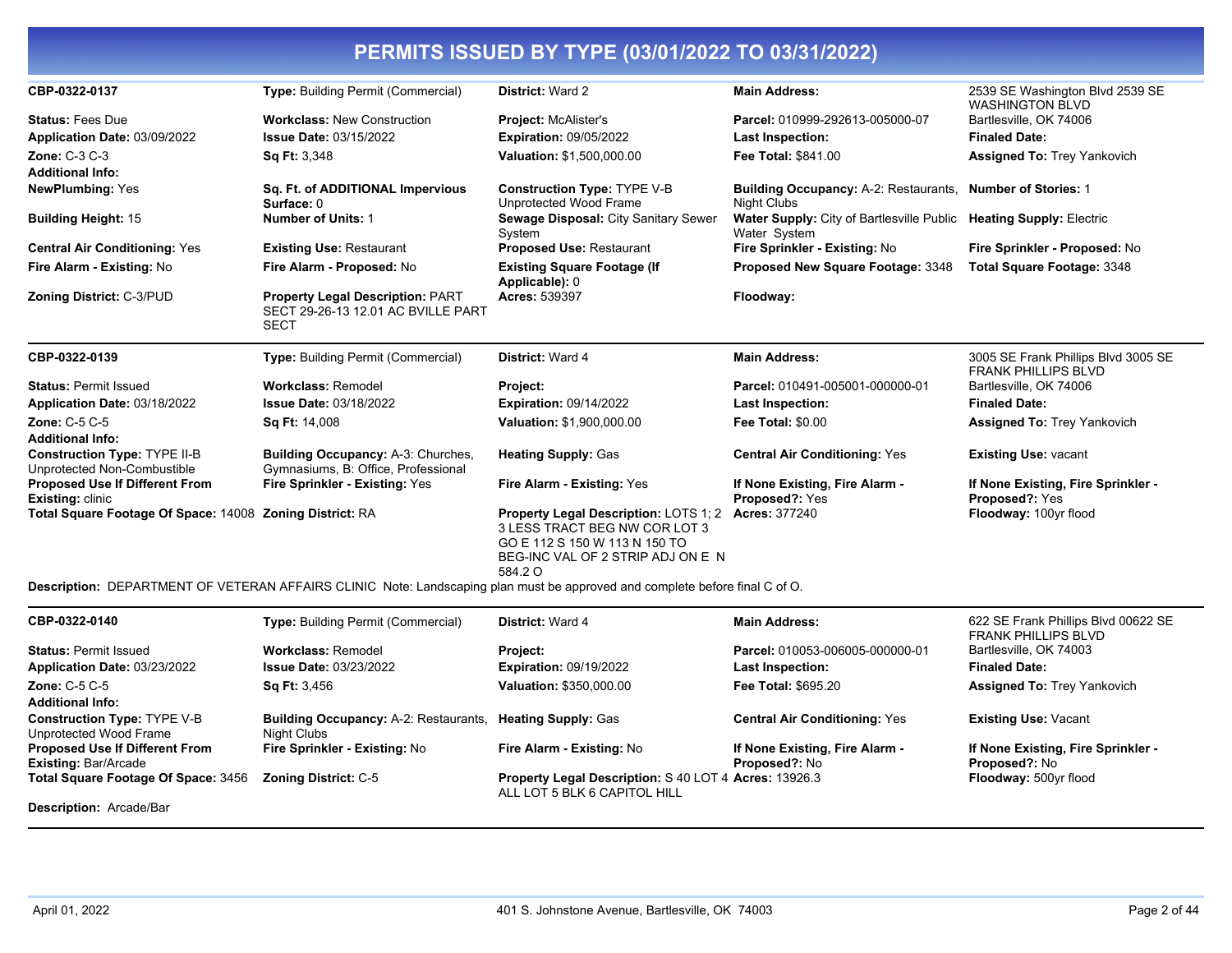| CBP-0322-0141                                                | Type: Building Permit (Commercial)                                              | District: Ward 4                                                                                                  | <b>Main Address:</b>                 | 201 SE Washington Blvd 00201 SE<br><b>WASHINGTON BLVD</b>                                                                                                         |
|--------------------------------------------------------------|---------------------------------------------------------------------------------|-------------------------------------------------------------------------------------------------------------------|--------------------------------------|-------------------------------------------------------------------------------------------------------------------------------------------------------------------|
| <b>Status: Permit Issued</b>                                 | <b>Workclass: Remodel</b>                                                       | Project:                                                                                                          | Parcel: 010999-082613-001000-22      | Bartlesville, OK 74006                                                                                                                                            |
| Application Date: 03/29/2022                                 | <b>Issue Date: 03/29/2022</b>                                                   | <b>Expiration: 09/26/2022</b>                                                                                     | <b>Last Inspection:</b>              | <b>Finaled Date:</b>                                                                                                                                              |
| <b>Zone: C-5 C-5</b>                                         | <b>Sq Ft: 500</b>                                                               | Valuation: \$25,000.00                                                                                            | Fee Total: \$134.00                  | <b>Assigned To: Trey Yankovich</b>                                                                                                                                |
| <b>Additional Info:</b>                                      |                                                                                 |                                                                                                                   |                                      |                                                                                                                                                                   |
| <b>Construction Type: TYPE V-B</b><br>Unprotected Wood Frame | <b>Building Occupancy: A-2: Restaurants, Heating Supply: Gas</b><br>Night Clubs |                                                                                                                   | <b>Central Air Conditioning: Yes</b> | <b>Existing Use: restaurant</b>                                                                                                                                   |
| <b>Proposed Use If Different From</b>                        | Fire Sprinkler - Existing: No                                                   | Fire Alarm - Existing: No                                                                                         | If None Existing, Fire Alarm -       | If None Existing, Fire Sprinkler -                                                                                                                                |
| <b>Existing: Restaurant</b>                                  |                                                                                 |                                                                                                                   | Proposed?: No                        | <b>Proposed?: No</b>                                                                                                                                              |
| Total Square Footage Of Space: 663                           | <b>Zoning District: C-5</b>                                                     | <b>Property Legal Description: PART</b><br>SECT 8-26-13 N 165 OF W 192 OF NE<br>SE NE NE: .73 AC BVILLE PART SECT | <b>Acres: 31910</b>                  | Floodway:                                                                                                                                                         |
| CBP-0322-0142                                                | <b>Type:</b> Building Permit (Commercial)                                       | <b>District: Ward 3</b>                                                                                           | <b>Main Address:</b>                 | 1950 SE Shawnee Ave 1950 SE<br>SHAWNEE AVE                                                                                                                        |
| <b>Status: Fees Due</b>                                      | <b>Workclass: Wireless Communication</b><br>Tower                               | Project:                                                                                                          | Parcel: 010998-182613-003000-01      | Bartlesville, OK 74003                                                                                                                                            |
| Application Date: 03/30/2022                                 | <b>Issue Date: 03/30/2022</b>                                                   | <b>Expiration: 09/26/2022</b>                                                                                     | <b>Last Inspection:</b>              | <b>Finaled Date:</b>                                                                                                                                              |
| Zone: RA RA                                                  | Sq Ft: 0                                                                        | <b>Valuation: \$10,000.00</b>                                                                                     | <b>Fee Total: \$84.00</b>            | <b>Assigned To: Trey Yankovich</b>                                                                                                                                |
| <b>Additional Info:</b>                                      |                                                                                 |                                                                                                                   |                                      |                                                                                                                                                                   |
| <b>Building: No</b>                                          | Qty of Antennas to be replaced or<br>installed: 4                               | <b>Application Type: Modify existing tower</b><br>or antenna                                                      | Height of tower: 182                 | Height above canopy: 182                                                                                                                                          |
| <b>Tower Type: Monopole</b>                                  | <b>Owner Spaces: 1</b>                                                          | <b>Security fencing: YES</b>                                                                                      | <b>Zoning District: RA</b>           | <b>Property Legal Description: PART</b><br>SECT 18-26-13 S 20.53 A LOT 3 LESS<br>W 700: LOT 4-41.07 A LESS E 665.3 OF<br>W 700 OF N 335.66 LESS .55 A TO CO:<br>Ε |

**Acres (Sq. Ft.):** 4.58858e+006 **Floodway:** 100yr flood **Description:** CELL TOWER REMODEL- WAITING ON GC FOR LICENSING

### **PERMITS ISSUED FOR BUILDING PERMIT (COMMERCIAL): 8**

| <b>BUILDING PERMIT (RESIDENTIAL)</b> |                                             |                                                       |                                                                    |                                    |  |
|--------------------------------------|---------------------------------------------|-------------------------------------------------------|--------------------------------------------------------------------|------------------------------------|--|
| RBP-0322-0542                        | <b>Type:</b> Building Permit (Residential)  | <b>District: Ward 3</b>                               | <b>Main Address:</b>                                               | 1502 S Johnstone 1502 S JOHNSTONE  |  |
| <b>Status: Permit Issued</b>         | <b>Workclass: Demolition</b>                | <b>Project:</b>                                       | Parcel: 010133-015019-000000-01                                    | Bartlesville, OK 74003             |  |
| Application Date: 03/04/2022         | <b>Issue Date: 03/04/2022</b>               | <b>Expiration: 08/31/2022</b>                         | <b>Last Inspection:</b>                                            | <b>Finaled Date:</b>               |  |
| Zone: $RS-5RS-5$                     | Sq Ft: 0                                    | Valuation: \$0.00                                     | <b>Fee Total: \$20.00</b>                                          | <b>Assigned To: Trey Yankovich</b> |  |
| <b>Additional Info:</b>              |                                             |                                                       |                                                                    |                                    |  |
| <b>Foundation Type: Pad</b>          | <b>Type of Demolition: Entire Structure</b> | <b>Type of Building: Accessory</b><br>Building/Garage | Number of Dwellings: 0                                             | <b>Number of Stories: 1</b>        |  |
| Number of Buildings: 0               | <b>Zoning District: RS-5</b>                | NZOD Location Code: Gv1915                            | <b>Property Legal Description: LOT 19</b><br>BLK 15 GRANDVIEW ADDN | Acres (Sq. Ft.): 7601.1            |  |
| Floodway:                            |                                             |                                                       |                                                                    |                                    |  |

**Description:** garage demo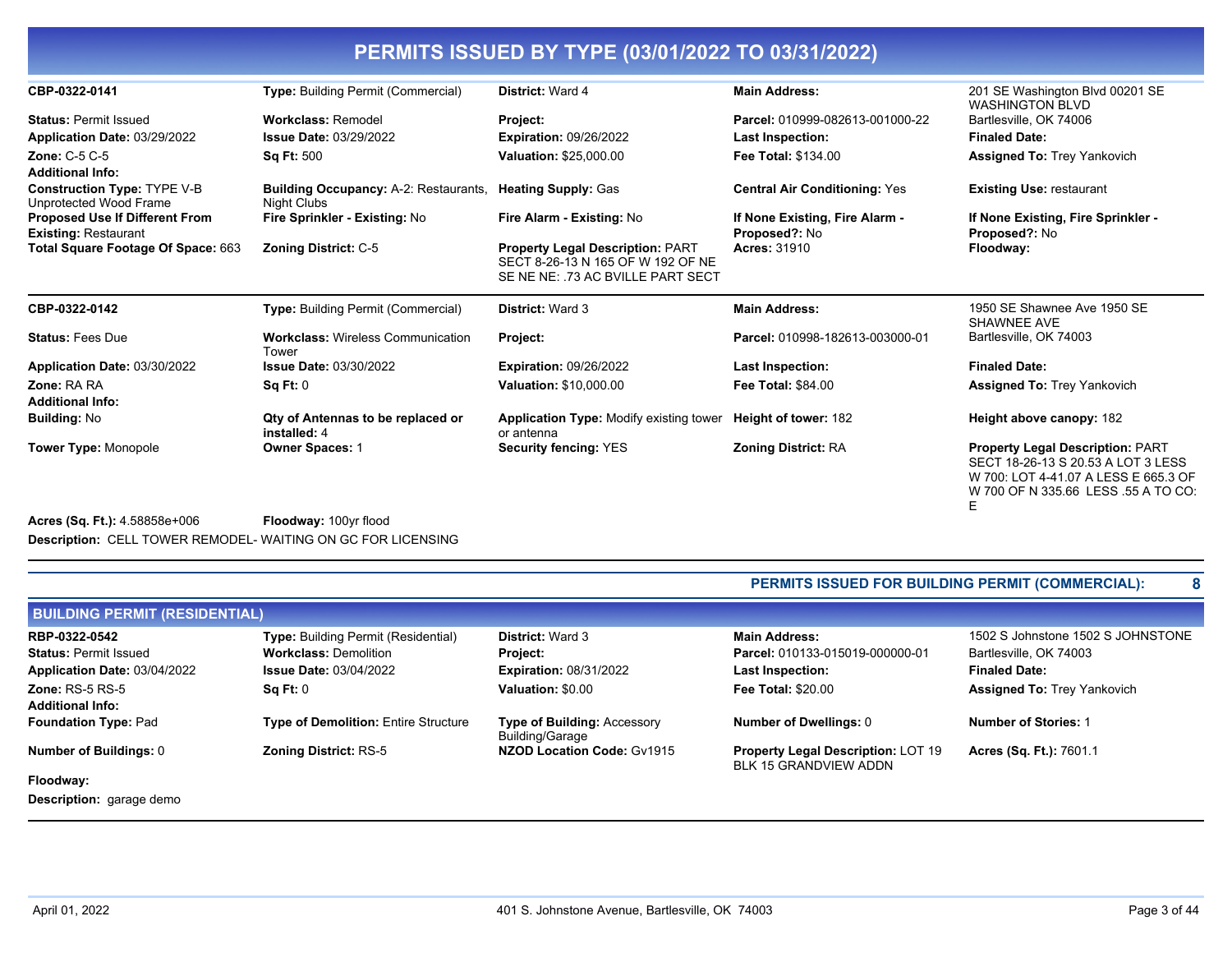| RBP-0322-0543                                                                | Type: Building Permit (Residential)                            | <b>District: Ward 3</b>                                                                                                                                           | <b>Main Address:</b>                                               | 1502 S Johnstone 1502 S JOHNSTONE                 |
|------------------------------------------------------------------------------|----------------------------------------------------------------|-------------------------------------------------------------------------------------------------------------------------------------------------------------------|--------------------------------------------------------------------|---------------------------------------------------|
| <b>Status: Permit Issued</b>                                                 | Workclass: Accessory >200 Sq Ft No<br>Plumbing (Residential)   | Project:                                                                                                                                                          | Parcel: 010133-015019-000000-01                                    | Bartlesville, OK 74003                            |
| Application Date: 03/04/2022                                                 | <b>Issue Date: 03/04/2022</b>                                  | <b>Expiration: 08/31/2022</b>                                                                                                                                     | <b>Last Inspection:</b>                                            | <b>Finaled Date:</b>                              |
| <b>Zone:</b> X No Flood Restrictions (Zone X)                                | <b>Sq Ft: 432</b>                                              | Valuation: \$20,000.00                                                                                                                                            | <b>Fee Total: \$24.00</b>                                          | <b>Assigned To: Trey Yankovich</b>                |
| <b>Additional Info:</b>                                                      |                                                                |                                                                                                                                                                   |                                                                    |                                                   |
| Length $(ft)$ : 24                                                           | <b>Width (ft): 18</b>                                          | <b>Area (sf): 432</b>                                                                                                                                             | Percent of rear yard: 20                                           | Percent of total lot: 5                           |
| <b>Acres: 7601.1</b>                                                         | Floodway:                                                      | <b>Zoning District: RS-5</b>                                                                                                                                      | Property Legal Description: LOT 19<br>BLK 15 GRANDVIEW ADDN        | NZOD Location Code: Gv1915                        |
| RBP-0322-0544                                                                | Type: Building Permit (Residential)                            | District: Ward 4                                                                                                                                                  | <b>Main Address:</b>                                               | 500 NW Turner PI 500 NW TURNER PL                 |
| <b>Status: Permit Issued</b>                                                 | <b>Workclass: Remodel</b>                                      | Project:                                                                                                                                                          | Parcel: 010489-001014-000000-01                                    | Bartlesville, OK 74003                            |
| Application Date: 03/07/2022                                                 | <b>Issue Date: 03/07/2022</b>                                  | <b>Expiration: 09/05/2022</b>                                                                                                                                     | Last Inspection:                                                   | <b>Finaled Date:</b>                              |
| <b>Zone: RS-5 RS-5</b>                                                       | <b>Sq Ft: 700</b>                                              | <b>Valuation: \$15,000.00</b>                                                                                                                                     | <b>Fee Total: \$54.00</b>                                          | <b>Assigned To: Trey Yankovich</b>                |
| <b>Additional Info:</b><br><b>Square Ft of Construction Area: 700</b>        | Room Area(s) being remodeled: Living<br>Room                   | <b>Number of Stories: 0</b>                                                                                                                                       | <b>Heating Supply: Gas</b>                                         | <b>Central Air Conditioning: Yes</b>              |
| <b>NZOD Location Code: Tr1401</b>                                            | Property Legal Description: LOT 14<br><b>BLK 1 TURNER ADDN</b> | Acres (Sq. Ft.): 7126.83                                                                                                                                          | Floodway: 500yr flood                                              | <b>Zoning District: RS-5</b>                      |
| Description: PARTIAL REMODEL (LIVING AREA IN BACK OF HOUSE)                  |                                                                |                                                                                                                                                                   |                                                                    |                                                   |
| RBP-0322-0545                                                                | <b>Type: Building Permit (Residential)</b>                     | District: Ward 2                                                                                                                                                  | <b>Main Address:</b>                                               | 3501 SE Woodland Rd 3501 SE<br><b>WOODLAND RD</b> |
| <b>Status: Permit Issued</b>                                                 | Workclass: Accessory >200 Sq Ft No<br>Plumbing (Residential)   | Project:                                                                                                                                                          | Parcel: 010530-003001-000000-01                                    | Bartlesville, OK 74006                            |
| Application Date: 03/07/2022                                                 | <b>Issue Date: 03/07/2022</b>                                  | <b>Expiration: 09/05/2022</b>                                                                                                                                     | Last Inspection: 03/09/2022                                        | <b>Finaled Date:</b>                              |
| Zone: RS-10 RS-10                                                            | <b>Sq Ft: 480</b>                                              | Valuation: \$15,000.00                                                                                                                                            | Fee Total: \$24.00                                                 | Assigned To: Trey Yankovich                       |
| <b>Additional Info:</b>                                                      |                                                                |                                                                                                                                                                   |                                                                    |                                                   |
| Length $(ft)$ : 30                                                           | <b>Width (ft): 16</b>                                          | <b>Area (sf): 480</b>                                                                                                                                             | Percent of rear yard: 1                                            | Percent of total lot: 1                           |
| Acres: 47368.8                                                               | Floodway:                                                      | Zoning District: RS-10                                                                                                                                            | Property Legal Description: LOTS 1 2<br><b>BLK 3 WOODLAND PARK</b> |                                                   |
| Description: STORAGE SHED 16 X 30                                            |                                                                |                                                                                                                                                                   |                                                                    |                                                   |
| RBP-0322-0546                                                                | Type: Building Permit (Residential)                            | <b>District: Ward 2</b>                                                                                                                                           | <b>Main Address:</b>                                               | 2315 SE Nowata Rd E 02315 SE                      |
| <b>Status: Permit Issued</b>                                                 | <b>Workclass: Demolition</b>                                   | Project:                                                                                                                                                          | Parcel: 010999-172613-003000-21                                    | NOWATA RD E<br>Bartlesville, OK 74006             |
| Application Date: 03/10/2022                                                 | <b>Issue Date: 03/10/2022</b>                                  | <b>Expiration: 09/06/2022</b>                                                                                                                                     | <b>Last Inspection:</b>                                            | <b>Finaled Date:</b>                              |
| <b>Zone:</b> X No Flood Restrictions (Zone X)                                | Sq Ft: 0                                                       | Valuation: \$0.00                                                                                                                                                 | <b>Fee Total: \$20.00</b>                                          | <b>Assigned To: Trey Yankovich</b>                |
| <b>Additional Info:</b>                                                      |                                                                |                                                                                                                                                                   |                                                                    |                                                   |
| Foundation Type: Basement                                                    | <b>Type of Demolition: Entire Structure</b>                    | <b>Type of Building: House</b>                                                                                                                                    | <b>Number of Dwellings: 1</b>                                      | <b>Number of Stories: 2</b>                       |
| <b>Number of Buildings: 1</b><br><b>Description:</b> Demolition of SFR house | <b>Zoning District: RS-7</b>                                   | <b>Property Legal Description: PART</b><br>SECT 17-26-13 BEG 457 E OF SW COR<br>S 1/2 SW SW GO N 322.4 TO SLY LINE<br>OLD H/W 60 SELY ALONG R/W 513.5 W<br>398.89 | Acres (Sq. Ft.): 70862.3                                           | Floodway:                                         |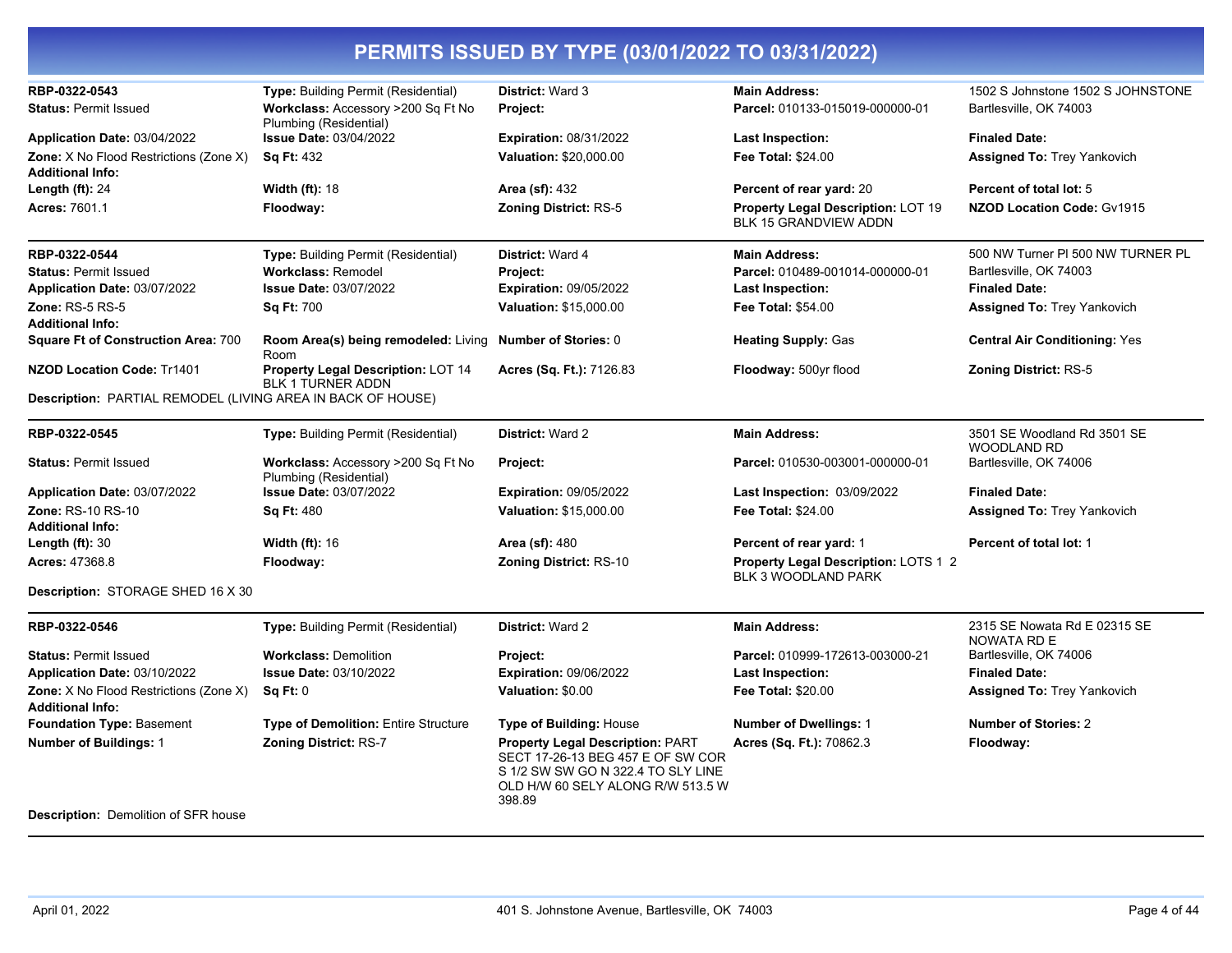| RBP-0322-0547                                                                                                                    | <b>Type: Building Permit (Residential)</b>                                                                                | <b>District: Ward 2</b>                                                                                                                         | <b>Main Address:</b>                                                                                                                        | 1900 SE Madison Blvd 1900 SE<br><b>MADISON BLVD</b>       |
|----------------------------------------------------------------------------------------------------------------------------------|---------------------------------------------------------------------------------------------------------------------------|-------------------------------------------------------------------------------------------------------------------------------------------------|---------------------------------------------------------------------------------------------------------------------------------------------|-----------------------------------------------------------|
| <b>Status: Permit Issued</b>                                                                                                     | Workclass: Accessory >200 Sq Ft No<br>Plumbing (Residential)                                                              | Project:                                                                                                                                        | Parcel: 010999-222613-004000-08                                                                                                             | Bartlesville, OK 74006                                    |
| Application Date: 03/15/2022                                                                                                     | <b>Issue Date: 03/15/2022</b>                                                                                             | <b>Expiration: 09/26/2022</b>                                                                                                                   | <b>Last Inspection: 03/29/2022</b>                                                                                                          | <b>Finaled Date:</b>                                      |
| <b>Zone: RS-12 RS-12</b>                                                                                                         | <b>Sq Ft: 1,600</b>                                                                                                       | Valuation: \$44,000.00                                                                                                                          | <b>Fee Total: \$68.00</b>                                                                                                                   | <b>Assigned To: Trey Yankovich</b>                        |
| <b>Additional Info:</b>                                                                                                          |                                                                                                                           |                                                                                                                                                 |                                                                                                                                             |                                                           |
| Length $(ft)$ : 40                                                                                                               | <b>Width (ft): 40</b>                                                                                                     | <b>Area (sf): 1600</b>                                                                                                                          | Percent of rear yard: 1                                                                                                                     | Percent of total lot: 2                                   |
| <b>Acres: 192742</b>                                                                                                             | Floodway:                                                                                                                 | <b>Zoning District: RS-12</b>                                                                                                                   | <b>Property Legal Description: PART</b><br>SECT 22-26-13 S 290 OF W 772.6 OF<br>NW NW LESS W 35 TO CITY: 4.92 AC<br><b>BVILLE PART SECT</b> |                                                           |
|                                                                                                                                  | <b>Description: 40' X 40' SHOP ON BACK HALF, AT LEAST 5 FEET FROM PROPERTY LINE</b>                                       |                                                                                                                                                 |                                                                                                                                             |                                                           |
| RBP-0322-0548                                                                                                                    | <b>Type: Building Permit (Residential)</b>                                                                                | District: Ward 3                                                                                                                                | <b>Main Address:</b>                                                                                                                        | 1567 SW Oak 1567 SW OAK                                   |
| <b>Status: Permit Issued</b>                                                                                                     | <b>Workclass: Remodel</b>                                                                                                 | Project:                                                                                                                                        | Parcel: 010030-003017-000000-01                                                                                                             | Bartlesville, OK 74003                                    |
| Application Date: 03/15/2022                                                                                                     | <b>Issue Date: 03/15/2022</b>                                                                                             | <b>Expiration: 09/12/2022</b>                                                                                                                   | Last Inspection:                                                                                                                            | <b>Finaled Date:</b>                                      |
| <b>Zone: RS-5 RS-5</b><br><b>Additional Info:</b>                                                                                | <b>Sq Ft: 1,400</b>                                                                                                       | Valuation: \$30,000.00                                                                                                                          | <b>Fee Total: \$54.00</b>                                                                                                                   | <b>Assigned To: Trey Yankovich</b>                        |
| <b>Square Ft of Construction Area: 1400</b>                                                                                      | Room Area(s) being remodeled:<br>Bathroom(s), Bedroom(s), Closet(s),<br>Entry, Game Room, Garage, Kitchen,<br>Living Room | <b>Number of Stories: 0</b>                                                                                                                     | <b>Heating Supply: Gas</b>                                                                                                                  | <b>Central Air Conditioning: Yes</b>                      |
| <b>NZOD Location Code: RaB03</b>                                                                                                 | Property Legal Description: LOT 17<br><b>BLK 3 BELLE MEADE</b>                                                            | Acres (Sq. Ft.): 6591.64                                                                                                                        | Floodway:                                                                                                                                   | <b>Zoning District: RS-5</b>                              |
|                                                                                                                                  |                                                                                                                           | Description: No change of floor plan. Repair floor joists and floors and entire remodel requireing licensed Electrician, Plumber and Mechanical |                                                                                                                                             |                                                           |
| RBP-0322-0549                                                                                                                    | <b>Type: Building Permit (Residential)</b>                                                                                | <b>District: Ward 2</b>                                                                                                                         | <b>Main Address:</b>                                                                                                                        | 2516 SE Williamsburg St 2516 SE<br><b>WILLIAMSBURG ST</b> |
| <b>Status: Permit Issued</b>                                                                                                     | <b>Workclass: Remodel</b>                                                                                                 | Project:                                                                                                                                        | Parcel: 010080-000029-000000-01                                                                                                             | Bartlesville, OK 74006                                    |
| Application Date: 03/16/2022                                                                                                     | Issue Date: 03/16/2022                                                                                                    | <b>Expiration: 09/14/2022</b>                                                                                                                   | <b>Last Inspection: 03/18/2022</b>                                                                                                          | <b>Finaled Date:</b>                                      |
| <b>Zone:</b> X No Flood Restrictions (Zone X)<br><b>Additional Info:</b>                                                         | <b>Sq Ft: 150</b>                                                                                                         | Valuation: \$30,000.00                                                                                                                          | <b>Fee Total: \$54.00</b>                                                                                                                   | <b>Assigned To: Trey Yankovich</b>                        |
| <b>Square Ft of Construction Area: 150</b>                                                                                       | Room Area(s) being remodeled:<br>Bathroom(s), Bedroom(s), Closet(s)                                                       | Number of Stories: 0                                                                                                                            | <b>Heating Supply: Gas</b>                                                                                                                  | <b>Central Air Conditioning: Yes</b>                      |
| <b>Property Legal Description: LOT 29</b><br><b>COLONIAL EST 3RD</b><br>Description: 150 S.F. REMODEL OF BEDROOM/BATHROOM/CLOSET | Acres (Sq. Ft.): 14509.9                                                                                                  | Floodway:                                                                                                                                       | <b>Zoning District: RS-10</b>                                                                                                               |                                                           |
|                                                                                                                                  |                                                                                                                           |                                                                                                                                                 |                                                                                                                                             |                                                           |
| RBP-0322-0550                                                                                                                    | <b>Type: Building Permit (Residential)</b>                                                                                | <b>District: Ward 5</b>                                                                                                                         | <b>Main Address:</b>                                                                                                                        | 5577, 5581, 5585, 5589 SE Terri Ct 5577<br>SE TERRI CT    |
| <b>Status: Permit Issued</b>                                                                                                     | <b>Workclass: Fence</b>                                                                                                   | <b>Project:</b>                                                                                                                                 | Parcel: 010363-000023-000000-01                                                                                                             | Bartlesville, OK 74006                                    |
| Application Date: 03/17/2022                                                                                                     | <b>Issue Date: 03/17/2022</b>                                                                                             | <b>Expiration: 09/13/2022</b>                                                                                                                   | Last Inspection:                                                                                                                            | <b>Finaled Date:</b>                                      |
| <b>Zone:</b> X No Flood Restrictions (Zone X)<br><b>Additional Info:</b>                                                         | Sq Ft: 0                                                                                                                  | Valuation: \$25,000.00                                                                                                                          | <b>Fee Total: \$24.00</b>                                                                                                                   | <b>Assigned To: Trey Yankovich</b>                        |
| Fence height for front yard (ft): 0                                                                                              | Fence height for rear yard (ft): 8                                                                                        | Fence material: WOOD & STEM WALL                                                                                                                | <b>Property Legal Description: LOT 23</b><br><b>EASTVIEW ADDN</b>                                                                           | Acres (Sq. Ft.): 13882.9                                  |
| Floodway:                                                                                                                        | <b>Zoning District: RM-3</b>                                                                                              |                                                                                                                                                 |                                                                                                                                             |                                                           |
|                                                                                                                                  | Description: 8' FENCE BEHIND 5577 AND 5581 AND 6' FENCE ATOP 2' STEM WALL BEHIND 5585 AND 5589                            |                                                                                                                                                 |                                                                                                                                             |                                                           |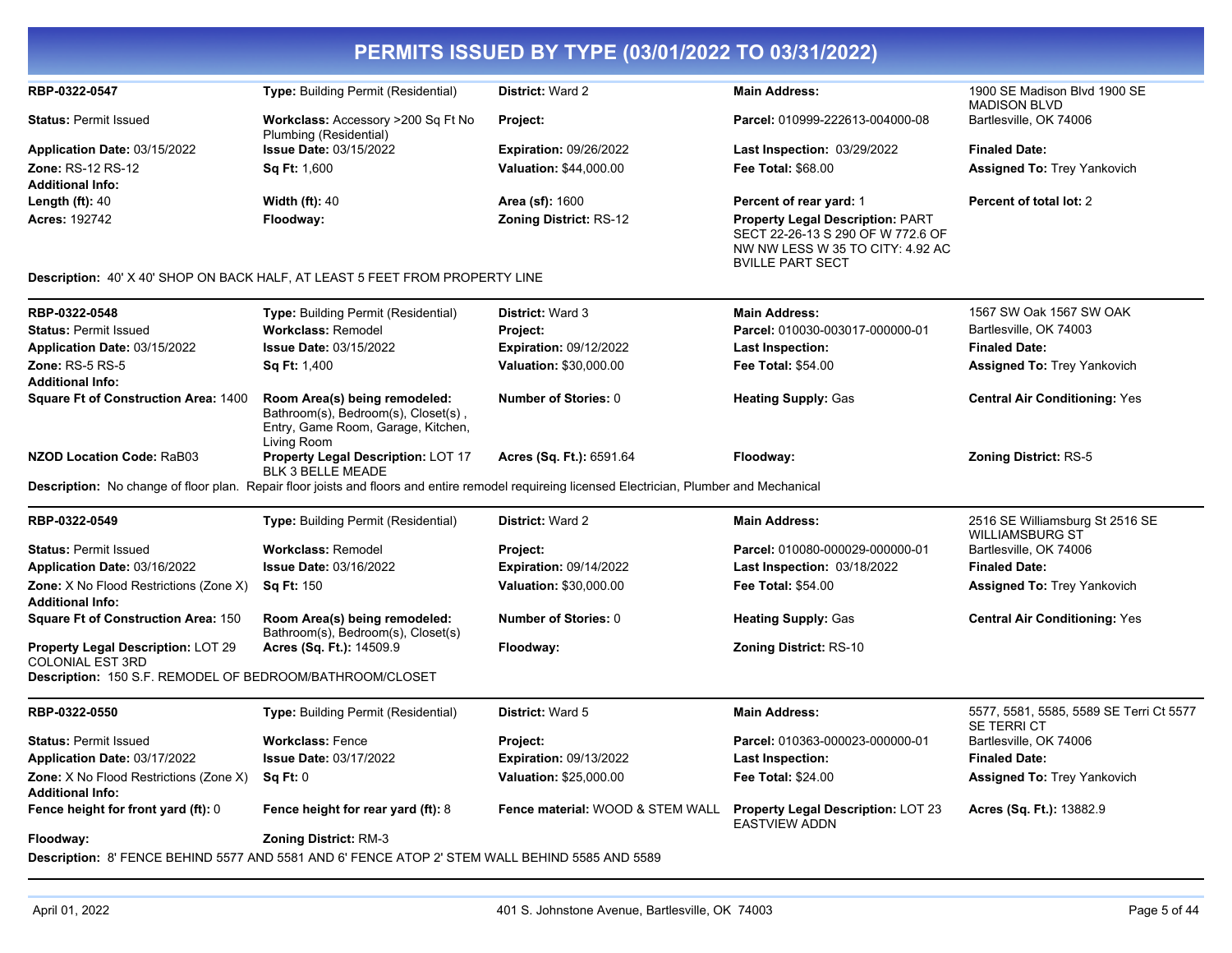| RBP-0322-0551                                                                                                                      | Type: Building Permit (Residential)                                                                         | District: Ward 4                                                                             | <b>Main Address:</b>                                         | 136 NW Rogers Ave 00136 NW ROGERS<br>AVE              |
|------------------------------------------------------------------------------------------------------------------------------------|-------------------------------------------------------------------------------------------------------------|----------------------------------------------------------------------------------------------|--------------------------------------------------------------|-------------------------------------------------------|
| <b>Status: Fees Due</b><br>Application Date: 03/17/2022                                                                            | <b>Workclass: Demolition</b><br><b>Issue Date: 03/17/2022</b>                                               | Project:<br><b>Expiration: 09/13/2022</b>                                                    | Parcel: 010200-003022-000000-01<br>Last Inspection:          | Bartlesville, OK 74003<br><b>Finaled Date:</b>        |
| <b>Zone: RS-5 RS-5</b><br><b>Additional Info:</b>                                                                                  | Sq Ft: 0                                                                                                    | Valuation: \$0.00                                                                            | <b>Fee Total: \$20.00</b>                                    | <b>Assigned To: Trey Yankovich</b>                    |
| <b>Foundation Type: Pad</b>                                                                                                        | <b>Type of Demolition: Entire Structure</b>                                                                 | Type of Building: Accessory<br>Building/Garage                                               | Number of Dwellings: 0                                       | <b>Number of Stories: 1</b>                           |
| <b>Number of Buildings: 0</b>                                                                                                      | <b>Zoning District: RS-5</b>                                                                                | NZOD Location Code: Kg2303                                                                   | Property Legal Description: LOT 22<br>BLK 3 GEO B KEELER 2ND | Acres (Sq. Ft.): 6169.45                              |
| Floodway:<br>Description: REMOVAL OF SHED                                                                                          |                                                                                                             |                                                                                              |                                                              |                                                       |
| RBP-0322-0552                                                                                                                      | <b>Type:</b> Building Permit (Residential)                                                                  | <b>District: Ward 2</b>                                                                      | <b>Main Address:</b>                                         | 3612 SE Velma Dr 3612 SE VELMA DR                     |
| <b>Status: Permit Issued</b>                                                                                                       | <b>Workclass: Remodel</b>                                                                                   | Project:                                                                                     | Parcel: 010357-003003-000000-01                              | Bartlesville, OK 74006                                |
| Application Date: 03/23/2022                                                                                                       | <b>Issue Date: 03/23/2022</b>                                                                               | <b>Expiration: 09/19/2022</b>                                                                | <b>Last Inspection:</b>                                      | <b>Finaled Date:</b>                                  |
| <b>Zone:</b> X No Flood Restrictions (Zone X)<br><b>Additional Info:</b>                                                           | Sq Ft: 1,784                                                                                                | Valuation: \$245,000.00                                                                      | <b>Fee Total: \$54.00</b>                                    | <b>Assigned To: Trey Yankovich</b>                    |
| <b>Square Ft of Construction Area: 1784</b>                                                                                        | Room Area(s) being remodeled:<br>Bathroom(s), Bedroom(s), Closet(s),<br>Entry, Garage, Kitchen, Living Room | <b>Number of Stories: 1</b>                                                                  | <b>Heating Supply: Gas</b>                                   | <b>Central Air Conditioning: Yes</b>                  |
| Property Legal Description: LOT 3 BLK Acres (Sq. Ft.): 12126.3<br>3 POTTERS 2ND<br>Description: Burn out, full remodel/restoration |                                                                                                             | Floodway:                                                                                    | <b>Zoning District: RS-10</b>                                |                                                       |
| RBP-0322-0553                                                                                                                      | Type: Building Permit (Residential)                                                                         | District: Ward 4                                                                             | <b>Main Address:</b>                                         | 600 SE Brookhollow Ct 600 SE<br><b>BROOKHOLLOW CT</b> |
| <b>Status: Permit Issued</b>                                                                                                       | <b>Workclass: Porch/Deck</b>                                                                                | Project:                                                                                     | Parcel: 010561-000006-000000-01                              | Bartlesville, OK 74006                                |
| Application Date: 03/24/2022                                                                                                       | <b>Issue Date: 03/24/2022</b>                                                                               | <b>Expiration: 09/20/2022</b>                                                                | Last Inspection:                                             | <b>Finaled Date:</b>                                  |
| <b>Zone: RS-10 RS-10</b><br><b>Additional Info:</b>                                                                                | Sq Ft: 0                                                                                                    | Valuation: \$0.00                                                                            | Fee Total: \$24.00                                           | <b>Assigned To: Trey Yankovich</b>                    |
| <b>Cost of Construction: 30000</b>                                                                                                 | <b>Number of Stories: 1</b>                                                                                 | Porch Height: 16                                                                             | Porch/Deck Total Square Feet: 565                            | Roof Covered Porch/Deck?: No                          |
| Property Legal Description: LOTS 6<br>LESS ELY 9 LOT 7 WOODLAND VIEW<br>2ND                                                        | Acres (Sq. Ft.): 45650.1                                                                                    | Floodway: 500yr flood                                                                        | <b>Zoning District: RS-10</b>                                |                                                       |
|                                                                                                                                    | Description: rEPLACING EXISTING DECK ON BACK OF HOUSE. SIZE IS STAYING THE SAME                             |                                                                                              |                                                              |                                                       |
| RBP-0322-0554                                                                                                                      | <b>Type:</b> Building Permit (Residential)                                                                  | <b>District: Ward 2</b>                                                                      | <b>Main Address:</b>                                         | 3900 SE Limestone Rd 3900 SE<br><b>LIMESTONE RD</b>   |
| <b>Status: Permit Issued</b>                                                                                                       | <b>Workclass: Demolition</b>                                                                                | Project:                                                                                     | Parcel: 010092-001003-000000-01                              | Bartlesville, OK 74006                                |
| Application Date: 03/25/2022                                                                                                       | <b>Issue Date: 03/25/2022</b>                                                                               | <b>Expiration: 09/21/2022</b>                                                                | Last Inspection:                                             | <b>Finaled Date:</b>                                  |
| Zone: X No Flood Restrictions (Zone X)<br><b>Additional Info:</b>                                                                  | Sq Ft: 0                                                                                                    | Valuation: \$0.00                                                                            | Fee Total: \$20.00                                           | <b>Assigned To: Trey Yankovich</b>                    |
| <b>Foundation Type: Crawl Space</b>                                                                                                | <b>Type of Demolition: Entire Structure</b>                                                                 | <b>Type of Building: House</b>                                                               | <b>Number of Dwellings: 1</b>                                | <b>Number of Stories: 1</b>                           |
| <b>Number of Buildings: 1</b>                                                                                                      | <b>Zoning District: RS-10</b>                                                                               | Property Legal Description: LOT 3 BLK Acres (Sq. Ft.): 12543.4<br><b>1 CRESTVIEW HEIGHTS</b> |                                                              | Floodway:                                             |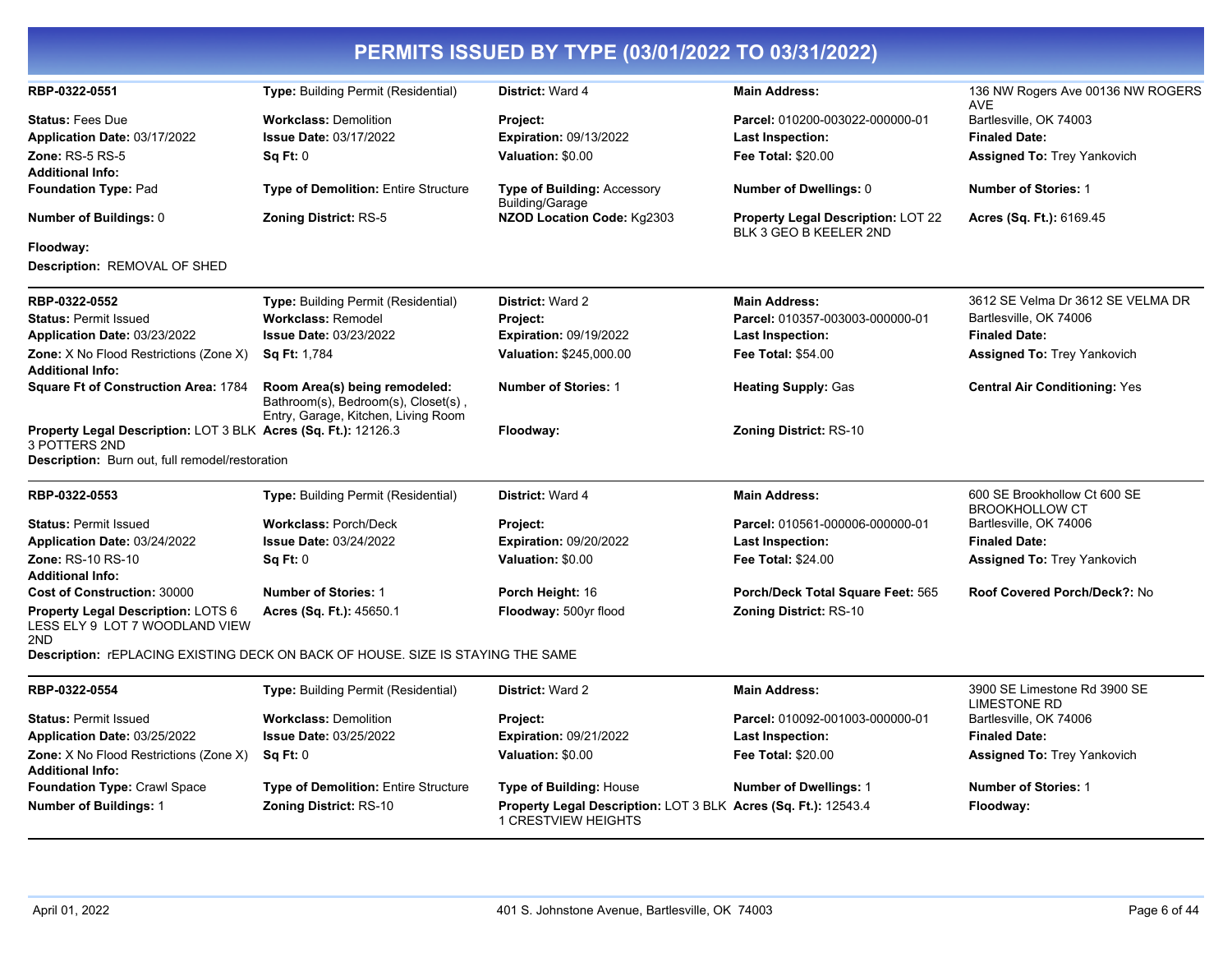| RBP-0322-0555                                                            | <b>Type: Building Permit (Residential)</b>                                                          | <b>District: Ward 2</b>       | <b>Main Address:</b>                                                                                                                                 | 1221 SE Brookside Pkwy 1221 SE<br><b>BROOKSIDE PKY</b> |
|--------------------------------------------------------------------------|-----------------------------------------------------------------------------------------------------|-------------------------------|------------------------------------------------------------------------------------------------------------------------------------------------------|--------------------------------------------------------|
| <b>Status: Permit Issued</b>                                             | <b>Workclass: Remodel</b>                                                                           | Project:                      | Parcel: 010541-024012-000000-01                                                                                                                      | Bartlesville, OK 74006                                 |
| Application Date: 03/25/2022                                             | <b>Issue Date: 03/25/2022</b>                                                                       | <b>Expiration: 09/21/2022</b> | <b>Last Inspection:</b>                                                                                                                              | <b>Finaled Date:</b>                                   |
| <b>Zone: RS-10 RS-10</b>                                                 | <b>Sq Ft: 2,021</b>                                                                                 | <b>Valuation: \$45,000.00</b> | <b>Fee Total: \$54.00</b>                                                                                                                            | <b>Assigned To: Trey Yankovich</b>                     |
| <b>Additional Info:</b>                                                  |                                                                                                     |                               |                                                                                                                                                      |                                                        |
| <b>Square Ft of Construction Area: 2021</b>                              | Room Area(s) being remodeled:<br>Bathroom(s), Kitchen, Living Room                                  | <b>Number of Stories: 1</b>   | <b>Heating Supply: Gas</b>                                                                                                                           | <b>Central Air Conditioning: Yes</b>                   |
| Property Legal Description: LOT 12<br>BLK 24 WOODLAND PARK 11TH          | Acres (Sq. Ft.): 20925.6                                                                            | Floodway: 100yr flood         | <b>Zoning District: RS-10</b>                                                                                                                        |                                                        |
| <b>Description:</b> Interior remodel, adding a window to front of house. |                                                                                                     |                               |                                                                                                                                                      |                                                        |
| RBP-0322-0556*                                                           | <b>Type: Building Permit (Residential)</b>                                                          | District: Ward 4              | <b>Main Address:</b>                                                                                                                                 | 808 SE Seneca 808 SE SENECA                            |
| <b>Status: Fees Due</b>                                                  | <b>Workclass: Remodel</b>                                                                           | Project:                      | Parcel: 010145-007014-000000-01                                                                                                                      | Bartlesville, OK 74003                                 |
| Application Date: 03/29/2022                                             | <b>Issue Date: 03/29/2022</b>                                                                       | <b>Expiration: 09/26/2022</b> | <b>Last Inspection:</b>                                                                                                                              | <b>Finaled Date:</b>                                   |
| <b>Zone: TIF 2 District TIF 2 District</b>                               | <b>Sq Ft: 700</b>                                                                                   | Valuation: \$55,000.00        | <b>Fee Total: \$54.00</b>                                                                                                                            | <b>Assigned To: Trey Yankovich</b>                     |
| <b>Additional Info:</b>                                                  |                                                                                                     |                               |                                                                                                                                                      |                                                        |
| <b>Square Ft of Construction Area: 700</b>                               | Room Area(s) being remodeled:<br>Bathroom(s), Bedroom(s), Closet(s),<br>Entry, Kitchen, Living Room | <b>Number of Stories: 1</b>   | <b>Heating Supply: Gas</b>                                                                                                                           | <b>Central Air Conditioning: Yes</b>                   |
| Property Legal Description: LOT 14<br><b>BLK 7 GUTHRIE ADDN</b>          | Acres (Sq. Ft.): 6370.61                                                                            | Floodway: 500yr flood         | <b>Zoning District: RS-5</b>                                                                                                                         |                                                        |
|                                                                          |                                                                                                     |                               | Description: BRTA APPROVED- INTERIOR & EXTERIOR REMODEL- SIDEWALK WILL NEED TO BE REPAIRED/REPLACED BEFORE ISSUANCE OF THE CERTIFICATE OF OCCUPANCY. |                                                        |
| RBP-0322-0557                                                            | <b>Type: Building Permit (Residential)</b>                                                          | <b>District: Ward 1</b>       | <b>Main Address:</b>                                                                                                                                 | 1138 SE Macklyn Ln 1138 SE MACKLYN<br>LN               |
| <b>Status: Permit Issued</b>                                             | <b>Workclass: Remodel</b>                                                                           | Project:                      | Parcel: 010461-005032-000000-01                                                                                                                      | Bartlesville, OK 74006                                 |
| Application Date: 03/30/2022                                             | <b>Issue Date: 03/30/2022</b>                                                                       | <b>Expiration: 09/26/2022</b> | Last Inspection:                                                                                                                                     | <b>Finaled Date:</b>                                   |
| Zone: RS-7 RS-7                                                          | <b>Sq Ft: 1,308</b>                                                                                 | Valuation: \$150,000.00       | <b>Fee Total: \$54.00</b>                                                                                                                            | <b>Assigned To: Trey Yankovich</b>                     |
| <b>Additional Info:</b>                                                  |                                                                                                     |                               |                                                                                                                                                      |                                                        |
| <b>Square Ft of Construction Area: 1308</b>                              | Room Area(s) being remodeled:<br>Bathroom(s), Closet(s), Living Room                                | <b>Number of Stories: 1</b>   | <b>Heating Supply: Electric</b>                                                                                                                      | <b>Central Air Conditioning: Yes</b>                   |
| Property Legal Description: LOT 32<br>BLK 5 STONEGATE 1ST ADDN           | Acres (Sq. Ft.): 9134.87                                                                            | Floodway:                     | <b>Zoning District: RS-7</b>                                                                                                                         |                                                        |

**Description:** REMODEL - LIVING, BATHROOM, MASTER CLOSET, DOORS, WINDOWS, FLOORS, CABINETS; EXTERIOR - FENCE, DECK. (ELEC/MECH PERMITS BY OTHERS)

#### **PERMITS ISSUED FOR BUILDING PERMIT (RESIDENTIAL): 16**

| <b>BUILDING TRADE PERMIT (COMMERCIAL)</b> |                                                                  |                               |                                    |                                                                                               |
|-------------------------------------------|------------------------------------------------------------------|-------------------------------|------------------------------------|-----------------------------------------------------------------------------------------------|
| CTP-0322-0635                             | Type: Building Trade Permit<br>(Commercial)                      | <b>District: Ward 2</b>       | <b>Main Address:</b>               | Westside Of Silverlake Rd Near Civitan<br>Park WESTSIDE OF SILVERLAKE RD<br>NEAR CIVITAN PARK |
| <b>Status: Fees Due</b>                   | <b>Workclass: Electrical</b><br>New/Repair/Replace (Contractors) | <b>Project:</b>               | Parcel: 010998-182613-002000-02    | Bartlesville, OK 74006                                                                        |
| Application Date: 03/01/2022              | <b>Issue Date: 03/01/2022</b>                                    | <b>Expiration: 08/29/2022</b> | <b>Last Inspection: 03/02/2022</b> | <b>Finaled Date:</b>                                                                          |
| Zone:<br><b>Additional Info:</b>          | Sq Ft: 0                                                         | Valuation: \$0.00             | <b>Fee Total: \$24.00</b>          | <b>Assigned To: Trey Yankovich</b>                                                            |
| <b>NewMeterCheck: Yes</b>                 | ServiceRiserReplace: No                                          | ReplacementMeterCheck: No     | NewBreakerCheck: No                | ReplacementBreakerCheck: No                                                                   |
| TransferSwitchInstallation: No            | <b>NewExtensionCheck: No</b>                                     | GeneratorCheck: No            | <b>PoolCheck: No</b>               | SolarPanelCheckBox: No                                                                        |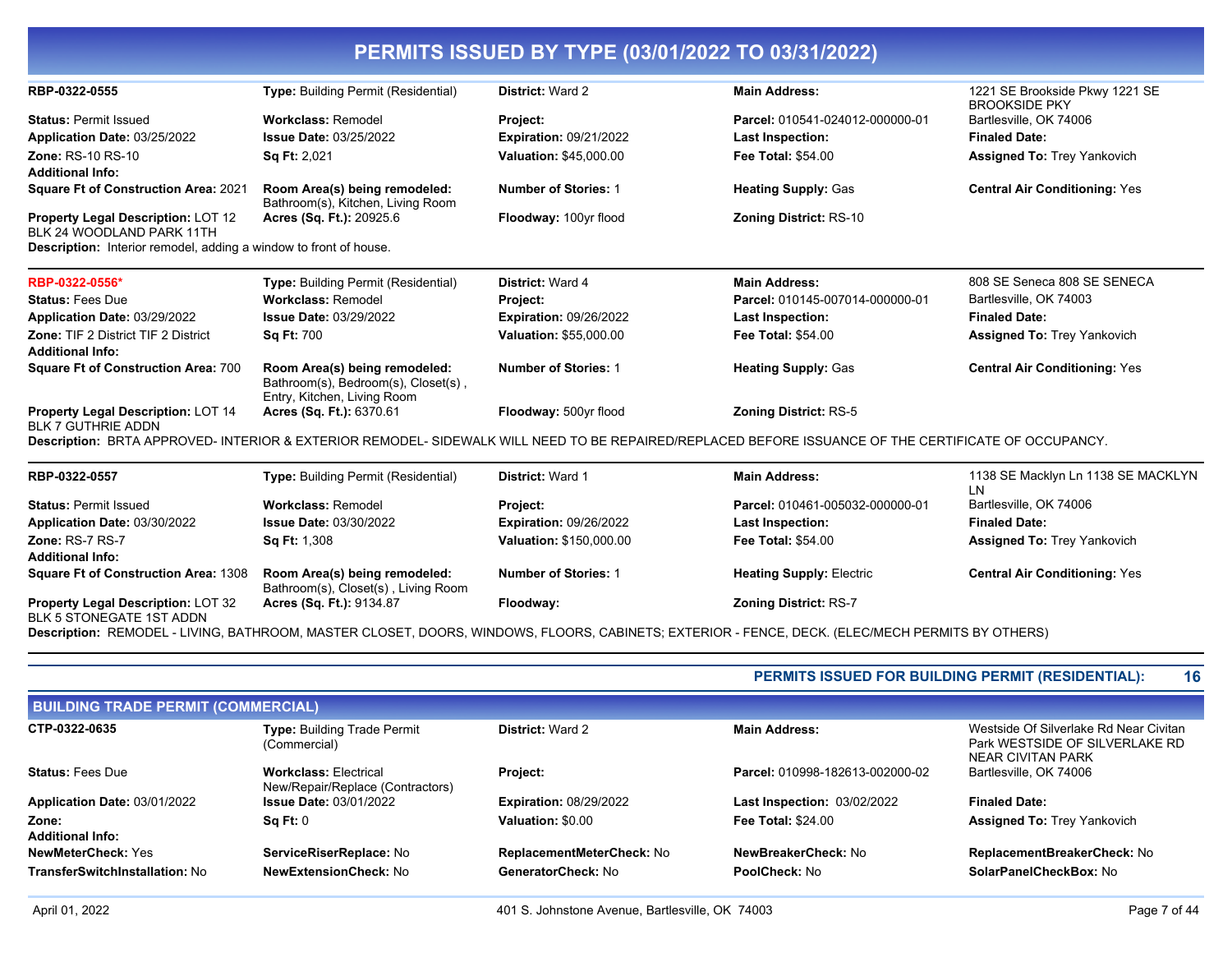### **TemporaryServiceCheck:** No

**Description:** Meter Loop for an Oil Well

| CTP-0322-0637                                                                                       | Type: Building Trade Permit<br>(Commercial)                      | <b>District: Ward 3</b>                                    | <b>Main Address:</b>                                                                                                                                                         | 900 SE Dewey 900 SE DEWEY                                                                           |
|-----------------------------------------------------------------------------------------------------|------------------------------------------------------------------|------------------------------------------------------------|------------------------------------------------------------------------------------------------------------------------------------------------------------------------------|-----------------------------------------------------------------------------------------------------|
| <b>Status: Complete</b>                                                                             | <b>Workclass: Mechanical</b><br>New/Repair/Replace (Contractors) | Project:                                                   | Parcel: 010001-078004-000000-01                                                                                                                                              | Bartlesville, OK 74003                                                                              |
| Application Date: 03/03/2022                                                                        | <b>Issue Date: 03/03/2022</b>                                    | <b>Expiration: 09/05/2022</b>                              | Last Inspection: 03/07/2022                                                                                                                                                  | <b>Finaled Date: 03/07/2022</b>                                                                     |
| <b>Zone: TIF 2 District TIF 2 District</b><br><b>Additional Info:</b>                               | Sq Ft: 0                                                         | Valuation: \$0.00                                          | <b>Fee Total: \$24.00</b>                                                                                                                                                    | <b>Assigned To: Trey Yankovich</b>                                                                  |
| Acres (Sq. Ft.): 45966                                                                              | <b>Zoning District: RM-1.5</b>                                   | Floodway:                                                  | NZOD Location Code: Or0678                                                                                                                                                   | Property Legal Description: LOTS 4 TO<br>6 BLK 78 10 VAC ALLEY ADJ ON E<br><b>ORIG BARTLESVILLE</b> |
| <b>CommercialHoodCheck: No</b>                                                                      | Fireplace / Stove: No                                            | GasLineCheck: No                                           | CoilOnlyCheck: No                                                                                                                                                            | DuctsVentsCheck: No                                                                                 |
| HeatPumpFurnaceCheck: Yes                                                                           | HeatPumpFurnaceQuantity: 1                                       | MiniSplitCheck: No                                         | <b>NewSplitSystemCheck: No</b>                                                                                                                                               | PackageUnitCheck: No                                                                                |
| <b>RTUCheck: No</b>                                                                                 | SplitSystemChangeOutCheck: No                                    | RefrigerationOrCompressorCheck: No WaterHeaterOrBoiler: No |                                                                                                                                                                              |                                                                                                     |
| <b>Description:</b> Furnace, coil and AC change out                                                 |                                                                  |                                                            |                                                                                                                                                                              |                                                                                                     |
| CTP-0322-0639                                                                                       | <b>Type: Building Trade Permit</b><br>(Commercial)               | District: Ward 4                                           | <b>Main Address:</b>                                                                                                                                                         | 120 SE Frank Phillips Blvd 120 SE<br><b>FRANK PHILLIPS BLVD</b>                                     |
| <b>Status: Fees Due</b>                                                                             | <b>Workclass: Electrical for New</b><br>Construction             | Project:                                                   | Parcel: 010001-019012-000000-03                                                                                                                                              | Bartlesville, OK 74003                                                                              |
| Application Date: 03/04/2022                                                                        | <b>Issue Date: 03/04/2022</b>                                    | <b>Expiration: 09/12/2022</b>                              | Last Inspection: 03/14/2022                                                                                                                                                  | <b>Finaled Date:</b>                                                                                |
| <b>Zone: Downtown Downtown</b><br>Redevelopment District - Design Review<br><b>Additional Info:</b> | Sq Ft: 1,100                                                     | Valuation: \$140,000.00                                    | <b>Fee Total: \$26.00</b>                                                                                                                                                    | <b>Assigned To: Trey Yankovich</b>                                                                  |
| <b>Description: Tenant space</b>                                                                    |                                                                  |                                                            |                                                                                                                                                                              |                                                                                                     |
| CTP-0322-0640                                                                                       | <b>Type: Building Trade Permit</b><br>(Commercial)               | District: Ward 4                                           | <b>Main Address:</b>                                                                                                                                                         | 3434 SE Kentucky PI 3434 SE<br><b>KENTUCKY PL</b>                                                   |
| <b>Status: Complete</b>                                                                             | <b>Workclass: Plumbing</b><br>New/Repair/Replace (Contractors)   | Project:                                                   | Parcel: 231351-000000-000000-01                                                                                                                                              | Bartlesville, OK 74006                                                                              |
| Application Date: 03/07/2022                                                                        | <b>Issue Date: 03/07/2022</b>                                    | <b>Expiration: 09/05/2022</b>                              | Last Inspection: 03/09/2022                                                                                                                                                  | <b>Finaled Date: 03/12/2022</b>                                                                     |
| Zone: X No Flood Restrictions (Zone X)<br><b>Additional Info:</b>                                   | <b>Sq Ft: 0</b>                                                  | Valuation: \$0.00                                          | <b>Fee Total: \$64.00</b>                                                                                                                                                    | <b>Assigned To: Trey Yankovich</b>                                                                  |
| Acres (Sq. Ft.): 2.079e+006                                                                         | Floodway:                                                        | <b>Zoning District: RS-7</b>                               | <b>Property Legal Description: BEG AT</b><br>NW COR OF LOT 1 FOR POB: S TO A<br>POINT 463.1 N OF SW COR OF LOT 2;<br>N 88 DEG 30 MIN E 526.7; N 1 DEG 58<br><b>MIN W 775</b> | <b>BackflowCheck: No</b>                                                                            |
| GasLineCheck: No                                                                                    | GreaseCheck: No                                                  | ReconfigureCheck: No                                       | SewerCheck: No                                                                                                                                                               | SewerRepairCheck: No                                                                                |
| <b>BoilerQuantity: 3</b>                                                                            | <b>BoilerCheck: Yes</b>                                          | <b>WaterLineCheck: No</b>                                  |                                                                                                                                                                              |                                                                                                     |
| <b>Description:</b> installing 3 tankless water heaters                                             |                                                                  |                                                            |                                                                                                                                                                              |                                                                                                     |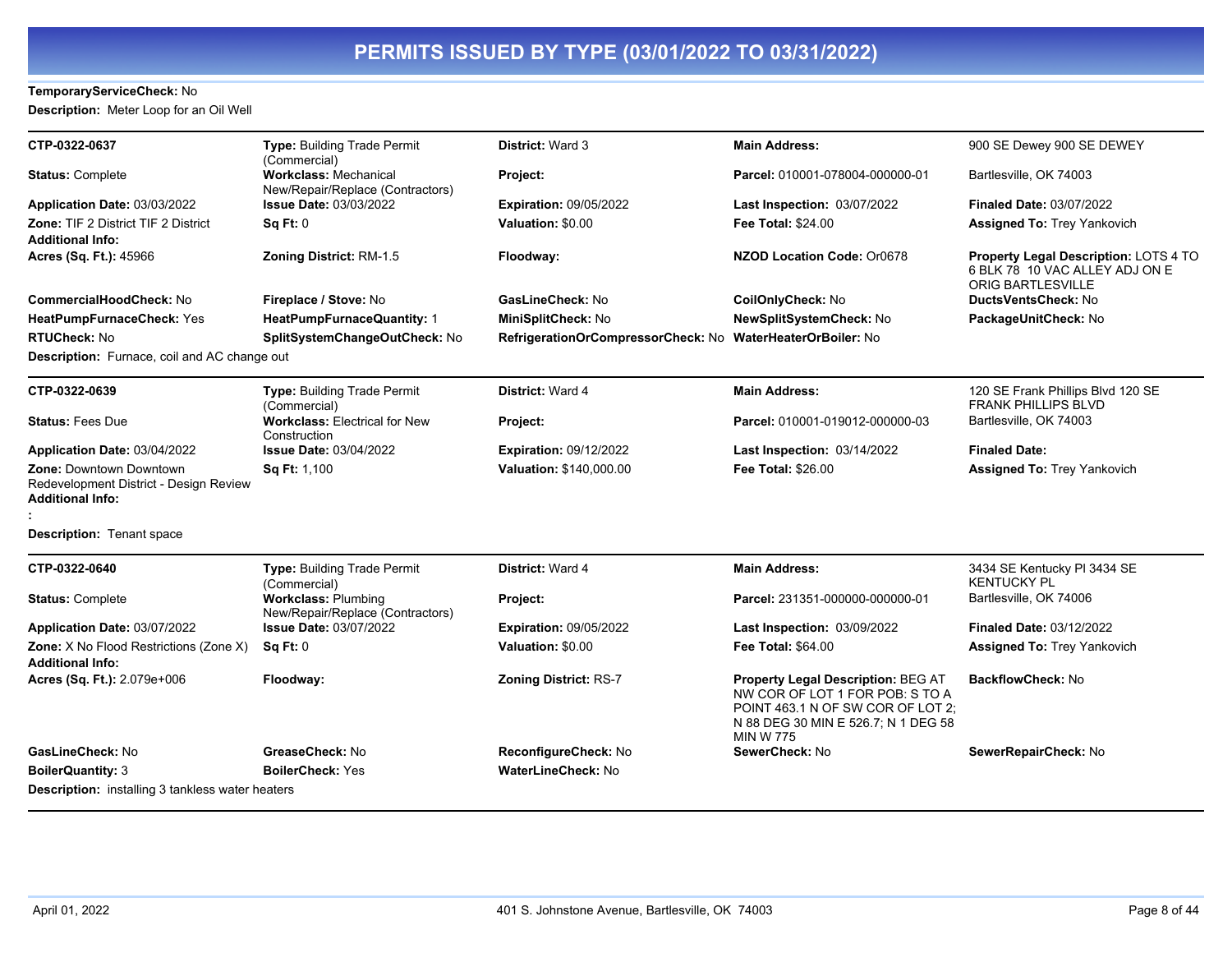|                                                                                            |                                                                                | PERMITS ISSUED BY TYPE (03/01/2022 TO 03/31/2022) |                                 |                                                         |
|--------------------------------------------------------------------------------------------|--------------------------------------------------------------------------------|---------------------------------------------------|---------------------------------|---------------------------------------------------------|
| CTP-0322-0641                                                                              | Type: Building Trade Permit<br>(Commercial)                                    | <b>District: Ward 3</b>                           | <b>Main Address:</b>            | 1100 SW Jennings Ave 01100 SW<br><b>JENNINGS AVE</b>    |
| <b>Status: Fees Due</b>                                                                    | <b>Workclass: Electrical for New</b><br>Construction                           | Project:                                          | Parcel: 010239-005004-000000-01 | Bartlesville, OK 74003                                  |
| Application Date: 03/07/2022                                                               | <b>Issue Date: 03/07/2022</b>                                                  | <b>Expiration: 09/05/2022</b>                     | <b>Last Inspection:</b>         | <b>Finaled Date:</b>                                    |
| <b>Zone:</b> X No Flood Restrictions (Zone X)<br><b>Additional Info:</b>                   | <b>Sq Ft: 2,500</b>                                                            | Valuation: \$0.00                                 | <b>Fee Total: \$54.00</b>       | <b>Assigned To: Trey Yankovich</b>                      |
| <b>Total Square Footage of New</b><br>Construction: 2500                                   |                                                                                |                                                   |                                 |                                                         |
| CTP-0322-0642                                                                              | Type: Building Trade Permit<br>(Commercial)                                    | <b>District: Ward 2</b>                           | <b>Main Address:</b>            | 3615 SE Pioneer Dr 3615 SE PIONEER<br><b>DR</b>         |
| <b>Status: Fees Paid</b>                                                                   | <b>Workclass: Electrical for New</b><br>Construction                           | Project: TAYLOR OFFICE BUILDING                   | Parcel: 010999-202613-002000-11 | Bartlesville, OK 74006                                  |
| Application Date: 03/09/2022                                                               | <b>Issue Date: 03/09/2022</b>                                                  | <b>Expiration: 09/19/2022</b>                     | Last Inspection: 03/21/2022     | <b>Finaled Date:</b>                                    |
| Zone: C-3/PUD C-3/PUD                                                                      | Sq Ft: 6,584                                                                   | Valuation: \$950,400.40                           | Fee Total: \$119.84             | <b>Assigned To: Trey Yankovich</b>                      |
| <b>Additional Info:</b>                                                                    |                                                                                |                                                   |                                 |                                                         |
| <b>Total Square Footage of New</b><br>Construction: 6584                                   |                                                                                |                                                   |                                 |                                                         |
| <b>Description:</b> Taylor Office Building                                                 |                                                                                |                                                   |                                 |                                                         |
| CTP-0322-0643                                                                              | Type: Building Trade Permit<br>(Commercial)                                    | District: Ward 5                                  | <b>Main Address:</b>            | 5900 SE Baylor Dr 5900 SE BAYLOR DR                     |
| <b>Status: Permit Issued</b>                                                               | <b>Workclass: Electrical for New</b><br>Construction                           | Project:                                          | Parcel: 010999-102613-005000-03 | Bartlesville, OK 74006                                  |
| Application Date: 03/14/2022                                                               | <b>Issue Date: 03/14/2022</b>                                                  | <b>Expiration: 09/12/2022</b>                     | Last Inspection: 03/16/2022     | <b>Finaled Date:</b>                                    |
| Zone: RS-7 RS-7                                                                            | <b>Sq Ft: 7,500</b>                                                            | Valuation: \$250,000.00                           | <b>Fee Total: \$129.00</b>      | <b>Assigned To: Trey Yankovich</b>                      |
| <b>Additional Info:</b><br><b>Total Square Footage of New</b><br><b>Construction: 7500</b> |                                                                                |                                                   |                                 |                                                         |
| Description: School District SOFTBALL PRACTICE FACILITY                                    |                                                                                |                                                   |                                 |                                                         |
| CTP-0322-0644                                                                              | Type: Building Trade Permit<br>(Commercial)                                    | <b>District: Ward 1</b>                           | <b>Main Address:</b>            | 510 SE Washington Blvd 510 SE<br><b>WASHINGTON BLVD</b> |
| <b>Status: Complete</b>                                                                    | <b>Workclass: Mechanical for New</b><br>Construction                           | Project: SCOOTERS                                 | Parcel: 010999-092613-003000-01 | Bartlesville, OK 74003                                  |
| Application Date: 03/14/2022                                                               | <b>Issue Date: 03/14/2022</b>                                                  | <b>Expiration: 09/12/2022</b>                     | Last Inspection: 03/15/2022     | <b>Finaled Date: 03/15/2022</b>                         |
| <b>Zone: RS-7 RS-7</b>                                                                     | <b>Sq Ft: 638</b>                                                              | Valuation: \$350,000.00                           | <b>Fee Total: \$24.00</b>       | <b>Assigned To: Trey Yankovich</b>                      |
| <b>Additional Info:</b>                                                                    |                                                                                |                                                   |                                 |                                                         |
| <b>Total Square Footage of New</b><br><b>Construction: 638</b>                             |                                                                                |                                                   |                                 |                                                         |
| <b>Description:</b> Scooter's - rooftop unit with heat pump                                |                                                                                |                                                   |                                 |                                                         |
| CTP-0322-0645                                                                              | Type: Building Trade Permit                                                    | District: Ward 4                                  | <b>Main Address:</b>            | 401 SW Cass 401 SW CASS                                 |
| <b>Status: Fees Due</b>                                                                    | (Commercial)<br><b>Workclass: Plumbing</b><br>New/Repair/Replace (Contractors) | <b>Project:</b>                                   | Parcel: 010484-007004-000000-01 | Bartlesville, OK 74003                                  |
| Application Date: 03/16/2022                                                               | Issue Date: 03/16/2022                                                         | <b>Expiration: 09/19/2022</b>                     | Last Inspection: 03/22/2022     | <b>Finaled Date:</b>                                    |

**Application Date:** 03/16/2022 **Zone:** C-5 C-5 **Additional Info:**

**Sq Ft:** 2

**Fee Total:** \$44.00

**Valuation:** \$0.00

**Assigned To:** Trey Yankovich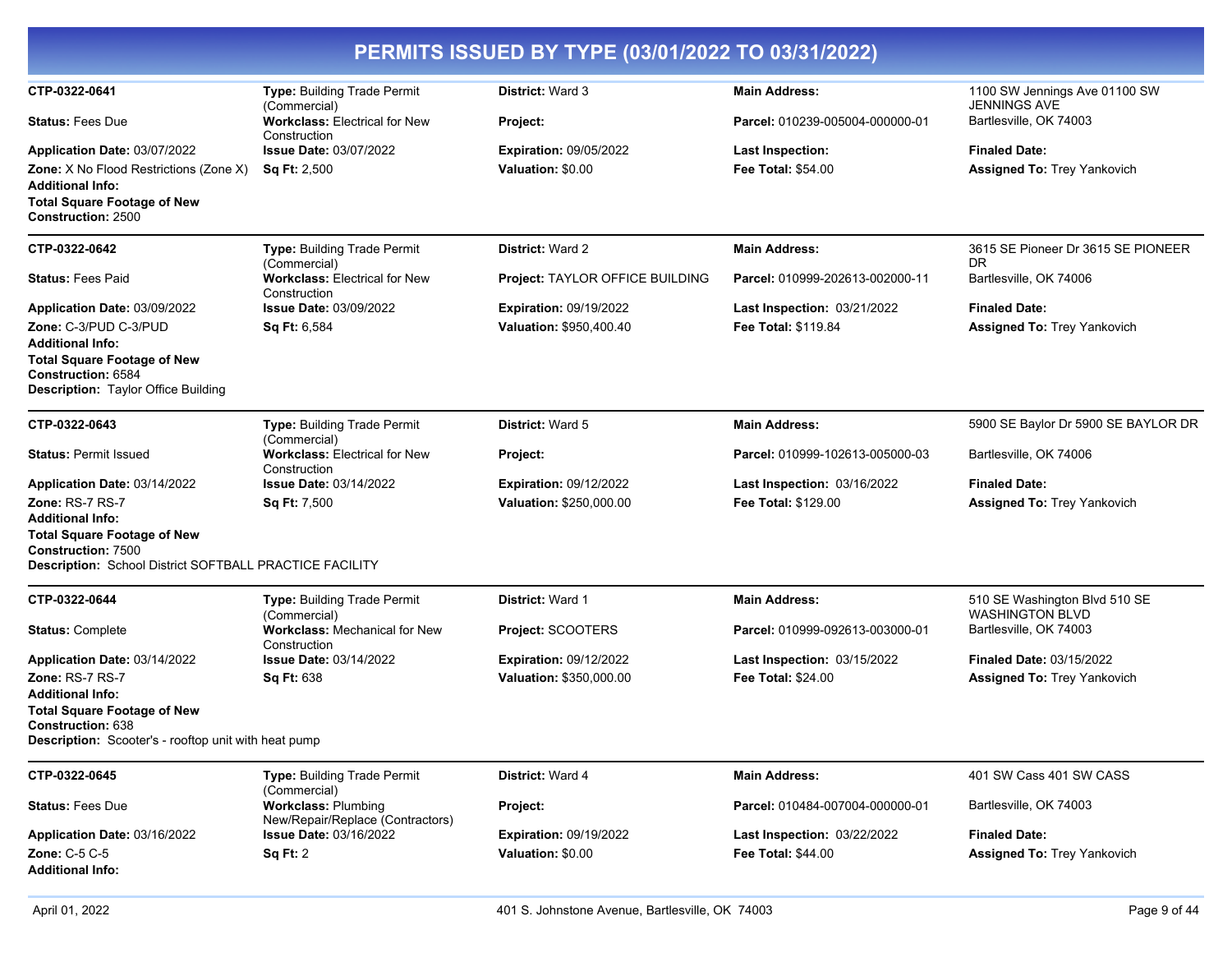| <b>NZOD Location Code: Ty0407</b><br>GreaseQuanity: 0<br><b>BoilerQuantity: 2</b><br><b>Main Address:</b>                                                                    | Property Legal Description: LOT 4 BLK<br>7 TAYLORS 2ND ADDN<br>GreaseCheck: No<br><b>BoilerCheck: Yes</b> |
|------------------------------------------------------------------------------------------------------------------------------------------------------------------------------|-----------------------------------------------------------------------------------------------------------|
|                                                                                                                                                                              |                                                                                                           |
|                                                                                                                                                                              |                                                                                                           |
|                                                                                                                                                                              |                                                                                                           |
|                                                                                                                                                                              | 101 NW Bucy Ave 01512 W HENSLEY<br><b>BLVD</b>                                                            |
| Parcel: 231351-000000-000000-01                                                                                                                                              | Bartlesville, OK 74003                                                                                    |
| <b>Last Inspection:</b>                                                                                                                                                      | <b>Finaled Date:</b>                                                                                      |
| <b>Fee Total: \$24.00</b>                                                                                                                                                    | <b>Assigned To: Trey Yankovich</b>                                                                        |
| <b>Property Legal Description: BEG AT</b><br>NW COR OF LOT 1 FOR POB: S TO A<br>POINT 463.1 N OF SW COR OF LOT 2;<br>N 88 DEG 30 MIN E 526.7; N 1 DEG 58<br><b>MIN W 775</b> | Type1HoodQty: 1                                                                                           |
| CoilOnlyCheck: No                                                                                                                                                            | DuctsVentsCheck: No                                                                                       |
| PackageUnitCheck: No                                                                                                                                                         | <b>RTUCheck: No</b>                                                                                       |
|                                                                                                                                                                              |                                                                                                           |
|                                                                                                                                                                              |                                                                                                           |
| <b>Main Address:</b>                                                                                                                                                         | 3601 NE Indiana St 03601 NE INDIANA<br><b>ST</b>                                                          |
| Parcel: 010107-013000-000000-01                                                                                                                                              | Bartlesville, OK 74006                                                                                    |
| <b>Last Inspection:</b>                                                                                                                                                      | <b>Finaled Date:</b>                                                                                      |
| Fee Total: \$24.00                                                                                                                                                           | <b>Assigned To: Trey Yankovich</b>                                                                        |
|                                                                                                                                                                              |                                                                                                           |
| <b>Main Address:</b>                                                                                                                                                         | 1500 SE Kings Dr 01500 SE KINGS<br><b>DRIVE</b>                                                           |
| Parcel: 010999-152613-002000-01                                                                                                                                              | Bartlesville, OK 74006                                                                                    |
| <b>Last Inspection:</b>                                                                                                                                                      | <b>Finaled Date:</b>                                                                                      |
| Fee Total: \$483.65                                                                                                                                                          | <b>Assigned To: Trey Yankovich</b>                                                                        |
|                                                                                                                                                                              |                                                                                                           |

Description: This permit is under the following condition: "subject to the condition that, prior to issuance of Certificate of Occupancy (CO), the land owner enter into an agreement with the City for land owner to complete site development improvements for landscaping and sidewalk at such time when further church campus expansion or building addition or new construction is constructed, or within 5 years of CO for this project, whichever comes first."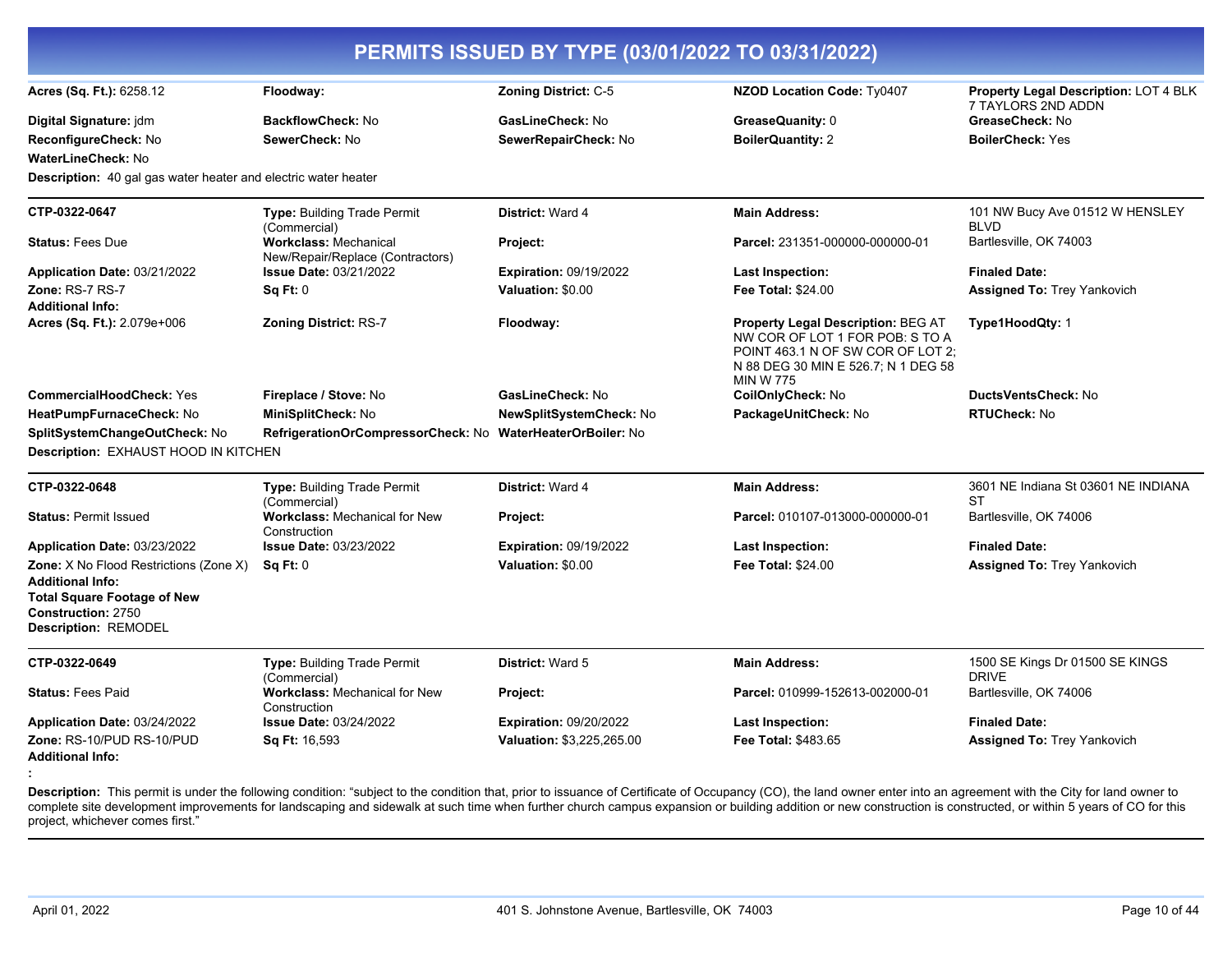| CTP-0322-0650                                                                                                              | Type: Building Trade Permit                                      | District: Ward 4                                         | <b>Main Address:</b>                                                                                   | 1625 SW Frank Phillips Blvd 1625 SW                                      |
|----------------------------------------------------------------------------------------------------------------------------|------------------------------------------------------------------|----------------------------------------------------------|--------------------------------------------------------------------------------------------------------|--------------------------------------------------------------------------|
|                                                                                                                            | (Commercial)                                                     |                                                          |                                                                                                        | FRANK PHILLIPS BLVD                                                      |
| <b>Status: Permit Issued</b>                                                                                               | <b>Workclass: Mechanical</b><br>New/Repair/Replace (Contractors) | Project:                                                 | Parcel: 010484-006005-000000-01                                                                        | Bartlesville, OK 74003                                                   |
| Application Date: 03/28/2022                                                                                               | Issue Date: 03/28/2022                                           | <b>Expiration: 09/26/2022</b>                            | <b>Last Inspection:</b>                                                                                | <b>Finaled Date:</b>                                                     |
| Zone: C-5 C-5                                                                                                              | Sq Ft: 0                                                         | Valuation: \$0.00                                        | <b>Fee Total: \$24.00</b>                                                                              | <b>Assigned To: Trey Yankovich</b>                                       |
| <b>Additional Info:</b>                                                                                                    |                                                                  |                                                          |                                                                                                        |                                                                          |
| Acres (Sq. Ft.): 11124.5                                                                                                   | <b>Zoning District: C-5</b>                                      | Floodway:                                                | <b>NZOD Location Code: Ty0406</b>                                                                      | <b>Property Legal Description: LOT 5 LOT</b><br>6 BLK 6 TAYLORS 2ND ADDN |
| CommercialHoodCheck: No                                                                                                    | Fireplace / Stove: No                                            | GasLineCheck: No                                         | <b>CoilOnlyCheck: Yes</b>                                                                              | CoilQuantity: 1                                                          |
| DuctsVentsCheck: No                                                                                                        | HeatPumpFurnaceCheck: No                                         | MiniSplitCheck: No                                       | <b>NewSplitSystemCheck: No</b>                                                                         | PackageUnitCheck: No                                                     |
| <b>RTUCheck: No</b>                                                                                                        | SplitSystemChangeOutCheck: No                                    | RefrigerationOrCompressorCheck: No                       | <b>WaterHeaterOrBoiler: No</b>                                                                         |                                                                          |
| <b>Description:</b> Replacing AC & coil.                                                                                   |                                                                  |                                                          |                                                                                                        |                                                                          |
| CTP-0322-0651                                                                                                              | Type: Building Trade Permit<br>(Commercial)                      | <b>District: Ward 5</b>                                  | <b>Main Address:</b>                                                                                   | 5900 SE Baylor Dr 5900 SE BAYLOR DR                                      |
| <b>Status: Permit Issued</b>                                                                                               | <b>Workclass: Mechanical for New</b><br>Construction             | Project:                                                 | Parcel: 010999-102613-005000-03                                                                        | Bartlesville, OK 74006                                                   |
| Application Date: 03/29/2022                                                                                               | Issue Date: 03/29/2022                                           | <b>Expiration: 09/26/2022</b>                            | <b>Last Inspection: 03/29/2022</b>                                                                     | <b>Finaled Date:</b>                                                     |
| Zone: RS-7 RS-7                                                                                                            | Sq Ft: 7,500                                                     | Valuation: \$250,000.00                                  | <b>Fee Total: \$0.00</b>                                                                               | <b>Assigned To: Trey Yankovich</b>                                       |
| <b>Additional Info:</b>                                                                                                    |                                                                  |                                                          |                                                                                                        |                                                                          |
| <b>Total Square Footage of New</b><br><b>Construction: 7500</b><br>Description: School District SOFTBALL PRACTICE FACILITY |                                                                  |                                                          |                                                                                                        |                                                                          |
| CTP-0322-0653                                                                                                              | <b>Type: Building Trade Permit</b>                               | District: Ward 4                                         | <b>Main Address:</b>                                                                                   | 622 SE Frank Phillips Blvd 00622 SE                                      |
|                                                                                                                            | (Commercial)                                                     |                                                          |                                                                                                        | <b>FRANK PHILLIPS BLVD</b>                                               |
| <b>Status: Fees Due</b>                                                                                                    | Workclass: Plumbing for New<br>Construction                      | Project:                                                 | Parcel: 010053-006005-000000-01                                                                        | Bartlesville, OK 74003                                                   |
| Application Date: 03/30/2022                                                                                               | <b>Issue Date: 03/30/2022</b>                                    | <b>Expiration: 09/26/2022</b>                            | <b>Last Inspection:</b>                                                                                | <b>Finaled Date:</b>                                                     |
| Zone: TIF 2 District TIF 2 District<br><b>Additional Info:</b>                                                             | <b>Sq Ft: 3,456</b>                                              | Valuation: \$350,000.00                                  | Fee Total: \$73.12                                                                                     | <b>Assigned To: Trey Yankovich</b>                                       |
| <b>Total Square Footage of New</b><br><b>Construction: 3456</b><br>Description: Arcade/Bar                                 | UtilityOrderRelated: No                                          | Is this permit accompanied by a<br>building permit?: Yes |                                                                                                        |                                                                          |
| CTP-0322-0656                                                                                                              | Type: Building Trade Permit<br>(Commercial)                      | District: Ward 2                                         | <b>Main Address:</b>                                                                                   | 5201 SE Nowata Rd, BLDG. A 05201 SE<br><b>NOWATA RD</b>                  |
| <b>Status: Complete</b>                                                                                                    | <b>Workclass: Electrical</b><br>New/Repair/Replace (Contractors) | Project:                                                 | Parcel: 010123-000000-000000-00                                                                        | Bartlesville, OK 74006                                                   |
| Application Date: 03/31/2022                                                                                               | <b>Issue Date: 03/31/2022</b>                                    | <b>Expiration: 09/27/2022</b>                            | <b>Last Inspection: 03/31/2022</b>                                                                     | <b>Finaled Date: 04/01/2022</b>                                          |
| <b>Zone:</b> X No Flood Restrictions (Zone X)<br><b>Additional Info:</b>                                                   | Sa Ft: 0                                                         | Valuation: \$0.00                                        | Fee Total: \$24.00                                                                                     | <b>Assigned To: Trey Yankovich</b>                                       |
| Acres (Sq. Ft.): 132233                                                                                                    | Zoning District: RS-10                                           | Floodway:                                                | <b>Property Legal Description: COMMON</b><br>AREA LOCATED WITHIN FOREST<br><b>CREEK CONDO ADDITION</b> | <b>NewMeterCheck: No</b>                                                 |
| ServiceRiserReplace: No                                                                                                    | ReplacementMeterCheck: No                                        | <b>New BreakerQuantity: 1</b>                            | NewBreakerCheck: Yes                                                                                   | ReplacementBreakerCheck: No                                              |
| TransferSwitchInstallation: No                                                                                             | <b>NewExtensionCheck: No</b>                                     | GeneratorCheck: No                                       | PoolCheck: No                                                                                          | SolarPanelCheckBox: No                                                   |
| TemporaryServiceCheck: No                                                                                                  |                                                                  |                                                          |                                                                                                        |                                                                          |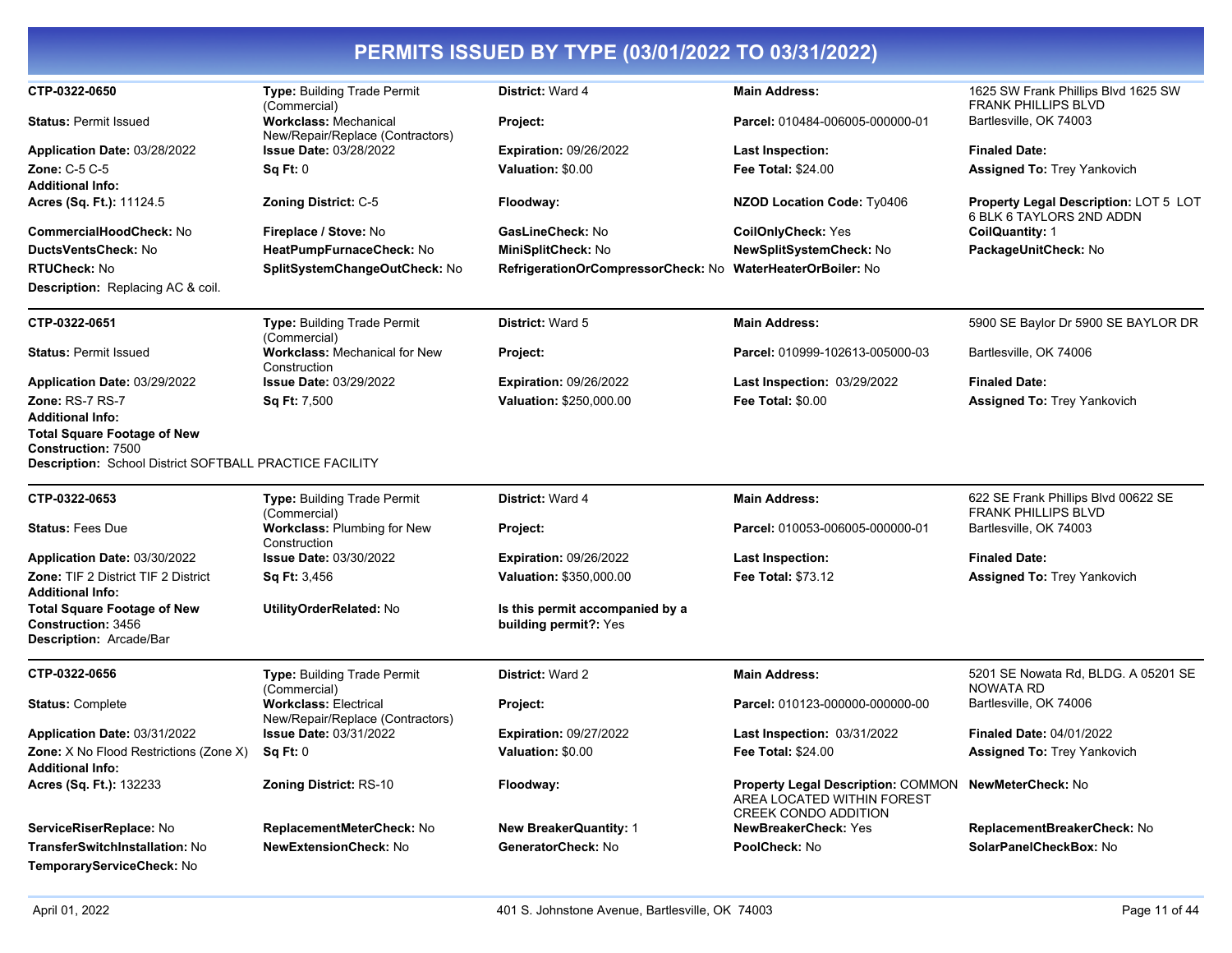### **Description:** NEW PANEL

| CTP-0322-0657                      | <b>Type: Building Trade Permit</b><br>(Commercial)   | <b>District: Ward 4</b>        | <b>Main Address:</b>            | 3425 E Frank Phillips Blvd 03425 E<br><b>FRANK PHILLIPS BLVD</b> |
|------------------------------------|------------------------------------------------------|--------------------------------|---------------------------------|------------------------------------------------------------------|
| <b>Status: Permit Issued</b>       | <b>Workclass: Electrical for New</b><br>Construction | <b>Project: WENDY'S</b>        | Parcel: 010999-082613-001000-12 | Bartlesville, OK 74006                                           |
| Application Date: 03/31/2022       | <b>Issue Date: 03/31/2022</b>                        | <b>Expiration: 09/27/2022</b>  | <b>Last Inspection:</b>         | <b>Finaled Date:</b>                                             |
| <b>Zone: C-5 C-5</b>               | <b>Sq Ft: 2,989</b>                                  | <b>Valuation: \$750,000.00</b> | <b>Fee Total: \$63.78</b>       | <b>Assigned To: Trey Yankovich</b>                               |
| <b>Additional Info:</b>            |                                                      |                                |                                 |                                                                  |
| <b>Total Square Footage of New</b> |                                                      |                                |                                 |                                                                  |
| <b>Construction: 2989</b>          |                                                      |                                |                                 |                                                                  |
| <b>Description: Wendy's</b>        |                                                      |                                |                                 |                                                                  |

|                                                                        |                                                                  |                               |                                    | PERMITS ISSUED FOR BUILDING TRADE PERMIT (COMMERCIAL):<br>17 |  |
|------------------------------------------------------------------------|------------------------------------------------------------------|-------------------------------|------------------------------------|--------------------------------------------------------------|--|
| <b>BUILDING TRADE PERMIT (RESIDENTIAL)</b>                             |                                                                  |                               |                                    |                                                              |  |
| RTP-0122-2773                                                          | Type: Building Trade Permit (Residential) District: Ward 4       |                               | <b>Main Address:</b>               | 2410 SE Fox Hollow Ct 2410 SE FOX<br><b>HOLLOW CT</b>        |  |
| <b>Status: Fees Due</b>                                                | <b>Workclass: Electrical for New</b><br>Construction             | Project:                      | Parcel: 231351-000000-000000-01    | Bartlesville, OK 74006                                       |  |
| Application Date: 01/11/2022                                           | <b>Issue Date: 03/18/2022</b>                                    | <b>Expiration: 09/14/2022</b> | <b>Last Inspection: 01/11/2022</b> | <b>Finaled Date:</b>                                         |  |
| Zone: X No Flood Restrictions (Zone X)<br><b>Additional Info:</b>      | <b>Sq Ft: 3,400</b>                                              | Valuation: \$0.00             | <b>Fee Total: \$72.00</b>          | <b>Assigned To: Trey Yankovich</b>                           |  |
| RTP-0322-2955                                                          | Type: Building Trade Permit (Residential) District: Ward 1       |                               | <b>Main Address:</b>               | 1922 SE Mesa Ave 1922 SE MESA AVE                            |  |
| <b>Status: Permit Issued</b>                                           | <b>Workclass: Mechanical for New</b><br>Construction             | Project:                      | Parcel: 010325-004025-000000-01    | Bartlesville, OK 74006                                       |  |
| Application Date: 03/01/2022                                           | <b>Issue Date: 03/01/2022</b>                                    | <b>Expiration: 08/31/2022</b> | Last Inspection: 03/04/2022        | <b>Finaled Date:</b>                                         |  |
| Zone:<br><b>Additional Info:</b><br><b>Total Square Footage of New</b> | Sq Ft: 1,957                                                     | Valuation: \$0.00             | <b>Fee Total: \$43.14</b>          | <b>Assigned To: Trey Yankovich</b>                           |  |
| <b>Construction: 1957</b>                                              |                                                                  |                               |                                    |                                                              |  |
| RTP-0322-2956                                                          | Type: Building Trade Permit (Residential) District: Ward 1       |                               | <b>Main Address:</b>               | 1930 SE Mesa Ave 1930 SE MESA AVE                            |  |
| <b>Status: Permit Issued</b>                                           | <b>Workclass: Mechanical for New</b><br>Construction             | Project:                      | Parcel: 010325-004027-000000-01    | Bartlesville, OK 74006                                       |  |
| Application Date: 03/01/2022                                           | <b>Issue Date: 03/01/2022</b>                                    | <b>Expiration: 09/19/2022</b> | <b>Last Inspection: 03/23/2022</b> | <b>Finaled Date:</b>                                         |  |
| Zone:<br><b>Additional Info:</b>                                       | Sq Ft: 2,390                                                     | Valuation: \$0.00             | <b>Fee Total: \$51.80</b>          | <b>Assigned To: Trey Yankovich</b>                           |  |
| <b>Total Square Footage of New</b><br>Construction: 2390               |                                                                  |                               |                                    |                                                              |  |
| RTP-0322-2957                                                          | Type: Building Trade Permit (Residential) District: Ward 1       |                               | <b>Main Address:</b>               | 111 SW 10Th St 111 SW 10TH ST                                |  |
| <b>Status: Fees Due</b>                                                | <b>Workclass: Electrical</b><br>New/Repair/Replace (Contractors) | Project:                      | Parcel: 010001-082001-000000-01    | Bartlesville, OK 74003                                       |  |
| Application Date: 03/01/2022                                           | <b>Issue Date: 03/01/2022</b>                                    | <b>Expiration: 08/29/2022</b> | <b>Last Inspection:</b>            | <b>Finaled Date:</b>                                         |  |
| Zone:<br><b>Additional Info:</b>                                       | Sq Ft: 2,040                                                     | Valuation: \$0.00             | <b>Fee Total: \$44.00</b>          | <b>Assigned To: Trey Yankovich</b>                           |  |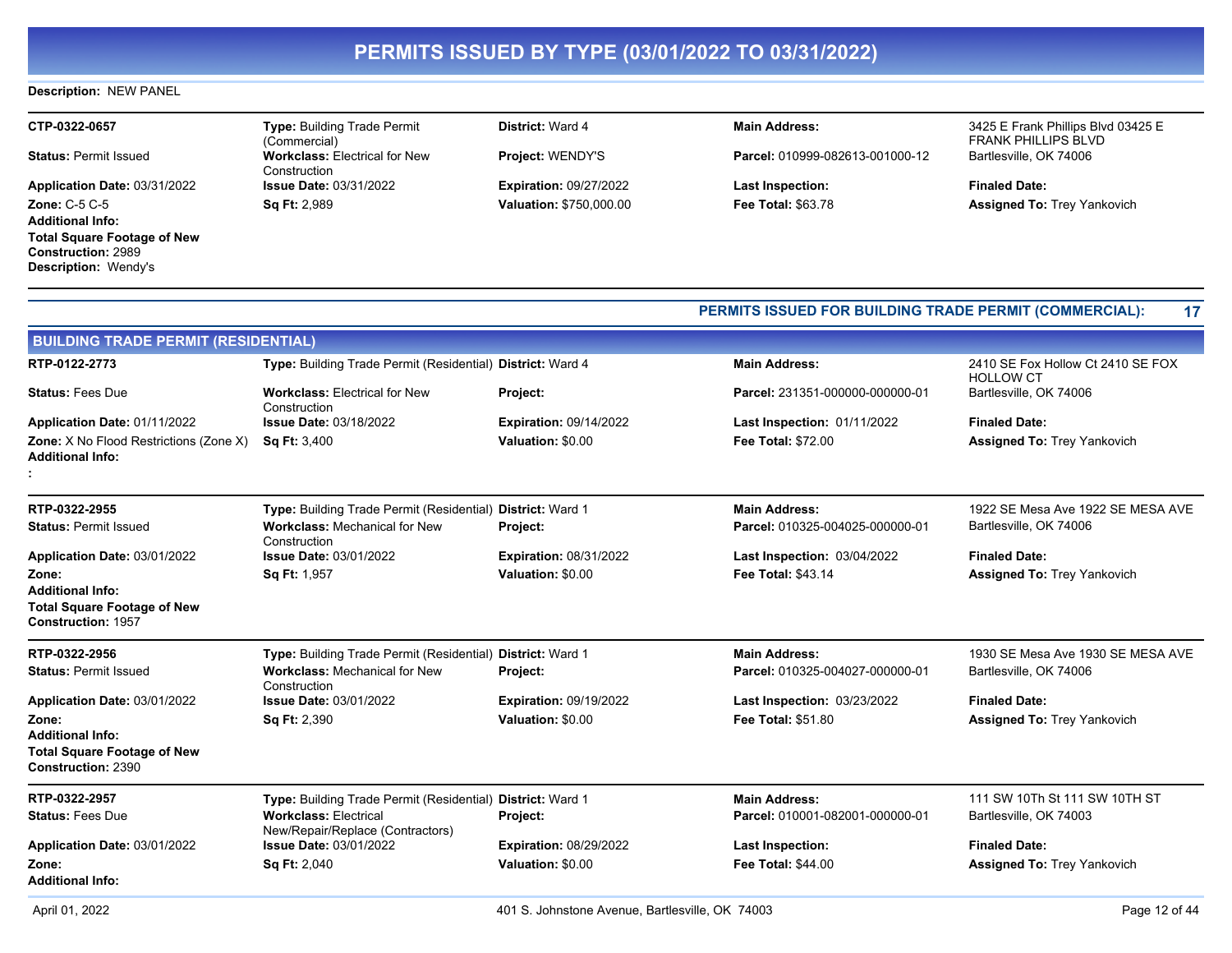| PERMITS ISSUED BY TYPE (03/01/2022 TO 03/31/2022) |                                                                                                                               |                                |                                                  |                                                                 |  |
|---------------------------------------------------|-------------------------------------------------------------------------------------------------------------------------------|--------------------------------|--------------------------------------------------|-----------------------------------------------------------------|--|
| Digital Signature: Jerica Morehead                | <b>NewMeterCheck: Yes</b>                                                                                                     | ServiceRiserReplace: Yes       | ReplacementMeterCheck: No                        | New BreakerQuantity: 0                                          |  |
| NewBreakerCheck: No                               | ReplacementBreakerCheck: No                                                                                                   | TransferSwitchInstallation: No | <b>NewExtensionCheck: No</b>                     | GeneratorCheck: No                                              |  |
| Generator Quantity: 0                             | PoolCheck: No                                                                                                                 | SolarPanelCheckBox: No         | TemporaryServiceCheck: No                        |                                                                 |  |
|                                                   | Description: Rebuild service with new riser, ground rod, meter can, 100A 24cir electrical panel. Reconnect existing circuits. |                                |                                                  |                                                                 |  |
| RTP-0322-2958                                     | Type: Building Trade Permit (Residential) District: Ward 4                                                                    |                                | <b>Main Address:</b>                             | 522 NW Highland Dr 522 NW HIGHLAND<br><b>DR</b>                 |  |
| <b>Status: Complete</b>                           | Workclass: Roofing Repair/Replacement Project:<br>(Homeowner)                                                                 |                                | Parcel: 010304-034038-000000-01                  | Bartlesville, OK 74003                                          |  |
| Application Date: 03/01/2022                      | <b>Issue Date: 03/01/2022</b>                                                                                                 | <b>Expiration: 09/05/2022</b>  | Last Inspection: 03/09/2022                      | <b>Finaled Date: 03/10/2022</b>                                 |  |
| Zone:                                             | Sq Ft: 0                                                                                                                      | Valuation: \$0.00              | Fee Total: \$24.00                               | <b>Assigned To: Trey Yankovich</b>                              |  |
| <b>Additional Info:</b>                           |                                                                                                                               |                                |                                                  |                                                                 |  |
| <b>CompositeCheck: Yes</b>                        | <b>MetalCheck: No</b>                                                                                                         | <b>OtherCheck: No</b>          | Number of SEPARATE structures to be<br>Roofed: 1 |                                                                 |  |
| Description: RE-ROOF SHINGLES                     |                                                                                                                               |                                |                                                  |                                                                 |  |
| RTP-0322-2959                                     | Type: Building Trade Permit (Residential) District: Ward 1                                                                    |                                | <b>Main Address:</b>                             | 1926 SE Mesa Ave 1926 SE MESA AVE                               |  |
| <b>Status: Fees Paid</b>                          | <b>Workclass: Mechanical for New</b><br>Construction                                                                          | Project:                       | Parcel: 010325-004026-000000-01                  | Bartlesville, OK 74006                                          |  |
| Application Date: 03/01/2022                      | <b>Issue Date: 03/01/2022</b>                                                                                                 | <b>Expiration: 09/19/2022</b>  | <b>Last Inspection: 03/23/2022</b>               | <b>Finaled Date:</b>                                            |  |
| Zone:                                             | <b>Sq Ft: 2,712</b>                                                                                                           | Valuation: \$0.00              | Fee Total: \$58.24                               | <b>Assigned To: Trey Yankovich</b>                              |  |
| <b>Additional Info:</b>                           |                                                                                                                               |                                |                                                  |                                                                 |  |
| <b>Total Square Footage of New</b>                |                                                                                                                               |                                |                                                  |                                                                 |  |
| Construction: 2712                                |                                                                                                                               |                                |                                                  |                                                                 |  |
| RTP-0322-2960                                     | Type: Building Trade Permit (Residential) District: Ward 3                                                                    |                                | <b>Main Address:</b>                             | 1844 S Armstrong Ave 1844 S<br><b>ARMSTRONG AVE</b>             |  |
| <b>Status: Fees Due</b>                           | <b>Workclass: Plumbing</b><br>New/Repair/Replace (Contractors)                                                                | Project:                       | Parcel: 010286-001011-000000-01                  | Bartlesville, OK 74003                                          |  |
| Application Date: 03/02/2022                      | <b>Issue Date: 03/02/2022</b>                                                                                                 | <b>Expiration: 08/29/2022</b>  | Last Inspection: 03/02/2022                      | <b>Finaled Date: 03/03/2022</b>                                 |  |
| <b>Zone: RS-5 RS-5</b>                            | Sq Ft: 0                                                                                                                      | Valuation: \$0.00              | <b>Fee Total: \$24.00</b>                        | <b>Assigned To: Trey Yankovich</b>                              |  |
| <b>Additional Info:</b>                           |                                                                                                                               |                                |                                                  |                                                                 |  |
| Acres (Sq. Ft.): 10352.2                          | Floodway:                                                                                                                     | <b>Zoning District: RS-5</b>   | <b>NZOD Location Code: Mn1101</b>                | Property Legal Description: LOT 11<br>BLK 1 MONTE VISTA SUB-DIV |  |
| BackflowCheck: No                                 | GasLineCheck: No                                                                                                              | GreaseCheck: No                | ReconfigureCheck: No                             | SewerCheck: No                                                  |  |
| SewerRepairCheck: Yes                             | BoilerCheck: No                                                                                                               | <b>WaterLineCheck: No</b>      |                                                  |                                                                 |  |
| Description: Sewer replacement under the road     |                                                                                                                               |                                |                                                  |                                                                 |  |
| RTP-0322-2961                                     | Type: Building Trade Permit (Residential) District: Ward 3                                                                    |                                | <b>Main Address:</b>                             | 701 SE Cherokee Ave 701 SE<br><b>CHEROKEE AV</b>                |  |
| <b>Status: Permit Issued</b>                      | <b>Workclass: Electrical</b><br>New/Repair/Replace (Contractors)                                                              | <b>Project:</b>                | Parcel: 010197-003001-000000-01                  | Bartlesville, OK 74003                                          |  |
| Application Date: 03/02/2022                      | <b>Issue Date: 03/02/2022</b>                                                                                                 | <b>Expiration: 08/29/2022</b>  | <b>Last Inspection:</b>                          | <b>Finaled Date:</b>                                            |  |
| <b>Zone:</b> X No Flood Restrictions (Zone X)     | Sa Ft: 0                                                                                                                      | Valuation: \$0.00              | Fee Total: \$24.00                               | <b>Assigned To: Trey Yankovich</b>                              |  |
| <b>Additional Info:</b>                           |                                                                                                                               |                                |                                                  |                                                                 |  |
| Acres (Sq. Ft.): 7409.84                          | <b>Zoning District: RM-.75</b>                                                                                                | Floodway:                      | NZOD Location Code: Jh0103                       | Property Legal Description: LOT 1 BLK<br>3 JOHNSTONE HGTS ADDN  |  |
| NewMeterCheck: No                                 | ServiceRiserReplace: No                                                                                                       | ReplacementMeterCheck: No      | <b>New BreakerQuantity: 1</b>                    | <b>NewBreakerCheck: Yes</b>                                     |  |
| ReplacementBreakerCheck: No                       | TransferSwitchInstallation: No                                                                                                | <b>NewExtensionCheck: No</b>   | GeneratorCheck: No                               | PoolCheck: No                                                   |  |
|                                                   |                                                                                                                               |                                |                                                  |                                                                 |  |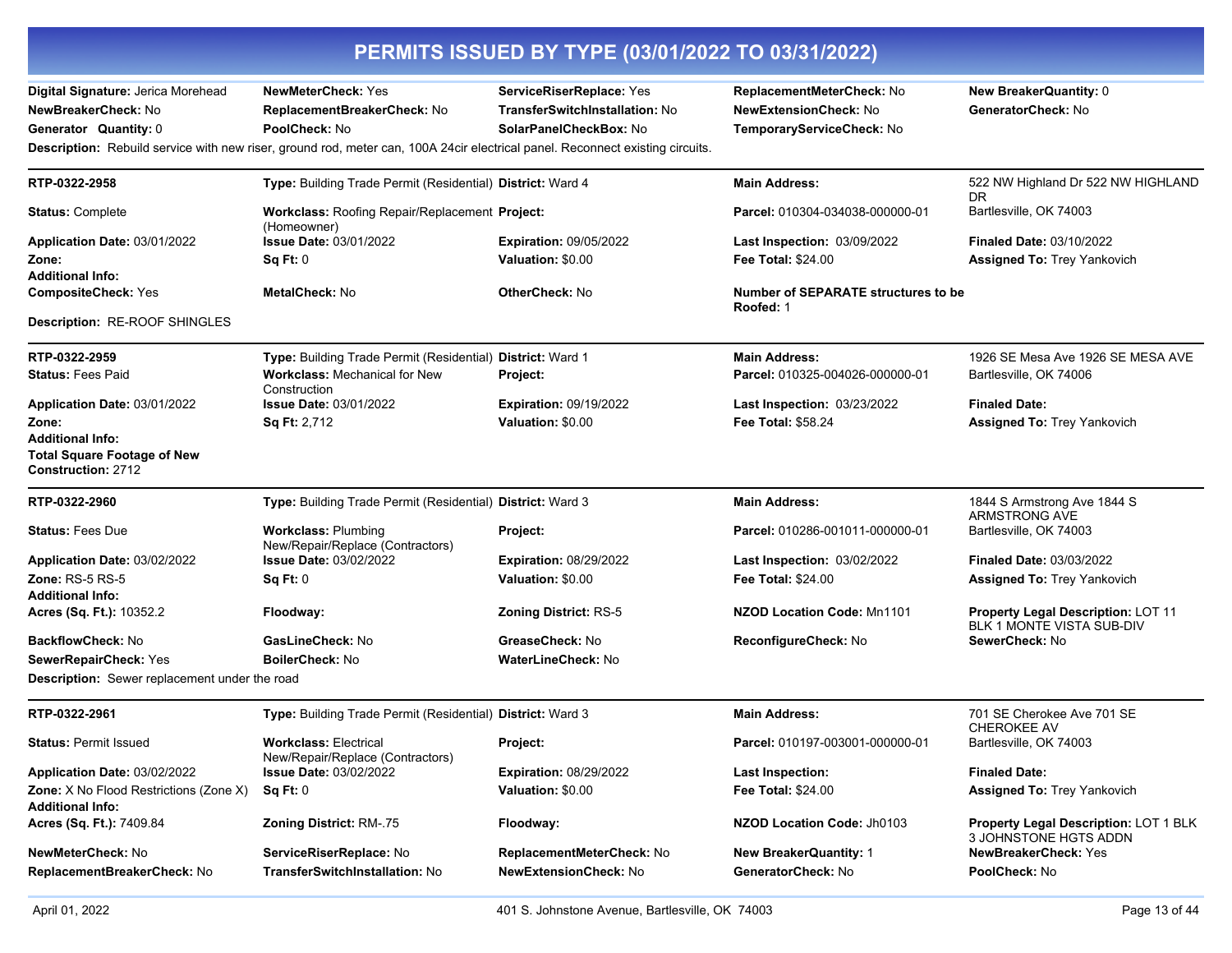**SolarPanelCheckBox:** No **TemporaryServiceCheck:** No **Description:** new panel/rewire

| RTP-0322-2962                                                   | Type: Building Trade Permit (Residential) District: Ward 2       |                                                          | <b>Main Address:</b>                                          | 2108 Turtle Creek Rd 2108 TURTLE<br><b>CREEK RD</b>            |
|-----------------------------------------------------------------|------------------------------------------------------------------|----------------------------------------------------------|---------------------------------------------------------------|----------------------------------------------------------------|
| <b>Status: Fees Due</b>                                         | <b>Workclass: Plumbing for New</b><br>Construction               | Project:                                                 | Parcel: 010650-000008-000000-00                               | Bartlesville, OK 74006                                         |
| Application Date: 03/02/2022                                    | <b>Issue Date: 03/02/2022</b>                                    | <b>Expiration: 08/29/2022</b>                            | <b>Last Inspection: 03/02/2022</b>                            | <b>Finaled Date:</b>                                           |
| Zone: RS-12 RS-12                                               | <b>Sq Ft: 3,446</b>                                              | Valuation: \$0.00                                        | <b>Fee Total: \$72.92</b>                                     | <b>Assigned To: Trey Yankovich</b>                             |
| <b>Additional Info:</b>                                         |                                                                  |                                                          |                                                               |                                                                |
| <b>Total Square Footage of New</b><br>Construction: 3446        | <b>UtilityOrderRelated: Yes</b>                                  | Is this permit accompanied by a<br>building permit?: Yes |                                                               |                                                                |
| RTP-0322-2963                                                   | Type: Building Trade Permit (Residential) District: Ward 4       |                                                          | <b>Main Address:</b>                                          | 925 SE Delaware 925 SE DELAWARE                                |
| <b>Status: Fees Due</b>                                         | <b>Workclass: Plumbing</b><br>New/Repair/Replace (Contractors)   | Project:                                                 | Parcel: 010197-008007-000000-01                               | Bartlesville, OK 74003                                         |
| Application Date: 03/02/2022                                    | <b>Issue Date: 03/02/2022</b>                                    | <b>Expiration: 08/30/2022</b>                            | <b>Last Inspection: 03/03/2022</b>                            | <b>Finaled Date:</b>                                           |
| Zone: TIF 2 District TIF 2 District                             | <b>Sq Ft: 20</b>                                                 | Valuation: \$0.00                                        | <b>Fee Total: \$24.00</b>                                     | <b>Assigned To: Trey Yankovich</b>                             |
| <b>Additional Info:</b>                                         |                                                                  |                                                          |                                                               |                                                                |
| Acres (Sq. Ft.): 7039.92                                        | Floodway:                                                        | Zoning District: RS-5                                    | <b>NZOD Location Code:</b>                                    | Property Legal Description: LOT 7 BLK<br>8 JOHNSTONE HGTS ADDN |
| Digital Signature: Christopher Miller                           | <b>BackflowCheck: No</b>                                         | GasLineCheck: No                                         | GreaseQuanity: 0                                              | GreaseCheck: No                                                |
| ReconfigureCheck: No                                            | SewerCheck: No                                                   | <b>SewerRepairCheck: Yes</b>                             | <b>BoilerQuantity: 0</b>                                      | BoilerCheck: No                                                |
| WaterLineCheck: No                                              |                                                                  |                                                          |                                                               |                                                                |
| <b>Description: Repair Sewer line</b>                           |                                                                  |                                                          |                                                               |                                                                |
| RTP-0322-2964                                                   | Type: Building Trade Permit (Residential) District: Ward 2       |                                                          | <b>Main Address:</b>                                          | 2808 SE Claremont Dr 2808 SE<br><b>CLAREMONT DR</b>            |
| <b>Status: Complete</b>                                         | <b>Workclass: Mechanical</b><br>New/Repair/Replace (Contractors) | Project:                                                 | Parcel: 010086-003001-000000-01                               | Bartlesville, OK 74006                                         |
| Application Date: 03/03/2022                                    | <b>Issue Date: 03/03/2022</b>                                    | <b>Expiration: 08/31/2022</b>                            | <b>Last Inspection: 03/04/2022</b>                            | <b>Finaled Date: 03/08/2022</b>                                |
| <b>Zone:</b> X No Flood Restrictions (Zone X)                   | Sq Ft: 0                                                         | Valuation: \$0.00                                        | Fee Total: \$24.00                                            | <b>Assigned To: Trey Yankovich</b>                             |
| <b>Additional Info:</b>                                         |                                                                  |                                                          |                                                               |                                                                |
| Acres (Sq. Ft.): 14131.6                                        | Zoning District: RS-10/PUD                                       | Floodway:                                                | Property Legal Description: LOT 1<br>BLOCK 3 COLONIAL EST 9TH | <b>CommercialHoodCheck: No</b>                                 |
| Fireplace / Stove: No                                           | GasLineCheck: No                                                 | CoilOnlyCheck: No                                        | <b>DuctsVentsCheck: No</b>                                    | HeatPumpFurnaceCheck: No                                       |
| MiniSplitCheck: No                                              | NewSplitSystemCheck: No                                          | PackageUnitCheck: No                                     | <b>RTUCheck: No</b>                                           | SplitSystemChangeOutCheck: Yes                                 |
| SplitSystemChangeOutQuantity: 1                                 | RefrigerationOrCompressorCheck: No                               | <b>WaterHeaterOrBoiler: No</b>                           |                                                               |                                                                |
| Description: COMPLETE SYSTEM                                    |                                                                  |                                                          |                                                               |                                                                |
| RTP-0322-2965                                                   | Type: Building Trade Permit (Residential) District: Ward 2       |                                                          | <b>Main Address:</b>                                          | 1923 SE Mesa Ave 1923 SE MESA AVE                              |
| <b>Status: Fees Paid</b>                                        | <b>Workclass: Electrical for New</b><br>Construction             | Project:                                                 | Parcel: 010325-005012-000000-01                               | Bartlesville, OK 74006                                         |
| Application Date: 03/03/2022                                    | <b>Issue Date: 03/03/2022</b>                                    | <b>Expiration: 08/30/2022</b>                            | Last Inspection: 03/03/2022                                   | <b>Finaled Date:</b>                                           |
| <b>Zone: RS-7 RS-7</b>                                          | <b>Sq Ft: 2,397</b>                                              | <b>Valuation: \$313,000.26</b>                           | <b>Fee Total: \$51.94</b>                                     | <b>Assigned To: Trey Yankovich</b>                             |
| <b>Additional Info:</b>                                         |                                                                  |                                                          |                                                               |                                                                |
| <b>Total Square Footage of New</b><br><b>Construction: 2397</b> |                                                                  |                                                          |                                                               |                                                                |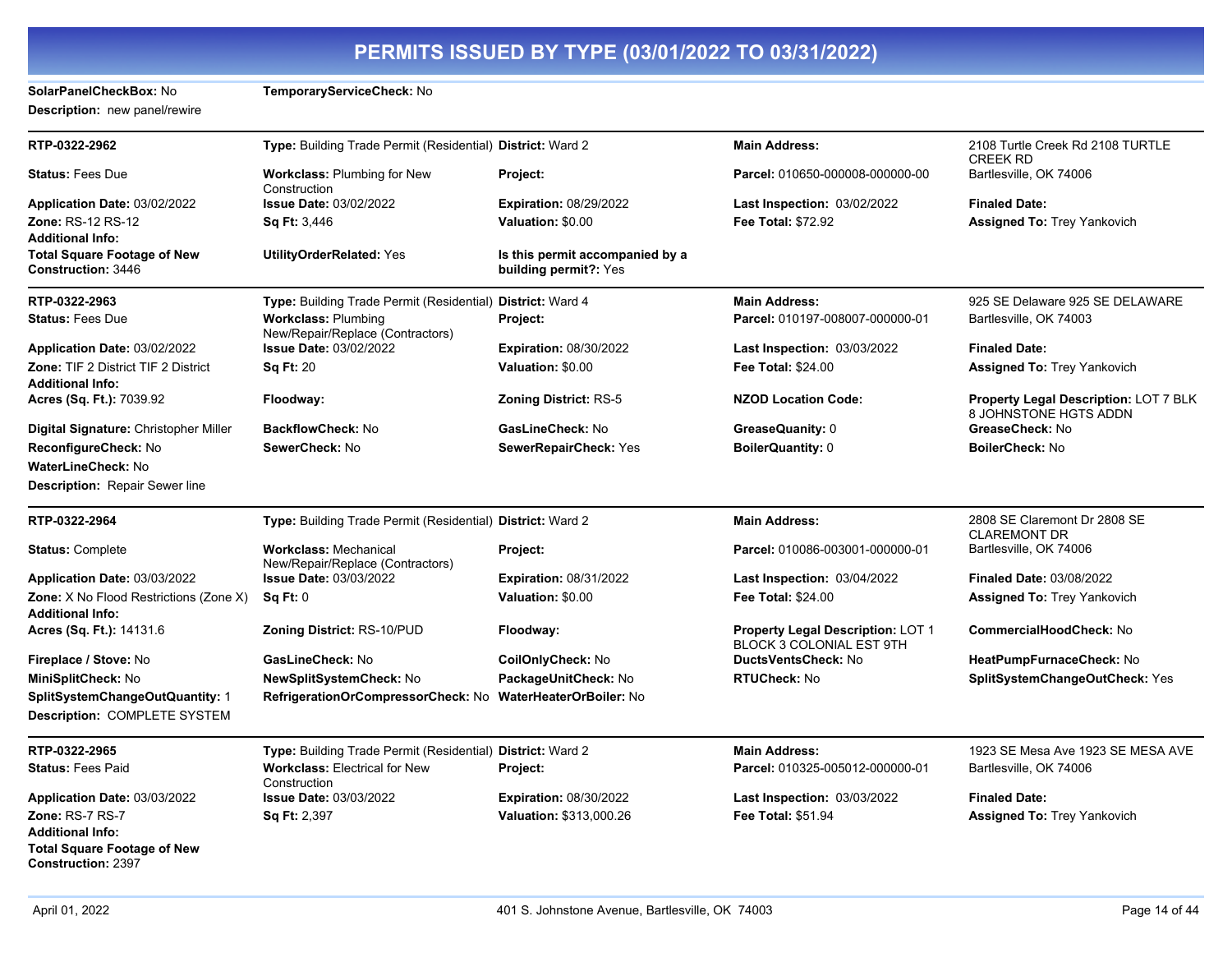### **Description:** New Single Family Residential

| RTP-0322-2966                                                     | Type: Building Trade Permit (Residential) District: Ward 2            |                                 | <b>Main Address:</b>                                                             | 2624 SE Huntington Dr 2624 SE<br><b>HUNTINGTON DR</b>                                                            |
|-------------------------------------------------------------------|-----------------------------------------------------------------------|---------------------------------|----------------------------------------------------------------------------------|------------------------------------------------------------------------------------------------------------------|
| <b>Status: Fees Due</b>                                           | <b>Workclass: Plumbing</b><br>New/Repair/Replace (Contractors)        | Project:                        | Parcel: 010612-000005-000000-01                                                  | Bartlesville, OK 74006                                                                                           |
| Application Date: 03/03/2022                                      | <b>Issue Date: 03/03/2022</b>                                         | <b>Expiration: 08/31/2022</b>   | Last Inspection: 03/04/2022                                                      | <b>Finaled Date:</b>                                                                                             |
| Zone: C-3/PUD C-3/PUD                                             | <b>Sq Ft: 1</b>                                                       | Valuation: \$0.00               | <b>Fee Total: \$24.00</b>                                                        | Assigned To: Trey Yankovich                                                                                      |
| <b>Additional Info:</b>                                           |                                                                       |                                 |                                                                                  |                                                                                                                  |
| Acres (Sq. Ft.): 15236.1                                          | Floodway:                                                             | <b>Zoning District: C-3/PUD</b> | Property Legal Description: LOT 5 COL Digital Signature: jdm<br>EST 16TH FINAL P |                                                                                                                  |
| BackflowCheck: No                                                 | GasLineCheck: No                                                      | GreaseQuanity: 0                | GreaseCheck: No                                                                  | ReconfigureCheck: No                                                                                             |
| SewerCheck: No                                                    | SewerRepairCheck: No                                                  | <b>BoilerQuantity: 1</b>        | <b>BoilerCheck: Yes</b>                                                          | <b>WaterLineCheck: No</b>                                                                                        |
| <b>Description:</b> water heater                                  |                                                                       |                                 |                                                                                  |                                                                                                                  |
| RTP-0322-2967                                                     | Type: Building Trade Permit (Residential) District: Ward 2            |                                 | <b>Main Address:</b>                                                             | 2716 SE Huntington Dr 2716 SE<br><b>HUNTINGTON DR</b>                                                            |
| <b>Status: Complete</b>                                           | <b>Workclass: Roofing Repair/Replacement Project:</b><br>(Contractor) |                                 | Parcel: 010612-000001-000000-01                                                  | Bartlesville, OK 74006                                                                                           |
| Application Date: 03/04/2022                                      | <b>Issue Date: 03/04/2022</b>                                         | <b>Expiration: 09/12/2022</b>   | <b>Last Inspection: 03/16/2022</b>                                               | <b>Finaled Date: 03/16/2022</b>                                                                                  |
| Zone: C-3/PUD C-3/PUD                                             | <b>Sq Ft: 4,000</b>                                                   | Valuation: \$0.00               | <b>Fee Total: \$24.00</b>                                                        | <b>Assigned To: Trey Yankovich</b>                                                                               |
| <b>Additional Info:</b>                                           |                                                                       |                                 |                                                                                  |                                                                                                                  |
| Acres (sq. Ft.): 15654.2                                          | Floodway:                                                             | <b>Zoning District: C-3/PUD</b> | Property Legal Description: LOT 1 COL Digital Signature: jkh<br>EST 16TH FINAL P |                                                                                                                  |
| <b>CompositeCheck: Yes</b>                                        | MetalCheck: No                                                        | <b>OtherCheck: No</b>           | <b>Material Type:</b>                                                            | <b>Number of SEPARATE structures to be</b><br>Roofed: 1                                                          |
| RTP-0322-2968                                                     | Type: Building Trade Permit (Residential) District: Ward 2            |                                 | <b>Main Address:</b>                                                             | 1902 SE Mesa Ave 1902 SE MESA AVE                                                                                |
| <b>Status: Fees Due</b>                                           | <b>Workclass: Mechanical for New</b><br>Construction                  | Project:                        | Parcel: 010325-004020-000000-01                                                  | Bartlesville, OK 74006                                                                                           |
| Application Date: 03/04/2022                                      | <b>Issue Date: 03/04/2022</b>                                         | <b>Expiration: 09/19/2022</b>   | <b>Last Inspection: 03/23/2022</b>                                               | <b>Finaled Date:</b>                                                                                             |
| Zone: X No Flood Restrictions (Zone X)<br><b>Additional Info:</b> | <b>Sq Ft: 2,388</b>                                                   | Valuation: \$0.00               | <b>Fee Total: \$51.76</b>                                                        | <b>Assigned To: Trey Yankovich</b>                                                                               |
|                                                                   |                                                                       |                                 |                                                                                  |                                                                                                                  |
| RTP-0322-2969                                                     | Type: Building Trade Permit (Residential) District: Ward 3            |                                 | <b>Main Address:</b>                                                             | 1853 SW Keeler Ave 1847 SW KEELER<br>AVE                                                                         |
| <b>Status: Complete</b>                                           | <b>Workclass: Electrical</b><br>New/Repair/Replace (Contractors)      | Project:                        | Parcel: 010193-002008-000000-02                                                  | Bartlesville, OK 74003                                                                                           |
| Application Date: 03/04/2022                                      | <b>Issue Date: 03/04/2022</b>                                         | <b>Expiration: 09/06/2022</b>   | <b>Last Inspection: 03/10/2022</b>                                               | <b>Finaled Date: 03/11/2022</b>                                                                                  |
| Zone: X No Flood Restrictions (Zone X)<br><b>Additional Info:</b> | Sa Ft: 0                                                              | Valuation: \$0.00               | <b>Fee Total: \$24.00</b>                                                        | <b>Assigned To: Trey Yankovich</b>                                                                               |
| Acres (Sq. Ft.): 7742.41                                          | <b>Zoning District: RS-5</b>                                          | Floodway:                       | <b>NZOD Location Code:</b>                                                       | Property Legal Description: S 90 OF N<br>150 LOT 8 TRACT 33.73 WIDE ADJ S<br>90 OF N 150 ON E. BLK 2 J J COLLINS |
| <b>NewMeterCheck: Yes</b>                                         | ServiceRiserReplace: No                                               | ReplacementMeterCheck: No       | NewBreakerCheck: No                                                              | ReplacementBreakerCheck: No                                                                                      |
| TransferSwitchInstallation: No<br>TemporaryServiceCheck: No       | <b>NewExtensionCheck: No</b>                                          | GeneratorCheck: No              | PoolCheck: No                                                                    | SolarPanelCheckBox: No                                                                                           |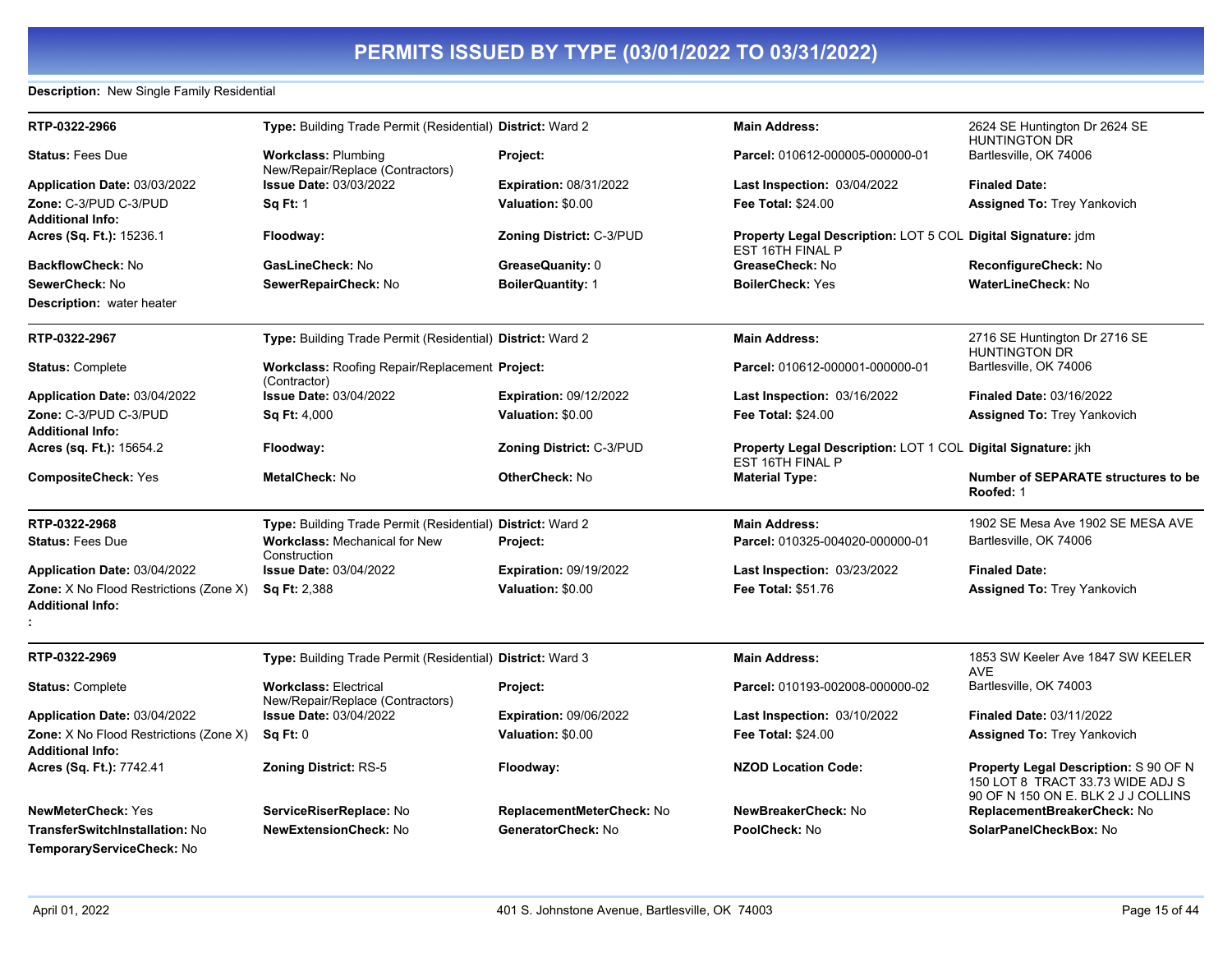### **Description:** meter loop update

| RTP-0322-2970                                                                                                          | Type: Building Trade Permit (Residential) District: Ward 2       |                                | <b>Main Address:</b>                                                              | 1304 SE Brookside Pkwy 1304 SE<br><b>BROOKSIDE PKWY</b> |
|------------------------------------------------------------------------------------------------------------------------|------------------------------------------------------------------|--------------------------------|-----------------------------------------------------------------------------------|---------------------------------------------------------|
| Status: Complete                                                                                                       | <b>Workclass: Electrical</b><br>New/Repair/Replace (Homeowner)   | Project:                       | Parcel: 010530-002008-000000-01                                                   | Bartlesville, OK 74006                                  |
| <b>Application Date: 03/07/2022</b>                                                                                    | <b>Issue Date: 03/07/2022</b>                                    | <b>Expiration: 09/05/2022</b>  | Last Inspection: 03/08/2022                                                       | <b>Finaled Date: 03/09/2022</b>                         |
| Zone: 0.2 PCT ANNUAL CHANCE<br>FLOOD HAZARD 500-Year Flood Hazard<br>Area - No Restrictions<br><b>Additional Info:</b> | SqFt:0                                                           | Valuation: \$0.00              | <b>Fee Total: \$24.00</b>                                                         | <b>Assigned To: Trey Yankovich</b>                      |
| <b>Acres (Sq. Ft.):</b> 12600.5                                                                                        | <b>Zoning District: RS-10</b>                                    | Floodway: 500yr flood          | <b>Property Legal Description: LOT 8 BLK NewMeterCheck: No</b><br>2 WOODLAND PARK |                                                         |
| ServiceRiserReplace: No                                                                                                | <b>ReplacementMeterCheck: Yes</b>                                | NewBreakerCheck: No            | ReplacementBreakerCheck: No                                                       | TransferSwitchInstallation: No                          |
| <b>NewExtensionCheck:</b> No                                                                                           | GeneratorCheck: No                                               | PoolCheck: No                  | SolarPanelCheckBox: No                                                            | TemporaryServiceCheck: No                               |
| Description: METER LOOP                                                                                                |                                                                  |                                |                                                                                   |                                                         |
| RTP-0322-2973                                                                                                          | Type: Building Trade Permit (Residential) District: Ward 2       |                                | <b>Main Address:</b>                                                              | 2007 SE Green Leaf Ct 02007 SE<br><b>GREEN LEAF CT</b>  |
| <b>Status: Fees Due</b>                                                                                                | <b>Workclass: Mechanical for New</b><br>Construction             | Project:                       | Parcel: 010325-003025-000000-01                                                   | Bartlesville, OK 74006                                  |
| Application Date: 03/08/2022                                                                                           | <b>Issue Date: 03/08/2022</b>                                    | <b>Expiration: 09/20/2022</b>  | <b>Last Inspection: 03/24/2022</b>                                                | <b>Finaled Date:</b>                                    |
| <b>Zone:</b> X No Flood Restrictions (Zone X)<br><b>Additional Info:</b>                                               | <b>Sq Ft: 2,397</b>                                              | Valuation: \$0.00              | Fee Total: \$51.94                                                                | <b>Assigned To: Trey Yankovich</b>                      |
| Total Square Footage of New<br><b>Construction: 2397</b>                                                               |                                                                  |                                |                                                                                   |                                                         |
| RTP-0322-2974                                                                                                          | Type: Building Trade Permit (Residential) District: Ward 2       |                                | <b>Main Address:</b>                                                              | 2003 SE Green Leaf Ct 2003 SE<br><b>GREENLEAF CT</b>    |
| <b>Status: Fees Due</b>                                                                                                | <b>Workclass: Mechanical for New</b><br>Construction             | Project:                       | Parcel: 010325-003024-000000-01                                                   | Bartlesville, OK 74006                                  |
| Application Date: 03/08/2022                                                                                           | <b>Issue Date: 03/08/2022</b>                                    | <b>Expiration: 09/20/2022</b>  | <b>Last Inspection: 03/24/2022</b>                                                | <b>Finaled Date:</b>                                    |
| <b>Zone:</b> X No Flood Restrictions (Zone X)<br>Additional Info:                                                      | <b>Sq Ft: 2,240</b>                                              | Valuation: \$0.00              | <b>Fee Total: \$48.80</b>                                                         | <b>Assigned To: Trey Yankovich</b>                      |
| Total Square Footage of New<br><b>Construction: 2240</b>                                                               |                                                                  |                                |                                                                                   |                                                         |
| RTP-0322-2975                                                                                                          | Type: Building Trade Permit (Residential) District: Ward 3       |                                | <b>Main Address:</b>                                                              | 1621 SE Cherokee PI 1621 SE<br><b>CHEROKEE PL</b>       |
| <b>Status: Complete</b>                                                                                                | <b>Workclass: Mechanical</b><br>New/Repair/Replace (Contractors) | Project:                       | Parcel: 010060-002011-000000-01                                                   | Bartlesville, OK 74003                                  |
| Application Date: 03/08/2022                                                                                           | <b>Issue Date: 03/08/2022</b>                                    | <b>Expiration: 09/05/2022</b>  | <b>Last Inspection: 03/09/2022</b>                                                | <b>Finaled Date: 03/29/2022</b>                         |
| <b>Zone: RS-5 RS-5</b>                                                                                                 | Sq Ft: 0                                                         | Valuation: \$0.00              | <b>Fee Total: \$24.00</b>                                                         | <b>Assigned To: Trey Yankovich</b>                      |
| <b>Additional Info:</b>                                                                                                |                                                                  |                                |                                                                                   |                                                         |
| <b>Acres (Sq. Ft.):</b> 9695.4                                                                                         | <b>Zoning District: RS-5</b>                                     | Floodway:                      | <b>Property Legal Description: LOT 11</b><br><b>BLK 2 CHEROKEE HEIGHTS</b>        | CommercialHoodCheck: No                                 |
| <b>Fireplace / Stove:</b> No                                                                                           | GasLineCheck: No                                                 | CoilOnlyCheck: No              | DuctsVentsCheck: No                                                               | HeatPumpFurnaceCheck: No                                |
| MiniSplitCheck: No                                                                                                     | NewSplitSystemCheck: No                                          | PackageUnitCheck: No           | <b>RTUCheck: No</b>                                                               | SplitSystemChangeOutCheck: Yes                          |
| SplitSystemChangeOutQuantity: 1                                                                                        | RefrigerationOrCompressorCheck: No                               | <b>WaterHeaterOrBoiler: No</b> |                                                                                   |                                                         |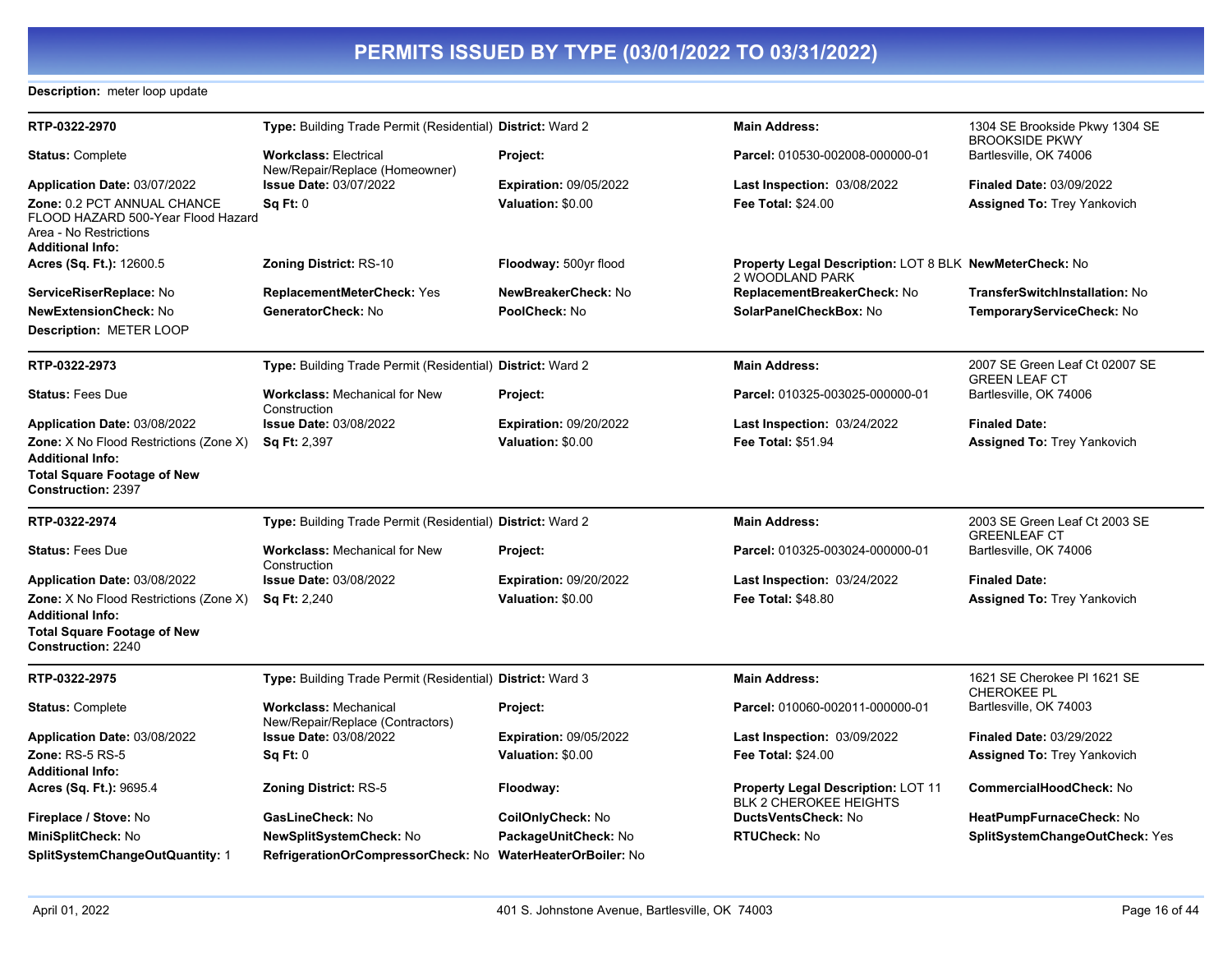### **Description:** COMPLETE SYSTEM

| RTP-0322-2976                                                            | Type: Building Trade Permit (Residential) District: Ward 4       |                               | <b>Main Address:</b>                                                                   | 118 SE Wyandotte 118 SE WYANDOTTE        |
|--------------------------------------------------------------------------|------------------------------------------------------------------|-------------------------------|----------------------------------------------------------------------------------------|------------------------------------------|
| <b>Status: Permit Issued</b>                                             | <b>Workclass: Electrical</b><br>New/Repair/Replace (Contractors) | <b>Project:</b>               | Parcel: 010053-006008-000000-01                                                        | Bartlesville, OK 74003                   |
| Application Date: 03/08/2022                                             | <b>Issue Date: 03/08/2022</b>                                    | <b>Expiration: 09/12/2022</b> | <b>Last Inspection: 03/21/2022</b>                                                     | <b>Finaled Date:</b>                     |
| Zone: C-5 C-5<br><b>Additional Info:</b>                                 | Sq Ft: 0                                                         | Valuation: \$0.00             | <b>Fee Total: \$24.00</b>                                                              | <b>Assigned To: Trey Yankovich</b>       |
| Acres (Sq. Ft.): 7273.8                                                  | <b>Zoning District: C-5</b>                                      | Floodway: 100yr flood         | Property Legal Description: LOT 8 BLK NewMeterCheck: Yes<br><b>6 CAPITOL HILL</b>      |                                          |
| ServiceRiserReplace: No                                                  | ReplacementMeterCheck: No                                        | NewBreakerCheck: No           | ReplacementBreakerCheck: No                                                            | TransferSwitchInstallation: No           |
| <b>NewExtensionCheck: No</b>                                             | GeneratorCheck: No                                               | PoolCheck: No                 | SolarPanelCheckBox: No                                                                 | TemporaryServiceCheck: No                |
| <b>Description: new service</b>                                          |                                                                  |                               |                                                                                        |                                          |
| RTP-0322-2977                                                            | Type: Building Trade Permit (Residential) District: Ward 3       |                               | <b>Main Address:</b>                                                                   | 1724 SE Dewey 1724 SE DEWEY              |
| <b>Status: Fees Due</b>                                                  | <b>Workclass: Mechanical</b><br>New/Repair/Replace (Contractors) | Project:                      | Parcel: 010418-006007-000000-01                                                        | Bartlesville, OK 74003                   |
| Application Date: 03/09/2022                                             | <b>Issue Date: 03/09/2022</b>                                    | <b>Expiration: 09/06/2022</b> | <b>Last Inspection: 03/10/2022</b>                                                     | <b>Finaled Date:</b>                     |
| Zone: $RS-5RS-5$<br><b>Additional Info:</b>                              | Sq Ft: 0                                                         | Valuation: \$0.00             | <b>Fee Total: \$24.00</b>                                                              | <b>Assigned To: Trey Yankovich</b>       |
| Acres (Sq. Ft.): 7549.9                                                  | <b>Zoning District: RS-5</b>                                     | Floodway:                     | Property Legal Description: LOT 7 BLK CommercialHoodCheck: No<br>6 ROSEDALE            |                                          |
| Fireplace / Stove: No                                                    | GasLineCheck: No                                                 | CoilOnlyCheck: No             | DuctsVentsCheck: No                                                                    | HeatPumpFurnaceCheck: No                 |
| MiniSplitCheck: No                                                       | NewSplitSystemCheck: No                                          | PackageUnitCheck: Yes         | PackageUnitQuantity: 1                                                                 | RTUCheck: No                             |
| SplitSystemChangeOutCheck: No                                            | RefrigerationOrCompressorCheck: No WaterHeaterOrBoiler: No       |                               |                                                                                        |                                          |
| <b>Description:</b> package unit change-out                              |                                                                  |                               |                                                                                        |                                          |
| RTP-0322-2978                                                            | Type: Building Trade Permit (Residential) District: Ward 1       |                               | <b>Main Address:</b>                                                                   | 1337 SE Harned Dr 1337 SE HARNED<br>DR   |
| <b>Status: Fees Due</b>                                                  | <b>Workclass: Plumbing</b><br>New/Repair/Replace (Contractors)   | Project:                      | Parcel: 010153-005006-000000-01                                                        | Bartlesville, OK 74006                   |
| Application Date: 03/09/2022                                             | <b>Issue Date: 03/09/2022</b>                                    | <b>Expiration: 09/05/2022</b> | <b>Last Inspection: 03/09/2022</b>                                                     | <b>Finaled Date: 03/10/2022</b>          |
| Zone: RS-10 RS-10                                                        | <b>Sq Ft: 1</b>                                                  | Valuation: \$0.00             | <b>Fee Total: \$24.00</b>                                                              | <b>Assigned To: Trey Yankovich</b>       |
| <b>Additional Info:</b>                                                  |                                                                  |                               |                                                                                        |                                          |
| Acres (Sq. Ft.): 12257.7                                                 | Floodway:                                                        | <b>Zoning District: RS-10</b> | Property Legal Description: LOT 6 BLK Digital Signature: jdm<br>5 HIGHLAND ESTATES 3RD |                                          |
| BackflowCheck: No                                                        | GasLineCheck: No                                                 | GreaseQuanity: 0              | GreaseCheck: No                                                                        | ReconfigureCheck: No                     |
| SewerCheck: No                                                           | SewerRepairCheck: No                                             | <b>BoilerQuantity: 1</b>      | <b>BoilerCheck: Yes</b>                                                                | WaterLineCheck: No                       |
| <b>Description:</b> water heater                                         |                                                                  |                               |                                                                                        |                                          |
| RTP-0322-2979                                                            | Type: Building Trade Permit (Residential) District: Ward 1       |                               | <b>Main Address:</b>                                                                   | 1017 SE Macklyn Ln 1017 SE MACKLYN<br>LN |
| <b>Status: Complete</b>                                                  | Workclass: Roofing Repair/Replacement Project:<br>(Contractor)   |                               | Parcel: 010461-003001-000000-01                                                        | Bartlesville, OK 74006                   |
| Application Date: 03/09/2022                                             | <b>Issue Date: 03/09/2022</b>                                    | <b>Expiration: 09/12/2022</b> | <b>Last Inspection: 03/16/2022</b>                                                     | Finaled Date: 03/16/2022                 |
| <b>Zone:</b> X No Flood Restrictions (Zone X)<br><b>Additional Info:</b> | <b>Sq Ft: 2,200</b>                                              | Valuation: \$0.00             | <b>Fee Total: \$24.00</b>                                                              | <b>Assigned To: Trey Yankovich</b>       |
| Acres (sq. Ft.): 7649.77                                                 | Floodway:                                                        | <b>Zoning District: RS-7</b>  |                                                                                        |                                          |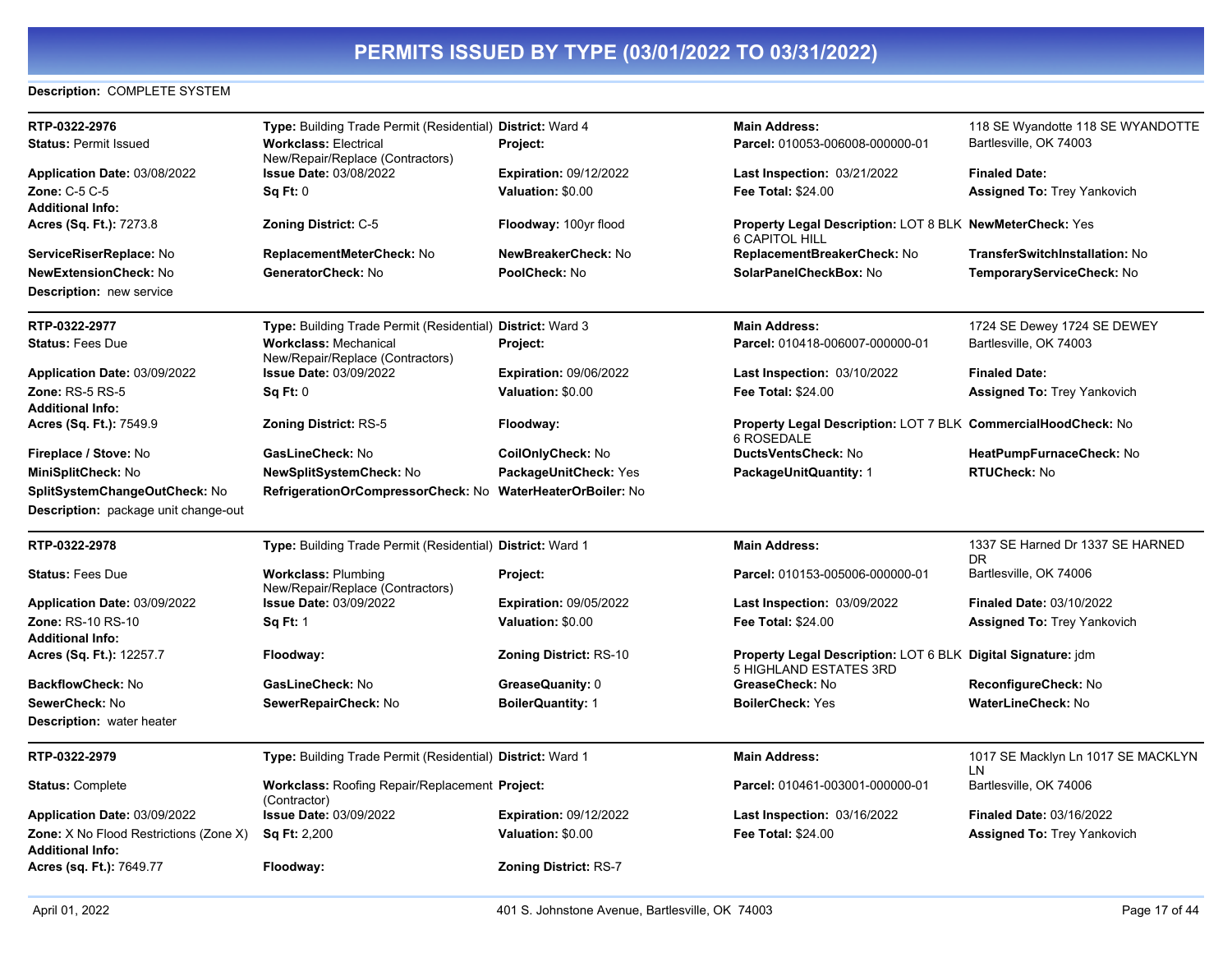| Property Legal Description: LOT 1 BLK Digital Signature: jkh<br>3 RESUBDIVISION OF LOTS 1 THRU 7<br>BLK 3 STONEGATE 1ST ADDN |                                                                | <b>CompositeCheck: Yes</b>                               | MetalCheck: No                                                                                | <b>OtherCheck: No</b>                                       |
|------------------------------------------------------------------------------------------------------------------------------|----------------------------------------------------------------|----------------------------------------------------------|-----------------------------------------------------------------------------------------------|-------------------------------------------------------------|
| <b>Material Type:</b>                                                                                                        | <b>Number of SEPARATE structures to be</b><br>Roofed: 1        |                                                          |                                                                                               |                                                             |
| RTP-0322-2980                                                                                                                | Type: Building Trade Permit (Residential) District: Ward 5     |                                                          | <b>Main Address:</b>                                                                          | 6524 SE Clear Creek Loop 6524 SE<br><b>CLEAR CREEK LOOP</b> |
| <b>Status: Fees Due</b>                                                                                                      | <b>Workclass: Plumbing</b><br>New/Repair/Replace (Contractors) | Project:                                                 | Parcel: 010074-001014-000000-01                                                               | Bartlesville, OK 74006                                      |
| Application Date: 03/09/2022                                                                                                 | <b>Issue Date: 03/09/2022</b>                                  | <b>Expiration: 09/05/2022</b>                            | <b>Last Inspection: 03/09/2022</b>                                                            | <b>Finaled Date: 03/10/2022</b>                             |
| <b>Zone: RS-7 RS-7</b>                                                                                                       | <b>Sq Ft: 1</b>                                                | Valuation: \$0.00                                        | <b>Fee Total: \$24.00</b>                                                                     | <b>Assigned To: Trey Yankovich</b>                          |
| <b>Additional Info:</b>                                                                                                      |                                                                |                                                          |                                                                                               |                                                             |
| <b>Acres (Sq. Ft.):</b> 16933.2                                                                                              | Floodway: 500yr flood                                          | <b>Zoning District: RA</b>                               | Property Legal Description: LOT 14<br><b>BLK 1 CLEAR CREEK 2ND</b>                            | Digital Signature: jdm                                      |
| BackflowCheck: No                                                                                                            | GasLineCheck: No                                               | GreaseQuanity: 0                                         | GreaseCheck: No                                                                               | ReconfigureCheck: No                                        |
| SewerCheck: No                                                                                                               | SewerRepairCheck: No                                           | <b>BoilerQuantity: 1</b>                                 | <b>BoilerCheck: Yes</b>                                                                       | <b>WaterLineCheck: No</b>                                   |
| <b>Description:</b> water heater                                                                                             |                                                                |                                                          |                                                                                               |                                                             |
| RTP-0322-2981                                                                                                                | Type: Building Trade Permit (Residential) District: Ward 2     |                                                          | <b>Main Address:</b>                                                                          | 3600 SE Dana Dr 3600 SE DANA DR                             |
| <b>Status: Complete</b>                                                                                                      | <b>Workclass: Plumbing</b><br>New/Repair/Replace (Contractors) | Project:                                                 | Parcel: 010357-004006-000000-01                                                               | Bartlesville, OK 74006                                      |
| Application Date: 03/09/2022                                                                                                 | <b>Issue Date: 03/09/2022</b>                                  | <b>Expiration: 09/05/2022</b>                            | Last Inspection: 03/09/2022                                                                   | <b>Finaled Date: 03/10/2022</b>                             |
| <b>Zone: RS-10 RS-10</b>                                                                                                     | Sq Ft: 2,000                                                   | Valuation: \$0.00                                        | <b>Fee Total: \$24.00</b>                                                                     | <b>Assigned To: Trey Yankovich</b>                          |
| Additional Info:                                                                                                             |                                                                |                                                          |                                                                                               |                                                             |
| <b>Acres (Sq. Ft.):</b> 14732.1                                                                                              | Floodway:                                                      | <b>Zoning District: RS-10</b>                            | <b>Property Legal Description: LOT 6 BLK Digital Signature: Mike Bouvier</b><br>4 POTTERS 2ND |                                                             |
| BackflowCheck: No                                                                                                            | GasLineCheck: No                                               | GreaseQuanity: 0                                         | GreaseCheck: No                                                                               | ReconfigureCheck: No                                        |
| SewerCheck: No                                                                                                               | SewerRepairCheck: No                                           | <b>BoilerQuantity: 1</b>                                 | <b>BoilerCheck: Yes</b>                                                                       | <b>WaterLineCheck: No</b>                                   |
| Description: Replace water heater                                                                                            |                                                                |                                                          |                                                                                               |                                                             |
| RTP-0322-2982                                                                                                                | Type: Building Trade Permit (Residential)                      | District: Ward 4                                         | <b>Main Address:</b>                                                                          | 501 SE Wyandotte 501 SE WYANDOTTE                           |
| <b>Status: Permit Issued</b>                                                                                                 | <b>Workclass: Plumbing for New</b><br>Construction             | Project:                                                 | Parcel: 010006-012001-000000-01                                                               | Bartlesville, OK 74003                                      |
| Application Date: 03/09/2022                                                                                                 | <b>Issue Date: 03/09/2022</b>                                  | <b>Expiration: 09/06/2022</b>                            | Last Inspection: 03/10/2022                                                                   | <b>Finaled Date:</b>                                        |
| Zone: Downtown Downtown<br>Redevelopment District - Design Review<br>Additional Info:                                        | <b>Sq Ft: 1,248</b>                                            | Valuation: \$0.00                                        | <b>Fee Total: \$28.96</b>                                                                     | <b>Assigned To: Trey Yankovich</b>                          |
| <b>Total Square Footage of New</b><br><b>Construction: 1248</b>                                                              | <b>UtilityOrderRelated: No</b>                                 | Is this permit accompanied by a<br>building permit?: Yes |                                                                                               |                                                             |
| Description: INTERIOR REMODEL & GARAGE REMODEL                                                                               |                                                                |                                                          |                                                                                               |                                                             |
| EGRESS WINDOWS REQUIRED IN BEDROOMS                                                                                          |                                                                |                                                          |                                                                                               |                                                             |
| RTP-0322-2984                                                                                                                | Type: Building Trade Permit (Residential) District: Ward 2     |                                                          | <b>Main Address:</b>                                                                          | 2011 SE Green Leaf Ct 02011 SE<br><b>GREEN LEAF CT</b>      |
| <b>Status: Fees Due</b>                                                                                                      | <b>Workclass: Mechanical for New</b><br>Construction           | Project:                                                 | Parcel: 010325-003026-000000-01                                                               | Bartlesville, OK 74006                                      |
| Application Date: 03/10/2022                                                                                                 | Issue Date: 03/10/2022                                         | <b>Expiration: 09/06/2022</b>                            | <b>Last Inspection:</b>                                                                       | <b>Finaled Date:</b>                                        |
| Zone: RS-7 RS-7<br><b>Additional Info:</b>                                                                                   | <b>Sq Ft: 2,390</b>                                            | Valuation: \$0.00                                        | <b>Fee Total: \$51.80</b>                                                                     | <b>Assigned To: Trey Yankovich</b>                          |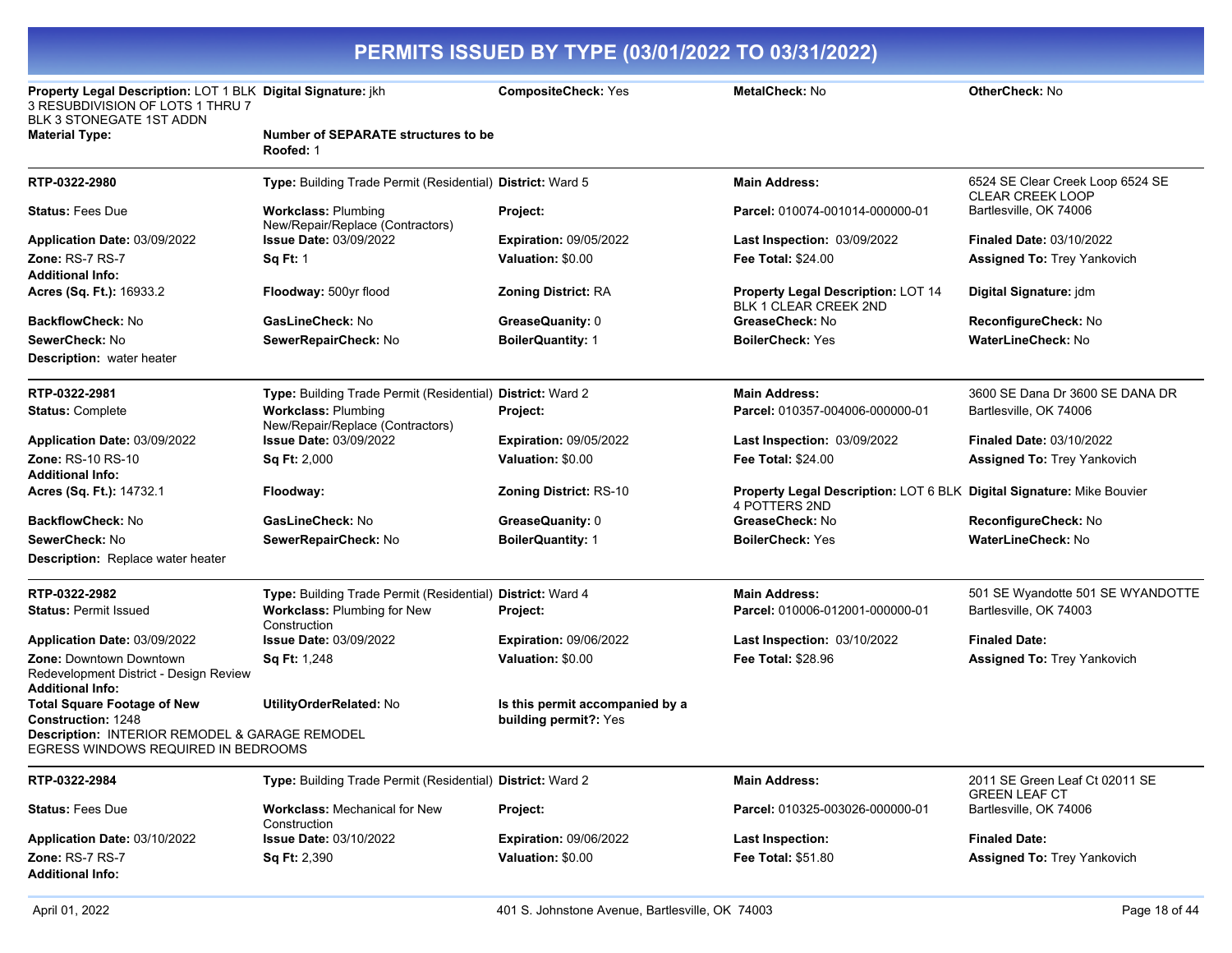#### **Total Square Footage of New Construction:** 2390

| RTP-0322-2985                                                   | Type: Building Trade Permit (Residential) District: Ward 2       |                                | <b>Main Address:</b>                                                 | 2015 SE Green Leaf Ct 02015 SE<br><b>GREEN LEAF CT</b> |
|-----------------------------------------------------------------|------------------------------------------------------------------|--------------------------------|----------------------------------------------------------------------|--------------------------------------------------------|
| <b>Status: Fees Due</b>                                         | <b>Workclass: Mechanical for New</b><br>Construction             | Project:                       | Parcel: 010325-003027-000000-01                                      | Bartlesville, OK 74006                                 |
| Application Date: 03/10/2022                                    | <b>Issue Date: 03/10/2022</b>                                    | Expiration: 09/06/2022         | <b>Last Inspection:</b>                                              | <b>Finaled Date:</b>                                   |
| <b>Zone: RS-7 RS-7</b>                                          | <b>Sq Ft: 2,145</b>                                              | Valuation: \$0.00              | <b>Fee Total: \$46.90</b>                                            | <b>Assigned To: Trey Yankovich</b>                     |
| Additional Info:                                                |                                                                  |                                |                                                                      |                                                        |
| <b>Total Square Footage of New</b><br><b>Construction: 2145</b> |                                                                  |                                |                                                                      |                                                        |
| RTP-0322-2986                                                   | Type: Building Trade Permit (Residential) District: Ward 2       |                                | <b>Main Address:</b>                                                 | 2019 SE Green Leaf Ct 02019 SE<br><b>GREEN LEAF CT</b> |
| <b>Status: Fees Due</b>                                         | <b>Workclass: Mechanical for New</b><br>Construction             | Project:                       | Parcel: 010325-003028-000000-01                                      | Bartlesville, OK 74006                                 |
| Application Date: 03/10/2022                                    | <b>Issue Date: 03/10/2022</b>                                    | <b>Expiration: 09/06/2022</b>  | <b>Last Inspection:</b>                                              | <b>Finaled Date:</b>                                   |
| Zone: X No Flood Restrictions (Zone X)                          | Sq Ft: 1,957                                                     | Valuation: \$0.00              | <b>Fee Total: \$43.14</b>                                            | <b>Assigned To: Trey Yankovich</b>                     |
| Additional Info:                                                |                                                                  |                                |                                                                      |                                                        |
| <b>Total Square Footage of New</b><br><b>Construction: 1957</b> |                                                                  |                                |                                                                      |                                                        |
| RTP-0322-2987                                                   | Type: Building Trade Permit (Residential) District: Ward 2       |                                | <b>Main Address:</b>                                                 | 3522 SE Stonewall Dr 3522 SE<br><b>STONEWALL DR</b>    |
| <b>Status: Fees Due</b>                                         | <b>Workclass: Mechanical for New</b><br>Construction             | Project:                       | Parcel: 010325-004037-000000-01                                      | Bartlesville, OK 74006                                 |
| Application Date: 03/10/2022                                    | <b>Issue Date: 03/10/2022</b>                                    | <b>Expiration: 09/06/2022</b>  | Last Inspection:                                                     | <b>Finaled Date:</b>                                   |
| <b>Zone: RS-7 RS-7</b>                                          | Sq Ft: 1,813                                                     | Valuation: \$0.00              | Fee Total: \$40.26                                                   | <b>Assigned To: Trey Yankovich</b>                     |
| <b>Additional Info:</b>                                         |                                                                  |                                |                                                                      |                                                        |
| <b>Total Square Footage of New</b><br>Construction: 1813        |                                                                  |                                |                                                                      |                                                        |
| RTP-0322-2988                                                   | Type: Building Trade Permit (Residential) District: Ward 1       |                                | <b>Main Address:</b>                                                 | 1613 SE Lariat Dr 1613 SE LARIAT DR                    |
| <b>Status: Complete</b>                                         | <b>Workclass: Mechanical</b><br>New/Repair/Replace (Contractors) | Project:                       | Parcel: 010384-010015-000000-01                                      | Bartlesville, OK 74006                                 |
| Application Date: 03/10/2022                                    | <b>Issue Date: 03/10/2022</b>                                    | Expiration: 09/21/2022         | <b>Last Inspection: 03/25/2022</b>                                   | <b>Finaled Date: 03/29/2022</b>                        |
| <b>Zone:</b> X No Flood Restrictions (Zone X)                   | Sq Ft: 0                                                         | Valuation: \$0.00              | <b>Fee Total: \$24.00</b>                                            | <b>Assigned To: Trey Yankovich</b>                     |
| <b>Additional Info:</b>                                         |                                                                  |                                |                                                                      |                                                        |
| Acres (Sq. Ft.): 14285.9                                        | <b>Zoning District: RS-10</b>                                    | Floodway:                      | <b>Property Legal Description: LOT 15</b><br>BLK 10 WEST RANCH ACRES | <b>CommercialHoodCheck: No</b>                         |
| Fireplace / Stove: No                                           | GasLineCheck: No                                                 | CoilOnlyCheck: No              | DuctsVentsCheck: No                                                  | HeatPumpFurnaceCheck: Yes                              |
| HeatPumpFurnaceQuantity: 1                                      | MiniSplitCheck: No                                               | NewSplitSystemCheck: No        | PackageUnitCheck: No                                                 | <b>RTUCheck: No</b>                                    |
| SplitSystemChangeOutCheck: No                                   | RefrigerationOrCompressorCheck: No                               | <b>WaterHeaterOrBoiler: No</b> |                                                                      |                                                        |
| <b>Description: FURNACE</b>                                     |                                                                  |                                |                                                                      |                                                        |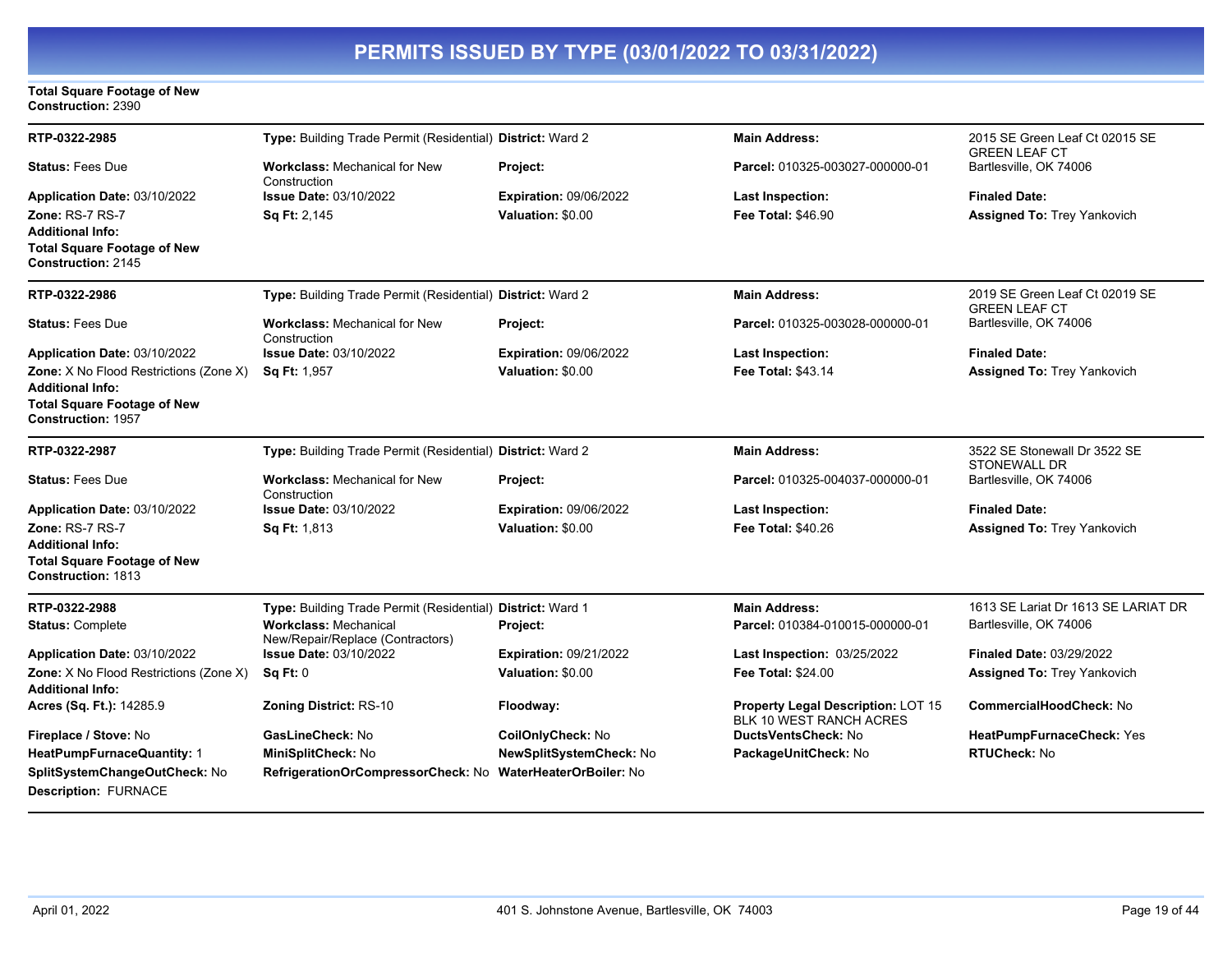| RTP-0322-2989                                                             | Type: Building Trade Permit (Residential) District: Ward 1        |                               | <b>Main Address:</b>                                                                          | 4618 SE State St 04618 SE STATE ST                |
|---------------------------------------------------------------------------|-------------------------------------------------------------------|-------------------------------|-----------------------------------------------------------------------------------------------|---------------------------------------------------|
| <b>Status: Fees Due</b>                                                   | <b>Workclass: Mechanical</b><br>New/Repair/Replace (Contractors)  | Project:                      | Parcel: 010445-001016-000000-01                                                               | Bartlesville, OK 74006                            |
| Application Date: 03/11/2022                                              | <b>Issue Date: 03/11/2022</b>                                     | <b>Expiration: 09/07/2022</b> | <b>Last Inspection:</b>                                                                       | <b>Finaled Date:</b>                              |
| Zone: RS-7 RS-7                                                           | Sq Ft: 0                                                          | Valuation: \$0.00             | Fee Total: \$24.00                                                                            | <b>Assigned To: Trey Yankovich</b>                |
| <b>Additional Info:</b>                                                   |                                                                   |                               |                                                                                               |                                                   |
| Acres (Sq. Ft.): 11217.1                                                  | <b>Zoning District: RS-7</b>                                      | Floodway:                     | <b>Property Legal Description: LOT 16</b><br>BLK 1 SOONER HEIGHTS 1ST                         | CommercialHoodCheck: No                           |
| Fireplace / Stove: No                                                     | GasLineCheck: No                                                  | CoilOnlyCheck: No             | DuctsVentsCheck: No                                                                           | HeatPumpFurnaceCheck: Yes                         |
| <b>HeatPumpFurnaceQuantity: 1</b>                                         | MiniSplitCheck: No                                                | NewSplitSystemCheck: No       | PackageUnitCheck: No                                                                          | <b>RTUCheck: No</b>                               |
| SplitSystemChangeOutCheck: No                                             | RefrigerationOrCompressorCheck: No WaterHeaterOrBoiler: No        |                               |                                                                                               |                                                   |
| <b>Description:</b> Furnace, coil and AC changeout                        |                                                                   |                               |                                                                                               |                                                   |
| RTP-0322-2991                                                             | Type: Building Trade Permit (Residential) District: Ward 5        |                               | <b>Main Address:</b>                                                                          | 312 SE Stoneridge Ct 312 SE                       |
|                                                                           |                                                                   |                               |                                                                                               | STONERIDGE CT                                     |
| <b>Status: Complete</b>                                                   | <b>Workclass: Plumbing</b><br>New/Repair/Replace (Contractors)    | Project:                      | Parcel: 010368-000107-000000-01                                                               | Bartlesville, OK 74006                            |
| Application Date: 03/11/2022                                              | <b>Issue Date: 03/11/2022</b>                                     | <b>Expiration: 09/07/2022</b> | <b>Last Inspection: 03/11/2022</b>                                                            | <b>Finaled Date: 03/12/2022</b>                   |
| <b>Zone:</b> X No Flood Restrictions (Zone X)                             | Sq Ft: 0                                                          | Valuation: \$0.00             | <b>Fee Total: \$44.00</b>                                                                     | <b>Assigned To: Trey Yankovich</b>                |
| <b>Additional Info:</b>                                                   |                                                                   |                               |                                                                                               |                                                   |
| Acres (Sq. Ft.): 9336.02                                                  | Floodway:                                                         | <b>Zoning District: RS-7</b>  | <b>Property Legal Description: LOT 107</b><br><b>QUAIL RIDGE 3RD</b>                          | <b>BackflowCheck: No</b>                          |
| GasLineCheck: No                                                          | GreaseCheck: No                                                   | ReconfigureCheck: No          | SewerCheck: No                                                                                | SewerRepairCheck: No                              |
| <b>BoilerQuantity: 1</b>                                                  | <b>BoilerCheck: Yes</b>                                           | <b>WaterLineCheck: Yes</b>    |                                                                                               |                                                   |
| <b>Description:</b> Waterline from meter to the house and a water heater. |                                                                   |                               |                                                                                               |                                                   |
| RTP-0322-2992                                                             | Type: Building Trade Permit (Residential) District: Ward 3        |                               | <b>Main Address:</b>                                                                          | 1401 SE Hillcrest Dr 1401 SE                      |
|                                                                           |                                                                   |                               |                                                                                               | <b>HILLCREST DR</b>                               |
| <b>Status: Fees Due</b>                                                   | <b>Workclass: Electrical</b>                                      | Project:                      | Parcel: 010066-000001-000000-01                                                               | Bartlesville, OK 74003                            |
| <b>Application Date: 03/11/2022</b>                                       | New/Repair/Replace (Contractors)<br><b>Issue Date: 03/11/2022</b> | <b>Expiration: 09/07/2022</b> | <b>Last Inspection: 03/11/2022</b>                                                            | <b>Finaled Date: 03/12/2022</b>                   |
| <b>Zone: RS-5 RS-5</b>                                                    | Sq Ft: 0                                                          | Valuation: \$0.00             | <b>Fee Total: \$24.00</b>                                                                     | Assigned To: Trey Yankovich                       |
| <b>Additional Info:</b>                                                   |                                                                   |                               |                                                                                               |                                                   |
| Acres (Sq. Ft.): 12881.7                                                  | <b>Zoning District: RS-5</b>                                      | Floodway:                     | Property Legal Description: LOT 1<br><b>CHEROKEE VALLEY ADDN</b>                              | <b>NewMeterCheck: Yes</b>                         |
| ServiceRiserReplace: No                                                   | ReplacementMeterCheck: No                                         | NewBreakerCheck: No           | ReplacementBreakerCheck: No                                                                   | <b>TransferSwitchInstallation: No</b>             |
| <b>NewExtensionCheck: No</b>                                              | GeneratorCheck: No                                                | PoolCheck: No                 | SolarPanelCheckBox: No                                                                        | TemporaryServiceCheck: No                         |
| RTP-0322-2993                                                             | Type: Building Trade Permit (Residential) District: Ward 4        |                               | <b>Main Address:</b>                                                                          | 217 NW Mistletoe Ln 217 NW<br><b>MISTLETOE LN</b> |
| <b>Status: Fees Due</b>                                                   | <b>Workclass: Plumbing</b><br>New/Repair/Replace (Contractors)    | Project:                      | Parcel: 010302-014014-000000-01                                                               | Bartlesville, OK 74003                            |
| Application Date: 03/11/2022                                              | <b>Issue Date: 03/11/2022</b>                                     | <b>Expiration: 09/07/2022</b> | Last Inspection: 03/11/2022                                                                   | Finaled Date: 03/12/2022                          |
| Zone: RS-7 RS-7                                                           | Sq Ft: 0                                                          | Valuation: \$0.00             | <b>Fee Total: \$24.00</b>                                                                     | <b>Assigned To: Trey Yankovich</b>                |
| <b>Additional Info:</b>                                                   |                                                                   |                               |                                                                                               |                                                   |
| Acres (Sq. Ft.): 7831.29                                                  | Floodway:                                                         | <b>Zoning District: RS-7</b>  | Property Legal Description: LOT 14 S BackflowCheck: No<br>32.5 OF LOT 15 BLK 14 OAK PK VLG S1 |                                                   |
|                                                                           |                                                                   |                               | <b>RP B14</b>                                                                                 |                                                   |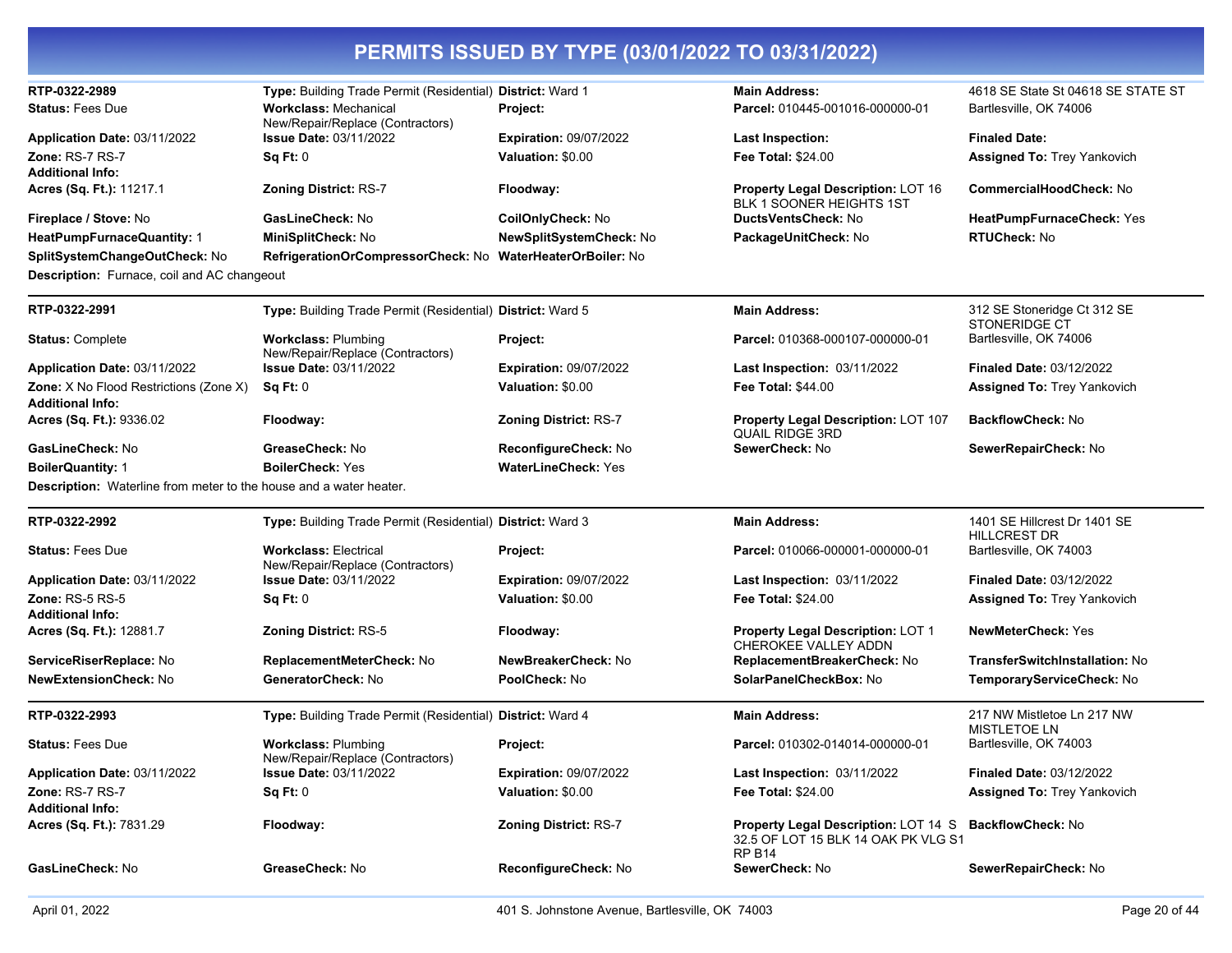| <b>BoilerQuantity: 1</b>                                                 | <b>BoilerCheck: Yes</b>                                        | <b>WaterLineCheck: No</b>                               |                                                                                     |                                                     |
|--------------------------------------------------------------------------|----------------------------------------------------------------|---------------------------------------------------------|-------------------------------------------------------------------------------------|-----------------------------------------------------|
| Description: New water heater                                            |                                                                |                                                         |                                                                                     |                                                     |
| RTP-0322-2994                                                            | Type: Building Trade Permit (Residential) District: Ward 2     |                                                         | <b>Main Address:</b>                                                                | 1918 SE Windstone Dr 1918 SE<br><b>WINDSTONE DR</b> |
| <b>Status: Complete</b>                                                  | <b>Workclass: Plumbing</b><br>New/Repair/Replace (Contractors) | <b>Project:</b>                                         | Parcel: 010404-011014-000000-01                                                     | Bartlesville, OK 74006                              |
| Application Date: 03/11/2022                                             | <b>Issue Date: 03/11/2022</b>                                  | <b>Expiration: 09/07/2022</b>                           | <b>Last Inspection: 03/11/2022</b>                                                  | <b>Finaled Date: 03/12/2022</b>                     |
| Zone: RS-7 RS-7                                                          | Sq Ft: 2,000                                                   | Valuation: \$0.00                                       | <b>Fee Total: \$24.00</b>                                                           | <b>Assigned To: Trey Yankovich</b>                  |
| <b>Additional Info:</b>                                                  |                                                                |                                                         |                                                                                     |                                                     |
| Acres (Sq. Ft.): 11190.9                                                 | Floodway:                                                      | <b>Zoning District: RS-7</b>                            | <b>Property Legal Description: LOT 14</b><br><b>BLK 11 ROLLING HILLS 8TH</b>        | Digital Signature: Mike Bouvier                     |
| <b>BackflowCheck: No</b>                                                 | <b>GasLineCheck: No</b>                                        | GreaseQuanity: 0                                        | GreaseCheck: No                                                                     | ReconfigureCheck: No                                |
| SewerCheck: No                                                           | SewerRepairCheck: No                                           | <b>BoilerQuantity: 1</b>                                | <b>BoilerCheck: Yes</b>                                                             | <b>WaterLineCheck: No</b>                           |
| <b>Description:</b> Replace hot water heater                             |                                                                |                                                         |                                                                                     |                                                     |
| RTP-0322-2995                                                            | Type: Building Trade Permit (Residential) District: Ward 2     |                                                         | <b>Main Address:</b>                                                                | 4908 SE Barlow Dr 4908 SE BARLOW<br>DR.             |
| <b>Status: Fees Due</b>                                                  | <b>Workclass: Plumbing</b><br>New/Repair/Replace (Contractors) | Project:                                                | Parcel: 010403-005012-000000-01                                                     | Bartlesville, OK 74006                              |
| Application Date: 03/14/2022                                             | <b>Issue Date: 03/14/2022</b>                                  | <b>Expiration: 09/12/2022</b>                           | <b>Last Inspection: 03/14/2022</b>                                                  | <b>Finaled Date: 03/15/2022</b>                     |
| <b>Zone: RS-10 RS-10</b>                                                 | Sq Ft: 0                                                       | Valuation: \$0.00                                       | <b>Fee Total: \$24.00</b>                                                           | <b>Assigned To: Trey Yankovich</b>                  |
| <b>Additional Info:</b>                                                  |                                                                |                                                         |                                                                                     |                                                     |
| Acres (Sq. Ft.): 9974.34                                                 | Floodway:                                                      | <b>Zoning District: RS-10</b>                           | <b>Property Legal Description: LOT 12</b><br><b>BLK 5 ROLLING HILLS 7TH</b>         | Digital Signature: jdm                              |
| BackflowCheck: No                                                        | GasLineCheck: No                                               | GreaseQuanity: 0                                        | GreaseCheck: No                                                                     | ReconfigureCheck: No                                |
| SewerCheck: No                                                           | SewerRepairCheck: No                                           | <b>BoilerQuantity: 1</b>                                | <b>BoilerCheck: Yes</b>                                                             | WaterLineCheck: No                                  |
| RTP-0322-2996                                                            | Type: Building Trade Permit (Residential) District: Ward 5     |                                                         | <b>Main Address:</b>                                                                | 212 NE Sagebrush Dr 212 NE<br>SAGEBRUSH DR          |
| <b>Status: Fees Due</b>                                                  | Workclass: Roofing Repair/Replacement Project:<br>(Contractor) |                                                         | Parcel: 010361-003003-000000-01                                                     | Bartlesville, OK 74006                              |
| Application Date: 03/14/2022                                             | <b>Issue Date: 03/14/2022</b>                                  | <b>Expiration: 09/12/2022</b>                           | <b>Last Inspection:</b>                                                             | <b>Finaled Date:</b>                                |
| <b>Zone:</b> X No Flood Restrictions (Zone X)<br><b>Additional Info:</b> | Sq Ft: 0                                                       | Valuation: \$0.00                                       | <b>Fee Total: \$24.00</b>                                                           | <b>Assigned To: Trey Yankovich</b>                  |
| Acres (sq. Ft.): 17036.2                                                 | Floodway:                                                      | <b>Zoning District: RS-7</b>                            | Property Legal Description: LOT 3 BLK CompositeCheck: Yes<br><b>3 PRAIRIE RIDGE</b> |                                                     |
| <b>MetalCheck: No</b>                                                    | <b>OtherCheck: No</b>                                          | <b>Number of SEPARATE structures to be</b><br>Roofed: 1 |                                                                                     |                                                     |
| Description: ASPHALT SHINGLE ROOF                                        |                                                                |                                                         |                                                                                     |                                                     |
| RTP-0322-2997                                                            | Type: Building Trade Permit (Residential) District: Ward 3     |                                                         | <b>Main Address:</b>                                                                | 2136 SE Dewey Ave 2136 SE DEWEY<br><b>AVE</b>       |
| <b>Status: Fees Due</b>                                                  | <b>Workclass: Plumbing</b><br>New/Repair/Replace (Contractors) | Project:                                                | Parcel: 010457-001018-000000-01                                                     | Bartlesville, OK 74003                              |
| Application Date: 03/15/2022                                             | <b>Issue Date: 03/15/2022</b>                                  | <b>Expiration: 09/12/2022</b>                           | <b>Last Inspection: 03/15/2022</b>                                                  | <b>Finaled Date:</b>                                |
| <b>Zone: RS-5 RS-5</b><br><b>Additional Info:</b>                        | <b>Sq Ft: 1</b>                                                | Valuation: \$0.00                                       | Fee Total: \$24.00                                                                  | <b>Assigned To: Trey Yankovich</b>                  |
| Acres (Sq. Ft.): 9716.94                                                 | Floodway:                                                      | <b>Zoning District: RS-5</b>                            | Property Legal Description: LOT 18<br>BLK 1 SOUTH VIEW ANNEX                        | Digital Signature: jdm                              |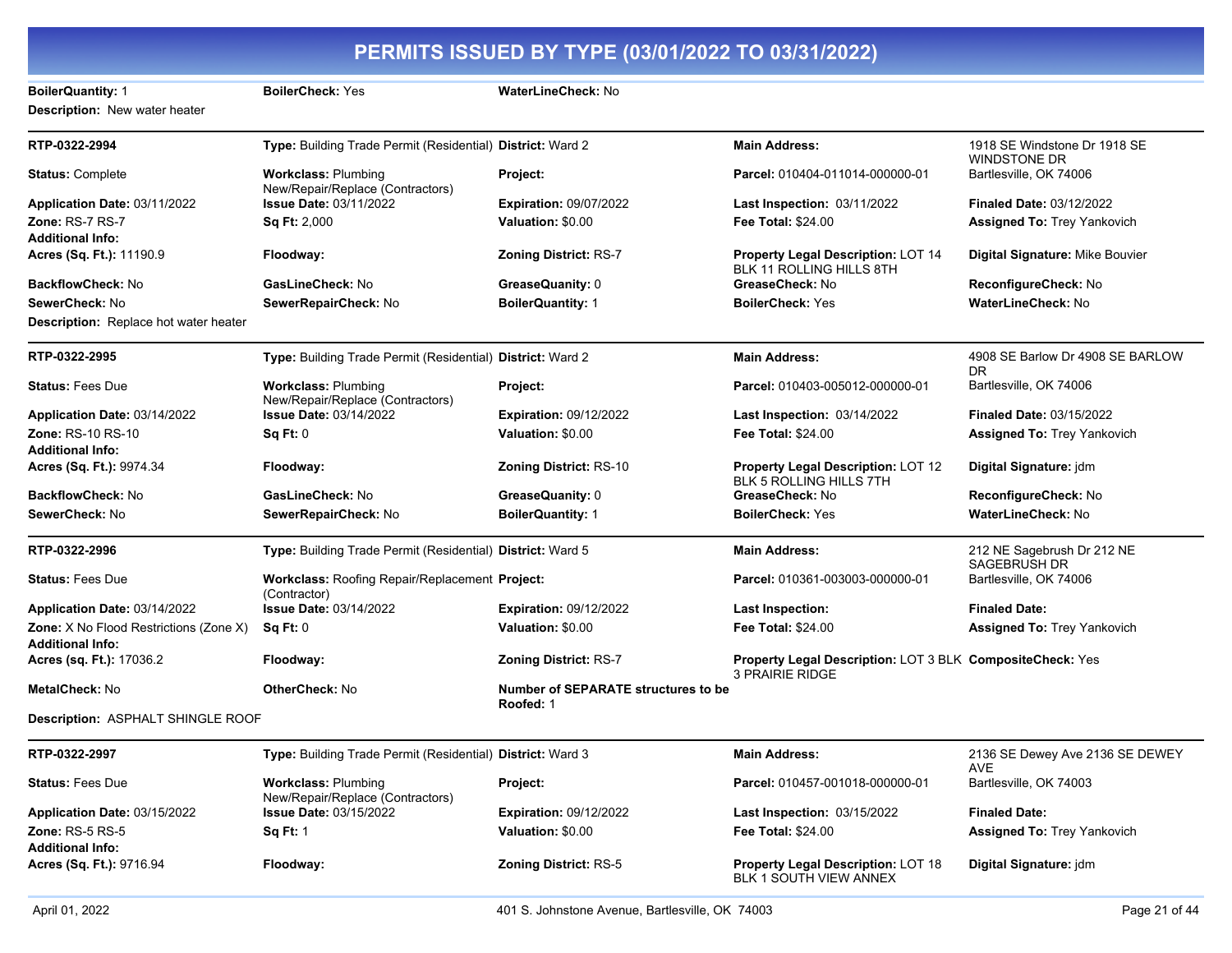| PERMITS ISSUED BY TYPE (03/01/2022 TO 03/31/2022) |                                                                  |                                |                                                                                                                      |                                                                |
|---------------------------------------------------|------------------------------------------------------------------|--------------------------------|----------------------------------------------------------------------------------------------------------------------|----------------------------------------------------------------|
| BackflowCheck: No                                 | GasLineCheck: No                                                 | GreaseQuanity: 0               | GreaseCheck: No                                                                                                      | ReconfigureCheck: No                                           |
| SewerCheck: No                                    | SewerRepairCheck: No                                             | <b>BoilerQuantity: 0</b>       | <b>BoilerCheck: No</b>                                                                                               | <b>WaterLineCheck: Yes</b>                                     |
| <b>Description:</b> water service                 |                                                                  |                                |                                                                                                                      |                                                                |
| RTP-0322-2998                                     | Type: Building Trade Permit (Residential) District: Ward 2       |                                | <b>Main Address:</b>                                                                                                 | 3101 SE North Rd 3101 SE NORTH RD                              |
| <b>Status: Fees Due</b>                           | <b>Workclass: Plumbing</b><br>New/Repair/Replace (Contractors)   | <b>Project:</b>                | Parcel: 010308-003016-000000-02                                                                                      | Bartlesville, OK 74006                                         |
| Application Date: 03/15/2022                      | <b>Issue Date: 03/15/2022</b>                                    | <b>Expiration: 09/12/2022</b>  | Last Inspection: 03/15/2022                                                                                          | <b>Finaled Date: 03/16/2022</b>                                |
| Zone: RS-10 RS-10<br><b>Additional Info:</b>      | <b>Sq Ft: 1</b>                                                  | Valuation: \$0.00              | <b>Fee Total: \$24.00</b>                                                                                            | <b>Assigned To: Trey Yankovich</b>                             |
| Acres (Sq. Ft.): 20567.6                          | Floodway:                                                        | Zoning District: RS-10         | Property Legal Description: N 58.75 OF Digital Signature: jdm<br>LOT 16 ALL LOT 17 BLK 3 OAK RIDGE<br><b>HEIGHTS</b> |                                                                |
| <b>BackflowCheck: No</b>                          | GasLineCheck: No                                                 | GreaseQuanity: 0               | GreaseCheck: No                                                                                                      | ReconfigureCheck: No                                           |
| SewerCheck: No                                    | SewerRepairCheck: No                                             | <b>BoilerQuantity: 1</b>       | <b>BoilerCheck: Yes</b>                                                                                              | WaterLineCheck: No                                             |
| <b>Description:</b> water heater                  |                                                                  |                                |                                                                                                                      |                                                                |
| RTP-0322-2999                                     | Type: Building Trade Permit (Residential) District: Ward 2       |                                | <b>Main Address:</b>                                                                                                 | 4908 SE Barlow Dr 4908 SE BARLOW<br>DR.                        |
| <b>Status: Fees Due</b>                           | <b>Workclass: Plumbing</b><br>New/Repair/Replace (Contractors)   | Project:                       | Parcel: 010403-005012-000000-01                                                                                      | Bartlesville, OK 74006                                         |
| Application Date: 03/15/2022                      | <b>Issue Date: 03/15/2022</b>                                    | <b>Expiration: 09/12/2022</b>  | Last Inspection:                                                                                                     | <b>Finaled Date:</b>                                           |
| Zone: RS-10 RS-10<br><b>Additional Info:</b>      | <b>Sq Ft: 1</b>                                                  | Valuation: \$0.00              | <b>Fee Total: \$24.00</b>                                                                                            | <b>Assigned To: Trey Yankovich</b>                             |
| Acres (Sq. Ft.): 9974.34                          | Floodway:                                                        | <b>Zoning District: RS-10</b>  | Property Legal Description: LOT 12<br><b>BLK 5 ROLLING HILLS 7TH</b>                                                 | Digital Signature: jdm                                         |
| <b>BackflowCheck: No</b>                          | GasLineCheck: No                                                 | GreaseQuanity: 0               | GreaseCheck: No                                                                                                      | ReconfigureCheck: No                                           |
| SewerCheck: No                                    | SewerRepairCheck: No                                             | <b>BoilerQuantity: 1</b>       | <b>BoilerCheck: Yes</b>                                                                                              | WaterLineCheck: No                                             |
| <b>Description:</b> water heater                  |                                                                  |                                |                                                                                                                      |                                                                |
| RTP-0322-3000                                     | Type: Building Trade Permit (Residential) District: Ward 3       |                                | <b>Main Address:</b>                                                                                                 | 1567 SW Oak 1567 SW OAK                                        |
| <b>Status: Fees Due</b>                           | <b>Workclass: Electrical</b><br>New/Repair/Replace (Contractors) | Project:                       | Parcel: 010030-003017-000000-01                                                                                      | Bartlesville, OK 74003                                         |
| Application Date: 03/16/2022                      | <b>Issue Date: 03/16/2022</b>                                    | <b>Expiration: 09/12/2022</b>  | <b>Last Inspection: 03/22/2022</b>                                                                                   | <b>Finaled Date:</b>                                           |
| <b>Zone: RS-5 RS-5</b><br><b>Additional Info:</b> | <b>Sq Ft: 0</b>                                                  | Valuation: \$0.00              | <b>Fee Total: \$44.00</b>                                                                                            | <b>Assigned To: Trey Yankovich</b>                             |
| Acres (Sq. Ft.): 6591.64                          | <b>Zoning District: RS-5</b>                                     | Floodway:                      | NZOD Location Code: RaB03                                                                                            | Property Legal Description: LOT 17<br><b>BLK 3 BELLE MEADE</b> |
| Digital Signature: GR                             | <b>NewMeterCheck: Yes</b>                                        | ServiceRiserReplace: Yes       | ReplacementMeterCheck: No                                                                                            | New BreakerQuantity: 0                                         |
| NewBreakerCheck: No                               | ReplacementBreakerCheck: No                                      | TransferSwitchInstallation: No | <b>NewExtensionCheck: No</b>                                                                                         | GeneratorCheck: No                                             |
| <b>Generator Quantity: 0</b>                      | PoolCheck: No                                                    | SolarPanelCheckBox: No         | TemporaryServiceCheck: No                                                                                            |                                                                |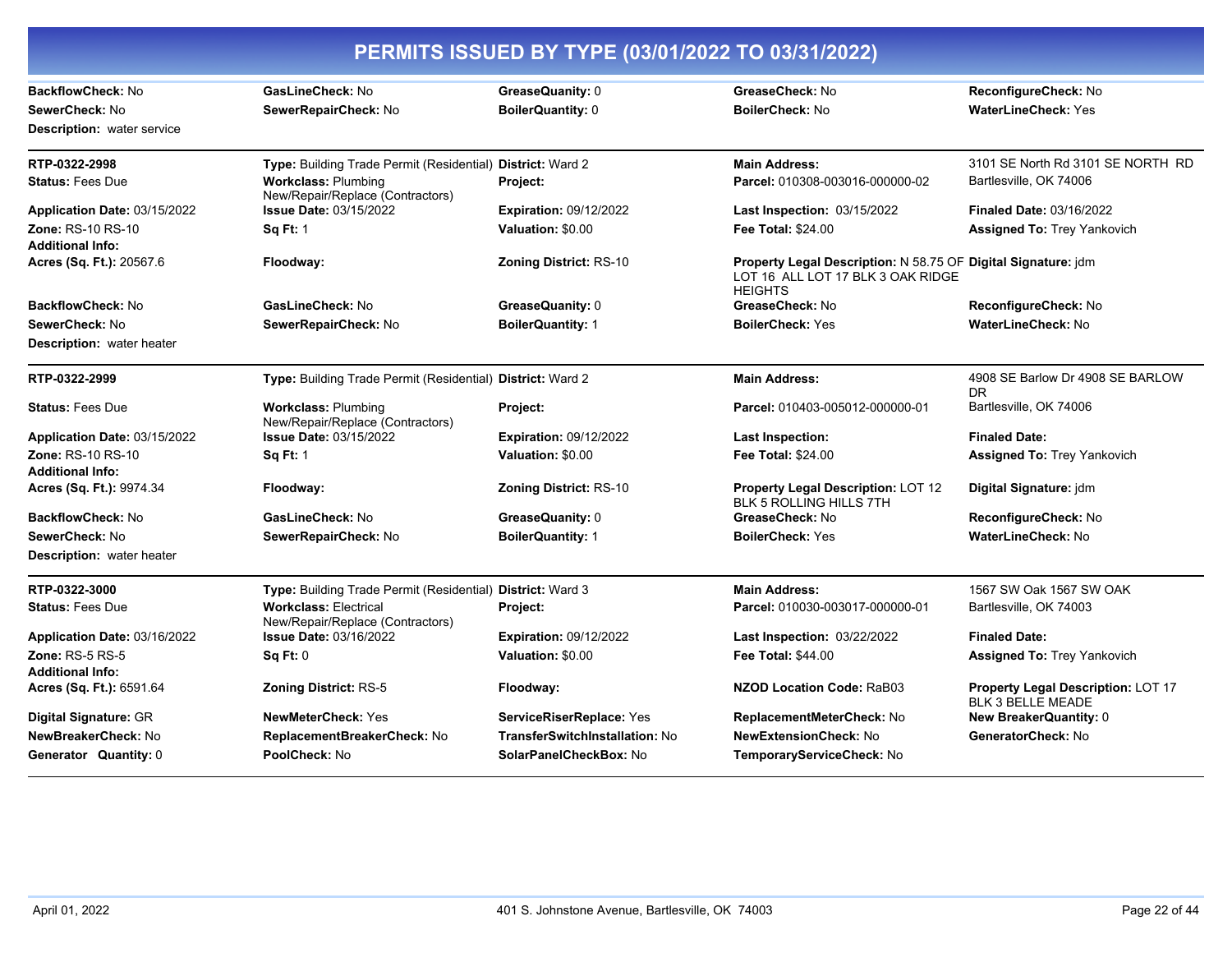| PERMITS ISSUED BY TYPE (03/01/2022 TO 03/31/2022)                                                                          |                                                                  |                               |                                                                                          |                                                           |
|----------------------------------------------------------------------------------------------------------------------------|------------------------------------------------------------------|-------------------------------|------------------------------------------------------------------------------------------|-----------------------------------------------------------|
| RTP-0322-3001                                                                                                              | Type: Building Trade Permit (Residential) District: Ward 2       |                               | <b>Main Address:</b>                                                                     | 1419 SE Yorkton Ln 1419 SE YORKTON<br>LN.                 |
| <b>Status: Fees Due</b>                                                                                                    | <b>Workclass: Plumbing</b><br>New/Repair/Replace (Contractors)   | Project:                      | Parcel: 010554-000009-000000-01                                                          | Bartlesville, OK 74006                                    |
| Application Date: 03/16/2022                                                                                               | <b>Issue Date: 03/16/2022</b>                                    | <b>Expiration: 09/13/2022</b> | Last Inspection: 03/17/2022                                                              | <b>Finaled Date:</b>                                      |
| Zone: X No Flood Restrictions (Zone X)<br><b>Additional Info:</b>                                                          | Sq Ft: 0                                                         | Valuation: \$0.00             | <b>Fee Total: \$24.00</b>                                                                | <b>Assigned To: Trey Yankovich</b>                        |
| Acres (Sq. Ft.): 13701.2                                                                                                   | Floodway:                                                        | <b>Zoning District: RS-10</b> | Property Legal Description: LOT 9<br>WOODLAND PARK 24TH                                  | <b>BackflowCheck: No</b>                                  |
| GasLineCheck: No                                                                                                           | GreaseCheck: No                                                  | ReconfigureCheck: No          | SewerCheck: No                                                                           | SewerRepairCheck: Yes                                     |
| <b>BoilerCheck: No</b>                                                                                                     | <b>WaterLineCheck: No</b>                                        |                               |                                                                                          |                                                           |
| <b>Description: SEWERLINE</b>                                                                                              |                                                                  |                               |                                                                                          |                                                           |
| RTP-0322-3002                                                                                                              | Type: Building Trade Permit (Residential) District: Ward 4       |                               | <b>Main Address:</b>                                                                     | 118 SE Wyandotte 118 SE WYANDOTTE                         |
| <b>Status: Permit Issued</b>                                                                                               | <b>Workclass: Plumbing</b><br>New/Repair/Replace (Contractors)   | Project:                      | Parcel: 010053-006008-000000-01                                                          | Bartlesville, OK 74003                                    |
| <b>Application Date: 03/16/2022</b>                                                                                        | <b>Issue Date: 03/16/2022</b>                                    | <b>Expiration: 09/12/2022</b> | <b>Last Inspection:</b>                                                                  | <b>Finaled Date:</b>                                      |
| Zone: AE 100-Year Flood Hazard Area -<br><b>Restrictions Apply</b><br><b>Additional Info:</b>                              | Sq Ft: 0                                                         | Valuation: \$0.00             | <b>Fee Total: \$44.00</b>                                                                | <b>Assigned To: Trey Yankovich</b>                        |
| Acres (Sq. Ft.): 7273.8                                                                                                    | Floodway: 100yr flood                                            | Zoning District: C-5          | Property Legal Description: LOT 8 BLK BackflowCheck: No<br><b>6 CAPITOL HILL</b>         |                                                           |
| GasLineCheck: No                                                                                                           | GreaseCheck: No                                                  | <b>ReconfigureCheck: Yes</b>  | SewerCheck: No                                                                           | SewerRepairCheck: No                                      |
| <b>BoilerCheck: No</b>                                                                                                     | <b>WaterLineCheck: Yes</b>                                       |                               |                                                                                          |                                                           |
| Description: reconfigure bathroom, change out water line                                                                   |                                                                  |                               |                                                                                          |                                                           |
| RTP-0322-3003                                                                                                              | Type: Building Trade Permit (Residential) District: Ward 2       |                               | <b>Main Address:</b>                                                                     | 2516 SE Williamsburg St 2516 SE<br><b>WILLIAMSBURG ST</b> |
| <b>Status: Fees Paid</b>                                                                                                   | <b>Workclass: Electrical for New</b><br>Construction             | Project:                      | Parcel: 010080-000029-000000-01                                                          | Bartlesville, OK 74006                                    |
| <b>Application Date: 03/16/2022</b>                                                                                        | <b>Issue Date: 03/16/2022</b>                                    | <b>Expiration: 09/14/2022</b> | Last Inspection: 03/18/2022                                                              | <b>Finaled Date:</b>                                      |
| Zone: X No Flood Restrictions (Zone X)                                                                                     | <b>Sq Ft: 150</b>                                                | Valuation: \$30,000.00        | <b>Fee Total: \$24.00</b>                                                                | <b>Assigned To: Trey Yankovich</b>                        |
| <b>Additional Info:</b>                                                                                                    |                                                                  |                               |                                                                                          |                                                           |
| <b>Total Square Footage of New</b><br><b>Construction: 150</b><br>Description: 150 S.F. REMODEL OF BEDROOM/BATHROOM/CLOSET |                                                                  |                               |                                                                                          |                                                           |
| RTP-0322-3004                                                                                                              | Type: Building Trade Permit (Residential) District: Ward 5       |                               | <b>Main Address:</b>                                                                     | 725 SE Crestland Dr 725 SE                                |
| <b>Status: Fees Due</b>                                                                                                    | <b>Workclass: Mechanical</b><br>New/Repair/Replace (Contractors) | Project:                      | Parcel: 010250-032002-000000-01                                                          | <b>CRESTLAND DR</b><br>Bartlesville, OK 74006             |
| Application Date: 03/16/2022                                                                                               | <b>Issue Date: 03/16/2022</b>                                    | <b>Expiration: 09/12/2022</b> | <b>Last Inspection:</b>                                                                  | <b>Finaled Date:</b>                                      |
| Zone: X No Flood Restrictions (Zone X)<br><b>Additional Info:</b>                                                          | Sq Ft: 0                                                         | Valuation: \$0.00             | Fee Total: \$24.00                                                                       | Assigned To: Trey Yankovich                               |
| Acres (Sq. Ft.): 9023.11                                                                                                   | <b>Zoning District: RS-7</b>                                     | Floodway:                     | Property Legal Description: LOT 2 BLK CommercialHoodCheck: No<br>32 MADISON HGTS 7TH SC1 |                                                           |
| Fireplace / Stove: No                                                                                                      | GasLineCheck: No                                                 | CoilOnlyCheck: No             | DuctsVentsCheck: No                                                                      | HeatPumpFurnaceCheck: No                                  |
| MiniSplitCheck: No                                                                                                         | NewSplitSystemCheck: No                                          | PackageUnitCheck: No          | RTUCheck: No                                                                             | SplitSystemChangeOutCheck: Yes                            |
| SplitSystemChangeOutQuantity: 1                                                                                            | RefrigerationOrCompressorCheck: No WaterHeaterOrBoiler: No       |                               |                                                                                          |                                                           |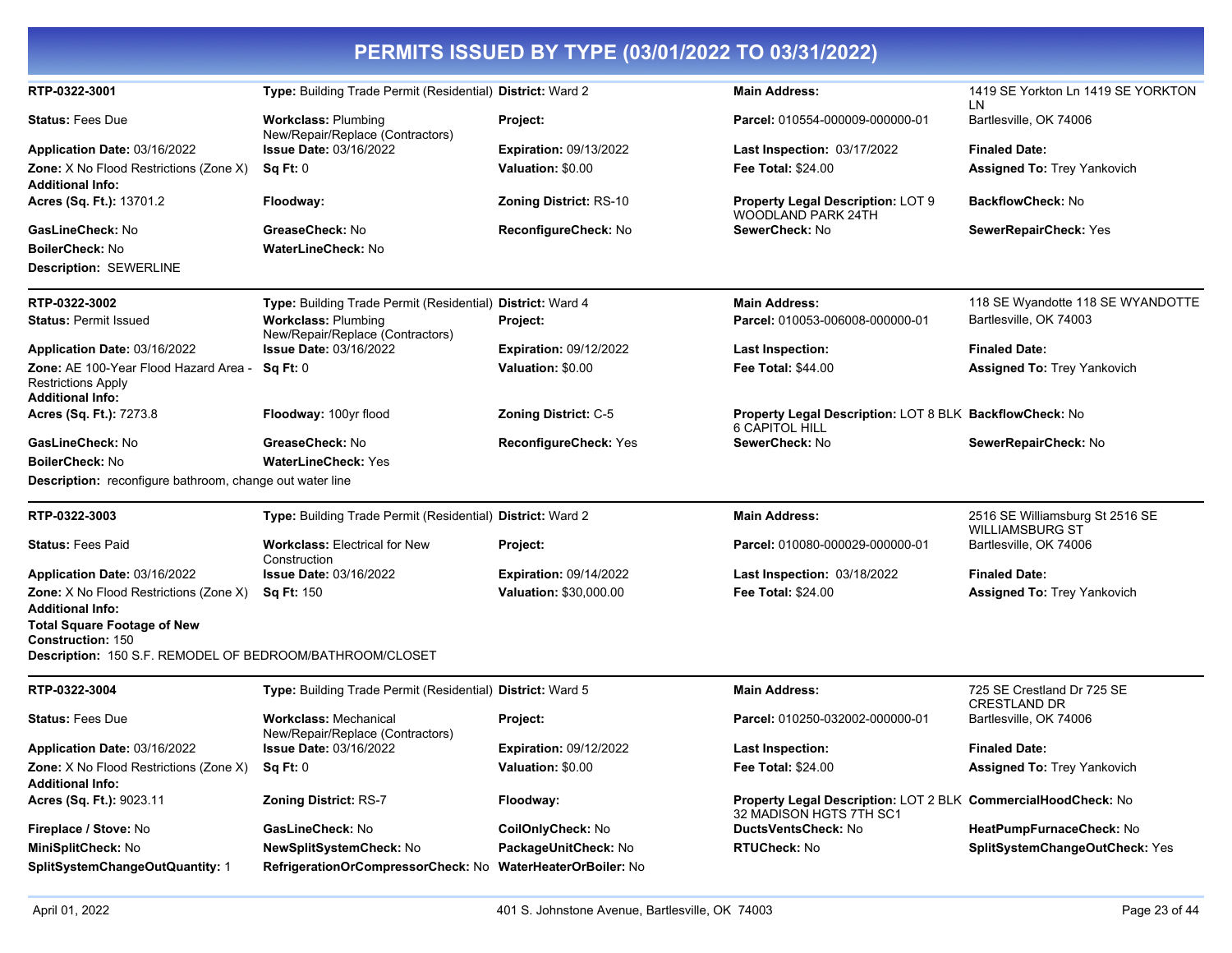### **Description:** FURNACE COIL & A/C CHANGEOUT

| RTP-0322-3005                                     | Type: Building Trade Permit (Residential) District: Ward 5       |                               | <b>Main Address:</b>                                                                   | 723 SE Crown Dr 723 SE CROWN DR                   |
|---------------------------------------------------|------------------------------------------------------------------|-------------------------------|----------------------------------------------------------------------------------------|---------------------------------------------------|
| <b>Status: Fees Due</b>                           | <b>Workclass: Electrical</b><br>New/Repair/Replace (Contractors) | Project:                      | Parcel: 010249-020003-000000-01                                                        | Bartlesville, OK 74006                            |
| <b>Application Date: 03/17/2022</b>               | <b>Issue Date: 03/17/2022</b>                                    | <b>Expiration: 09/19/2022</b> | <b>Last Inspection: 03/22/2022</b>                                                     | <b>Finaled Date:</b>                              |
| Zone: RS-7 RS-7                                   | Sq Ft: 0                                                         | Valuation: \$0.00             | <b>Fee Total: \$44.00</b>                                                              | <b>Assigned To: Trey Yankovich</b>                |
| <b>Additional Info:</b>                           |                                                                  |                               |                                                                                        |                                                   |
| Acres (Sq. Ft.): 9052.44                          | <b>Zoning District: RS-7</b>                                     | Floodway:                     | Property Legal Description: LOT 3 BLK  Digital Signature: Jw<br>20 MADISON HEIGHTS 6TH |                                                   |
| NewMeterCheck: No                                 | ServiceRiserReplace: No                                          | ReplacementMeterCheck: No     | <b>New BreakerQuantity: 1</b>                                                          | <b>NewBreakerCheck: Yes</b>                       |
| ReplacementBreakerCheck: No                       | <b>TransferSwitchInstallation: No</b>                            | <b>NewExtensionCheck: Yes</b> | GeneratorCheck: No                                                                     | Generator Quantity: 0                             |
| PoolCheck: No                                     | SolarPanelCheckBox: No                                           | TemporaryServiceCheck: No     |                                                                                        |                                                   |
| <b>Description:</b> Replace panel, add 3 circuits |                                                                  |                               |                                                                                        |                                                   |
| RTP-0322-3006                                     | Type: Building Trade Permit (Residential) District: Ward 1       |                               | <b>Main Address:</b>                                                                   | 627 SE Elmhurst Ave 627 SE<br><b>ELMHURST AVE</b> |
| <b>Status: Fees Due</b>                           | <b>Workclass: Plumbing</b><br>New/Repair/Replace (Contractors)   | Project:                      | Parcel: 010336-020068-000000-01                                                        | Bartlesville, OK 74006                            |
| Application Date: 03/17/2022                      | <b>Issue Date: 03/17/2022</b>                                    | <b>Expiration: 09/13/2022</b> | <b>Last Inspection:</b>                                                                | <b>Finaled Date:</b>                              |
| Zone: RS-7 RS-7                                   | <b>Sq Ft: 1</b>                                                  | Valuation: \$0.00             | Fee Total: \$24.00                                                                     | <b>Assigned To: Trey Yankovich</b>                |
| <b>Additional Info:</b>                           |                                                                  |                               |                                                                                        |                                                   |
| Acres (Sq. Ft.): 5885.5                           | Floodway:                                                        | <b>Zoning District: RS-7</b>  | <b>Property Legal Description: LOT 68</b><br>BLK 20 PENNINGTON HILLS 3RD               | Digital Signature: jdm                            |
| BackflowCheck: No                                 | GasLineCheck: No                                                 | GreaseQuanity: 0              | GreaseCheck: No                                                                        | ReconfigureCheck: No                              |
| SewerCheck: No                                    | SewerRepairCheck: No                                             | <b>BoilerQuantity: 1</b>      | <b>BoilerCheck: Yes</b>                                                                | <b>WaterLineCheck: No</b>                         |
| <b>Description:</b> water heater                  |                                                                  |                               |                                                                                        |                                                   |
| RTP-0322-3007                                     | Type: Building Trade Permit (Residential) District: Ward 2       |                               | <b>Main Address:</b>                                                                   | 2516 SE Williamsburg St 2516 SE                   |
|                                                   |                                                                  |                               |                                                                                        | <b>WILLIAMSBURG ST</b>                            |
| <b>Status: Fees Paid</b>                          | <b>Workclass: Plumbing</b><br>New/Repair/Replace (Contractors)   | Project:                      | Parcel: 010080-000029-000000-01                                                        | Bartlesville, OK 74006                            |
| Application Date: 03/17/2022                      | Issue Date: 03/17/2022                                           | <b>Expiration: 09/14/2022</b> | <b>Last Inspection: 03/18/2022</b>                                                     | <b>Finaled Date:</b>                              |
| Zone: RS-10 RS-10                                 | <b>Sq Ft: 150</b>                                                | Valuation: \$0.00             | <b>Fee Total: \$24.00</b>                                                              | <b>Assigned To: Trey Yankovich</b>                |
| <b>Additional Info:</b>                           |                                                                  |                               |                                                                                        |                                                   |
| Acres (Sq. Ft.): 14509.9                          | Floodway:                                                        | <b>Zoning District: RS-10</b> | <b>Property Legal Description: LOT 29</b><br><b>COLONIAL EST 3RD</b>                   | Digital Signature: Mike Bouvier                   |
| <b>BackflowCheck: No</b>                          | GasLineCheck: No                                                 | GreaseQuanity: 0              | GreaseCheck: No                                                                        | ReconfigureCheck: No                              |
| SewerCheck: No                                    | SewerRepairCheck: No                                             | BoilerQuantity: 0             | BoilerCheck: No                                                                        | <b>WaterLineCheck: Yes</b>                        |
| <b>Description:</b> bathroom remodel              |                                                                  |                               |                                                                                        |                                                   |
| RTP-0322-3008                                     | Type: Building Trade Permit (Residential) District: Ward 4       |                               | <b>Main Address:</b>                                                                   | 116 SW Kaw Ave 116 SW KAW AVE                     |
| <b>Status: Permit Issued</b>                      | Workclass: Roofing Repair/Replacement Project:<br>(Contractor)   |                               | Parcel: 010201-002008-000000-01                                                        | Bartlesville, OK 74003                            |
| Application Date: 03/21/2022                      | <b>Issue Date: 03/21/2022</b>                                    | <b>Expiration: 09/19/2022</b> | <b>Last Inspection:</b>                                                                | <b>Finaled Date:</b>                              |
| <b>Zone: RS-5 RS-5</b><br>Additional Info:        | Sq Ft: 0                                                         | Valuation: \$0.00             | <b>Fee Total: \$24.00</b>                                                              | <b>Assigned To: Trey Yankovich</b>                |
| <b>Acres (sq. Ft.):</b> 6265.9                    | Floodway:                                                        | <b>Zoning District: RS-5</b>  | <b>NZOD Location Code: RaKb02</b>                                                      | Property Legal Description: LOT 8 BLK             |
|                                                   |                                                                  |                               |                                                                                        | 2 GEO B KEELER 3RD                                |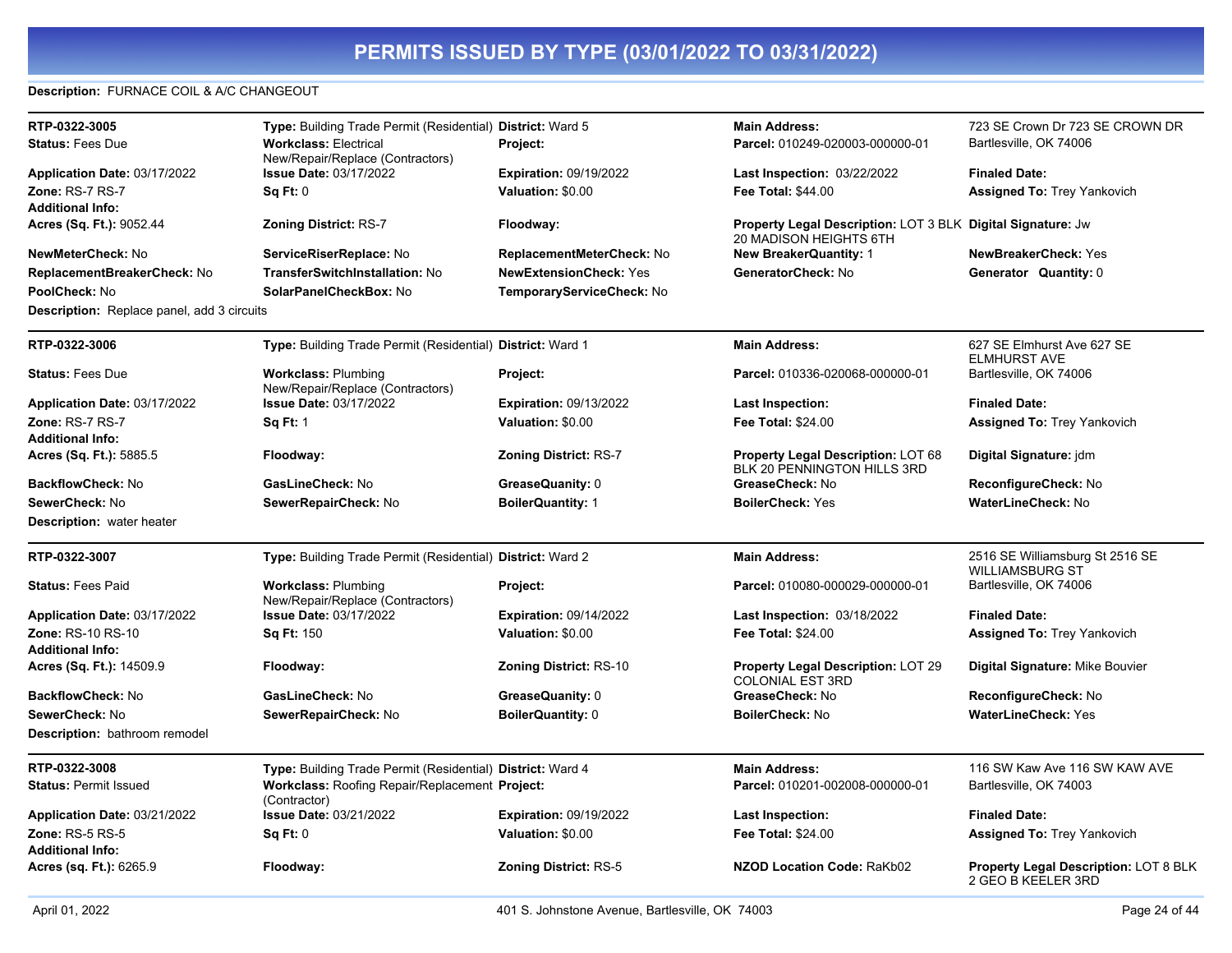| PERMITS ISSUED BY TYPE (03/01/2022 TO 03/31/2022)                                               |                                                                |                                    |                                                                                                                               |                                                      |
|-------------------------------------------------------------------------------------------------|----------------------------------------------------------------|------------------------------------|-------------------------------------------------------------------------------------------------------------------------------|------------------------------------------------------|
| <b>CompositeCheck: No</b>                                                                       | <b>MetalCheck: No</b>                                          | <b>OtherCheck: No</b>              | Number of SEPARATE structures to be<br>Roofed: 1                                                                              |                                                      |
| <b>Description: ROOF</b>                                                                        |                                                                |                                    |                                                                                                                               |                                                      |
| RTP-0322-3009                                                                                   | Type: Building Trade Permit (Residential) District: Ward 5     |                                    | <b>Main Address:</b>                                                                                                          | 723 SE Crown Dr 723 SE CROWN DR                      |
| <b>Status: Fees Due</b>                                                                         | <b>Workclass: Plumbing</b><br>New/Repair/Replace (Contractors) | Project:                           | Parcel: 010249-020003-000000-01                                                                                               | Bartlesville, OK 74006                               |
| Application Date: 03/22/2022                                                                    | <b>Issue Date: 03/22/2022</b>                                  | <b>Expiration: 09/19/2022</b>      | <b>Last Inspection: 03/22/2022</b>                                                                                            | <b>Finaled Date: 03/23/2022</b>                      |
| Zone: RS-7 RS-7<br><b>Additional Info:</b>                                                      | Sq Ft: 0                                                       | Valuation: \$0.00                  | <b>Fee Total: \$24.00</b>                                                                                                     | <b>Assigned To: Trey Yankovich</b>                   |
| Acres (Sq. Ft.): 9052.44                                                                        | Floodway:                                                      | Zoning District: RS-7              | <b>Property Legal Description: LOT 3 BLK Digital Signature: NL</b><br>20 MADISON HEIGHTS 6TH                                  |                                                      |
| BackflowCheck: No                                                                               | GasLineCheck: No                                               | GreaseQuanity: 0                   | GreaseCheck: No                                                                                                               | ReconfigureCheck: No                                 |
| SewerCheck: No                                                                                  | SewerRepairCheck: No                                           | <b>BoilerQuantity: 1</b>           | <b>BoilerCheck: Yes</b>                                                                                                       | <b>WaterLineCheck: No</b>                            |
| <b>Description:</b> Replace water heater                                                        |                                                                |                                    |                                                                                                                               |                                                      |
| RTP-0322-3010                                                                                   | Type: Building Trade Permit (Residential) District: Ward 5     |                                    | <b>Main Address:</b>                                                                                                          | 401 NE Myers Ave 401 NE MYERS AVE                    |
| <b>Status: Permit Issued</b>                                                                    | Workclass: Roofing Repair/Replacement Project:<br>(Contractor) |                                    | Parcel: 010056-006005-000000-01                                                                                               | Bartlesville, OK 74006                               |
| Application Date: 03/22/2022                                                                    | Issue Date: 03/22/2022                                         | <b>Expiration: 09/19/2022</b>      | <b>Last Inspection:</b>                                                                                                       | <b>Finaled Date:</b>                                 |
| Zone: RS-7 RS-7                                                                                 | Sq Ft: 1,700                                                   | Valuation: \$0.00                  | <b>Fee Total: \$24.00</b>                                                                                                     | <b>Assigned To: Trey Yankovich</b>                   |
| <b>Additional Info:</b>                                                                         |                                                                |                                    |                                                                                                                               |                                                      |
| Acres (sq. Ft.): 8181.24                                                                        | Floodway:                                                      | Zoning District: RS-7              | <b>Property Legal Description: LOT 5 BLK Digital Signature: jkh</b><br>6 25 VACATED STREET ADJ ON S<br><b>CASTOE HGTS 2ND</b> |                                                      |
| <b>CompositeCheck: Yes</b>                                                                      | MetalCheck: No                                                 | OtherCheck: No                     | <b>Material Type:</b>                                                                                                         | Number of SEPARATE structures to be<br>Roofed: 1     |
| Description: David Ketchum new roof                                                             |                                                                |                                    |                                                                                                                               |                                                      |
| RTP-0322-3011                                                                                   | Type: Building Trade Permit (Residential) District: Ward 3     |                                    | <b>Main Address:</b>                                                                                                          | 1311 SE Delaware Ave 01311 SE<br><b>DELAWARE AVE</b> |
| <b>Status: Fees Paid</b>                                                                        | <b>Workclass: Mechanical</b><br>New/Repair/Replace (Homeowner) | Project:                           | Parcel: 010010-001001-000000-01                                                                                               | Bartlesville, OK 74003                               |
| Application Date: 03/22/2022                                                                    | <b>Issue Date: 03/22/2022</b>                                  | <b>Expiration: 09/21/2022</b>      | <b>Last Inspection: 03/25/2022</b>                                                                                            | <b>Finaled Date:</b>                                 |
| Zone: X No Flood Restrictions (Zone X)<br><b>Additional Info:</b>                               | Sq Ft: 0                                                       | Valuation: \$0.00                  | <b>Fee Total: \$24.00</b>                                                                                                     | <b>Assigned To: Trey Yankovich</b>                   |
| Acres (Sq. Ft.): 6368.98                                                                        | <b>Zoning District: RS-5</b>                                   | Floodway:                          | Property Legal Description: LOTS 1, 2<br>3 BLK 1 ARMSTRONG HEIGHTS                                                            | <b>CommercialHoodCheck: No</b>                       |
| Fireplace / Stove: No                                                                           | GasLineCheck: No                                               | CoilOnlyCheck: No                  | DuctsVentsCheck: No                                                                                                           | HeatPumpFurnaceCheck: No                             |
| MiniSplitCheck: No                                                                              | <b>NewSplitSystemCheck: No</b>                                 | PackageUnitCheck: No               | <b>RTUCheck: No</b>                                                                                                           | SplitSystemChangeOutCheck: No                        |
| RefrigerationOrCompressorCheck: No WaterHeaterOrBoiler: Yes<br><b>Description: WATER HEATER</b> |                                                                | <b>WaterHeaterOrBoilerCheck: 1</b> |                                                                                                                               |                                                      |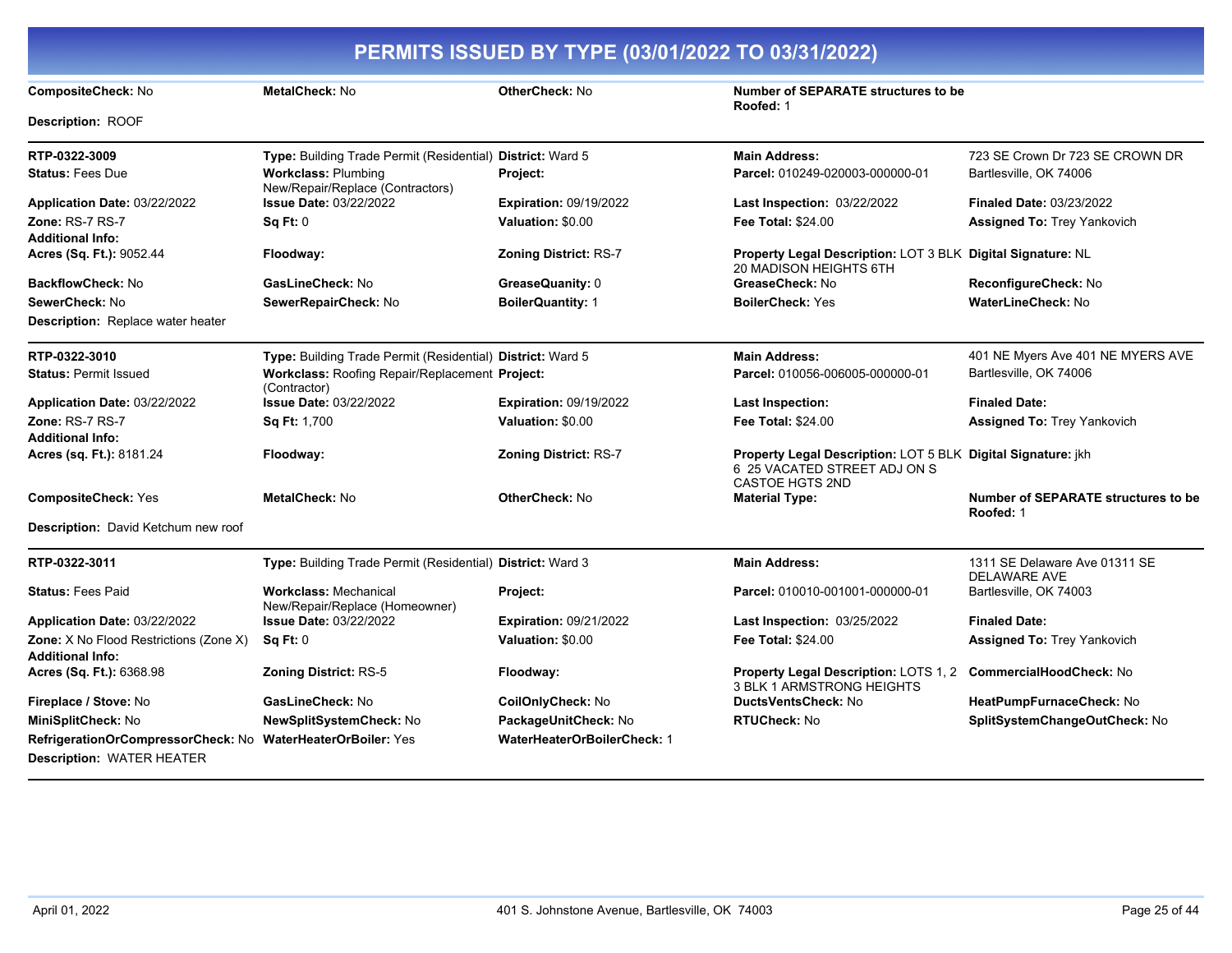|                                                                                                                                 |                                                                                                                              | PERMITS ISSUED BY TYPE (03/01/2022 TO 03/31/2022)  |                                                                          |                                                                       |
|---------------------------------------------------------------------------------------------------------------------------------|------------------------------------------------------------------------------------------------------------------------------|----------------------------------------------------|--------------------------------------------------------------------------|-----------------------------------------------------------------------|
| RTP-0322-3012                                                                                                                   | Type: Building Trade Permit (Residential) District: Ward 1                                                                   |                                                    | <b>Main Address:</b>                                                     | 1138 SE Macklyn Ln 1138 SE MACKLYN                                    |
| <b>Status: Complete</b>                                                                                                         | Workclass: Roofing Repair/Replacement Project:                                                                               |                                                    | Parcel: 010461-005032-000000-01                                          | LN<br>Bartlesville, OK 74006                                          |
| Application Date: 03/22/2022<br><b>Zone:</b> X No Flood Restrictions (Zone X)                                                   | (Contractor)<br><b>Issue Date: 03/22/2022</b><br>Sq Ft: 0                                                                    | <b>Expiration: 09/19/2022</b><br>Valuation: \$0.00 | Last Inspection: 03/22/2022<br><b>Fee Total: \$24.00</b>                 | <b>Finaled Date: 03/23/2022</b><br><b>Assigned To: Trey Yankovich</b> |
| <b>Additional Info:</b><br>Acres (sq. Ft.): 9134.87                                                                             | Floodway:                                                                                                                    | <b>Zoning District: RS-7</b>                       | Property Legal Description: LOT 32                                       | <b>CompositeCheck: Yes</b>                                            |
| MetalCheck: No                                                                                                                  | <b>OtherCheck: No</b>                                                                                                        | Number of SEPARATE structures to be                | BLK 5 STONEGATE 1ST ADDN                                                 |                                                                       |
| Description: SHINGLE ROOF                                                                                                       |                                                                                                                              | Roofed: 1                                          |                                                                          |                                                                       |
| RTP-0322-3013<br><b>Status: Permit Issued</b>                                                                                   | Type: Building Trade Permit (Residential) District: Ward 2<br>Workclass: Roofing Repair/Replacement Project:<br>(Contractor) |                                                    | <b>Main Address:</b><br>Parcel: 010226-003014-000000-01                  | 3512 SE Harvey 3512 SE HARVEY<br>Bartlesville, OK 74006               |
| Application Date: 03/22/2022                                                                                                    | <b>Issue Date: 03/22/2022</b>                                                                                                | <b>Expiration: 09/19/2022</b>                      | <b>Last Inspection:</b>                                                  | <b>Finaled Date:</b>                                                  |
| Zone: X No Flood Restrictions (Zone X)<br>Additional Info:                                                                      | Sq Ft: 0                                                                                                                     | Valuation: \$0.00                                  | <b>Fee Total: \$24.00</b>                                                | <b>Assigned To: Trey Yankovich</b>                                    |
| Acres (sq. Ft.): 11499.1                                                                                                        | Floodway:                                                                                                                    | <b>Zoning District: RS-10</b>                      | <b>Property Legal Description: LOT 14</b><br><b>BLK 3 LIMESTONE HGTS</b> | <b>CompositeCheck: Yes</b>                                            |
| <b>MetalCheck: No</b>                                                                                                           | <b>OtherCheck: No</b>                                                                                                        | Number of SEPARATE structures to be<br>Roofed: 1   |                                                                          |                                                                       |
| Description: RE-ROOF                                                                                                            |                                                                                                                              |                                                    |                                                                          |                                                                       |
| RTP-0322-3014                                                                                                                   | Type: Building Trade Permit (Residential) District: Ward 1                                                                   |                                                    | <b>Main Address:</b>                                                     | 3615 SE Pioneer Dr                                                    |
| <b>Status: Permit Issued</b>                                                                                                    | Workclass: Mechanical for New<br>Construction                                                                                | Project:                                           | Parcel: 231351-000000-000000-01                                          | Bartlesville, OK                                                      |
| Application Date: 03/23/2022                                                                                                    | <b>Issue Date: 03/23/2022</b>                                                                                                | <b>Expiration: 09/19/2022</b>                      | <b>Last Inspection:</b>                                                  | <b>Finaled Date:</b>                                                  |
| Zone:<br>Additional Info:<br><b>Total Square Footage of New</b><br>Construction: 6584<br>Description: New 3- HVAC Split systems | <b>Sq Ft: 6,584</b>                                                                                                          | Valuation: \$0.00                                  | Fee Total: \$135.68                                                      | Assigned To: Trey Yankovich                                           |
| RTP-0322-3015                                                                                                                   | Type: Building Trade Permit (Residential) District: Ward 2                                                                   |                                                    | <b>Main Address:</b>                                                     | 1926 SE Mesa Ave 1926 SE MESA AVE                                     |
| <b>Status: Fees Due</b>                                                                                                         | <b>Workclass: Electrical for New</b><br>Construction                                                                         | Project:                                           | Parcel: 010325-004026-000000-01                                          | Bartlesville, OK 74006                                                |
| Application Date: 03/23/2022                                                                                                    | <b>Issue Date: 03/23/2022</b>                                                                                                | <b>Expiration: 09/19/2022</b>                      | Last Inspection: 03/23/2022                                              | <b>Finaled Date:</b>                                                  |
| Zone: RS-7 RS-7                                                                                                                 | Sq Ft: 2,712                                                                                                                 | Valuation: \$354,132.96                            | <b>Fee Total: \$58.24</b>                                                | <b>Assigned To: Trey Yankovich</b>                                    |
| Additional Info:<br><b>Total Square Footage of New</b><br><b>Construction: 2712</b>                                             |                                                                                                                              |                                                    |                                                                          |                                                                       |
| RTP-0322-3016                                                                                                                   | Type: Building Trade Permit (Residential) District: Ward 2                                                                   |                                                    | <b>Main Address:</b>                                                     | 1930 SE Mesa Ave 1930 SE MESA AVE                                     |
| <b>Status: Fees Due</b>                                                                                                         | <b>Workclass: Electrical for New</b><br>Construction                                                                         | Project:                                           | Parcel: 010325-004027-000000-01                                          | Bartlesville, OK 74006                                                |
| Application Date: 03/23/2022                                                                                                    | <b>Issue Date: 03/23/2022</b>                                                                                                | <b>Expiration: 09/19/2022</b>                      | Last Inspection: 03/23/2022                                              | <b>Finaled Date:</b>                                                  |
| Zone: X No Flood Restrictions (Zone X)<br><b>Additional Info:</b>                                                               | <b>Sq Ft: 2,390</b>                                                                                                          | Valuation: \$312,086.20                            | <b>Fee Total: \$51.80</b>                                                | <b>Assigned To: Trey Yankovich</b>                                    |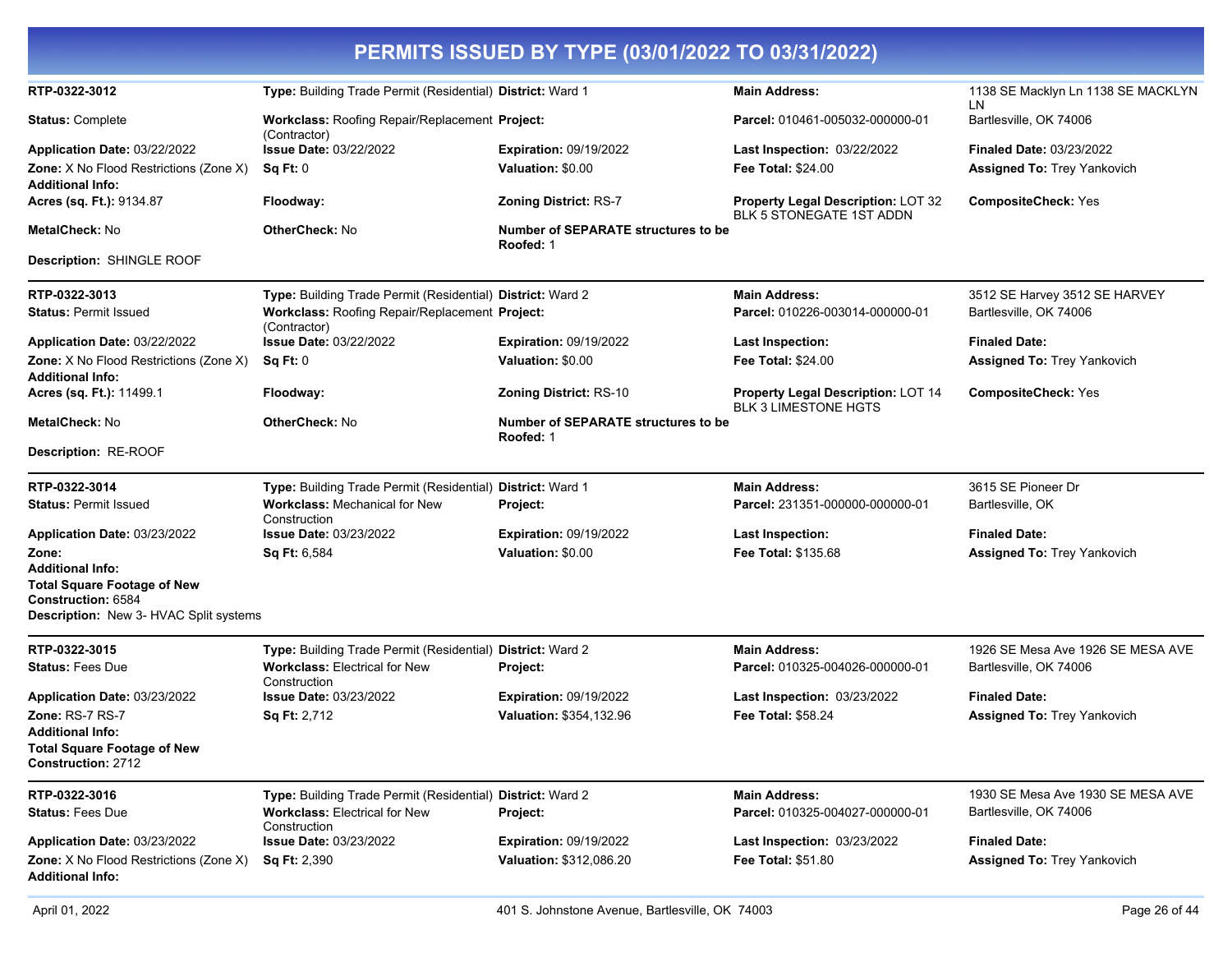#### **Total Square Footage of New Construction:** 2390 **Description:** New Single Family Residential

| RTP-0322-3017                                                                                                 | Type: Building Trade Permit (Residential) District: Ward 2 |                               | <b>Main Address:</b>            | 1834 SE Jefferson PI 1834 SE                  |
|---------------------------------------------------------------------------------------------------------------|------------------------------------------------------------|-------------------------------|---------------------------------|-----------------------------------------------|
| <b>Status: Fees Due</b>                                                                                       | <b>Workclass: Electrical for New</b><br>Construction       | Project:                      | Parcel: 010325-004010-000000-01 | JEFFERSON PL<br>Bartlesville, OK 74006        |
| Application Date: 03/23/2022                                                                                  | <b>Issue Date: 03/23/2022</b>                              | Expiration: 09/28/2022        | Last Inspection: 04/01/2022     | <b>Finaled Date:</b>                          |
| <b>Zone: RS-7 RS-7</b>                                                                                        | Sq Ft: 2,667                                               | Valuation: \$348.256.86       | <b>Fee Total: \$57.34</b>       | <b>Assigned To: Trey Yankovich</b>            |
| <b>Additional Info:</b>                                                                                       |                                                            |                               |                                 |                                               |
| <b>Total Square Footage of New</b><br><b>Construction: 2667</b>                                               |                                                            |                               |                                 |                                               |
| RTP-0322-3018                                                                                                 | Type: Building Trade Permit (Residential) District: Ward 2 |                               | <b>Main Address:</b>            | 1919 SE Roman St 1919 SE ROMAN ST             |
| <b>Status: Fees Due</b>                                                                                       | <b>Workclass: Electrical for New</b><br>Construction       | Project:                      | Parcel: 010325-006015-000000-01 | Bartlesville, OK 74006                        |
| Application Date: 03/23/2022                                                                                  | <b>Issue Date: 03/23/2022</b>                              | <b>Expiration: 09/19/2022</b> | <b>Last Inspection:</b>         | <b>Finaled Date:</b>                          |
| Zone: X No Flood Restrictions (Zone X)                                                                        | Sq Ft: 2,501                                               | Valuation: \$326,580.58       | <b>Fee Total: \$54.02</b>       | <b>Assigned To: Trey Yankovich</b>            |
| Additional Info:                                                                                              |                                                            |                               |                                 |                                               |
| <b>Total Square Footage of New</b><br><b>Construction: 2501</b><br>Description: New Single Family Residential |                                                            |                               |                                 |                                               |
|                                                                                                               |                                                            |                               |                                 |                                               |
| RTP-0322-3019                                                                                                 | Type: Building Trade Permit (Residential) District: Ward 2 |                               | <b>Main Address:</b>            | 1995 SE Jefferson Rd 1995 SE<br>JEFFERSON RD  |
| <b>Status: Fees Due</b>                                                                                       | <b>Workclass: Electrical for New</b><br>Construction       | Project:                      | Parcel: 010325-003038-000000-01 | Bartlesville, OK 74006                        |
| Application Date: 03/23/2022                                                                                  | <b>Issue Date: 03/23/2022</b>                              | <b>Expiration: 09/19/2022</b> | <b>Last Inspection:</b>         | <b>Finaled Date:</b>                          |
| Zone: RS-7 RS-7                                                                                               | Sq Ft: 2,240                                               | Valuation: \$292,499.20       | <b>Fee Total: \$48.80</b>       | <b>Assigned To: Trey Yankovich</b>            |
| <b>Additional Info:</b>                                                                                       |                                                            |                               |                                 |                                               |
| <b>Total Square Footage of New</b><br><b>Construction: 2240</b>                                               |                                                            |                               |                                 |                                               |
| <b>Description: New Single Family</b>                                                                         |                                                            |                               |                                 |                                               |
| RTP-0322-3020                                                                                                 | Type: Building Trade Permit (Residential) District: Ward 2 |                               | <b>Main Address:</b>            | 1996 SE Jefferson Rd 1996 SE                  |
| <b>Status: Fees Due</b>                                                                                       | <b>Workclass: Electrical for New</b><br>Construction       | Project:                      | Parcel: 010325-003037-000000-01 | <b>JEFFERSON RD</b><br>Bartlesville, OK 74006 |
| Application Date: 03/23/2022                                                                                  | <b>Issue Date: 03/23/2022</b>                              | Expiration: 09/19/2022        | <b>Last Inspection:</b>         | <b>Finaled Date:</b>                          |
| Zone: RM-1.5/PUD RM-1.5/PUD                                                                                   | Sq Ft: 2,145                                               | Valuation: \$280,094.10       | <b>Fee Total: \$46.90</b>       | <b>Assigned To: Trey Yankovich</b>            |
| <b>Additional Info:</b>                                                                                       |                                                            |                               |                                 |                                               |
| <b>Total Square Footage of New</b><br>Construction: 2145<br>Description: New Single Family                    |                                                            |                               |                                 |                                               |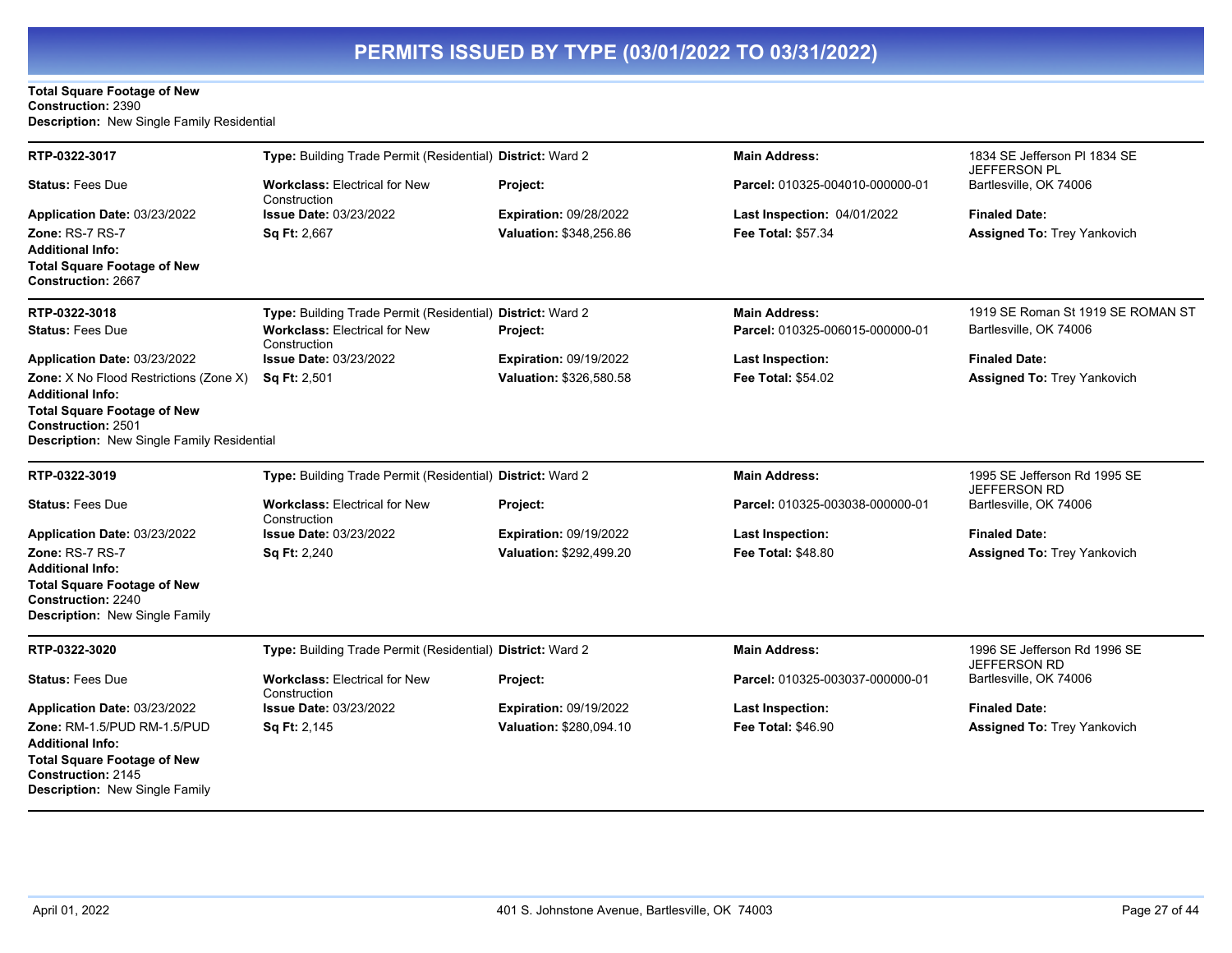| PERMITS ISSUED BY TYPE (03/01/2022 TO 03/31/2022)                                                                                                                                                                                   |                                                               |                                                          |                                                          |                                                            |
|-------------------------------------------------------------------------------------------------------------------------------------------------------------------------------------------------------------------------------------|---------------------------------------------------------------|----------------------------------------------------------|----------------------------------------------------------|------------------------------------------------------------|
| RTP-0322-3021                                                                                                                                                                                                                       | Type: Building Trade Permit (Residential) District: Ward 2    |                                                          | <b>Main Address:</b>                                     | 2014 SE Harriman Cir 2014 SE                               |
| <b>Status: Fees Due</b>                                                                                                                                                                                                             | <b>Workclass: Electrical for New</b>                          | Project:                                                 | Parcel: 010325-003020-000000-01                          | <b>HARRIMAN CIR</b><br>Bartlesville, OK 74006              |
| Application Date: 03/23/2022<br>Zone: RS-7 RS-7<br><b>Additional Info:</b><br><b>Total Square Footage of New</b><br><b>Construction: 2240</b><br>Description: New Single Family                                                     | Construction<br><b>Issue Date: 03/23/2022</b><br>Sq Ft: 2,240 | Expiration: 09/26/2022<br>Valuation: \$292,499.20        | Last Inspection: 03/29/2022<br><b>Fee Total: \$48.80</b> | <b>Finaled Date:</b><br>Assigned To: Trey Yankovich        |
| RTP-0322-3022                                                                                                                                                                                                                       | Type: Building Trade Permit (Residential) District: Ward 2    |                                                          | <b>Main Address:</b>                                     | 2015 SE Green Leaf Ct 02015 SE<br><b>GREEN LEAF CT</b>     |
| <b>Status: Fees Due</b>                                                                                                                                                                                                             | <b>Workclass: Electrical for New</b><br>Construction          | Project:                                                 | Parcel: 010325-003027-000000-01                          | Bartlesville, OK 74006                                     |
| Application Date: 03/23/2022<br><b>Zone:</b> X No Flood Restrictions (Zone X)<br><b>Additional Info:</b><br><b>Total Square Footage of New</b><br>Construction: 2145<br><b>Description:</b> New Single Family Residential           | <b>Issue Date: 03/23/2022</b><br><b>Sq Ft: 2,145</b>          | <b>Expiration: 09/19/2022</b><br>Valuation: \$280,094.10 | <b>Last Inspection:</b><br><b>Fee Total: \$46.90</b>     | <b>Finaled Date:</b><br><b>Assigned To: Trey Yankovich</b> |
| RTP-0322-3023                                                                                                                                                                                                                       | Type: Building Trade Permit (Residential) District: Ward 2    |                                                          | <b>Main Address:</b>                                     | 3201 SE Rushmore St 3201 SE                                |
| <b>Status: Fees Due</b>                                                                                                                                                                                                             | <b>Workclass: Electrical for New</b><br>Construction          | Project:                                                 | Parcel: 010325-006001-000000-01                          | <b>RUSHMORE ST</b><br>Bartlesville, OK 74006               |
| Application Date: 03/23/2022<br>Zone: RS-7 RS-7<br><b>Additional Info:</b><br><b>Total Square Footage of New</b><br><b>Construction: 2397</b><br>Description: single family residential<br>wood frame<br>1 story<br>4 bed<br>2 bath | <b>Issue Date: 03/23/2022</b><br><b>Sq Ft: 2,397</b>          | <b>Expiration: 09/19/2022</b><br>Valuation: \$120,000.00 | <b>Last Inspection:</b><br>Fee Total: \$51.94            | <b>Finaled Date:</b><br>Assigned To: Trey Yankovich        |
| RTP-0322-3024                                                                                                                                                                                                                       | Type: Building Trade Permit (Residential) District: Ward 2    |                                                          | <b>Main Address:</b>                                     | 3205 SE Rushmore St 3205 SE                                |
| <b>Status:</b> Fees Due                                                                                                                                                                                                             | <b>Workclass: Electrical for New</b>                          | <b>Project:</b>                                          | Parcel: 010325-006002-000000-01                          | <b>RUSHMORE ST</b><br>Bartlesville, OK 74006               |
| Application Date: 03/23/2022<br>Zone: RS-7 RS-7<br><b>Additional Info:</b><br><b>Total Square Footage of New</b><br><b>Construction: 2723</b><br>Description: single family residential<br>wood frame<br>4 bed<br>2bath             | Construction<br>Issue Date: 03/23/2022<br>Sq Ft: 2,723        | <b>Expiration: 09/19/2022</b><br>Valuation: \$355,569.34 | <b>Last Inspection:</b><br>Fee Total: \$58.46            | <b>Finaled Date:</b><br>Assigned To: Trey Yankovich        |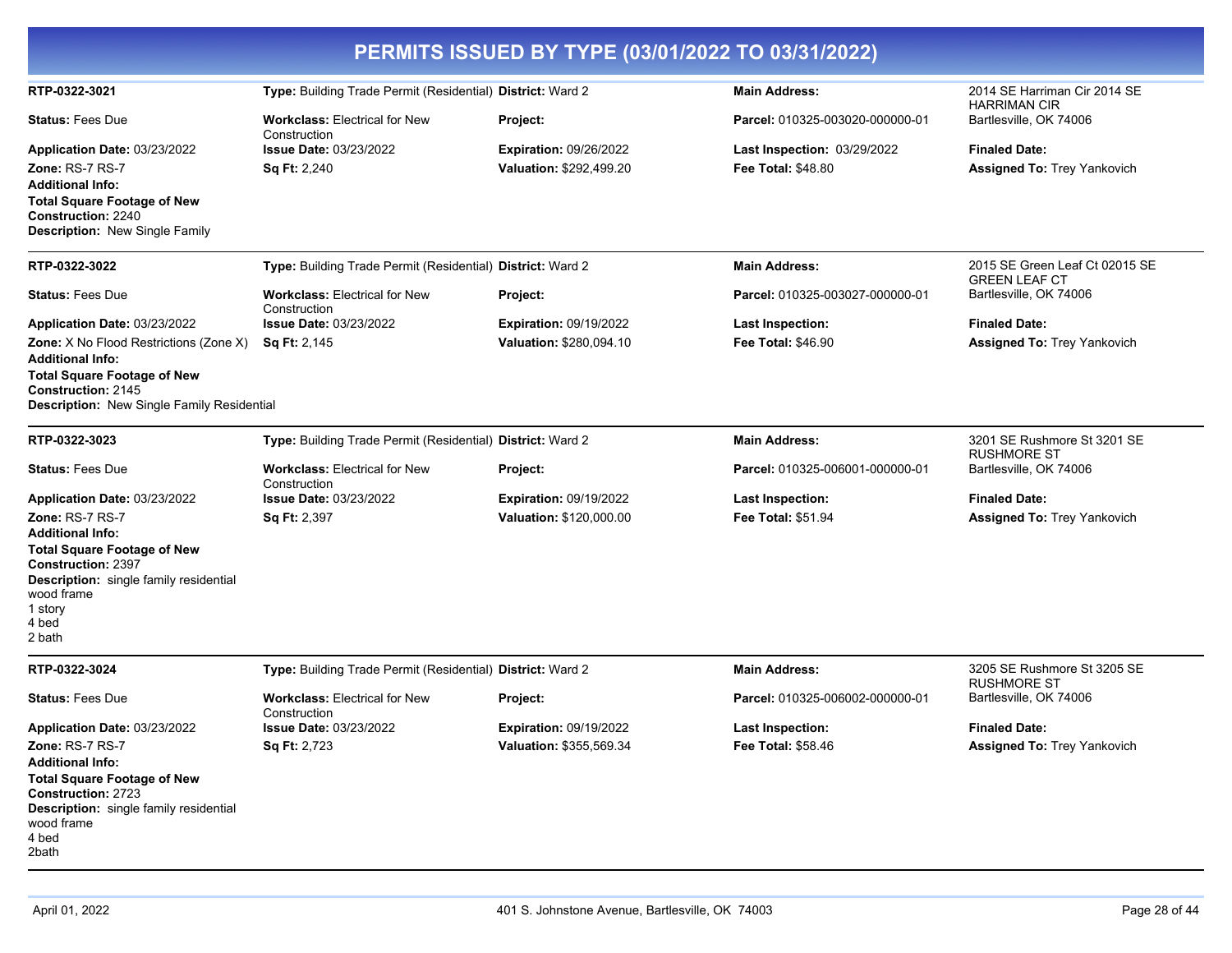| PERMITS ISSUED BY TYPE (03/01/2022 TO 03/31/2022)                                                                                                                                                         |                                                            |                                                          |                                               |                                                            |
|-----------------------------------------------------------------------------------------------------------------------------------------------------------------------------------------------------------|------------------------------------------------------------|----------------------------------------------------------|-----------------------------------------------|------------------------------------------------------------|
| RTP-0322-3025                                                                                                                                                                                             | Type: Building Trade Permit (Residential) District: Ward 2 |                                                          | <b>Main Address:</b>                          | 3214 SE Rushmore St 3214 SE<br><b>RUSHMORE ST</b>          |
| <b>Status: Fees Due</b>                                                                                                                                                                                   | <b>Workclass: Electrical for New</b><br>Construction       | Project:                                                 | Parcel: 010325-004014-000000-01               | Bartlesville, OK 74006                                     |
| Application Date: 03/23/2022<br>Zone: RS-7 RS-7                                                                                                                                                           | <b>Issue Date: 03/23/2022</b><br>Sq Ft: 1,957              | <b>Expiration: 09/19/2022</b><br>Valuation: \$255,545.06 | Last Inspection:<br>Fee Total: \$43.14        | <b>Finaled Date:</b><br><b>Assigned To: Trey Yankovich</b> |
| <b>Additional Info:</b><br><b>Total Square Footage of New</b><br><b>Construction: 1957</b><br>Description: New Single Family Residential                                                                  |                                                            |                                                          |                                               |                                                            |
| RTP-0322-3026                                                                                                                                                                                             | Type: Building Trade Permit (Residential) District: Ward 2 |                                                          | <b>Main Address:</b>                          | 3302 SE Stonewall Dr 3302 SE<br><b>STONEWALL DR</b>        |
| <b>Status: Fees Due</b>                                                                                                                                                                                   | <b>Workclass: Electrical for New</b><br>Construction       | Project:                                                 | Parcel: 010325-005008-000000-01               | Bartlesville, OK 74006                                     |
| Application Date: 03/23/2022                                                                                                                                                                              | <b>Issue Date: 03/23/2022</b>                              | <b>Expiration: 09/19/2022</b>                            | <b>Last Inspection:</b>                       | <b>Finaled Date:</b>                                       |
| Zone: RS-7 RS-7<br><b>Additional Info:</b>                                                                                                                                                                | <b>Sq Ft: 2,397</b>                                        | Valuation: \$313,000.26                                  | Fee Total: \$51.94                            | <b>Assigned To: Trey Yankovich</b>                         |
| <b>Total Square Footage of New</b><br><b>Construction: 2397</b><br><b>Description: New Single Family</b>                                                                                                  |                                                            |                                                          |                                               |                                                            |
| RTP-0322-3027                                                                                                                                                                                             | Type: Building Trade Permit (Residential) District: Ward 2 |                                                          | <b>Main Address:</b>                          | 3306 SE Rushmore St 3306 SE<br><b>RUSHMORE ST</b>          |
| <b>Status: Fees Due</b>                                                                                                                                                                                   | <b>Workclass: Electrical for New</b><br>Construction       | Project:                                                 | Parcel: 010325-004016-000000-01               | Bartlesville, OK 74006                                     |
| Application Date: 03/23/2022                                                                                                                                                                              | Issue Date: 03/23/2022                                     | <b>Expiration: 09/19/2022</b>                            | Last Inspection:                              | <b>Finaled Date:</b>                                       |
| Zone: X No Flood Restrictions (Zone X)<br><b>Additional Info:</b><br><b>Total Square Footage of New</b><br>Construction: 2416<br>Description: New Single Family Residential                               | <b>Sq Ft: 2,416</b>                                        | Valuation: \$315,481.28                                  | <b>Fee Total: \$52.32</b>                     | <b>Assigned To: Trey Yankovich</b>                         |
| RTP-0322-3028                                                                                                                                                                                             | Type: Building Trade Permit (Residential) District: Ward 2 |                                                          | <b>Main Address:</b>                          | 3306 SE Stonewall Dr 3306 SE                               |
| <b>Status: Fees Due</b>                                                                                                                                                                                   | <b>Workclass: Electrical for New</b>                       | Project:                                                 | Parcel: 010325-005009-000000-01               | <b>STONEWALL DR</b><br>Bartlesville, OK 74006              |
|                                                                                                                                                                                                           | Construction<br><b>Issue Date: 03/23/2022</b>              | <b>Expiration: 09/19/2022</b>                            |                                               | <b>Finaled Date:</b>                                       |
| Application Date: 03/23/2022<br>Zone: RS-7 RS-7<br><b>Additional Info:</b><br><b>Total Square Footage of New</b><br><b>Construction: 2501</b><br><b>Description:</b> single family residential<br>1 story | <b>Sq Ft: 2,501</b>                                        | Valuation: \$326,580.58                                  | <b>Last Inspection:</b><br>Fee Total: \$54.02 | <b>Assigned To: Trey Yankovich</b>                         |
| wood frame<br>4 bed<br>2bath                                                                                                                                                                              |                                                            |                                                          |                                               |                                                            |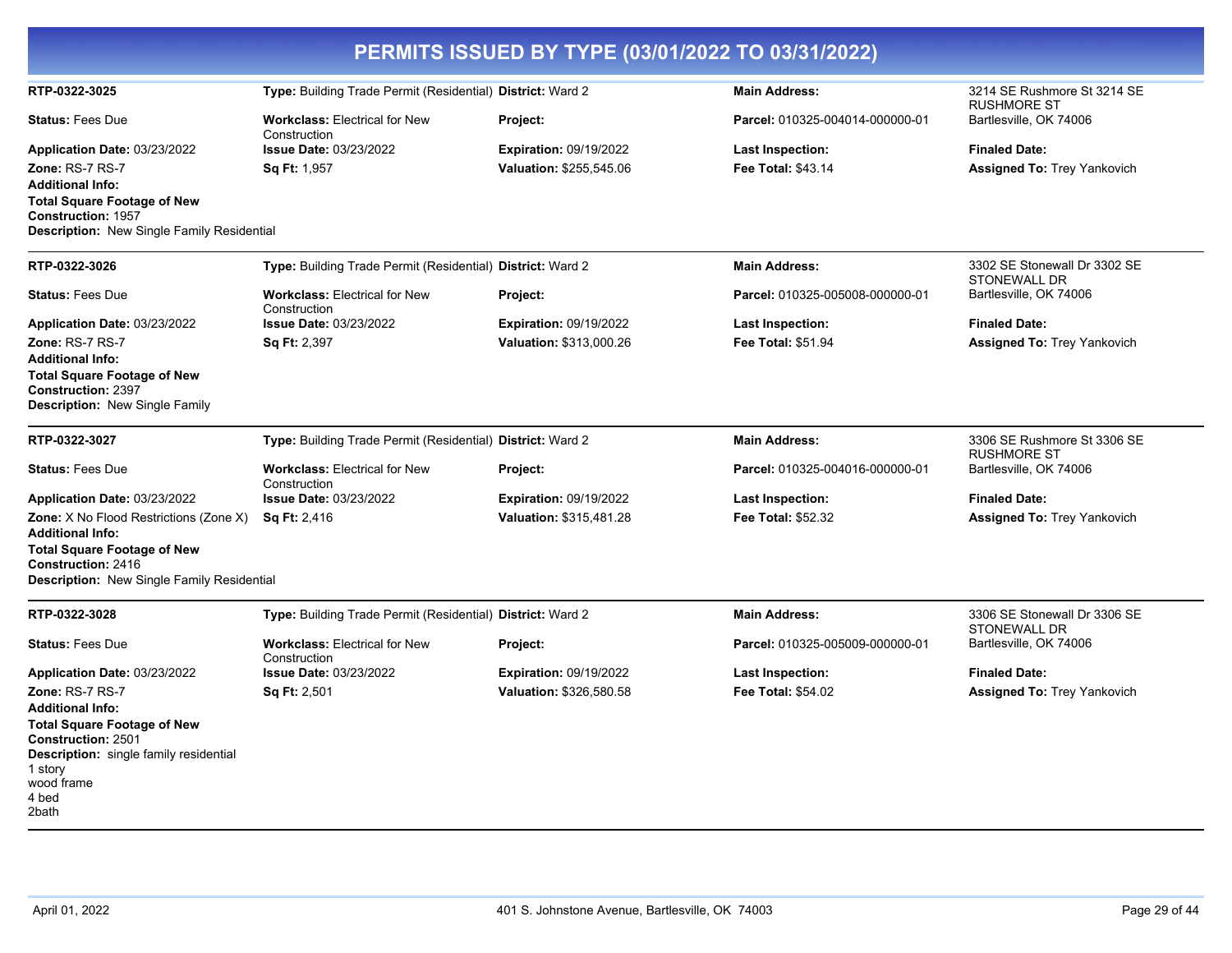| PERMITS ISSUED BY TYPE (03/01/2022 TO 03/31/2022)                        |                                                                  |                                                            |                                                                                             |                                                     |  |
|--------------------------------------------------------------------------|------------------------------------------------------------------|------------------------------------------------------------|---------------------------------------------------------------------------------------------|-----------------------------------------------------|--|
| RTP-0322-3029                                                            | Type: Building Trade Permit (Residential) District: Ward 2       |                                                            | <b>Main Address:</b>                                                                        | 4222 Rice Creek Rd 04222 RICE CREEK<br><b>RD</b>    |  |
| <b>Status: Fees Due</b>                                                  | <b>Workclass: Plumbing</b><br>New/Repair/Replace (Contractors)   | Project:                                                   | Parcel: 010317-001001-000000-01                                                             | Bartlesville, OK 74006                              |  |
| Application Date: 03/23/2022                                             | <b>Issue Date: 03/23/2022</b>                                    | <b>Expiration: 09/20/2022</b>                              | Last Inspection: 03/24/2022                                                                 | <b>Finaled Date: 03/25/2022</b>                     |  |
| Zone: Hwy 75 HY75-O<br><b>Additional Info:</b>                           | Sq Ft: 0                                                         | Valuation: \$0.00                                          | <b>Fee Total: \$24.00</b>                                                                   | <b>Assigned To: Trey Yankovich</b>                  |  |
| Acres (Sq. Ft.): 1.25977e+006                                            | Floodway:                                                        | <b>Zoning District: RA</b>                                 | Property Legal Description: LOT 1<br><b>BLOCK 1 SEBRING RIDGE 2ND</b>                       | Digital Signature: NL                               |  |
| <b>BackflowCheck: No</b>                                                 | GasLineCheck: No                                                 | GreaseQuanity: 0                                           | GreaseCheck: No                                                                             | ReconfigureCheck: No                                |  |
| SewerCheck: No                                                           | SewerRepairCheck: No                                             | <b>BoilerQuantity: 1</b>                                   | <b>BoilerCheck: Yes</b>                                                                     | <b>WaterLineCheck: No</b>                           |  |
| Description: Replace water heater                                        |                                                                  |                                                            |                                                                                             |                                                     |  |
| RTP-0322-3031                                                            | Type: Building Trade Permit (Residential) District: Ward 3       |                                                            | <b>Main Address:</b>                                                                        | 1404 SE Hillcrest Dr 1404 SE<br><b>HILLCREST DR</b> |  |
| <b>Status: Fees Paid</b>                                                 | <b>Workclass: Mechanical</b><br>New/Repair/Replace (Contractors) | Project:                                                   | Parcel: 010062-003006-000000-01                                                             | Bartlesville, OK 74003                              |  |
| Application Date: 03/24/2022                                             | <b>Issue Date: 03/24/2022</b>                                    | <b>Expiration: 09/21/2022</b>                              | Last Inspection: 03/25/2022                                                                 | <b>Finaled Date:</b>                                |  |
| <b>Zone: RS-5 RS-5</b><br><b>Additional Info:</b>                        | Sq Ft: 0                                                         | Valuation: \$0.00                                          | <b>Fee Total: \$24.00</b>                                                                   | <b>Assigned To: Trey Yankovich</b>                  |  |
| Acres (Sq. Ft.): 9181.77                                                 | Zoning District: RS-5                                            | Floodway:                                                  | Property Legal Description: LOT 6 BLK CommercialHoodCheck: No<br><b>3 CHEROKEE HILLS</b>    |                                                     |  |
| Fireplace / Stove: No                                                    | GasLineCheck: No                                                 | CoilOnlyCheck: No                                          | DuctsVentsCheck: No                                                                         | HeatPumpFurnaceCheck: No                            |  |
| MiniSplitCheck: No                                                       | <b>NewSplitSystemCheck: No</b>                                   | PackageUnitCheck: No                                       | <b>RTUCheck: No</b>                                                                         | SplitSystemChangeOutCheck: Yes                      |  |
| SplitSystemChangeOutQuantity: 1<br>Description: COMPLETE SYSTEM          | RefrigerationOrCompressorCheck: No WaterHeaterOrBoiler: No       |                                                            |                                                                                             |                                                     |  |
| RTP-0322-3032                                                            | Type: Building Trade Permit (Residential) District: Ward 2       |                                                            | <b>Main Address:</b>                                                                        | 3306 SE Stonewall Dr 3306 SE<br><b>STONEWALL DR</b> |  |
| <b>Status: Fees Due</b>                                                  | <b>Workclass: Mechanical for New</b><br>Construction             | <b>Project:</b>                                            | Parcel: 010325-005009-000000-01                                                             | Bartlesville, OK 74006                              |  |
| Application Date: 03/24/2022                                             | <b>Issue Date: 03/24/2022</b>                                    | <b>Expiration: 09/20/2022</b>                              | <b>Last Inspection:</b>                                                                     | <b>Finaled Date:</b>                                |  |
| Zone: X No Flood Restrictions (Zone X)<br><b>Additional Info:</b>        | <b>Sq Ft: 2,501</b>                                              | Valuation: \$0.00                                          | <b>Fee Total: \$54.02</b>                                                                   | <b>Assigned To: Trey Yankovich</b>                  |  |
| <b>Total Square Footage of New</b><br>Construction: 2501                 |                                                                  |                                                            |                                                                                             |                                                     |  |
| RTP-0322-3033                                                            | Type: Building Trade Permit (Residential) District: Ward 5       |                                                            | <b>Main Address:</b>                                                                        | 707 NE Shannon Dr 707 NE SHANNON<br><b>DR</b>       |  |
| <b>Status: Fees Due</b>                                                  | <b>Workclass: Mechanical</b><br>New/Repair/Replace (Contractors) | <b>Project:</b>                                            | Parcel: 010025-001006-000000-01                                                             | Bartlesville, OK 74006                              |  |
| Application Date: 03/24/2022                                             | <b>Issue Date: 03/24/2022</b>                                    | <b>Expiration: 09/20/2022</b>                              | <b>Last Inspection: 03/24/2022</b>                                                          | <b>Finaled Date: 03/25/2022</b>                     |  |
| <b>Zone:</b> X No Flood Restrictions (Zone X)<br><b>Additional Info:</b> | Sq Ft: 0                                                         | Valuation: \$0.00                                          | <b>Fee Total: \$24.00</b>                                                                   | <b>Assigned To: Trey Yankovich</b>                  |  |
| Acres (Sq. Ft.): 10564.2                                                 | <b>Zoning District: RS-7</b>                                     | Floodway:                                                  | Property Legal Description: LOT 6 BLK CommercialHoodCheck: No<br>1 CROSSING AT MADISON PH-1 |                                                     |  |
| Fireplace / Stove: No                                                    | GasLineCheck: No                                                 | <b>CoilOnlyCheck: Yes</b>                                  | CoilQuantity: 1                                                                             | DuctsVentsCheck: No                                 |  |
| HeatPumpFurnaceCheck: No                                                 | MiniSplitCheck: No                                               | NewSplitSystemCheck: No                                    | PackageUnitCheck: No                                                                        | RTUCheck: No                                        |  |
| SplitSystemChangeOutCheck: No                                            | SplitSystemChangeOutQuantity: 0                                  | RefrigerationOrCompressorCheck: No WaterHeaterOrBoiler: No |                                                                                             |                                                     |  |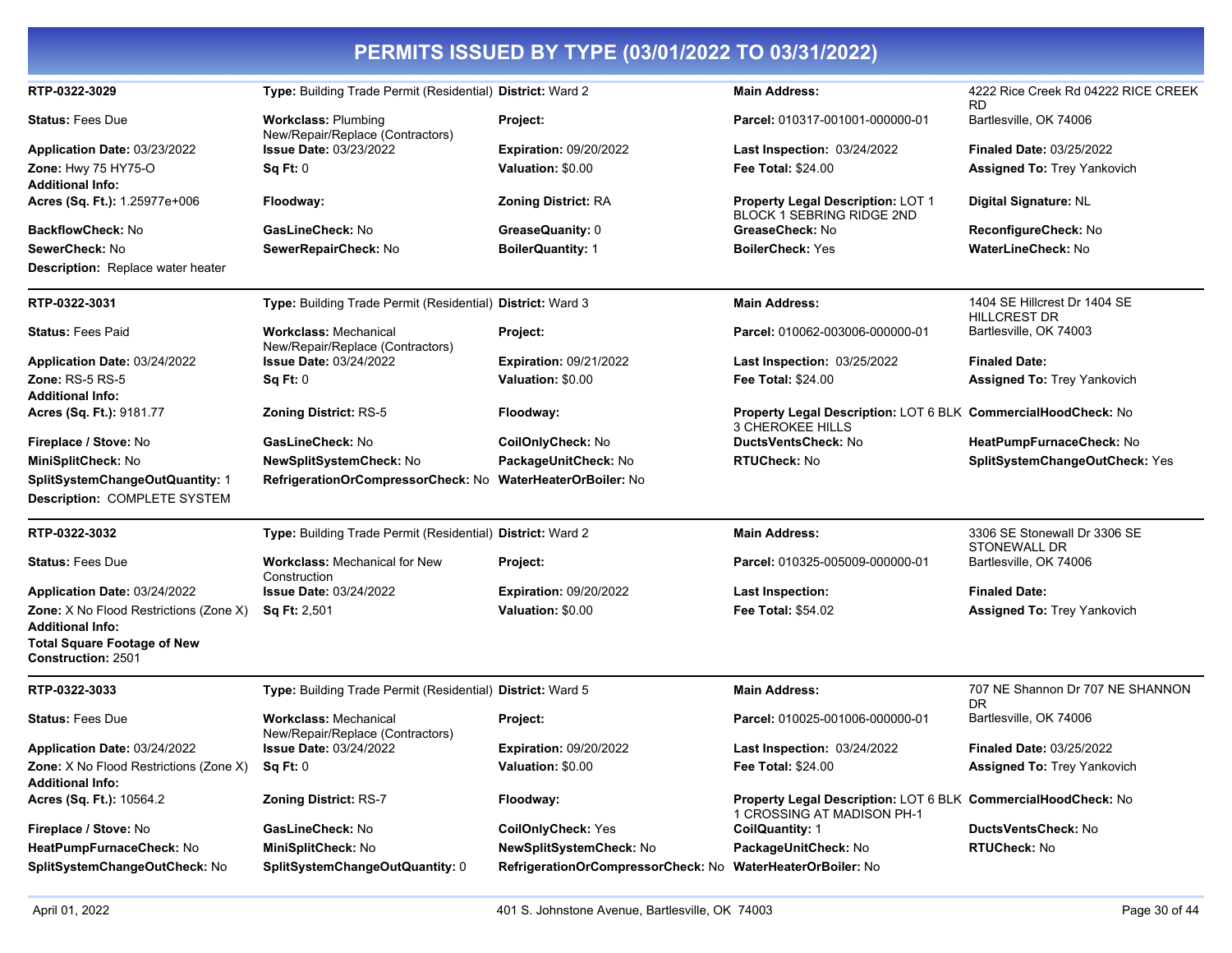### **Description:** coil/AC changeout

| RTP-0322-3034                                          | Type: Building Trade Permit (Residential) District: Ward 3       |                               | <b>Main Address:</b>                                                                                                                                           | 1580 SW Colorado Ave 1580 SW<br>COLORADO AVE                  |
|--------------------------------------------------------|------------------------------------------------------------------|-------------------------------|----------------------------------------------------------------------------------------------------------------------------------------------------------------|---------------------------------------------------------------|
| <b>Status: Fees Due</b>                                | <b>Workclass: Electrical</b><br>New/Repair/Replace (Contractors) | Project:                      | Parcel: 010475-002010-000000-01                                                                                                                                | Bartlesville, OK 74003                                        |
| Application Date: 03/24/2022                           | <b>Issue Date: 03/24/2022</b>                                    | <b>Expiration: 09/26/2022</b> | Last Inspection: 03/30/2022                                                                                                                                    | <b>Finaled Date:</b>                                          |
| <b>Zone: RS-5 RS-5</b>                                 | Sq Ft: 0                                                         | Valuation: \$0.00             | <b>Fee Total: \$24.00</b>                                                                                                                                      | <b>Assigned To: Trey Yankovich</b>                            |
| <b>Additional Info:</b>                                |                                                                  |                               |                                                                                                                                                                |                                                               |
| Acres (Sq. Ft.): 7268.07                               | <b>Zoning District: RS-5</b>                                     | Floodway:                     | <b>NZOD Location Code: T1002</b>                                                                                                                               | Property Legal Description: LOT 10<br>BLK 2 SUNSET PLACE ADDN |
| NewMeterCheck: No                                      | ServiceRiserReplace: No                                          | ReplacementMeterCheck: No     | NewBreakerCheck: No                                                                                                                                            | ReplacementBreakerCheck: Yes                                  |
| <b>ReplBreakerQuantity: 1</b>                          | <b>TransferSwitchInstallation: No</b>                            | <b>NewExtensionCheck: No</b>  | GeneratorCheck: No                                                                                                                                             | PoolCheck: No                                                 |
| SolarPanelCheckBox: No                                 | TemporaryServiceCheck: No                                        |                               |                                                                                                                                                                |                                                               |
| <b>Description:</b> panel changeout                    |                                                                  |                               |                                                                                                                                                                |                                                               |
| RTP-0322-3035                                          | Type: Building Trade Permit (Residential) District: Ward 2       |                               | <b>Main Address:</b>                                                                                                                                           | 2410 Burlingame 2410 BURLINGAME<br><b>RDG</b>                 |
| <b>Status: Fees Due</b>                                | <b>Workclass: Plumbing</b><br>New/Repair/Replace (Contractors)   | Project:                      | Parcel: 010047-001003-000000-01                                                                                                                                | Bartlesville, OK 74006                                        |
| Application Date: 03/24/2022                           | <b>Issue Date: 03/24/2022</b>                                    | <b>Expiration: 09/21/2022</b> | Last Inspection: 03/25/2022                                                                                                                                    | <b>Finaled Date:</b>                                          |
| Zone: X No Flood Restrictions (Zone X)                 | Sq Ft: 0                                                         | Valuation: \$0.00             | <b>Fee Total: \$24.00</b>                                                                                                                                      | <b>Assigned To: Trey Yankovich</b>                            |
| <b>Additional Info:</b>                                |                                                                  |                               |                                                                                                                                                                |                                                               |
| Acres (Sq. Ft.): 8798.99                               | Floodway:                                                        | Zoning District: RS-12/PUD    | Property Legal Description: LOT 3 BLK Digital Signature: Tracy Daigle<br><b>1 BURLINGAME RIDGE</b>                                                             |                                                               |
| <b>BackflowCheck: No</b>                               | <b>GasLineCheck: Yes</b>                                         | GreaseQuanity: 0              | GreaseCheck: No                                                                                                                                                | ReconfigureCheck: No                                          |
| SewerCheck: No                                         | SewerRepairCheck: No                                             | <b>BoilerQuantity: 0</b>      | <b>BoilerCheck: No</b>                                                                                                                                         | <b>WaterLineCheck: No</b>                                     |
| <b>Description:</b> Run gas line for outdoor fireplace |                                                                  |                               |                                                                                                                                                                |                                                               |
| RTP-0322-3036                                          | Type: Building Trade Permit (Residential) District: Ward 5       |                               | <b>Main Address:</b>                                                                                                                                           | 3850 NE Ohio St 03850 NE OHIO ST                              |
| <b>Status: Fees Due</b>                                | <b>Workclass: Electrical</b><br>New/Repair/Replace (Contractors) | Project:                      | Parcel: 010999-042613-003000-044                                                                                                                               | Bartlesville, OK 74006                                        |
| Application Date: 03/24/2022                           | <b>Issue Date: 03/24/2022</b>                                    | <b>Expiration: 09/20/2022</b> | <b>Last Inspection:</b>                                                                                                                                        | <b>Finaled Date:</b>                                          |
| Zone: RS-7 RS-7                                        | Sq Ft: 1,200                                                     | Valuation: \$0.00             | <b>Fee Total: \$24.00</b>                                                                                                                                      | <b>Assigned To: Trey Yankovich</b>                            |
| <b>Additional Info:</b>                                |                                                                  |                               |                                                                                                                                                                |                                                               |
| Acres (Sq. Ft.): 379504                                | <b>Zoning District: RS-7</b>                                     | Floodway:                     | <b>Property Legal Description: PART</b><br>SECT 4-26-13 TR 12 BEG AT A PT 181<br>E 165 N OF SW COR OF SW NW SW;<br>N 190; E 365; N 270; E 114; S 585; W<br>384 | Digital Signature: Jerica L Morehead                          |
| <b>NewMeterCheck: Yes</b>                              | ServiceRiserReplace: No                                          | ReplacementMeterCheck: No     | <b>New BreakerQuantity: 0</b>                                                                                                                                  | NewBreakerCheck: No                                           |
| ReplacementBreakerCheck: No                            | <b>TransferSwitchInstallation: No</b>                            | <b>NewExtensionCheck: No</b>  | GeneratorCheck: No                                                                                                                                             | Generator Quantity: 0                                         |
| <b>PoolCheck: No</b>                                   | SolarPanelCheckBox: No                                           | TemporaryServiceCheck: No     |                                                                                                                                                                |                                                               |
| <b>Description:</b> Replacing pedestal                 |                                                                  |                               |                                                                                                                                                                |                                                               |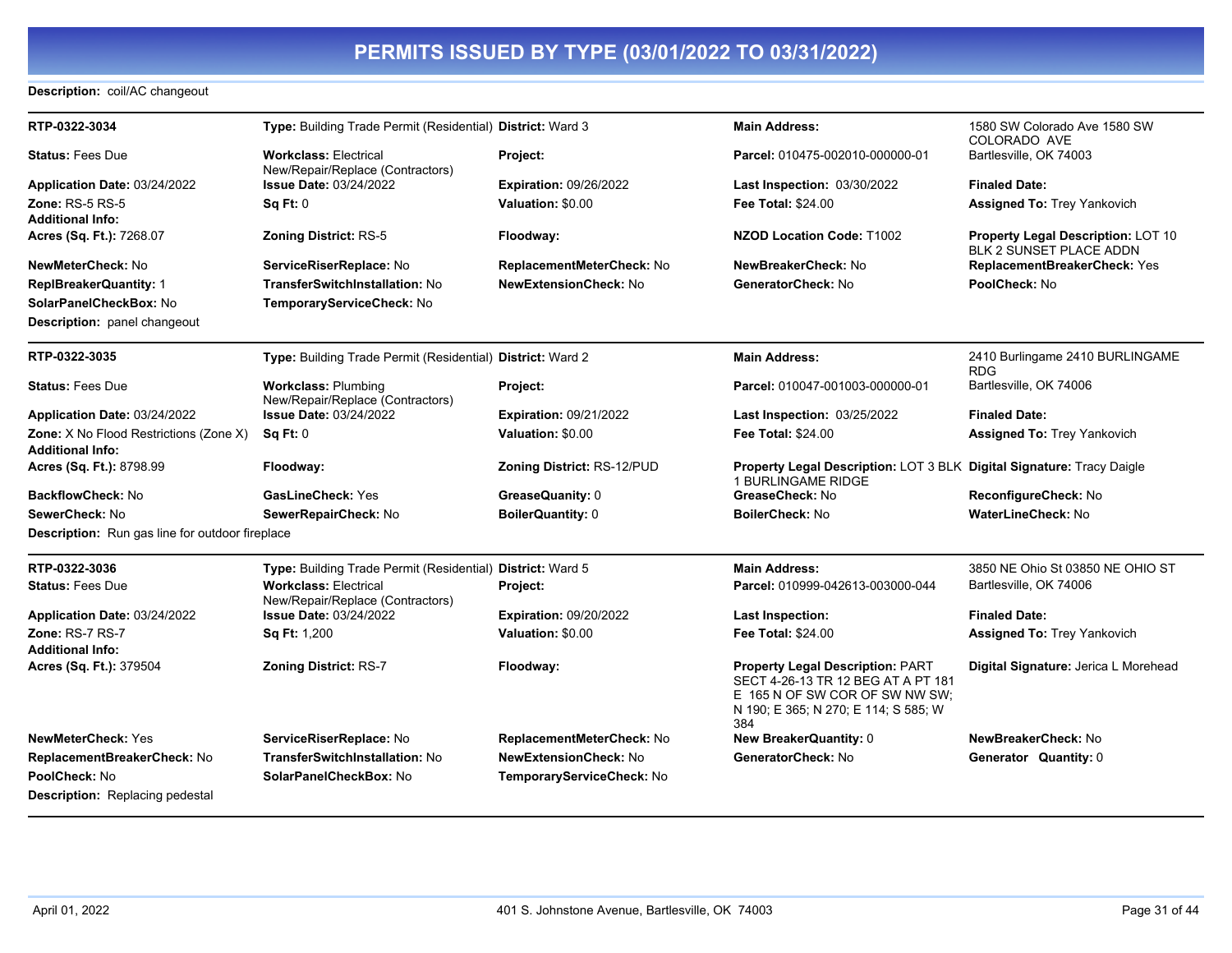|                                                                   |                                                                  | PERMITS ISSUED BY TYPE (03/01/2022 TO 03/31/2022) |                                                                                                                                                                       |                                                       |
|-------------------------------------------------------------------|------------------------------------------------------------------|---------------------------------------------------|-----------------------------------------------------------------------------------------------------------------------------------------------------------------------|-------------------------------------------------------|
| RTP-0322-3038                                                     | Type: Building Trade Permit (Residential) District: Ward 2       |                                                   | <b>Main Address:</b>                                                                                                                                                  | 5603 SE Nottingham PI 5603 SE<br><b>NOTTINGHAM PL</b> |
| <b>Status: Fees Due</b>                                           | <b>Workclass: Electrical</b><br>New/Repair/Replace (Contractors) | Project:                                          | Parcel: 010616-009001-000000-01                                                                                                                                       | Bartlesville, OK 74006                                |
| Application Date: 03/25/2022                                      | <b>Issue Date: 03/25/2022</b>                                    | <b>Expiration: 09/21/2022</b>                     | <b>Last Inspection:</b>                                                                                                                                               | <b>Finaled Date:</b>                                  |
| Zone: X No Flood Restrictions (Zone X)<br><b>Additional Info:</b> | SqFt:0                                                           | Valuation: \$0.00                                 | <b>Fee Total: \$24.00</b>                                                                                                                                             | <b>Assigned To: Trey Yankovich</b>                    |
| Acres (Sq. Ft.): 12002.9                                          | <b>Zoning District: RS-10</b>                                    | Floodway:                                         | <b>Property Legal Description: LOT 1 BLK NewMeterCheck: No</b><br>9 COVINGTON PARK                                                                                    |                                                       |
| ServiceRiserReplace: No                                           | ReplacementMeterCheck: No                                        | NewBreakerCheck: No                               | ReplacementBreakerCheck: No                                                                                                                                           | <b>TransferSwitchInstallation: No</b>                 |
| <b>NewExtensionCheck: No</b>                                      | GeneratorCheck: No                                               | <b>PoolCheck: Yes</b>                             | SolarPanelCheckBox: No                                                                                                                                                | TemporaryServiceCheck: No                             |
| Description: Electric for new swimming pool                       |                                                                  |                                                   |                                                                                                                                                                       |                                                       |
| RTP-0322-3039                                                     | Type: Building Trade Permit (Residential) District: Ward 2       |                                                   | <b>Main Address:</b>                                                                                                                                                  | 2410 Burlingame 2410 BURLINGAME<br><b>RDG</b>         |
| <b>Status: Fees Due</b>                                           | <b>Workclass: Electrical</b><br>New/Repair/Replace (Homeowner)   | Project:                                          | Parcel: 010047-001003-000000-01                                                                                                                                       | Bartlesville, OK 74006                                |
| Application Date: 03/25/2022                                      | <b>Issue Date: 03/25/2022</b>                                    | <b>Expiration: 09/21/2022</b>                     | <b>Last Inspection: 03/25/2022</b>                                                                                                                                    | <b>Finaled Date:</b>                                  |
| Zone: X No Flood Restrictions (Zone X)<br><b>Additional Info:</b> | Sq Ft: 0                                                         | Valuation: \$0.00                                 | <b>Fee Total: \$24.00</b>                                                                                                                                             | <b>Assigned To: Trey Yankovich</b>                    |
| Acres (Sq. Ft.): 8798.99                                          | Zoning District: RS-12/PUD                                       | Floodway:                                         | Property Legal Description: LOT 3 BLK Digital Signature: Betsie Holtz<br>1 BURLINGAME RIDGE                                                                           |                                                       |
| NewMeterCheck: No                                                 | ServiceRiserReplace: No                                          | ReplacementMeterCheck: No                         | <b>New BreakerQuantity: 0</b>                                                                                                                                         | NewBreakerCheck: No                                   |
| ReplacementBreakerCheck: No                                       | TransferSwitchInstallation: No                                   | <b>NewExtensionCheck: Yes</b>                     | GeneratorCheck: No                                                                                                                                                    | Generator Quantity: 0                                 |
| PoolCheck: No                                                     | SolarPanelCheckBox: No                                           | TemporaryServiceCheck: No                         |                                                                                                                                                                       |                                                       |
| Description: Inspection for back yard underground.                |                                                                  |                                                   |                                                                                                                                                                       |                                                       |
| RTP-0322-3040                                                     | Type: Building Trade Permit (Residential) District: Ward 1       |                                                   | <b>Main Address:</b>                                                                                                                                                  | 1050 SE Grandview Rd 1050 SE<br><b>GRANDVIEW RD</b>   |
| <b>Status: Fees Due</b>                                           | <b>Workclass: Electrical</b><br>New/Repair/Replace (Homeowner)   | Project:                                          | Parcel: 010999-162613-003000-01                                                                                                                                       | Bartlesville, OK 74006                                |
| Application Date: 03/25/2022                                      | <b>Issue Date: 03/25/2022</b>                                    | <b>Expiration: 09/21/2022</b>                     | <b>Last Inspection: 03/25/2022</b>                                                                                                                                    | <b>Finaled Date: 03/26/2022</b>                       |
| <b>Zone: RS-10 RS-10</b><br><b>Additional Info:</b>               | Sq Ft: 0                                                         | Valuation: \$0.00                                 | <b>Fee Total: \$24.00</b>                                                                                                                                             | <b>Assigned To: Trey Yankovich</b>                    |
| Acres (Sq. Ft.): 15261.4                                          | Zoning District: RS-10                                           | Floodway:                                         | <b>Property Legal Description: PART</b><br>SECT 16-26-13 BEG NE COR LOT 1<br>BLK 8 ROLLING MEADOWS 2ND;<br>THENCE N 31 DEG 24 MIN 31 SEC E<br>100; N 58 DEG 35 MIN 29 | Digital Signature: Betsie Holtz                       |
| NewMeterCheck: No                                                 | ServiceRiserReplace: No                                          | ReplacementMeterCheck: No                         | <b>New BreakerQuantity: 1</b>                                                                                                                                         | <b>NewBreakerCheck: Yes</b>                           |
| ReplacementBreakerCheck: No                                       | TransferSwitchInstallation: No                                   | <b>NewExtensionCheck: No</b>                      | GeneratorCheck: No                                                                                                                                                    | <b>Generator Quantity: 0</b>                          |
| PoolCheck: No                                                     | SolarPanelCheckBox: No                                           | TemporaryServiceCheck: No                         |                                                                                                                                                                       |                                                       |
| <b>Description:</b> Permit and inspection.                        |                                                                  |                                                   |                                                                                                                                                                       |                                                       |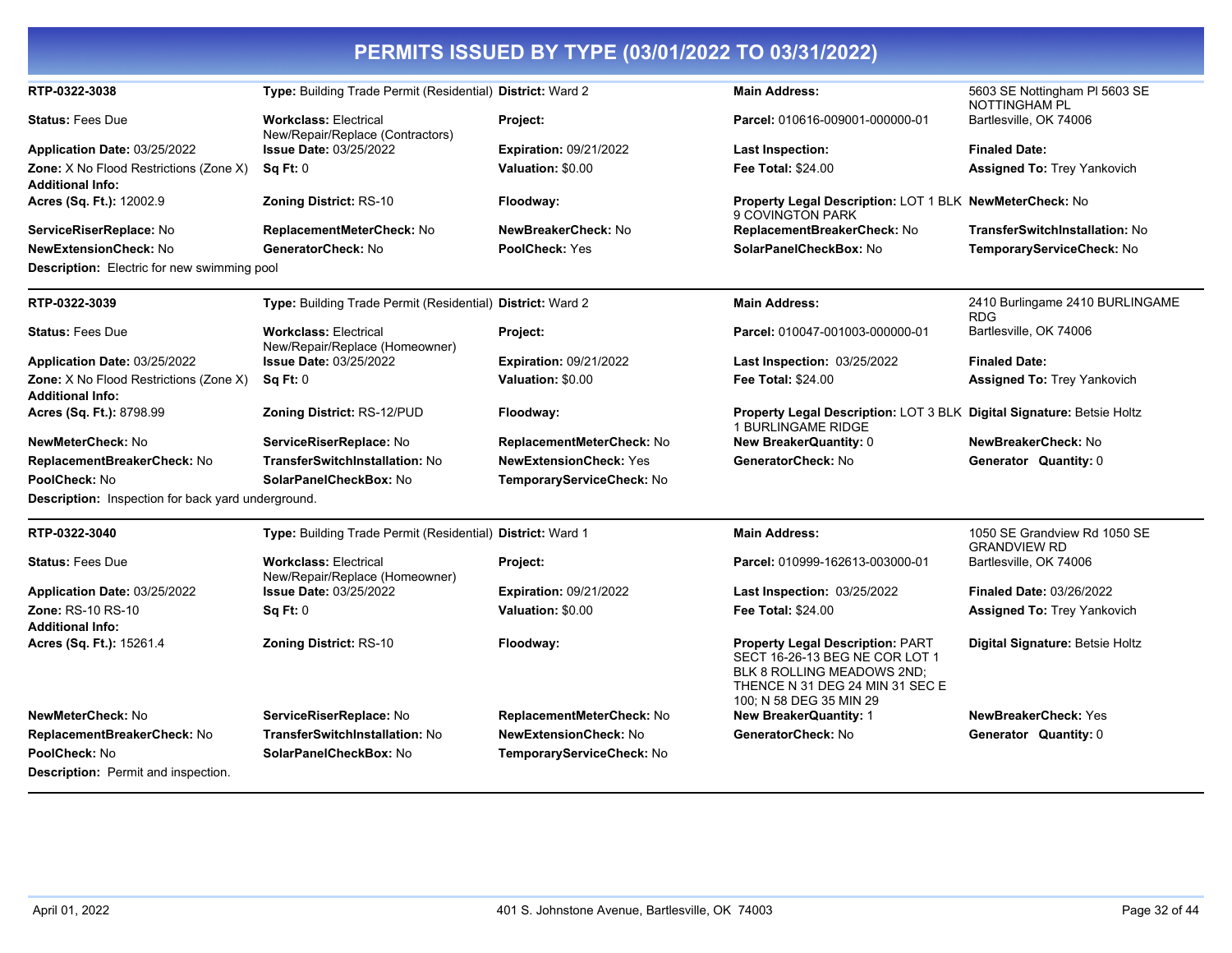| RTP-0322-3041                                                                                                          | Type: Building Trade Permit (Residential) District: Ward 4       |                                  | <b>Main Address:</b>                                                   | 216 NW Bucy Ave 216 NW BUCY AVE                                        |
|------------------------------------------------------------------------------------------------------------------------|------------------------------------------------------------------|----------------------------------|------------------------------------------------------------------------|------------------------------------------------------------------------|
| <b>Status: Permit Issued</b>                                                                                           | <b>Workclass: Electrical</b><br>New/Repair/Replace (Homeowner)   | Project:                         | Parcel: 010204-007011-000000-01                                        | Bartlesville, OK 74003                                                 |
| Application Date: 03/25/2022                                                                                           | <b>Issue Date: 03/25/2022</b>                                    | <b>Expiration: 09/21/2022</b>    | <b>Last Inspection:</b>                                                | <b>Finaled Date:</b>                                                   |
| Zone: 0.2 PCT ANNUAL CHANCE<br>FLOOD HAZARD 500-Year Flood Hazard<br>Area - No Restrictions<br><b>Additional Info:</b> | <b>Sq Ft: 0</b>                                                  | Valuation: \$0.00                | <b>Fee Total: \$24.00</b>                                              | <b>Assigned To: Trey Yankovich</b>                                     |
| Acres (Sq. Ft.): 6740.96                                                                                               | <b>Zoning District: RS-5</b>                                     | Floodway: 500yr flood            | NZOD Location Code: RaKe07                                             | <b>Property Legal Description: LOT 11</b><br><b>BLK 7 KEELERS ADDN</b> |
| <b>NewMeterCheck: No</b>                                                                                               | ServiceRiserReplace: No                                          | <b>ReplacementMeterCheck: No</b> | NewBreakerCheck: No                                                    | <b>ReplacementBreakerCheck: Yes</b>                                    |
| <b>ReplBreakerQuantity: 1</b>                                                                                          | <b>TransferSwitchInstallation: No</b>                            | <b>NewExtensionCheck: No</b>     | GeneratorCheck: No                                                     | PoolCheck: No                                                          |
| SolarPanelCheckBox: No                                                                                                 | TemporaryServiceCheck: No                                        |                                  |                                                                        |                                                                        |
| <b>Description:</b> replace breaker panel                                                                              |                                                                  |                                  |                                                                        |                                                                        |
| RTP-0322-3042                                                                                                          | Type: Building Trade Permit (Residential) District: Ward 2       |                                  | <b>Main Address:</b>                                                   | 3414 SE Stonewall Dr 3414 SE<br><b>STONEWALL DR</b>                    |
| <b>Status: Fees Due</b>                                                                                                | <b>Workclass: Mechanical for New</b><br>Construction             | Project:                         | Parcel: 010325-004031-000000-01                                        | Bartlesville, OK 74006                                                 |
| Application Date: 03/25/2022                                                                                           | <b>Issue Date: 03/25/2022</b>                                    | <b>Expiration: 09/21/2022</b>    | <b>Last Inspection:</b>                                                | <b>Finaled Date:</b>                                                   |
| Zone: X No Flood Restrictions (Zone X)<br><b>Additional Info:</b><br><b>Total Square Footage of New</b>                | <b>Sq Ft: 2,501</b>                                              | Valuation: \$0.00                | <b>Fee Total: \$54.02</b>                                              | <b>Assigned To: Trey Yankovich</b>                                     |
| Construction: 2501                                                                                                     |                                                                  |                                  |                                                                        |                                                                        |
| RTP-0322-3043                                                                                                          | Type: Building Trade Permit (Residential) District: Ward 2       |                                  | <b>Main Address:</b>                                                   | 3302 SE Stonewall Dr 3302 SE<br><b>STONEWALL DR</b>                    |
| <b>Status: Fees Due</b>                                                                                                | <b>Workclass: Mechanical for New</b><br>Construction             | Project:                         | Parcel: 010325-005008-000000-01                                        | Bartlesville, OK 74006                                                 |
| Application Date: 03/25/2022                                                                                           | <b>Issue Date: 03/25/2022</b>                                    | <b>Expiration: 09/21/2022</b>    | <b>Last Inspection:</b>                                                | <b>Finaled Date:</b>                                                   |
| Zone: RS-7 RS-7<br><b>Additional Info:</b>                                                                             | Sq Ft: 2,397                                                     | Valuation: \$0.00                | <b>Fee Total: \$51.94</b>                                              | <b>Assigned To: Trey Yankovich</b>                                     |
| RTP-0322-3045                                                                                                          | Type: Building Trade Permit (Residential) District: Ward 3       |                                  | <b>Main Address:</b>                                                   | 1912 SE Saturn Ct 1912 SE SATURN CT                                    |
| <b>Status: Complete</b>                                                                                                | <b>Workclass: Electrical</b><br>New/Repair/Replace (Contractors) | Project:                         | Parcel: 010165-000086-000000-01                                        | Bartlesville, OK 74006                                                 |
| Application Date: 03/28/2022                                                                                           | <b>Issue Date: 03/28/2022</b>                                    | <b>Expiration: 09/26/2022</b>    | <b>Last Inspection: 03/29/2022</b>                                     | <b>Finaled Date: 03/30/2022</b>                                        |
| Zone: RS-12 RS-12<br><b>Additional Info:</b>                                                                           | Sq Ft: 0                                                         | Valuation: \$0.00                | <b>Fee Total: \$24.00</b>                                              | <b>Assigned To: Trey Yankovich</b>                                     |
| Acres (Sq. Ft.): 16611.9                                                                                               | <b>Zoning District: RS-12</b>                                    | Floodway:                        | <b>Property Legal Description: LOT 86</b><br><b>HILLCREST HGTS 2ND</b> | NewMeterCheck: No                                                      |
| ServiceRiserReplace: No                                                                                                | ReplacementMeterCheck: No                                        | NewBreakerCheck: No              | ReplacementBreakerCheck: No                                            | TransferSwitchInstallation: No                                         |
| <b>NewExtensionCheck: No</b><br>TemporaryServiceCheck: No<br><b>Description:</b> add generator                         | <b>GeneratorCheck: Yes</b>                                       | Generator Quantity: 1            | PoolCheck: No                                                          | SolarPanelCheckBox: No                                                 |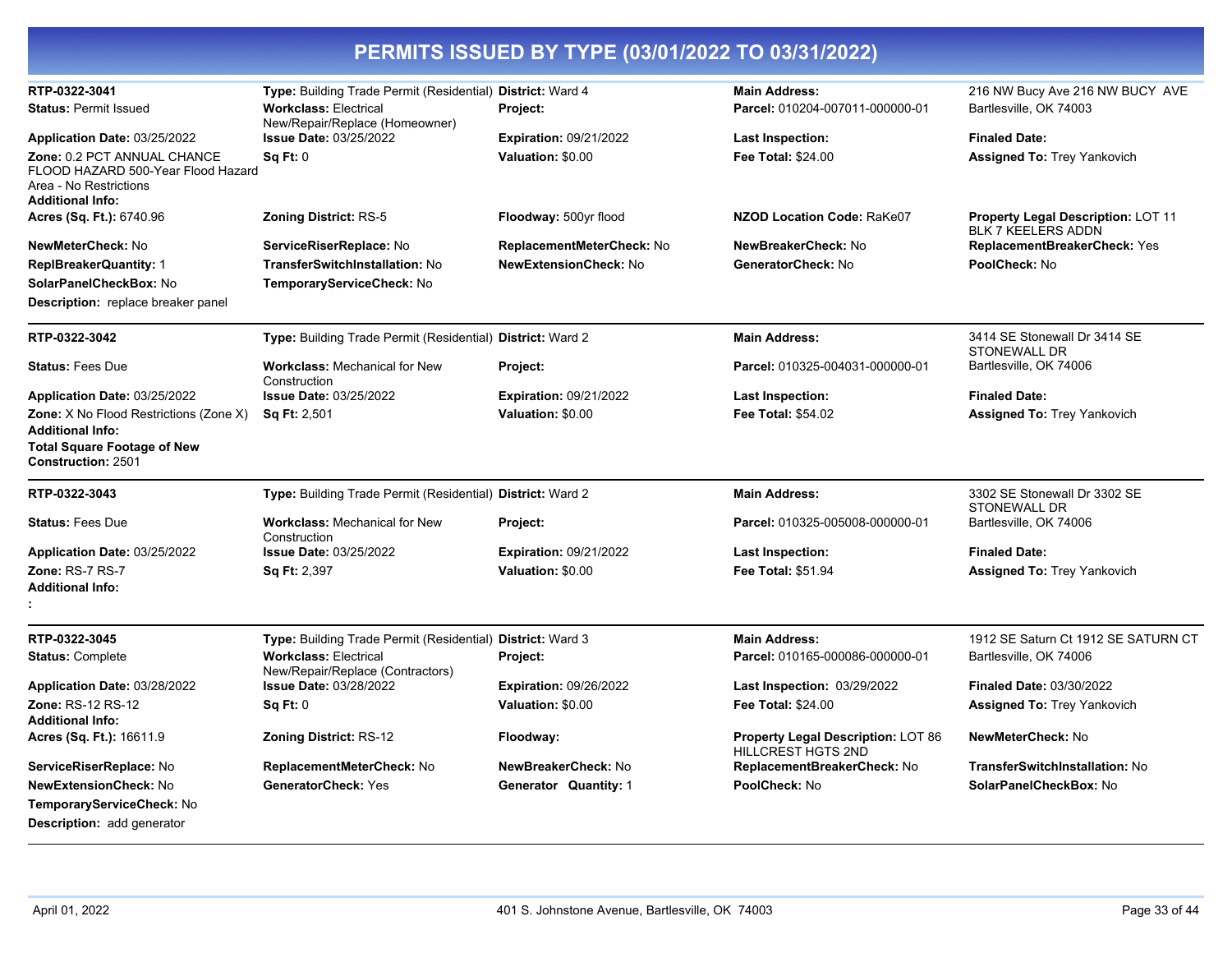| PERMITS ISSUED BY TYPE (03/01/2022 TO 03/31/2022)                                   |                                                                  |                                                  |                                                                                    |                                                   |  |
|-------------------------------------------------------------------------------------|------------------------------------------------------------------|--------------------------------------------------|------------------------------------------------------------------------------------|---------------------------------------------------|--|
| RTP-0322-3047                                                                       | Type: Building Trade Permit (Residential) District: Ward 2       |                                                  | <b>Main Address:</b>                                                               | 3313 SE Woodland Rd 3313 SE<br><b>WOODLAND RD</b> |  |
| <b>Status: Fees Paid</b>                                                            | Workclass: Roofing Repair/Replacement Project:                   |                                                  | Parcel: 010531-006020-000000-01                                                    | Bartlesville, OK 74006                            |  |
| Application Date: 03/28/2022                                                        | (Contractor)<br>Issue Date: 03/28/2022                           | <b>Expiration: 09/26/2022</b>                    | <b>Last Inspection:</b>                                                            | <b>Finaled Date:</b>                              |  |
| Zone: RS-10 RS-10                                                                   | Sq Ft: 0                                                         | Valuation: \$0.00                                | Fee Total: \$24.00                                                                 | <b>Assigned To: Trey Yankovich</b>                |  |
| <b>Additional Info:</b>                                                             |                                                                  |                                                  |                                                                                    |                                                   |  |
| Acres (sq. Ft.): 14766.2                                                            | Floodway:                                                        | <b>Zoning District: RS-10</b>                    | Property Legal Description: LOT 20<br>BLK 6 WOODLAND PARK 2ND                      | <b>CompositeCheck: Yes</b>                        |  |
| <b>MetalCheck: No</b>                                                               | OtherCheck: No                                                   | Number of SEPARATE structures to be<br>Roofed: 1 |                                                                                    |                                                   |  |
| RTP-0322-3048                                                                       | Type: Building Trade Permit (Residential) District: Ward 1       |                                                  | <b>Main Address:</b>                                                               | 1617 SE Melmart Dr 1617 SE MELMART<br><b>DR</b>   |  |
| <b>Status: Permit Issued</b>                                                        | <b>Workclass: Plumbing</b><br>New/Repair/Replace (Contractors)   | Project:                                         | Parcel: 010384-011011-000000-01                                                    | Bartlesville, OK 74006                            |  |
| Application Date: 03/28/2022                                                        | <b>Issue Date: 03/28/2022</b>                                    | <b>Expiration: 09/26/2022</b>                    | <b>Last Inspection:</b>                                                            | <b>Finaled Date:</b>                              |  |
| Zone: RA/PUD RA/PUD<br><b>Additional Info:</b>                                      | Sq Ft: 0                                                         | Valuation: \$0.00                                | <b>Fee Total: \$24.00</b>                                                          | <b>Assigned To: Trey Yankovich</b>                |  |
| <b>Acres (Sq. Ft.): 14993.1</b>                                                     | Floodway:                                                        | <b>Zoning District: RS-10</b>                    | <b>Property Legal Description: LOT 11</b><br>BLK 11 WEST RANCH ACRES               | <b>BackflowCheck: No</b>                          |  |
| GasLineCheck: No                                                                    | GreaseCheck: No                                                  | <b>ReconfigureCheck: No</b>                      | SewerCheck: No                                                                     | SewerRepairCheck: No                              |  |
| BoilerQuantity: 1                                                                   | <b>BoilerCheck: Yes</b>                                          | <b>WaterLineCheck: No</b>                        |                                                                                    |                                                   |  |
| RTP-0322-3049                                                                       | Type: Building Trade Permit (Residential) District: Ward 4       |                                                  | <b>Main Address:</b>                                                               | 913 SE Wyandotte 913 SE WYANDOTTE                 |  |
| <b>Status: Complete</b>                                                             | <b>Workclass: Electrical</b><br>New/Repair/Replace (Contractors) | Project:                                         | Parcel: 010145-012004-000000-01                                                    | Bartlesville, OK 74003                            |  |
| Application Date: 03/28/2022                                                        | <b>Issue Date: 03/28/2022</b>                                    | <b>Expiration: 09/26/2022</b>                    | Last Inspection: 03/29/2022                                                        | <b>Finaled Date: 03/30/2022</b>                   |  |
| <b>Zone:</b> X No Flood Restrictions (Zone X)<br>Additional Info:                   | Sq Ft: 0                                                         | Valuation: \$0.00                                | <b>Fee Total: \$24.00</b>                                                          | <b>Assigned To: Trey Yankovich</b>                |  |
| Acres (Sq. Ft.): 7679.7                                                             | <b>Zoning District: RS-5</b>                                     | Floodway:                                        | <b>Property Legal Description: LOT 4 BLK NewMeterCheck: Yes</b><br>12 GUTHRIE ADDN |                                                   |  |
| ServiceRiserReplace: No                                                             | ReplacementMeterCheck: No                                        | NewBreakerCheck: No                              | ReplacementBreakerCheck: No                                                        | <b>TransferSwitchInstallation: No</b>             |  |
| NewExtensionCheck: No                                                               | GeneratorCheck: No                                               | PoolCheck: No                                    | SolarPanelCheckBox: No                                                             | TemporaryServiceCheck: No                         |  |
| <b>Description: New meter</b>                                                       |                                                                  |                                                  |                                                                                    |                                                   |  |
| RTP-0322-3050                                                                       | Type: Building Trade Permit (Residential) District: Ward 2       |                                                  | <b>Main Address:</b>                                                               | 2010 SE Cypress Cir 2010 SE CYPRESS<br><b>CIR</b> |  |
| <b>Status: Fees Due</b>                                                             | <b>Workclass: Mechanical for New</b><br>Construction             | Project:                                         | Parcel: 010325-003012-000000-01                                                    | Bartlesville, OK 74006                            |  |
| Application Date: 03/29/2022                                                        | <b>Issue Date: 03/29/2022</b>                                    | <b>Expiration: 09/26/2022</b>                    | Last Inspection:                                                                   | <b>Finaled Date:</b>                              |  |
| Zone: RS-7 RS-7                                                                     | Sq Ft: 1,989                                                     | Valuation: \$0.00                                | <b>Fee Total: \$43.78</b>                                                          | <b>Assigned To: Trey Yankovich</b>                |  |
| Additional Info:<br><b>Total Square Footage of New</b><br><b>Construction: 1989</b> |                                                                  |                                                  |                                                                                    |                                                   |  |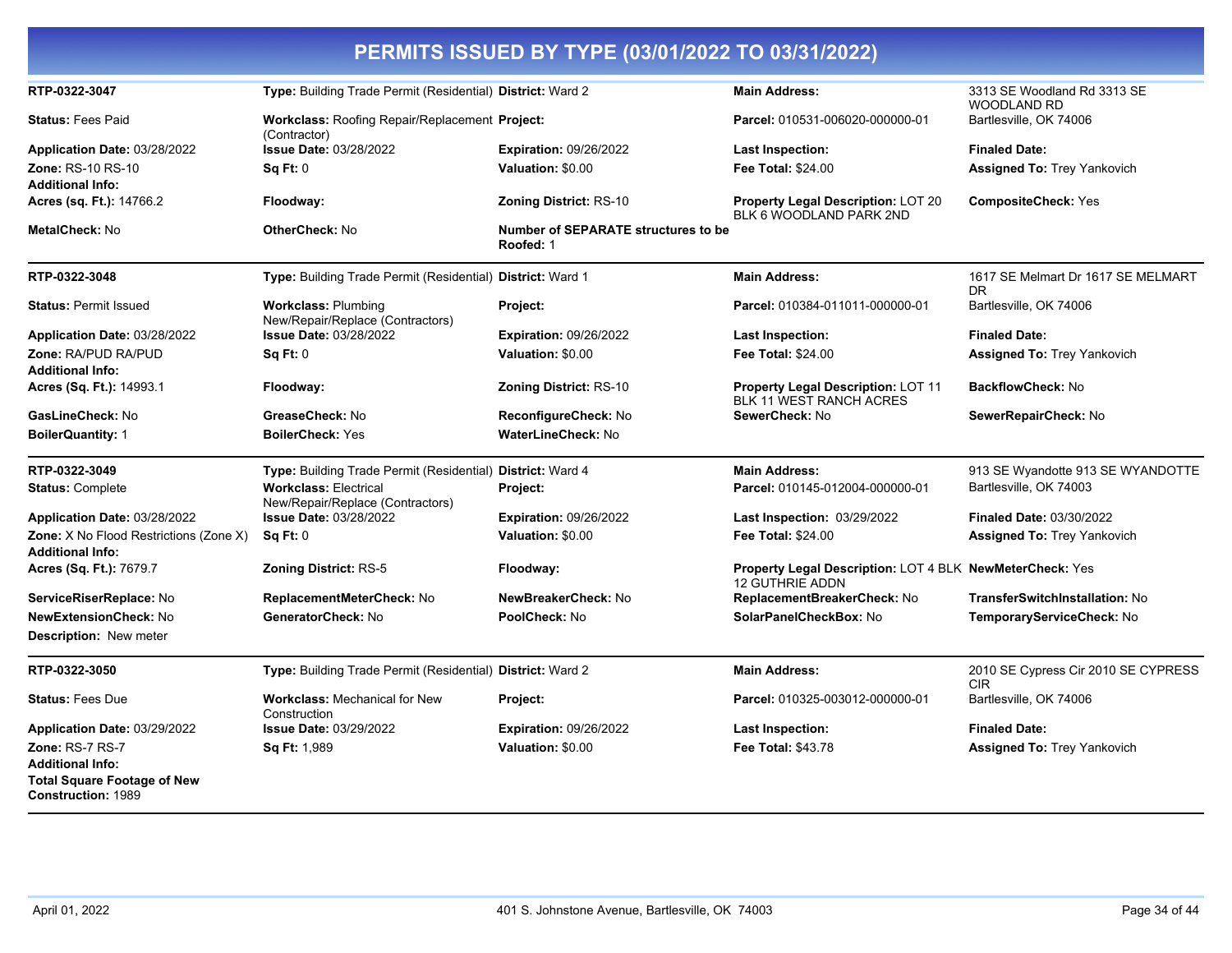| PERMITS ISSUED BY TYPE (03/01/2022 TO 03/31/2022)                                                                                    |                                                            |                               |                                 |                                                      |
|--------------------------------------------------------------------------------------------------------------------------------------|------------------------------------------------------------|-------------------------------|---------------------------------|------------------------------------------------------|
| RTP-0322-3051                                                                                                                        | Type: Building Trade Permit (Residential) District: Ward 2 |                               | <b>Main Address:</b>            | 2019 SE Cypress Cir 2019 SE CYPRESS<br><b>CIR</b>    |
| <b>Status: Fees Due</b>                                                                                                              | <b>Workclass: Mechanical for New</b><br>Construction       | Project:                      | Parcel: 010325-003010-000000-01 | Bartlesville, OK 74006                               |
| Application Date: 03/29/2022                                                                                                         | <b>Issue Date: 03/29/2022</b>                              | <b>Expiration: 09/26/2022</b> | Last Inspection:                | <b>Finaled Date:</b>                                 |
| Zone: RS-7 RS-7                                                                                                                      | Sq Ft: 2,145                                               | Valuation: \$0.00             | <b>Fee Total: \$46.90</b>       | <b>Assigned To: Trey Yankovich</b>                   |
| <b>Additional Info:</b><br><b>Total Square Footage of New</b><br>Construction: 2145                                                  |                                                            |                               |                                 |                                                      |
| RTP-0322-3052                                                                                                                        | Type: Building Trade Permit (Residential) District: Ward 2 |                               | <b>Main Address:</b>            | 1919 SE Roman St 1919 SE ROMAN ST                    |
| <b>Status: Fees Due</b>                                                                                                              | <b>Workclass: Mechanical for New</b><br>Construction       | Project:                      | Parcel: 010325-006015-000000-01 | Bartlesville, OK 74006                               |
| Application Date: 03/29/2022                                                                                                         | <b>Issue Date: 03/29/2022</b>                              | <b>Expiration: 09/26/2022</b> | <b>Last Inspection:</b>         | <b>Finaled Date:</b>                                 |
| Zone: RS-7 RS-7                                                                                                                      | Sq Ft: 2,501                                               | Valuation: \$0.00             | <b>Fee Total: \$54.02</b>       | <b>Assigned To: Trey Yankovich</b>                   |
| <b>Additional Info:</b><br><b>Total Square Footage of New</b><br>Construction: 2501                                                  |                                                            |                               |                                 |                                                      |
| RTP-0322-3053                                                                                                                        | Type: Building Trade Permit (Residential) District: Ward 2 |                               | <b>Main Address:</b>            | 2010 SE Harriman Cir 2010 SE<br><b>HARRIMAN CIR</b>  |
| <b>Status: Fees Due</b>                                                                                                              | <b>Workclass: Mechanical for New</b><br>Construction       | Project:                      | Parcel: 010325-003021-000000-01 | Bartlesville, OK 74006                               |
| Application Date: 03/29/2022                                                                                                         | <b>Issue Date: 03/29/2022</b>                              | <b>Expiration: 09/26/2022</b> | Last Inspection:                | <b>Finaled Date:</b>                                 |
| Zone: RS-7 RS-7                                                                                                                      | <b>Sq Ft: 1,813</b>                                        | Valuation: \$0.00             | <b>Fee Total: \$40.26</b>       | <b>Assigned To: Trey Yankovich</b>                   |
| <b>Additional Info:</b><br><b>Total Square Footage of New</b><br><b>Construction: 1813</b>                                           |                                                            |                               |                                 |                                                      |
| RTP-0322-3054                                                                                                                        | Type: Building Trade Permit (Residential) District: Ward 2 |                               | <b>Main Address:</b>            | 3013 SE Blake Cir 3013 SE BLAKE CIR                  |
| <b>Status: Fees Due</b>                                                                                                              | <b>Workclass: Mechanical for New</b><br>Construction       | Project:                      | Parcel: 010325-001048-000000-01 | Bartlesville, OK 74006                               |
| Application Date: 03/29/2022                                                                                                         | <b>Issue Date: 03/29/2022</b>                              | <b>Expiration: 09/26/2022</b> | <b>Last Inspection:</b>         | <b>Finaled Date:</b>                                 |
| <b>Zone:</b> X No Flood Restrictions (Zone X)<br><b>Additional Info:</b>                                                             | <b>Sq Ft: 2,145</b>                                        | Valuation: \$0.00             | <b>Fee Total: \$46.90</b>       | <b>Assigned To: Trey Yankovich</b>                   |
| <b>Total Square Footage of New</b><br>Construction: 2145                                                                             |                                                            |                               |                                 |                                                      |
| RTP-0322-3055                                                                                                                        | Type: Building Trade Permit (Residential) District: Ward 1 |                               | <b>Main Address:</b>            | 2011 SE Harriman Cir 02011 SE<br><b>HARRIMAN CIR</b> |
| <b>Status: Fees Due</b>                                                                                                              | <b>Workclass: Mechanical for New</b><br>Construction       | Project:                      | Parcel: 231254-000000-000000-06 | Bartlesville, OK 74003                               |
| Application Date: 03/29/2022                                                                                                         | <b>Issue Date: 03/29/2022</b>                              | <b>Expiration: 09/26/2022</b> | <b>Last Inspection:</b>         | <b>Finaled Date:</b>                                 |
| Zone: X No Flood Restrictions (Zone X)<br><b>Additional Info:</b><br><b>Total Square Footage of New</b><br><b>Construction: 1957</b> | <b>Sq Ft: 1,957</b>                                        | Valuation: \$0.00             | <b>Fee Total: \$43.14</b>       | Assigned To: Trey Yankovich                          |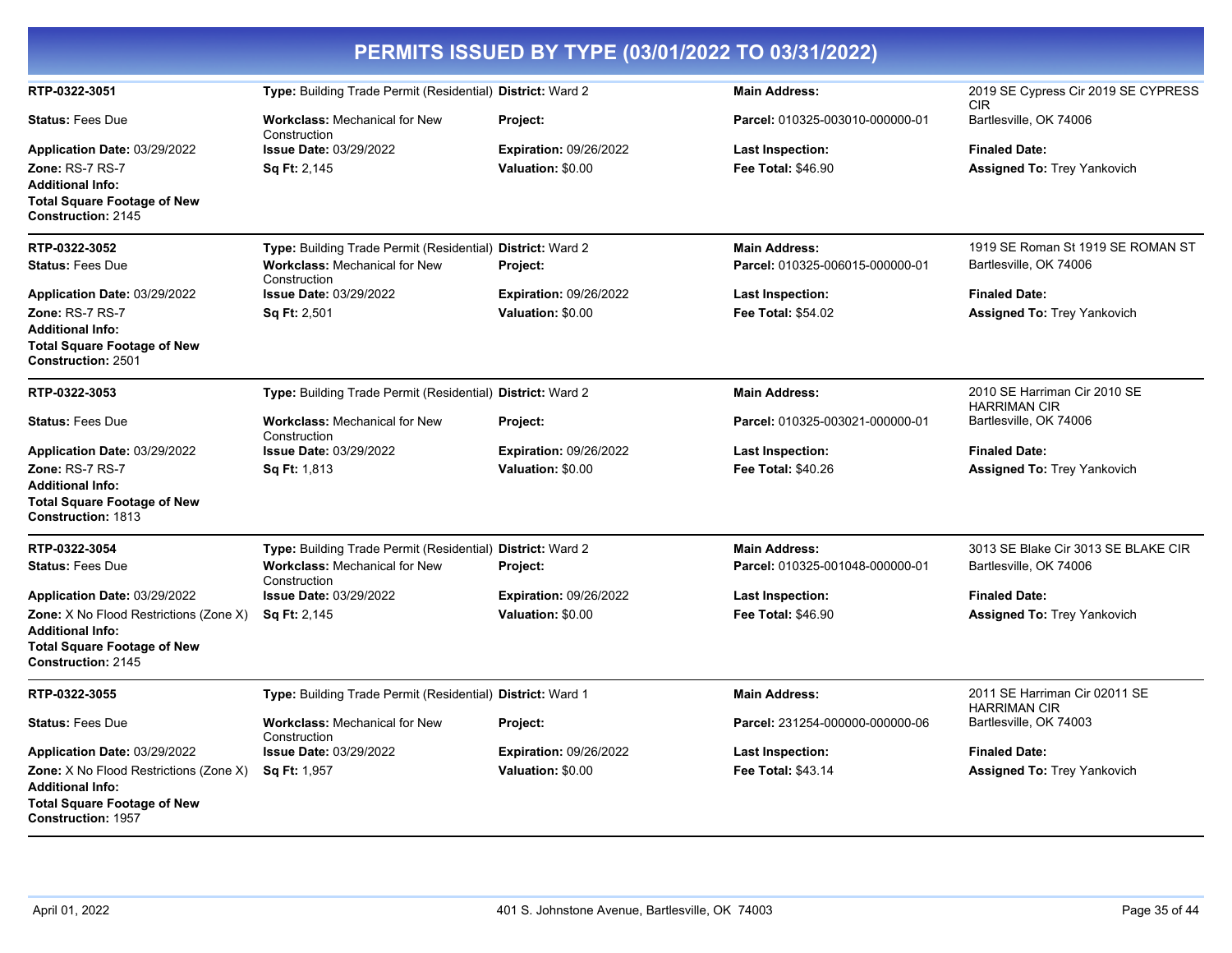| PERMITS ISSUED BY TYPE (03/01/2022 TO 03/31/2022)                        |                                                                  |                               |                                                                                     |                                                     |
|--------------------------------------------------------------------------|------------------------------------------------------------------|-------------------------------|-------------------------------------------------------------------------------------|-----------------------------------------------------|
| RTP-0322-3056                                                            | Type: Building Trade Permit (Residential) District: Ward 2       |                               | <b>Main Address:</b>                                                                | 2014 SE Harriman Cir 2014 SE<br><b>HARRIMAN CIR</b> |
| <b>Status: Fees Due</b>                                                  | <b>Workclass: Mechanical for New</b><br>Construction             | Project:                      | Parcel: 010325-003020-000000-01                                                     | Bartlesville, OK 74006                              |
| Application Date: 03/29/2022                                             | <b>Issue Date: 03/29/2022</b>                                    | <b>Expiration: 09/26/2022</b> | <b>Last Inspection:</b>                                                             | <b>Finaled Date:</b>                                |
| <b>Zone: RS-7 RS-7</b><br><b>Additional Info:</b>                        | <b>Sq Ft: 2,240</b>                                              | Valuation: \$0.00             | <b>Fee Total: \$48.80</b>                                                           | <b>Assigned To: Trey Yankovich</b>                  |
| <b>Total Square Footage of New</b><br><b>Construction: 2240</b>          |                                                                  |                               |                                                                                     |                                                     |
| RTP-0322-3057                                                            | Type: Building Trade Permit (Residential) District: Ward 1       |                               | <b>Main Address:</b>                                                                | 120 SE Myers Ave 120 SE MYERS AVE                   |
| <b>Status: Complete</b>                                                  | <b>Workclass: Plumbing</b><br>New/Repair/Replace (Contractors)   | Project:                      | Parcel: 010222-002005-000000-01                                                     | Bartlesville, OK 74006                              |
| Application Date: 03/29/2022                                             | <b>Issue Date: 03/29/2022</b>                                    | <b>Expiration: 09/26/2022</b> | Last Inspection: 03/30/2022                                                         | <b>Finaled Date: 03/31/2022</b>                     |
| Zone: X No Flood Restrictions (Zone X)<br><b>Additional Info:</b>        | Sq Ft: 0                                                         | Valuation: \$0.00             | <b>Fee Total: \$24.00</b>                                                           | <b>Assigned To: Trey Yankovich</b>                  |
| Acres (Sq. Ft.): 11051.6                                                 | Floodway:                                                        | <b>Zoning District: RS-7</b>  | Property Legal Description: LOT 5 BLK BackflowCheck: No<br>2 LAWN VIEW              |                                                     |
| GasLineCheck: No                                                         | GreaseCheck: No                                                  | ReconfigureCheck: No          | SewerCheck: No                                                                      | SewerRepairCheck: Yes                               |
| <b>BoilerCheck: No</b>                                                   | <b>WaterLineCheck: No</b>                                        |                               |                                                                                     |                                                     |
| <b>Description:</b> repair sewer line                                    |                                                                  |                               |                                                                                     |                                                     |
| RTP-0322-3059                                                            | Type: Building Trade Permit (Residential) District: Ward 1       |                               | <b>Main Address:</b>                                                                | 1231 SE Grandview Rd 1231 SE<br><b>GRANDVIEW RD</b> |
| <b>Status: Fees Due</b>                                                  | <b>Workclass: Electrical</b><br>New/Repair/Replace (Contractors) | Project:                      | Parcel: 010408-006009-000000-01                                                     | Bartlesville, OK 74006                              |
| Application Date: 03/29/2022                                             | <b>Issue Date: 03/29/2022</b>                                    | <b>Expiration: 09/26/2022</b> | <b>Last Inspection:</b>                                                             | <b>Finaled Date:</b>                                |
| <b>Zone:</b> X No Flood Restrictions (Zone X)<br><b>Additional Info:</b> | Sq Ft: 0                                                         | Valuation: \$0.00             | <b>Fee Total: \$24.00</b>                                                           | <b>Assigned To: Trey Yankovich</b>                  |
| <b>NewMeterCheck: No</b>                                                 | ServiceRiserReplace: No                                          | ReplacementMeterCheck: No     | NewBreakerCheck: No                                                                 | ReplacementBreakerCheck: No                         |
| <b>TransferSwitchInstallation: No</b>                                    | <b>NewExtensionCheck: No</b>                                     | <b>GeneratorCheck: Yes</b>    | <b>Generator Quantity: 1</b>                                                        | PoolCheck: No                                       |
| SolarPanelCheckBox: No<br><b>Description: GENERATOR INSTALL</b>          | TemporaryServiceCheck: No                                        |                               |                                                                                     |                                                     |
|                                                                          |                                                                  |                               |                                                                                     |                                                     |
| RTP-0322-3060                                                            | Type: Building Trade Permit (Residential) District: Ward 2       |                               | <b>Main Address:</b>                                                                | 724 SE Winding Way Way 724 SE<br><b>WINDING WAY</b> |
| <b>Status: Fees Due</b>                                                  | <b>Workclass: Mechanical</b><br>New/Repair/Replace (Contractors) | Project:                      | Parcel: 010538-019010-000000-01                                                     | Bartlesville, OK 74006                              |
| Application Date: 03/29/2022                                             | <b>Issue Date: 03/29/2022</b>                                    | <b>Expiration: 09/28/2022</b> | Last Inspection: 04/01/2022                                                         | <b>Finaled Date:</b>                                |
| Zone: RS-10 RS-10<br><b>Additional Info:</b>                             | Sq Ft: 0                                                         | Valuation: \$0.00             | Fee Total: \$24.00                                                                  | <b>Assigned To: Trey Yankovich</b>                  |
| Acres (Sq. Ft.): 14942                                                   | <b>Zoning District: RS-10</b>                                    | Floodway:                     | Property Legal Description: ALL LOT<br>10 SWLY 6 LOT 11 BLK 19<br>WOODLAND PARK 8TH | CommercialHoodCheck: No                             |
| Fireplace / Stove: No                                                    | GasLineCheck: No                                                 | <b>CoilOnlyCheck: No</b>      | DuctsVentsCheck: No                                                                 | HeatPumpFurnaceCheck: No                            |
| MiniSplitCheck: No                                                       | NewSplitSystemCheck: No                                          | PackageUnitCheck: No          | <b>RTUCheck: No</b>                                                                 | SplitSystemChangeOutCheck: Yes                      |
| SplitSystemChangeOutQuantity: 1<br>Description: HVAC CHANGEOUT           | RefrigerationOrCompressorCheck: No WaterHeaterOrBoiler: No       |                               |                                                                                     |                                                     |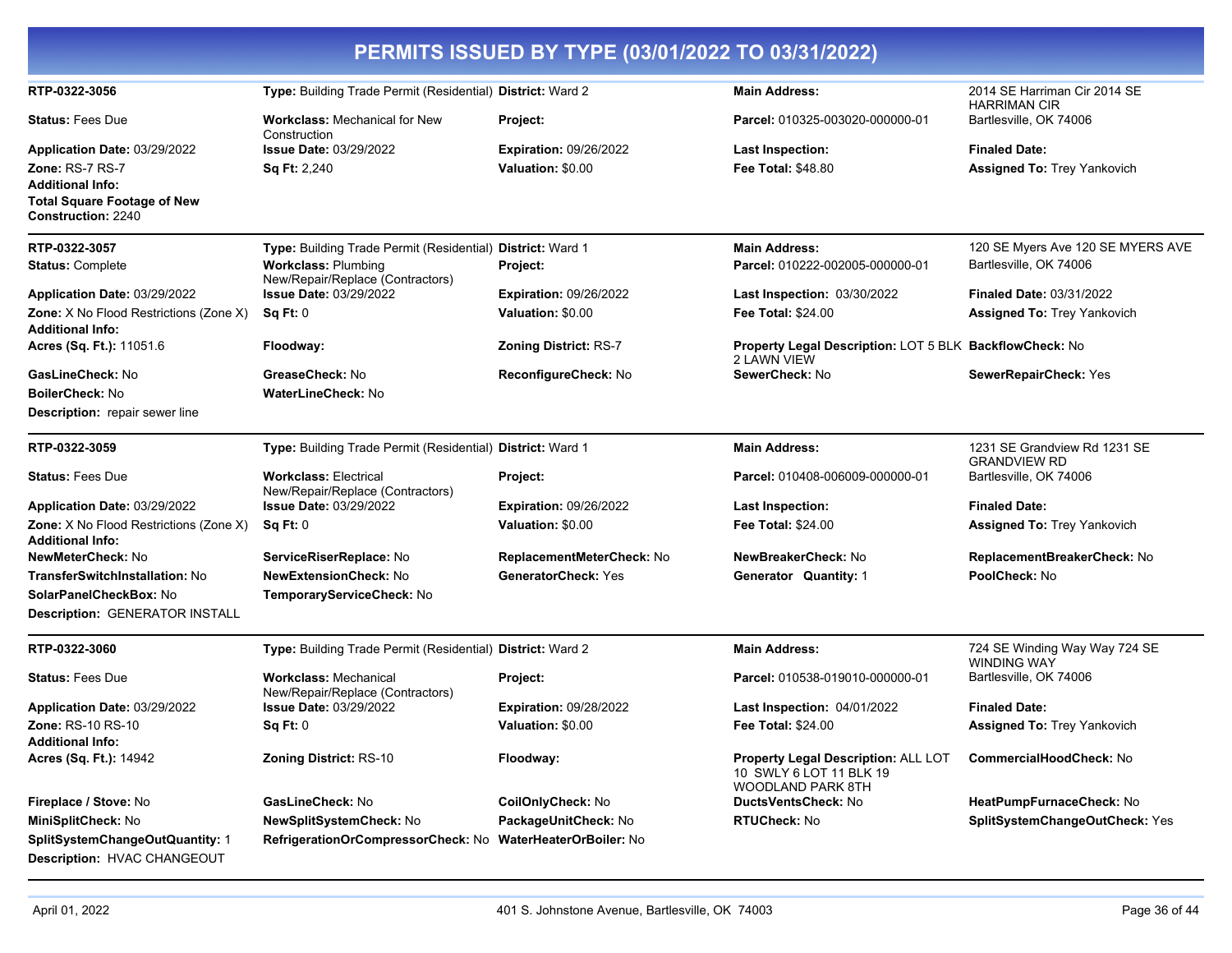| PERMITS ISSUED BY TYPE (03/01/2022 TO 03/31/2022)                        |                                                                  |                                                          |                                                                                           |                                                      |
|--------------------------------------------------------------------------|------------------------------------------------------------------|----------------------------------------------------------|-------------------------------------------------------------------------------------------|------------------------------------------------------|
| RTP-0322-3061                                                            | Type: Building Trade Permit (Residential) District: Ward 2       |                                                          | <b>Main Address:</b>                                                                      | 3900 SE Limestone Rd 3900 SE<br><b>LIMESTONE RD</b>  |
| <b>Status: Fees Due</b>                                                  | <b>Workclass: Plumbing</b><br>New/Repair/Replace (Contractors)   | Project:                                                 | Parcel: 010092-001003-000000-01                                                           | Bartlesville, OK 74006                               |
| Application Date: 03/29/2022                                             | <b>Issue Date: 03/29/2022</b>                                    | <b>Expiration: 09/26/2022</b>                            | Last Inspection: 03/29/2022                                                               | <b>Finaled Date: 03/30/2022</b>                      |
| <b>Zone: RS-10 RS-10</b><br><b>Additional Info:</b>                      | Sq Ft: 0                                                         | Valuation: \$0.00                                        | <b>Fee Total: \$24.00</b>                                                                 | <b>Assigned To: Trey Yankovich</b>                   |
| Acres (Sq. Ft.): 12543.4                                                 | Floodway:                                                        | <b>Zoning District: RS-10</b>                            | Property Legal Description: LOT 3 BLK Digital Signature: NL<br><b>1 CRESTVIEW HEIGHTS</b> |                                                      |
| <b>BackflowCheck: No</b>                                                 | GasLineCheck: No                                                 | GreaseQuanity: 0                                         | GreaseCheck: No                                                                           | ReconfigureCheck: No                                 |
| <b>SewerCheck: Yes</b>                                                   | SewerRepairCheck: No                                             | <b>BoilerQuantity: 0</b>                                 | <b>BoilerCheck: No</b>                                                                    | <b>WaterLineCheck: No</b>                            |
| Description: Cap sewer line                                              |                                                                  |                                                          |                                                                                           |                                                      |
| RTP-0322-3062                                                            | Type: Building Trade Permit (Residential) District: Ward 5       |                                                          | <b>Main Address:</b>                                                                      | 1030 Arbor 1030 ARBOR DR                             |
| <b>Status: Fees Due</b>                                                  | <b>Workclass: Mechanical</b><br>New/Repair/Replace (Contractors) | Project:                                                 | Parcel: 010573-004009-000000-01                                                           | Bartlesville, OK 74006                               |
| Application Date: 03/29/2022                                             | <b>Issue Date: 03/29/2022</b>                                    | <b>Expiration: 09/26/2022</b>                            | <b>Last Inspection:</b>                                                                   | <b>Finaled Date:</b>                                 |
| Zone: X No Flood Restrictions (Zone X)<br><b>Additional Info:</b>        | Sq Ft: 0                                                         | Valuation: \$0.00                                        | <b>Fee Total: \$24.00</b>                                                                 | <b>Assigned To: Trey Yankovich</b>                   |
| Acres (Sq. Ft.): 11005.5                                                 | Zoning District: RS-7                                            | Floodway:                                                | Property Legal Description: LOT 9 BLK CommercialHoodCheck: No<br>4 EAST PARK REPLAT 5-9   |                                                      |
| Fireplace / Stove: No                                                    | GasLineCheck: No<br>CoilOnlyCheck: No                            |                                                          | DuctsVentsCheck: No                                                                       | HeatPumpFurnaceCheck: No                             |
| MiniSplitCheck: No                                                       | NewSplitSystemCheck: No                                          | PackageUnitCheck: No                                     | <b>RTUCheck: No</b>                                                                       | SplitSystemChangeOutCheck: Yes                       |
| SplitSystemChangeOutQuantity: 1                                          | RefrigerationOrCompressorCheck: No WaterHeaterOrBoiler: No       |                                                          |                                                                                           |                                                      |
| Description: furnace coil/AC change-out                                  |                                                                  |                                                          |                                                                                           |                                                      |
| RTP-0322-3063                                                            | Type: Building Trade Permit (Residential) District: Ward 4       |                                                          | <b>Main Address:</b>                                                                      | 326 SE Boston Ave 326 SE BOSTON<br><b>AVE</b>        |
| <b>Status: Fees Due</b>                                                  | <b>Workclass: Plumbing</b><br>New/Repair/Replace (Contractors)   | Project:                                                 | Parcel: 010121-002005-000000-01                                                           | Bartlesville, OK 74006                               |
| Application Date: 03/29/2022                                             | <b>Issue Date: 03/29/2022</b>                                    | <b>Expiration: 09/26/2022</b>                            | Last Inspection: 03/30/2022                                                               | <b>Finaled Date:</b>                                 |
| Zone: RS-10 RS-10<br><b>Additional Info:</b>                             | <b>Sq Ft: 1</b>                                                  | Valuation: \$0.00                                        | <b>Fee Total: \$24.00</b>                                                                 | <b>Assigned To: Trey Yankovich</b>                   |
| Acres (Sq. Ft.): 11143.3                                                 | Floodway:                                                        | Zoning District: RS-10                                   | Property Legal Description: LOT 5 BLK Digital Signature: jdm<br>2 FONGER ADDN             |                                                      |
| <b>BackflowCheck: No</b>                                                 | GasLineCheck: No                                                 | GreaseQuanity: 0                                         | GreaseCheck: No                                                                           | ReconfigureCheck: No                                 |
| SewerCheck: No                                                           | SewerRepairCheck: Yes                                            | <b>BoilerQuantity: 0</b>                                 | <b>BoilerCheck: No</b>                                                                    | <b>WaterLineCheck: No</b>                            |
| <b>Description:</b> sewer                                                |                                                                  |                                                          |                                                                                           |                                                      |
| RTP-0322-3064                                                            | Type: Building Trade Permit (Residential) District: Ward 5       |                                                          | <b>Main Address:</b>                                                                      | 4020 NE Minnesota St 04020 NE<br><b>MINNESOTA ST</b> |
| <b>Status: Fees Due</b>                                                  | <b>Workclass: Plumbing for New</b><br>Construction               | Project:                                                 | Parcel: 010997-332713-003000-05                                                           | Bartlesville, OK 74006                               |
| Application Date: 03/30/2022                                             | <b>Issue Date: 03/31/2022</b>                                    | <b>Expiration: 09/28/2022</b>                            | Last Inspection: 04/01/2022                                                               | <b>Finaled Date:</b>                                 |
| <b>Zone:</b> X No Flood Restrictions (Zone X)<br><b>Additional Info:</b> | <b>Sq Ft: 2,299</b>                                              | Valuation: \$0.00                                        | Fee Total: \$49.98                                                                        | <b>Assigned To: Trey Yankovich</b>                   |
| <b>Total Square Footage of New</b><br><b>Construction: 2299</b>          | <b>UtilityOrderRelated: Yes</b>                                  | Is this permit accompanied by a<br>building permit?: Yes |                                                                                           |                                                      |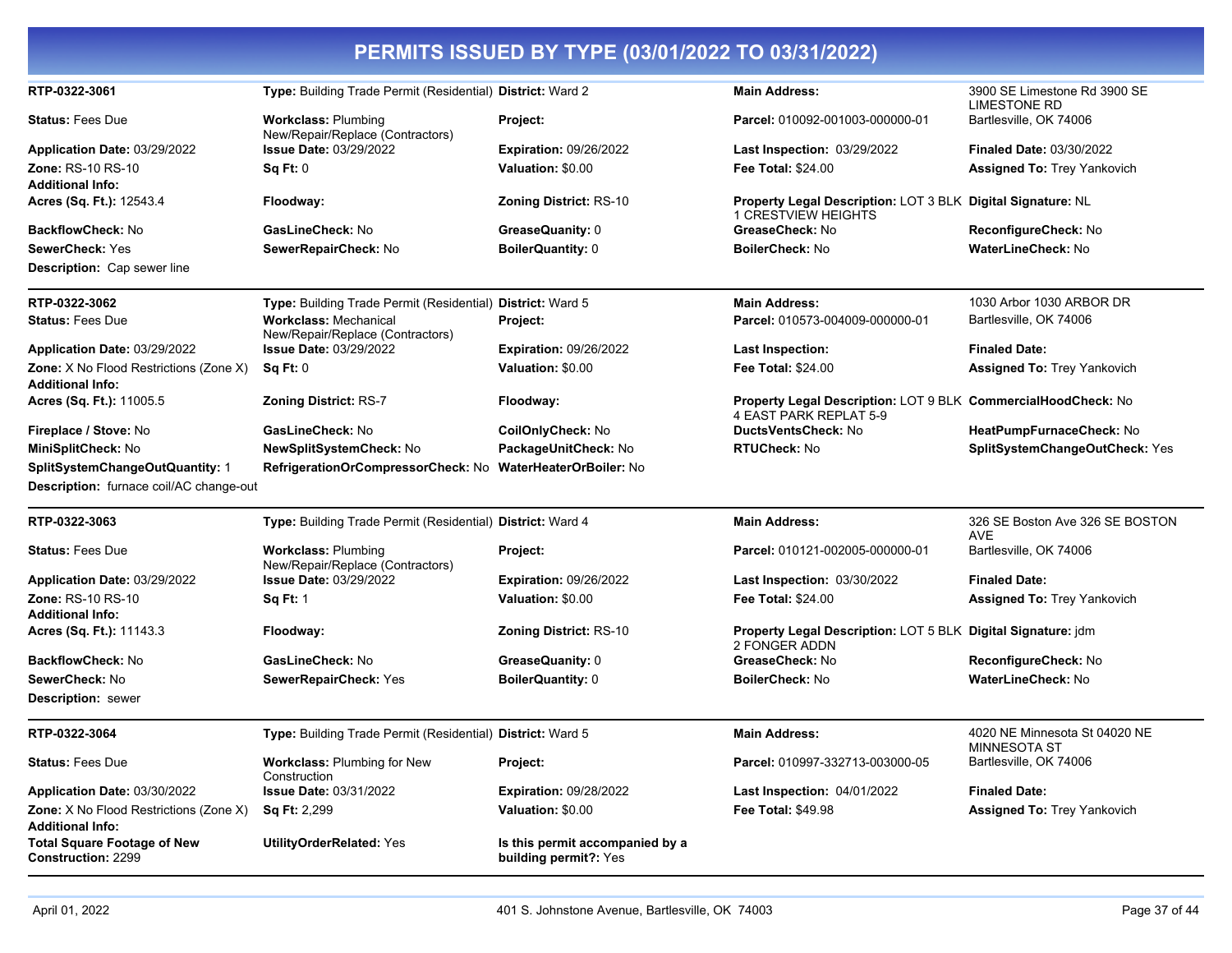| RTP-0322-3065                                                |                                                                                          |                               | <b>Main Address:</b>                                                                   | 1218 Arbor 1218 ARBOR DR                                               |
|--------------------------------------------------------------|------------------------------------------------------------------------------------------|-------------------------------|----------------------------------------------------------------------------------------|------------------------------------------------------------------------|
| <b>Status: Fees Due</b>                                      | Type: Building Trade Permit (Residential) District: Ward 5<br><b>Workclass: Plumbing</b> | Project:                      | Parcel: 010573-005004-000000-01                                                        | Bartlesville, OK 74006                                                 |
|                                                              | New/Repair/Replace (Contractors)                                                         |                               |                                                                                        |                                                                        |
| Application Date: 03/30/2022                                 | Issue Date: 03/30/2022                                                                   | <b>Expiration: 09/26/2022</b> | <b>Last Inspection:</b>                                                                | <b>Finaled Date:</b>                                                   |
| Zone: RS-7 RS-7                                              | <b>Sq Ft: 1</b>                                                                          | Valuation: \$0.00             | <b>Fee Total: \$24.00</b>                                                              | <b>Assigned To: Trey Yankovich</b>                                     |
| <b>Additional Info:</b><br>Acres (Sq. Ft.): 10663.3          | Floodway:                                                                                | <b>Zoning District: RS-7</b>  | Property Legal Description: LOT 4 BLK Digital Signature: jdm<br>5 EAST PARK REPLAT 5-9 |                                                                        |
| <b>BackflowCheck: No</b>                                     | GasLineCheck: No                                                                         | GreaseQuanity: 0              | GreaseCheck: No                                                                        | ReconfigureCheck: No                                                   |
| SewerCheck: No                                               | SewerRepairCheck: No                                                                     | <b>BoilerQuantity: 1</b>      | <b>BoilerCheck: Yes</b>                                                                | WaterLineCheck: No                                                     |
| <b>Description:</b> water heater                             |                                                                                          |                               |                                                                                        |                                                                        |
| RTP-0322-3066                                                | Type: Building Trade Permit (Residential) District: Ward 3                               |                               | <b>Main Address:</b>                                                                   | 1305 SE Dewey 1305 SE DEWEY                                            |
| <b>Status: Fees Due</b>                                      | <b>Workclass: Plumbing</b><br>New/Repair/Replace (Contractors)                           | Project:                      | Parcel: 010239-015001-000000-01                                                        | Bartlesville, OK 74003                                                 |
| Application Date: 03/30/2022                                 | <b>Issue Date: 03/30/2022</b>                                                            | <b>Expiration: 09/26/2022</b> | Last Inspection:                                                                       | <b>Finaled Date:</b>                                                   |
| <b>Zone: RS-5 RS-5</b><br><b>Additional Info:</b>            | <b>Sq Ft: 1,500</b>                                                                      | Valuation: \$0.00             | Fee Total: \$24.00                                                                     | <b>Assigned To: Trey Yankovich</b>                                     |
| Acres (Sq. Ft.): 15389.1                                     | Floodway:                                                                                | <b>Zoning District: RS-5</b>  | NZOD Location Code: Md0115                                                             | Property Legal Description: LOT 1: LOT<br>2 BLK 15 MC DANIELS 1ST ADDN |
| Digital Signature: Mike bouvier                              | <b>BackflowCheck: No</b>                                                                 | GasLineCheck: No              | GreaseQuanity: 0                                                                       | GreaseCheck: No                                                        |
| ReconfigureCheck: No                                         | SewerCheck: No                                                                           | SewerRepairCheck: Yes         | <b>BoilerQuantity: 0</b>                                                               | <b>BoilerCheck: No</b>                                                 |
| <b>WaterLineCheck: No</b>                                    |                                                                                          |                               |                                                                                        |                                                                        |
| Description: Replace sewer line                              |                                                                                          |                               |                                                                                        |                                                                        |
| RTP-0322-3067                                                | Type: Building Trade Permit (Residential) District: Ward 5                               |                               | <b>Main Address:</b>                                                                   | 217 SE Quail Ridge Loop 217 SE QUAIL<br>RIDGE LOOP                     |
| <b>Status: Fees Due</b>                                      | <b>Workclass: Mechanical</b><br>New/Repair/Replace (Contractors)                         | Project:                      | Parcel: 010370-000191-000000-01                                                        | Bartlesville, OK 74006                                                 |
| Application Date: 03/31/2022                                 | <b>Issue Date: 03/31/2022</b>                                                            | <b>Expiration: 09/27/2022</b> | <b>Last Inspection:</b>                                                                | <b>Finaled Date:</b>                                                   |
| Zone: RS-7 RS-7                                              | Sq Ft: 0                                                                                 | Valuation: \$0.00             | <b>Fee Total: \$24.00</b>                                                              | <b>Assigned To: Trey Yankovich</b>                                     |
| <b>Additional Info:</b>                                      |                                                                                          |                               |                                                                                        |                                                                        |
| Acres (Sq. Ft.): 9460.31                                     | <b>Zoning District: RS-7</b>                                                             | Floodway:                     | Property Legal Description: LOT 191<br><b>QUAIL RIDGE 5TH</b>                          | Digital Signature: Jason Crane                                         |
| Type1HoodQty: 0                                              | CommercialHoodCheck: No                                                                  | Fireplace / Stove: No         | GasLineCheck: No                                                                       | CoilOnlyCheck: No                                                      |
| CoilQuantity: 0                                              | <b>DuctsVentsCheck: No</b>                                                               | DuctsVentsQuantity: 0         | HeatPumpFurnaceCheck: No                                                               | HeatPumpFurnaceQuantity: 0                                             |
| MiniSplitCheck: No                                           | MiniSplitQuantity: 0                                                                     | NewSplitSystemCheck: Yes      | <b>NewSplitSystemQuantity: 1</b>                                                       | PackageUnitCheck: No                                                   |
| PackageUnitQuantity: 0                                       | <b>RTUCheck: No</b>                                                                      | <b>RTUQuantity: 0</b>         | SplitSystemChangeOutCheck: No                                                          | RefrigerationOrCompressorCheck: No                                     |
| RefrigerationOrCompressorQuantity: 0 WaterHeaterOrBoiler: No |                                                                                          | WaterHeaterOrBoilerCheck: 0   |                                                                                        |                                                                        |
| RTP-0322-3070                                                | Type: Building Trade Permit (Residential) District: Ward 5                               |                               | <b>Main Address:</b>                                                                   | 6501 Autumn Cir 6501 AUTUMN CIR                                        |
| <b>Status: Permit Issued</b>                                 | Workclass: Roofing Repair/Replacement Project:<br>(Contractor)                           |                               | Parcel: 010367-000029-000000-01                                                        | Bartlesville, OK 74006                                                 |
| Application Date: 03/31/2022                                 | <b>Issue Date: 03/31/2022</b>                                                            | <b>Expiration: 09/27/2022</b> | <b>Last Inspection:</b>                                                                | <b>Finaled Date:</b>                                                   |
| Zone: RS-7 RS-7<br><b>Additional Info:</b>                   | <b>Sq Ft: 3,200</b>                                                                      | Valuation: \$0.00             | <b>Fee Total: \$24.00</b>                                                              | <b>Assigned To: Trey Yankovich</b>                                     |
| Acres (sq. Ft.): 20033.8                                     | Floodway:                                                                                | <b>Zoning District: RS-7</b>  | <b>Property Legal Description: LOT 29</b><br><b>QUAIL RIDGE 2ND</b>                    | Digital Signature: JKH                                                 |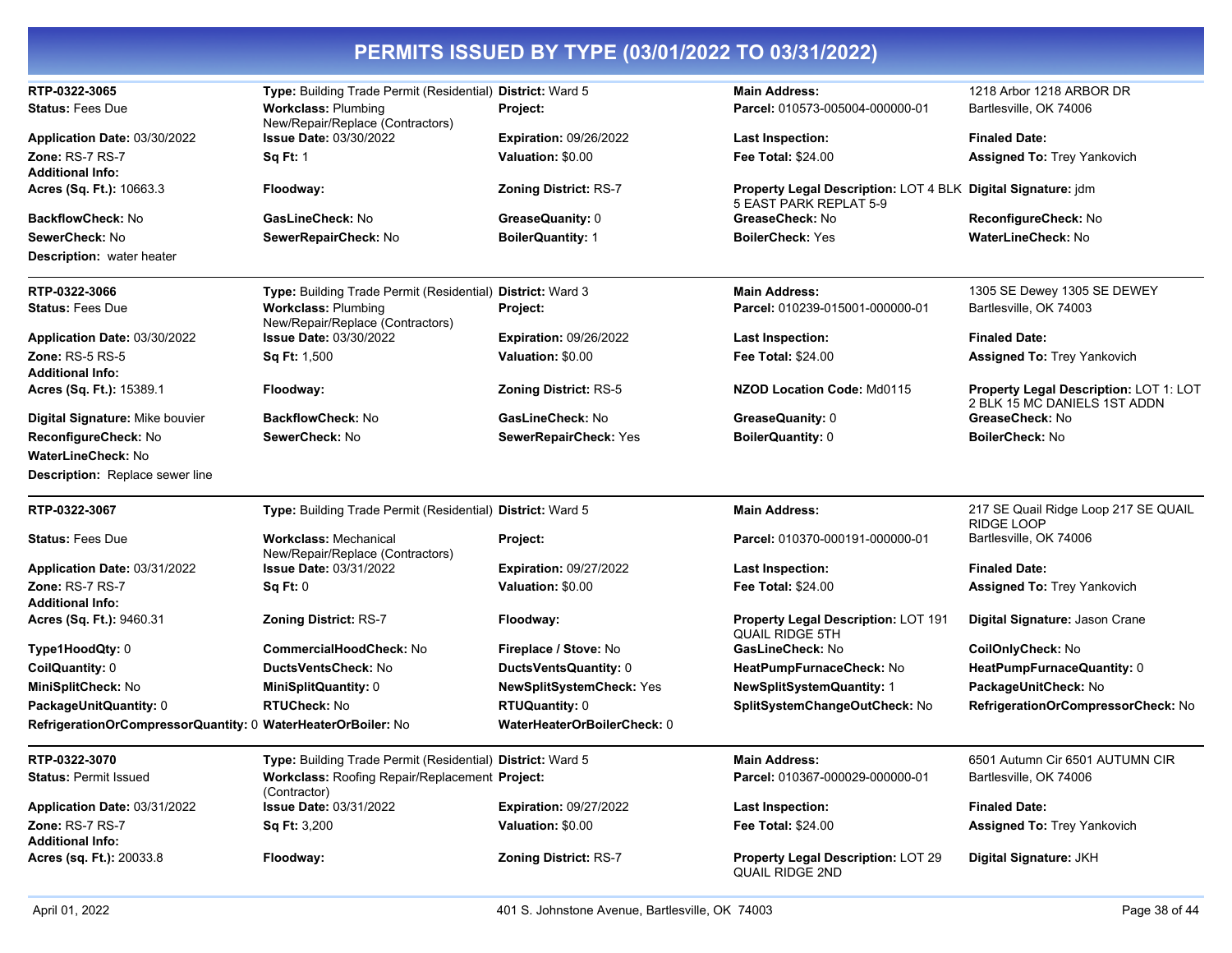|                                                                                                                   |                                                                                                                                                    | PERMITS ISSUED BY TYPE (03/01/2022 TO 03/31/2022)                                         |                                                                                                          |                                                                                                                        |  |
|-------------------------------------------------------------------------------------------------------------------|----------------------------------------------------------------------------------------------------------------------------------------------------|-------------------------------------------------------------------------------------------|----------------------------------------------------------------------------------------------------------|------------------------------------------------------------------------------------------------------------------------|--|
| <b>CompositeCheck: Yes</b>                                                                                        | <b>MetalCheck: No</b>                                                                                                                              | OtherCheck: No                                                                            | <b>Material Type:</b>                                                                                    | <b>Number of SEPARATE structures to be</b><br>Roofed: 1                                                                |  |
|                                                                                                                   |                                                                                                                                                    |                                                                                           | PERMITS ISSUED FOR BUILDING TRADE PERMIT (RESIDENTIAL):                                                  | 106                                                                                                                    |  |
| <b>CODE COMPLIANCE COURTESY INSPECTION PERMIT</b>                                                                 |                                                                                                                                                    |                                                                                           |                                                                                                          |                                                                                                                        |  |
| CCP-0322-0006<br><b>Status: Permit Issued</b><br>Application Date: 03/03/2022                                     | <b>Type: Code Compliance Courtesy</b><br><b>Inspection Permit</b><br><b>Workclass: Courtesy Inspection Permit</b><br><b>Issue Date: 03/03/2022</b> | <b>District: Ward 1</b><br><b>Project:</b>                                                | <b>Main Address:</b><br>Parcel: 010001-039001-000000-01                                                  | 401 S Johnstone Ave 00401 S<br><b>JOHNSTONE AVE</b><br>Bartlesville, OK 74003                                          |  |
| Zone:<br><b>Additional Info:</b>                                                                                  | Sq Ft: 0                                                                                                                                           | <b>Expiration: 08/30/2022</b><br>Valuation: \$0.00                                        | Last Inspection: 03/03/2022<br><b>Fee Total: \$0.00</b>                                                  | <b>Finaled Date:</b><br><b>Assigned To:</b>                                                                            |  |
|                                                                                                                   |                                                                                                                                                    |                                                                                           | PERMITS ISSUED FOR CODE COMPLIANCE COURTESY INSPECTION P                                                 |                                                                                                                        |  |
| <b>FIRE</b>                                                                                                       |                                                                                                                                                    |                                                                                           |                                                                                                          |                                                                                                                        |  |
| FIRE-0322-0051                                                                                                    | <b>Type: Fire</b>                                                                                                                                  | <b>District: Ward 2</b>                                                                   | <b>Main Address:</b>                                                                                     | 4041 SE Sheridan Rd 04041 SE<br>SHERIDAN RD                                                                            |  |
| <b>Status: Permit Issued</b><br>Application Date: 03/01/2022<br>Zone:                                             | <b>Workclass: Commercial Fire Alarm</b><br><b>Issue Date: 03/01/2022</b><br>Sq Ft: 0                                                               | Project:<br><b>Expiration: 08/29/2022</b><br>Valuation: \$0.00                            | Parcel:<br><b>Last Inspection:</b><br><b>Fee Total: \$29.00</b>                                          | Bartlesville, OK 74006<br><b>Finaled Date:</b><br><b>Assigned To: David Topping</b>                                    |  |
| <b>Additional Info:</b><br><b>Work Classification: Modification</b>                                               | <b>System Type: Automatic</b>                                                                                                                      | Reporting System: Combination                                                             | <b>Annunciator Panel: Unmanned</b>                                                                       | Acres: 0                                                                                                               |  |
|                                                                                                                   |                                                                                                                                                    |                                                                                           |                                                                                                          | <b>PERMITS ISSUED FOR FIRE:</b>                                                                                        |  |
| <b>RIGHT-OF-WAY</b>                                                                                               |                                                                                                                                                    |                                                                                           |                                                                                                          |                                                                                                                        |  |
| ROW-0322-0077<br><b>Status: Permit Issued</b><br>Application Date: 03/01/2022<br>Zone:<br><b>Additional Info:</b> | Type: Right-of-Way<br>Workclass: Right-of-Way Residential<br><b>Issue Date: 03/01/2022</b><br>Sq Ft: 0                                             | <b>District: Ward 4</b><br>Project:<br><b>Expiration: 08/29/2022</b><br>Valuation: \$0.00 | <b>Main Address:</b><br>Parcel:<br><b>Last Inspection:</b><br><b>Fee Total: \$25.00</b>                  | 925 SE Delaware 925 SE DELAWARE<br>Bartlesville, OK 74003<br><b>Finaled Date:</b><br><b>Assigned To: Micah Siemers</b> |  |
| <b>Excavation Linear Length: 0</b><br>Description: sewer patch                                                    | <b>Excavation Width: 0</b>                                                                                                                         | Excavation Depth: 0                                                                       | <b>Obstruction Size (In Linear Ft): 0</b>                                                                | <b>Acres (Sq. Ft.): 0</b>                                                                                              |  |
| ROW-0322-0078<br><b>Status: Permit Issued</b><br>Application Date: 03/01/2022<br>Zone:<br><b>Additional Info:</b> | <b>Type:</b> Right-of-Way<br>Workclass: Right-of-Way Residential<br><b>Issue Date: 03/01/2022</b><br>Sq Ft: 0                                      | District: Ward 4<br>Project:<br><b>Expiration: 08/29/2022</b><br>Valuation: \$0.00        | <b>Main Address:</b><br>Parcel: 010240-016022-000000-01<br><b>Last Inspection:</b><br>Fee Total: \$25.00 | 1300 SW Keeler 1300 SW KEELER<br>Bartlesville, OK 74003<br><b>Finaled Date:</b><br><b>Assigned To: Micah Siemers</b>   |  |
| <b>Excavation Linear Length: 0</b><br>Description: approach                                                       | <b>Excavation Width: 0</b>                                                                                                                         | <b>Excavation Depth: 0</b>                                                                | <b>Obstruction Size (In Linear Ft): 0</b>                                                                | <b>Acres (Sq. Ft.): 0</b>                                                                                              |  |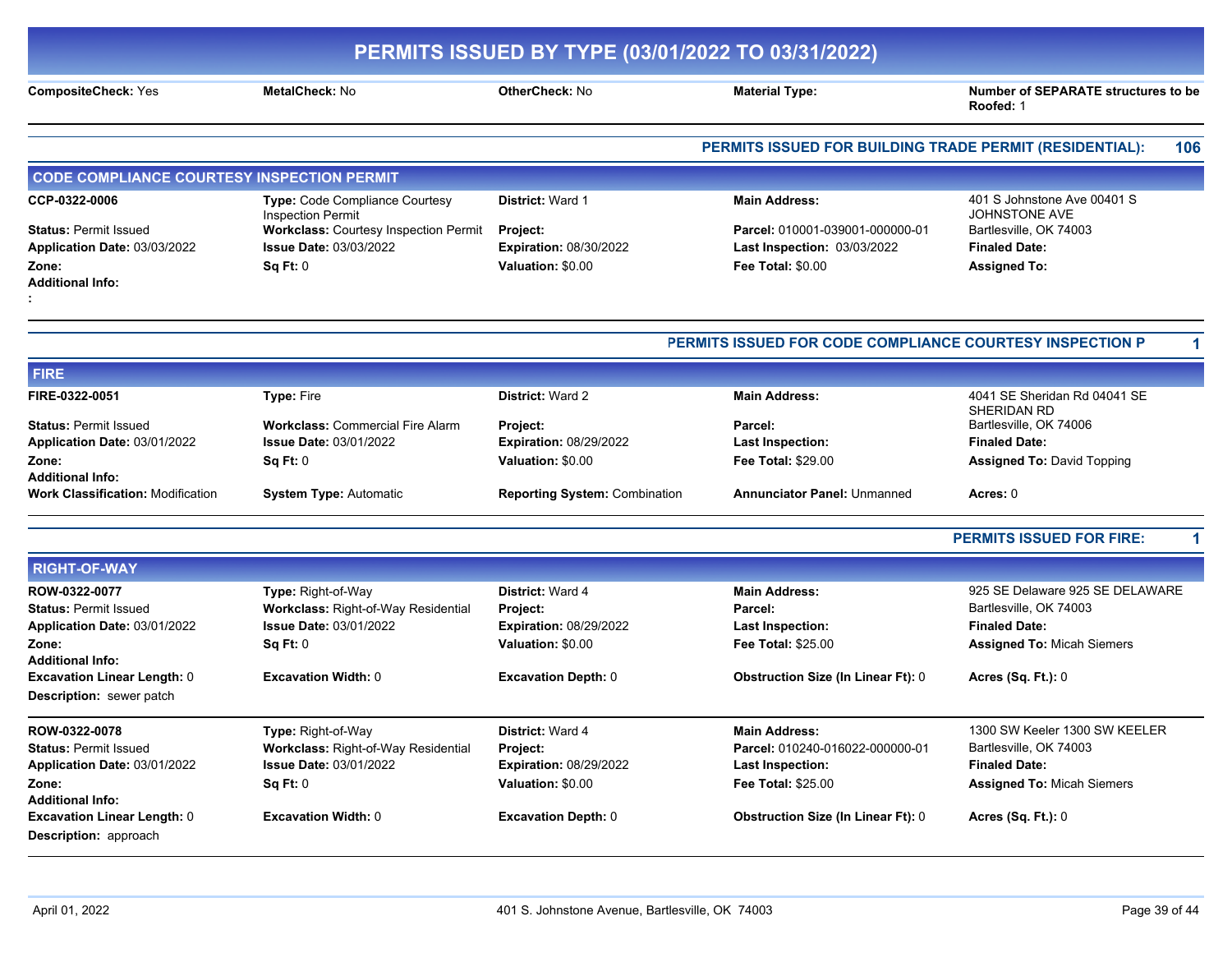| PERMITS ISSUED BY TYPE (03/01/2022 TO 03/31/2022)                             |                                                                                          |                                                                |                                           |                                                   |
|-------------------------------------------------------------------------------|------------------------------------------------------------------------------------------|----------------------------------------------------------------|-------------------------------------------|---------------------------------------------------|
| ROW-0322-0079                                                                 | Type: Right-of-Way                                                                       | District: Ward 3                                               | <b>Main Address:</b>                      | 2070 SE Dewey Ave 2070 SE DEWEY<br><b>AVE</b>     |
| <b>Status: Permit Issued</b>                                                  | <b>Workclass: Right-of-Way Residential</b>                                               | Project:                                                       | Parcel: 010455-002033-000000-01           | Bartlesville, OK 74003                            |
| Application Date: 03/09/2022                                                  | <b>Issue Date: 03/09/2022</b>                                                            | <b>Expiration: 09/05/2022</b>                                  | Last Inspection:                          | <b>Finaled Date:</b>                              |
| <b>Zone:</b> X No Flood Restrictions (Zone X)                                 | Sq Ft: 0                                                                                 | Valuation: \$0.00                                              | <b>Fee Total: \$25.00</b>                 | <b>Assigned To: Micah Siemers</b>                 |
| <b>Additional Info:</b>                                                       |                                                                                          |                                                                |                                           |                                                   |
| <b>Excavation Linear Length: 0</b>                                            | <b>Excavation Width: 0</b>                                                               | <b>Excavation Depth: 0</b>                                     | <b>Obstruction Size (In Linear Ft): 0</b> | <b>Zoning District: RS-5</b>                      |
| Property Legal Description: LOT 33<br>BLK 2 SOUTH VIEW ADDN                   | Acres (Sq. Ft.): 7743.18                                                                 | Floodway:                                                      |                                           |                                                   |
| Description: Reidential driveway widening and approach                        |                                                                                          |                                                                |                                           |                                                   |
| ROW-0322-0080                                                                 | Type: Right-of-Way                                                                       | District: Ward 5                                               | <b>Main Address:</b>                      | 6205 NE Sawgrass Dr 6205 NE<br><b>SAWGRASS DR</b> |
| <b>Status: Permit Issued</b>                                                  | <b>Workclass: Right-of-Way Residential</b>                                               | Project:                                                       | Parcel: 010361-005001-000000-01           | Bartlesville, OK 74006                            |
| Application Date: 03/23/2022                                                  | <b>Issue Date: 03/23/2022</b>                                                            | Expiration: 09/19/2022                                         | <b>Last Inspection:</b>                   | <b>Finaled Date:</b>                              |
| Zone: X No Flood Restrictions (Zone X)                                        | <b>Sq Ft: 0</b>                                                                          | <b>Valuation: \$0.00</b>                                       | Fee Total: \$25.00                        | <b>Assigned To: Micah Siemers</b>                 |
| <b>Additional Info:</b>                                                       |                                                                                          |                                                                |                                           |                                                   |
| <b>Excavation Linear Length: 0</b>                                            | <b>Excavation Width: 0</b>                                                               | <b>Excavation Depth: 0</b>                                     | <b>Work Description: Driveway</b>         | <b>Obstruction Size (In Linear Ft): 0</b>         |
| <b>Zoning District: RS-7</b>                                                  | Property Legal Description: LOT 1 BLK Acres (Sq. Ft.): 11857.5<br><b>5 PRAIRIE RIDGE</b> |                                                                | Floodway:                                 |                                                   |
| Description: DRIVEWAY 22' X 37'                                               |                                                                                          |                                                                |                                           |                                                   |
| ROW-0322-0081                                                                 | Type: Right-of-Way                                                                       | District: Ward 3                                               | <b>Main Address:</b>                      | 312 SE 14Th St 312 SE 14TH ST                     |
| <b>Status: Permit Issued</b>                                                  | Workclass: Right-of-Way Residential                                                      | Project:                                                       | Parcel: 010062-001001-000000-01           | Bartlesville, OK 74003                            |
| Application Date: 03/28/2022                                                  | <b>Issue Date: 03/28/2022</b>                                                            | Expiration: 09/26/2022                                         | <b>Last Inspection:</b>                   | <b>Finaled Date:</b>                              |
| Zone: RS-5 RS-5                                                               | Sq Ft: 0                                                                                 | Valuation: \$0.00                                              | <b>Fee Total: \$25.00</b>                 | <b>Assigned To: Micah Siemers</b>                 |
| <b>Additional Info:</b><br><b>Excavation Linear Length: 54</b>                | <b>Excavation Width: 5</b>                                                               | <b>Excavation Depth: 0</b>                                     | Surface(s) being disturbed: Concrete      | If other, please explain:: SIDEWALK               |
| <b>Obstruction Size (In Linear Ft): 0</b>                                     | <b>Zoning District: RS-5</b>                                                             | Property Legal Description: LOT 1 BLK Acres (Sq. Ft.): 13493.3 |                                           | Floodway:                                         |
|                                                                               |                                                                                          | 1 CHEROKEE HILLS                                               |                                           |                                                   |
| ROW-0322-0082                                                                 | Type: Right-of-Way                                                                       | District: Ward 1                                               | <b>Main Address:</b>                      | 128 SE Myers Ave 128 SE MYERS AVE                 |
| <b>Status: Permit Issued</b>                                                  | Workclass: Right-of-Way Residential                                                      | Project:                                                       | Parcel: 010222-002006-000000-01           | Bartlesville, OK 74006                            |
| Application Date: 03/29/2022                                                  | <b>Issue Date: 03/29/2022</b>                                                            | <b>Expiration: 09/26/2022</b>                                  | <b>Last Inspection:</b>                   | <b>Finaled Date:</b>                              |
| Zone: RS-7 RS-7                                                               | Sq Ft: 0                                                                                 | <b>Valuation: \$0.00</b>                                       | <b>Fee Total: \$25.00</b>                 | <b>Assigned To: Micah Siemers</b>                 |
| <b>Additional Info:</b>                                                       |                                                                                          |                                                                |                                           |                                                   |
| <b>Excavation Linear Length: 0</b>                                            | <b>Excavation Width: 0</b>                                                               | <b>Excavation Depth: 0</b>                                     | <b>Obstruction Size (In Linear Ft): 0</b> | <b>Zoning District: RS-7</b>                      |
| Property Legal Description: LOT 6 BLK Acres (Sq. Ft.): 11143.7<br>2 LAWN VIEW |                                                                                          | Floodway:                                                      |                                           |                                                   |
| Description: NEW CONCRETE DRIVEWAY                                            |                                                                                          |                                                                |                                           |                                                   |

**PERMITS ISSUED FOR RIGHT-OF-WAY: 6**

**SIGN**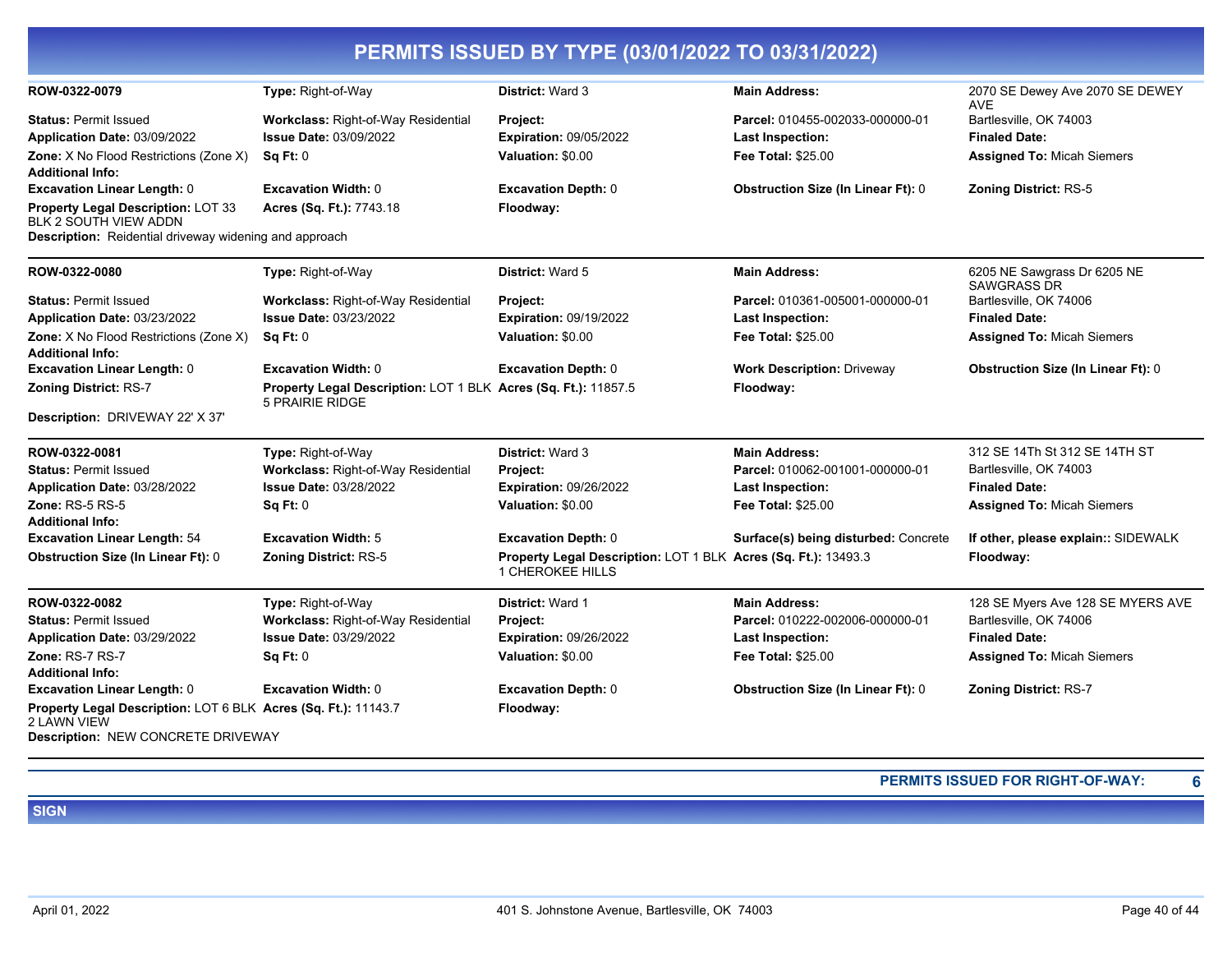| PERMITS ISSUED BY TYPE (03/01/2022 TO 03/31/2022)                                                                                   |                                                                                                                 |                               |                                          |                                                                       |  |
|-------------------------------------------------------------------------------------------------------------------------------------|-----------------------------------------------------------------------------------------------------------------|-------------------------------|------------------------------------------|-----------------------------------------------------------------------|--|
| SIGN-0322-0185                                                                                                                      | Type: Sign                                                                                                      | District: Ward 4              | <b>Main Address:</b>                     | 216 SE Frank Phillips Blvd 00216 SE<br><b>FRANK PHILLIPS BLVD</b>     |  |
| <b>Status: Permit Issued</b>                                                                                                        | Workclass: Sign - Permanent Attached                                                                            | <b>Project:</b>               | Parcel: 010001-018017-000000-01          | Bartlesville, OK 74003                                                |  |
| Application Date: 03/01/2022                                                                                                        | <b>Issue Date: 03/01/2022</b>                                                                                   | Expiration: 08/29/2022        | <b>Last Inspection:</b>                  | <b>Finaled Date:</b>                                                  |  |
| Zone:                                                                                                                               | <b>Sq Ft: 21</b>                                                                                                | Valuation: \$0.00             | Fee Total: \$50.00                       | <b>Assigned To: Holly Mayhew</b>                                      |  |
| <b>Additional Info:</b>                                                                                                             |                                                                                                                 |                               |                                          |                                                                       |  |
| Sign Illuminated?3: No                                                                                                              | <b>Quantity of Attached Signs: 1</b>                                                                            | Sign Illuminated?: No         | <b>Quantity of Freestanding Signs: 0</b> | Pole Sign 1 Height: 0                                                 |  |
| Sign Width: 2.2                                                                                                                     | Sign Length2: 6                                                                                                 | Sign Illuminated?2: No        | <b>Acres (Sq. Ft.): 0</b>                |                                                                       |  |
|                                                                                                                                     | Description: 8 INCH LETTERS AND 18" DESIGN ADDED TO AN EXISTING BLACK AWNING- LETTERS AND DESIGN WILL BE WHITE. |                               |                                          |                                                                       |  |
| SIGN-0322-0186                                                                                                                      | Type: Sign                                                                                                      | District: Ward 4              | <b>Main Address:</b>                     | 513 SE Delaware Ave                                                   |  |
| <b>Status: Complete</b>                                                                                                             | Workclass: Sign - Permanent Attached                                                                            | <b>Project:</b>               | Parcel: 010001-049002-000000-01          | Bartlesville, OK 74003                                                |  |
| Application Date: 03/14/2022                                                                                                        | <b>Issue Date: 03/14/2022</b>                                                                                   | <b>Expiration: 09/26/2022</b> | <b>Last Inspection: 03/29/2022</b>       | <b>Finaled Date: 03/30/2022</b>                                       |  |
| <b>Zone: TIF 2 District TIF 2 District</b><br><b>Additional Info:</b>                                                               | <b>Sq Ft: 12</b>                                                                                                | Valuation: \$0.00             | <b>Fee Total: \$50.00</b>                | <b>Assigned To: Holly Mayhew</b>                                      |  |
| Sign Illuminated?3: No                                                                                                              | <b>Quantity of Attached Signs: 1</b>                                                                            | Sign Illuminated?: No         | <b>Quantity of Freestanding Signs: 0</b> | Pole Sign 1 Height: 0                                                 |  |
| Sign Width: 4                                                                                                                       | Sign Length2: 3                                                                                                 | Sign Illuminated?2: No        | Zoning District: C-4                     | Property Legal Description: LOTS 2 3<br>BLK 49 AS UNITS FOR 1984 ORIG |  |
| Acres (Sq. Ft.): 13812.1                                                                                                            | Floodway:                                                                                                       |                               |                                          | <b>BARTLESVILLE</b>                                                   |  |
| Description: 1 12 SF WALL SIGN, "ALL STATE"                                                                                         |                                                                                                                 |                               |                                          |                                                                       |  |
| SIGN-0322-0187                                                                                                                      | Type: Sign                                                                                                      | District: Ward 4              | <b>Main Address:</b>                     | 123 SE Seneca 123 SE SENECA                                           |  |
| <b>Status: Complete</b>                                                                                                             | Workclass: Sign - Permanent Attached                                                                            | Project:                      | Parcel: 010053-006003-000000-01          | Bartlesville, OK 74003                                                |  |
| Application Date: 03/14/2022                                                                                                        | <b>Issue Date: 03/14/2022</b>                                                                                   | <b>Expiration: 09/26/2022</b> | Last Inspection: 03/29/2022              | <b>Finaled Date: 03/30/2022</b>                                       |  |
| Zone: C-5 C-5                                                                                                                       | <b>Sq Ft: 23</b>                                                                                                | Valuation: \$0.00             | <b>Fee Total: \$50.00</b>                | <b>Assigned To: Holly Mayhew</b>                                      |  |
| <b>Additional Info:</b>                                                                                                             |                                                                                                                 |                               |                                          |                                                                       |  |
| Acres (Sq. Ft.): 5664.14                                                                                                            | Floodway: 500yr flood                                                                                           | Sign Illuminated?3: No        | <b>Quantity of Attached Signs: 1</b>     | Sign Illuminated?: No                                                 |  |
| Pole Sign 1 Height: 0                                                                                                               | Sign Width: 3                                                                                                   | Sign Length2: 7.5             | Sign Illuminated?2: No                   | <b>Zoning District: C-5</b>                                           |  |
| Property Legal Description: S 20 LOT 3<br>N 20 LOT 4 BLK 6 CAPITOL HILL<br>Description: 1 22.5 SF WALL SIGN- "NUJOINT CHIROPRACTIC" |                                                                                                                 |                               |                                          |                                                                       |  |
| SIGN-0322-0191                                                                                                                      | Type: Sign                                                                                                      | District: Ward 4              | <b>Main Address:</b>                     | 900 SW Frank Phillips Blvd 900 SW<br><b>FRANK PHILLIPS BLVD</b>       |  |
| <b>Status: Permit Issued</b>                                                                                                        | <b>Workclass: Sign - Temporary</b>                                                                              | Project:                      | Parcel: 010199-003011-000000-01          | Bartlesville, OK 74003                                                |  |
| Application Date: 03/14/2022                                                                                                        | <b>Issue Date: 03/14/2022</b>                                                                                   | Expiration: 09/12/2022        | Last Inspection:                         | <b>Finaled Date:</b>                                                  |  |
| Zone: X No Flood Restrictions (Zone X)                                                                                              | Sq Ft: 0                                                                                                        | Valuation: \$0.00             | <b>Fee Total: \$40.00</b>                | <b>Assigned To: Nancy Warring</b>                                     |  |
| <b>Additional Info:</b>                                                                                                             |                                                                                                                 |                               |                                          |                                                                       |  |
| Sign Illuminated?3: No                                                                                                              | Sign Width2: 2                                                                                                  | Sign Length: 10               | Sign Illuminated?: No                    | <b>Quantity of Freestanding Signs: 2</b>                              |  |
| Pole Sign 1 Height: 0                                                                                                               | Sign Width: 0                                                                                                   | Sign Length2: 0               | Sign Illuminated?2: No                   | Zoning District: C-5                                                  |  |
| <b>NZOD Location Code: RaKr03</b>                                                                                                   | Property Legal Description: LOTS 11<br>12 BLK 3 GEO B KEELER 1ST                                                | Acres (Sq. Ft.): 13375.7      | Floodway:                                |                                                                       |  |
| Description: 2 FEATHER FLAGS, 100 FEET APART                                                                                        |                                                                                                                 |                               |                                          |                                                                       |  |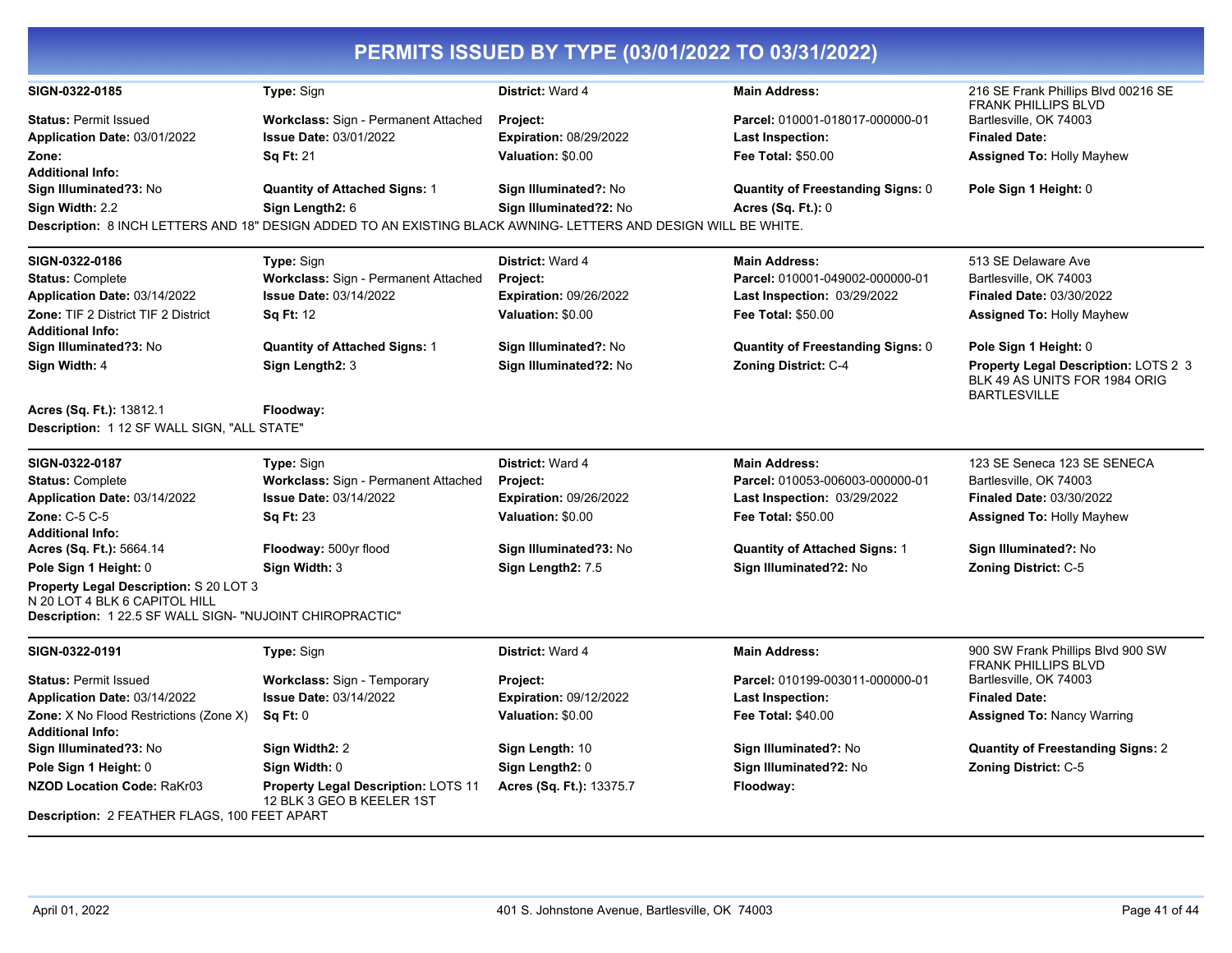| SIGN-0322-0192                                                                           | Type: Sign                                                                   | District: Ward 1                                                                                                                                                       | <b>Main Address:</b>                   | 915 SE Madison Blvd 915 SE MADISON<br><b>BLVD</b>                                                                                                           |
|------------------------------------------------------------------------------------------|------------------------------------------------------------------------------|------------------------------------------------------------------------------------------------------------------------------------------------------------------------|----------------------------------------|-------------------------------------------------------------------------------------------------------------------------------------------------------------|
| <b>Status: Permit Issued</b>                                                             | Workclass: Sign - Permanent Attached                                         | Project:                                                                                                                                                               | Parcel: 010999-162613-001000-01        | Bartlesville, OK 74006                                                                                                                                      |
| Application Date: 03/14/2022                                                             | <b>Issue Date: 03/23/2022</b>                                                | <b>Expiration: 09/19/2022</b>                                                                                                                                          | Last Inspection:                       | <b>Finaled Date:</b>                                                                                                                                        |
| <b>Zone:</b> X No Flood Restrictions (Zone X)                                            | <b>Sq Ft: 114</b>                                                            | Valuation: \$10,000.00                                                                                                                                                 | <b>Fee Total: \$50.00</b>              | <b>Assigned To: Holly Mayhew</b>                                                                                                                            |
| <b>Additional Info:</b>                                                                  |                                                                              |                                                                                                                                                                        |                                        |                                                                                                                                                             |
| Sign Illuminated?3: No                                                                   | Sign Illuminated?: No                                                        | Pole Sign 1 Height: 18                                                                                                                                                 | Sign Width: 2                          | Sign Length2: 22.75                                                                                                                                         |
| Sign Illuminated?2: Yes                                                                  | <b>Zoning District: C-3</b>                                                  | <b>Property Legal Description: PART</b><br>SECT 16-26-13 BEG 50 S 400 W OF NE<br>COR NE NE GO S 0 DEG 3 MIN W 350<br>E 350 N 0 DEG 3 MIN E 225 W 150 N 0<br><b>DEG</b> | Acres (Sq. Ft.): 108802                | Floodway:                                                                                                                                                   |
| <b>Description:</b> install a new set of channel letters on the main entrance            |                                                                              |                                                                                                                                                                        |                                        |                                                                                                                                                             |
| SIGN-0322-0195                                                                           | Type: Sign                                                                   | <b>District: Ward 1</b>                                                                                                                                                | <b>Main Address:</b>                   | 1224 SE Washington Blvd 01224 SE<br><b>WASHINGTON BLVD</b>                                                                                                  |
| <b>Status: Permit Issued</b>                                                             | Workclass: Sign - Temporary                                                  | Project:                                                                                                                                                               | Parcel: 010701-000001-000000-01        | Bartlesville, OK 74006                                                                                                                                      |
| Application Date: 03/15/2022                                                             | <b>Issue Date: 03/15/2022</b>                                                | <b>Expiration: 04/21/2022</b>                                                                                                                                          | <b>Last Inspection:</b>                | <b>Finaled Date:</b>                                                                                                                                        |
| Zone: C-3/PUD C-3/PUD                                                                    | Sq Ft: 0                                                                     | Valuation: \$0.00                                                                                                                                                      | <b>Fee Total: \$20.00</b>              | <b>Assigned To: Nancy Warring</b>                                                                                                                           |
| <b>Additional Info:</b>                                                                  |                                                                              |                                                                                                                                                                        |                                        |                                                                                                                                                             |
| Sign Illuminated?3: No                                                                   | Sign Width2: 3                                                               | Sign Length: 5                                                                                                                                                         | Sign Illuminated?: No                  | <b>Quantity of Freestanding Signs: 1</b>                                                                                                                    |
| Pole Sign 1 Height: 3                                                                    | Sign Width: 0                                                                | Sign Length2: 0                                                                                                                                                        | Sign Illuminated?2: No                 | Zoning District: C-3/PUD                                                                                                                                    |
| Property Legal Description: LOT 1<br><b>GREEN ACRES</b>                                  | Acres (Sq. Ft.): 45409.8                                                     | Floodway:                                                                                                                                                              |                                        |                                                                                                                                                             |
| DATES: 3/21/22 THRU 4/21/22                                                              | Description: 3' x 5' DOUBLE SIDED VINYL BANNER ANCHORED WITH T-POST AND ROPE |                                                                                                                                                                        |                                        |                                                                                                                                                             |
| SIGN-0322-0196                                                                           | Type: Sign                                                                   | District: Ward 4                                                                                                                                                       | <b>Main Address:</b>                   | 501 SE Washington Blvd 00501 SE<br><b>WASHINGTON BLVD</b>                                                                                                   |
| <b>Status: Permit Issued</b>                                                             | Workclass: Sign - Temporary                                                  | Project: KMART - REDEVELOPMENT                                                                                                                                         | Parcel: 010071-000T01-000000-01        | Bartlesville, OK 74006                                                                                                                                      |
| Application Date: 03/21/2022                                                             | <b>Issue Date: 03/21/2022</b>                                                | <b>Expiration: 05/23/2022</b>                                                                                                                                          | <b>Last Inspection:</b>                | <b>Finaled Date:</b>                                                                                                                                        |
| <b>Zone: C-3 C-3</b><br><b>Additional Info:</b>                                          | <b>Sq Ft: 18</b>                                                             | Valuation: \$80.00                                                                                                                                                     | Fee Total: \$40.00                     | <b>Assigned To:</b>                                                                                                                                         |
| Sign Illuminated?3: No                                                                   | Sign Width2: 6                                                               | Sign Length: 3                                                                                                                                                         | Sign Illuminated?: No                  | Pole Sign 1 Height: 6.5                                                                                                                                     |
| Sign Width: 0                                                                            | Sign Length2: 0                                                              | Sign Illuminated?2: No                                                                                                                                                 | Zoning District: C-5                   | Property Legal Description: TRACT 1<br>LESS W 50 LESS A TRACT DES AS<br>BEG AT NE COR OF TRACT 1 GO S 2<br>DEG 0 MIN 50 SEC E 39.90 ALONG E<br>LINE OF SAID |
| Acres (Sq. Ft.): 343310                                                                  | Floodway: 100yr flood                                                        |                                                                                                                                                                        |                                        |                                                                                                                                                             |
| Description: 3'x6' AND 6.5' HIGH TEMPORARY SIGN<br>TO BE RENEWED OR REMOVED BY 5/21/2022 |                                                                              |                                                                                                                                                                        |                                        |                                                                                                                                                             |
| SIGN-0322-0197                                                                           | Type: Sign                                                                   | District: Ward 4                                                                                                                                                       | <b>Main Address:</b>                   | 3425 E Frank Phillips Blvd 03425 E                                                                                                                          |
| <b>Status: Permit Issued</b>                                                             | Workclass: Sign -<br>Comprehensive/Consolidated Sign Permit                  | Project:                                                                                                                                                               | <b>Parcel: 010999-082613-001000-12</b> | <b>FRANK PHILLIPS BLVD</b><br>Bartlesville, OK 74006                                                                                                        |
| Application Date: 03/28/2022                                                             | <b>Issue Date: 03/28/2022</b>                                                | <b>Expiration: 09/26/2022</b>                                                                                                                                          | <b>Last Inspection:</b>                | <b>Finaled Date:</b>                                                                                                                                        |
| <b>Zone:</b> X No Flood Restrictions (Zone X)<br><b>Additional Info:</b>                 | Sq Ft: 0                                                                     | Valuation: \$0.00                                                                                                                                                      | Fee Total: \$100.00                    | <b>Assigned To: Holly Mayhew</b>                                                                                                                            |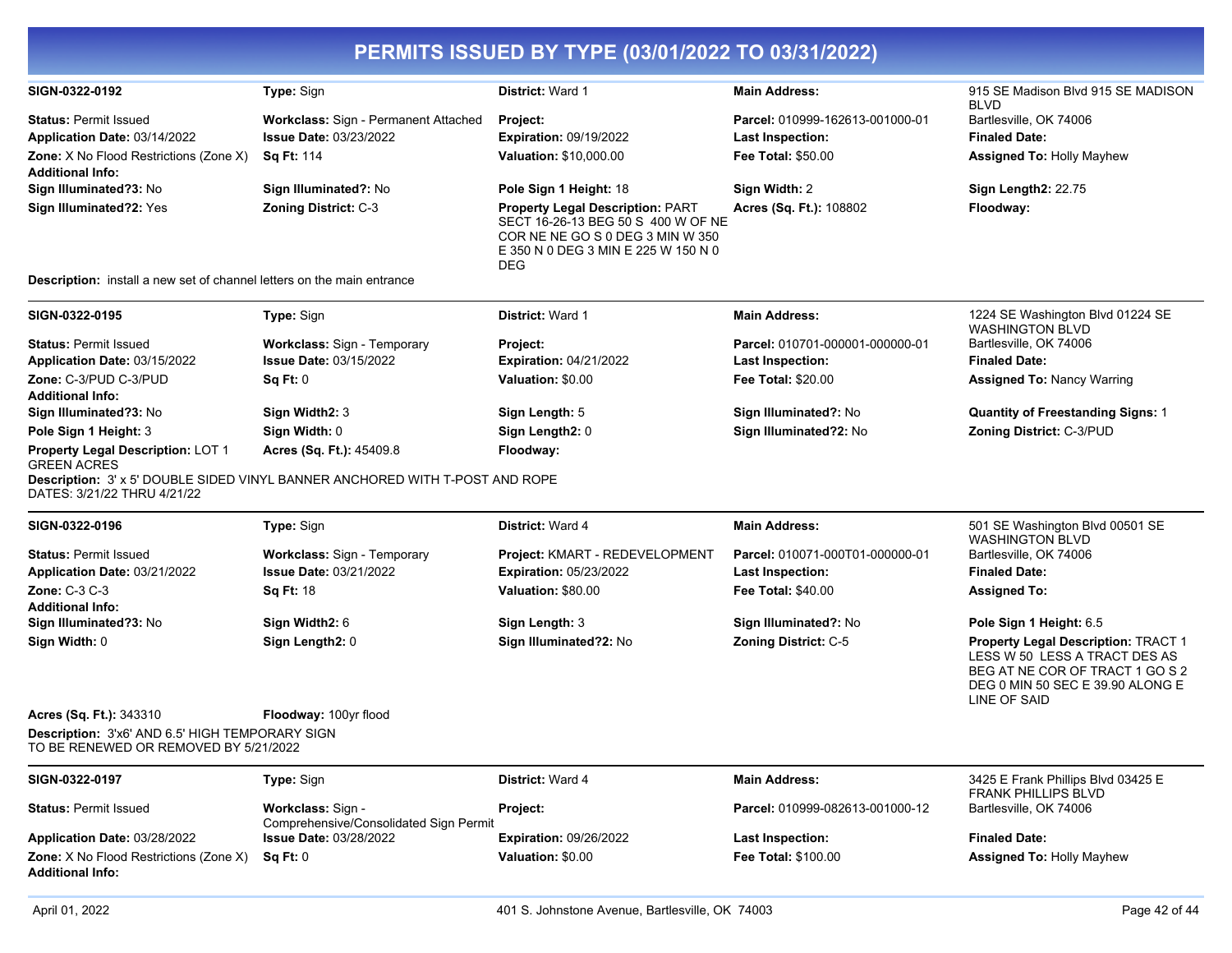#### **Zoning District:** C-5 **Property Legal Description:** PART SECT 8-26-13 BEG 200 E OF SW CORNER OF SW SE NE: N 219.8 TO S LINE OF RIGHT-OF-WAY; E 150; S 219.8; W 150 TO B

**Acres (Sq. Ft.):** 31888.6 **Floodway:** 

**Description:** CONSOLIDATED PLAN/NEW CONSTRUCTION WENDY'S. 4 ATTACHED WALLS SIGNS, DIRECTIONAL SIGN, MENU BOARD. MAIN PYLON SIGN IS JUST A RE-FACE ONLY.

#### **PERMITS ISSUED FOR SIGN: 8**

| <b>UTILITY</b>                                                           |                                              |                                                     |                                             |                                                                                                                                                         |
|--------------------------------------------------------------------------|----------------------------------------------|-----------------------------------------------------|---------------------------------------------|---------------------------------------------------------------------------------------------------------------------------------------------------------|
| UTL-032022-0146                                                          | <b>Type: Utility</b>                         | <b>District: Ward 2</b>                             | <b>Main Address:</b>                        | 2539 SE Washington Blvd 2539 SE<br><b>WASHINGTON BLVD</b>                                                                                               |
| <b>Status: Fees Due</b>                                                  | Workclass: Water / Sewer Utility Order       | <b>Project: McAlister's</b>                         | Parcel: 010999-292613-005000-07             | Bartlesville, OK 74006                                                                                                                                  |
| Application Date: 03/14/2022                                             | <b>Issue Date: 03/14/2022</b>                | <b>Expiration:</b>                                  | <b>Last Inspection:</b>                     | <b>Finaled Date:</b>                                                                                                                                    |
| <b>Zone:</b> X No Flood Restrictions (Zone X)<br><b>Additional Info:</b> | <b>Sq Ft: 3,348</b>                          | Valuation: \$1,500,000.00                           | Fee Total: \$1,600.00                       | Assigned To: Trey Yankovich                                                                                                                             |
| <b>Requested Use: Commercial</b>                                         | <b>Bathroom Quantity: 2</b>                  | <b>Number of Stories: 1</b>                         | <b>Service Location: Inside City Limits</b> | <b>Existing Account?: No</b>                                                                                                                            |
| <b>Existing Water Tap?: Yes</b>                                          | <b>Existing Water Service Size: 1</b>        | <b>Requested Building Water Meter:: 2"</b><br>Meter | <b>Number of Units: 1</b>                   | <b>Existing Sanitary Sewer Service: Yes</b>                                                                                                             |
| If No, Request for Service?: No                                          | Zoning District: C-3/PUD                     | <b>Flood Zone:</b>                                  | Acres in Square Feet: 539397                | <b>Property Legal Description: PART</b><br>SECT 29-26-13 12.01 AC BVILLE PART<br><b>SECT</b>                                                            |
| UTL-032022-0147                                                          | <b>Type: Utility</b>                         | District: Ward 4                                    | <b>Main Address:</b>                        | 3005 SE Frank Phillips Blvd 3005 SE<br><b>FRANK PHILLIPS BLVD</b>                                                                                       |
| <b>Status: Permit Issued</b>                                             | Workclass: Water / Sewer Utility Order       | Project:                                            | Parcel: 010491-005001-000000-01             | Bartlesville, OK 74006                                                                                                                                  |
| Application Date: 03/18/2022                                             | <b>Issue Date: 03/22/2022</b>                | <b>Expiration:</b>                                  | Last Inspection:                            | <b>Finaled Date:</b>                                                                                                                                    |
| <b>Zone:</b> X No Flood Restrictions (Zone X)<br><b>Additional Info:</b> | <b>Sq Ft: 14,008</b>                         | <b>Valuation: \$1,900,000.00</b>                    | <b>Fee Total: \$0.00</b>                    | <b>Assigned To: Trey Yankovich</b>                                                                                                                      |
| <b>Requested Use: Commercial</b>                                         | <b>Bathroom Quantity: 12</b>                 | <b>Number of Stories: 1</b>                         | Service Location: Inside City Limits        | <b>Existing Account?: No</b>                                                                                                                            |
| <b>Existing Water Tap?: Yes</b>                                          | Requested Building Water Meter:: 2"<br>Meter | <b>Number of Units: 1</b>                           | <b>Existing Sanitary Sewer Service: Yes</b> | If No, Request for Service?: No                                                                                                                         |
| If no, please explain below.: Already<br>has sewer                       | <b>Zoning District: RA</b>                   | Flood Zone: 100yr flood                             | Acres in Square Feet: 377240                | Property Legal Description: LOTS 1; 2<br>3 LESS TRACT BEG NW COR LOT 3<br>GO E 112 S 150 W 113 N 150 TO<br>BEG-INC VAL OF 2 STRIP ADJ ON E N<br>584.2 O |

**Description:** DEPARTMENT OF VETERAN AFFAIRS CLINIC Note: Landscaping plan must be approved and complete before final C of O.

|                                            |                                        |                               |                           | <b>PERMITS ISSUED FOR UTILITY:</b>       |
|--------------------------------------------|----------------------------------------|-------------------------------|---------------------------|------------------------------------------|
| <b>ZONING PERMITS COMMERCIAL</b>           |                                        |                               |                           |                                          |
| CZP-0322-0006                              | <b>Type: Zoning Permits Commercial</b> | <b>District: Ward 5</b>       | <b>Main Address:</b>      | 166 NE Barbara Ave 166 NE BARBARA<br>AVE |
| <b>Status: Permit Issued</b>               | <b>Workclass: Fence</b>                | <b>Project:</b>               | Parcel:                   | Bartlesville, OK 74006                   |
| Application Date: 03/01/2022               | <b>Issue Date: 03/01/2022</b>          | <b>Expiration: 08/29/2022</b> | <b>Last Inspection:</b>   | <b>Finaled Date:</b>                     |
| Zone:                                      | Sq Ft: 0                               | Valuation: \$0.00             | <b>Fee Total: \$30.00</b> | <b>Assigned To: Holly Mayhew</b>         |
| <b>Additional Info:</b>                    |                                        |                               |                           |                                          |
| <b>Fence height for front yard (ft): 0</b> |                                        |                               |                           |                                          |